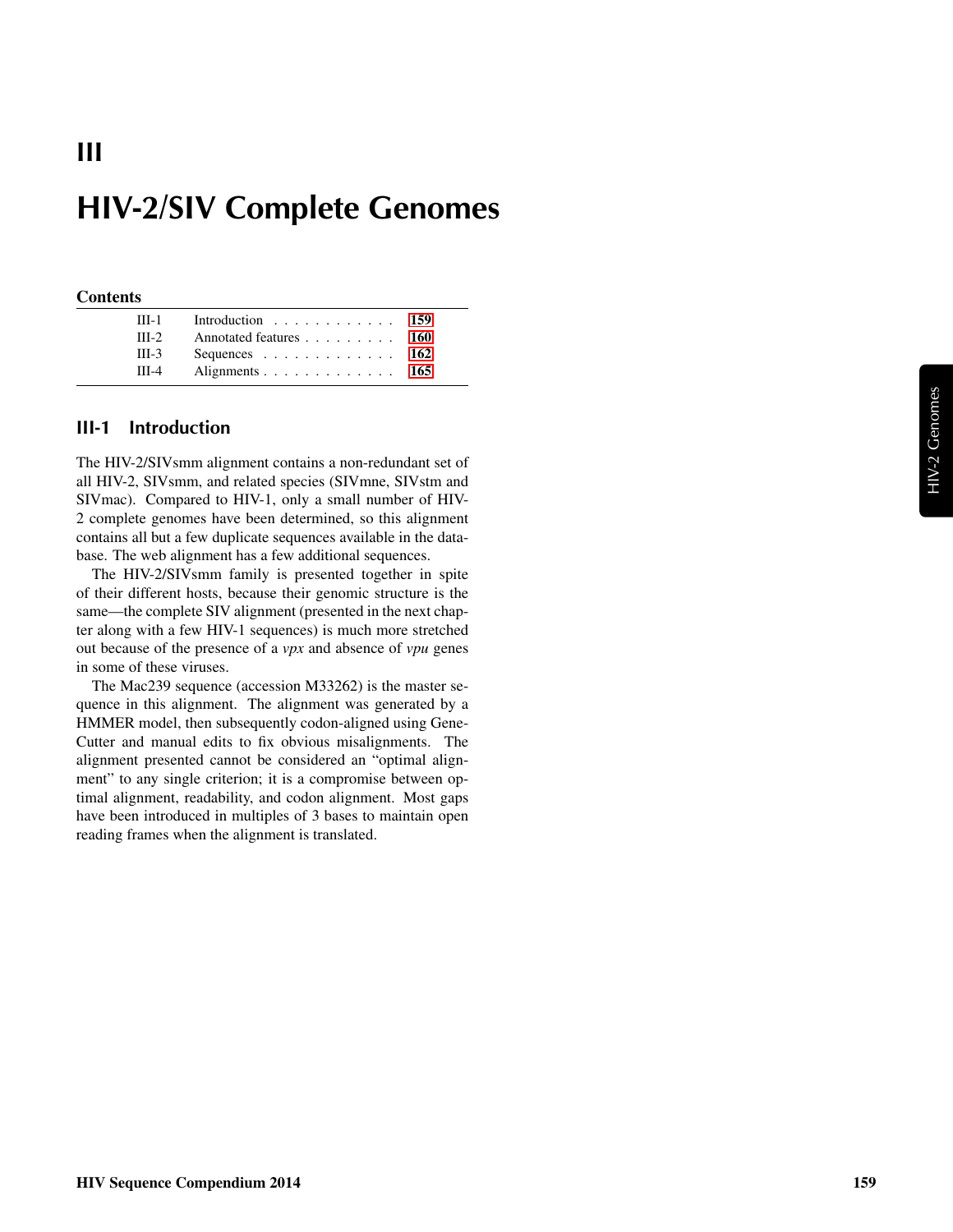# <span id="page-1-0"></span>III-2 Annotated features

Features of HIV-2 annotated in the alignment that follows.

| <b>Feature</b>                      | <b>Location</b> | Page |
|-------------------------------------|-----------------|------|
| 5' LTR U3 start                     | $\mathbf{1}$    | 165  |
| TCF-1 alpha                         | 309-324         | 166  |
| $NF-\kappa-B-\Pi$                   | 415-424         | 167  |
| $NF-\kappa-B-I$                     | 441-449         | 168  |
| <b>TATA Box</b>                     | 488-493         | 168  |
| TAR element start                   | 518             | 168  |
| 5' LTR U3 end                       | 520             | 168  |
| +1 mRNA start site                  | 521             | 168  |
| 5' LTR R repeat begin               | 521             | 168  |
| TAR element end                     | 642             | 169  |
| Poly-A signal                       | 671-676         | 169  |
| 5' LTR R repeat end                 | 694             | 169  |
| 5' LTR U5 start                     | 695             | 169  |
| 5' LTR U5 end                       | 818             | 170  |
| Lys tRNA primer binding site        | 821-839         | 170  |
| Gag and Gag-Pol start               | 1053            | 172  |
| Gag p17 Matrix end                  | 1457            | 174  |
| Gag p24 Capsid start                | 1458            | 174  |
| Gag p24 Capsid end                  | 2144            | 178  |
| Gag p2 Spacer start                 | 2145            | 178  |
| Gag p2 Spacer end                   | 2195            | 178  |
| Gag p8 Nucleocapsid start           | 2196            | 178  |
| Gag p8 Nucleocapsid end             | 2351            | 179  |
| Gag p1 Spacer start                 | 2352            | 179  |
| Gag-Pol -1 ribosomal slip site      | 2354            | 179  |
| Pol start                           | 2354            | 179  |
| Gag p1 spacer end                   | 2393            | 180  |
| Gag p6 start                        | 2394            | 180  |
| Pol Protease start                  | 2555            | 181  |
| Gag p6 end                          | 2585            | 181  |
| Gag end                             | 2585            | 181  |
| Pol Protease end                    | 2851            | 183  |
| Pol p66 and p51 RT start            | 2852            | 183  |
| Pol RT end                          | 4168            | 191  |
| Pol p15 RNAse H start               | 4169            | 191  |
| Pol RNAse H end                     | 4528            | 193  |
| Pol p31 Integrase start             | 4529            | 193  |
| Vif start                           | 5340            | 198  |
| Pol, Gag-Pol, and p31 Integrase end | 5410            | 198  |
| Vpx start                           | 5812            | 201  |
| Vif end                             | 5984            | 202  |
| Vpx end                             | 6150            | 203  |
| Vpr start                           | 6151            | 203  |
| Tat exon 1 start                    | 6302            | 204  |
| Vpr end                             | 6456            | 205  |
| Rev exon 1 start                    | 6528            | 205  |
| Tat Rev exon 1 end                  | 6597            | 205  |
| Tat Rev intron start                | 6598            | 205  |
|                                     |                 |      |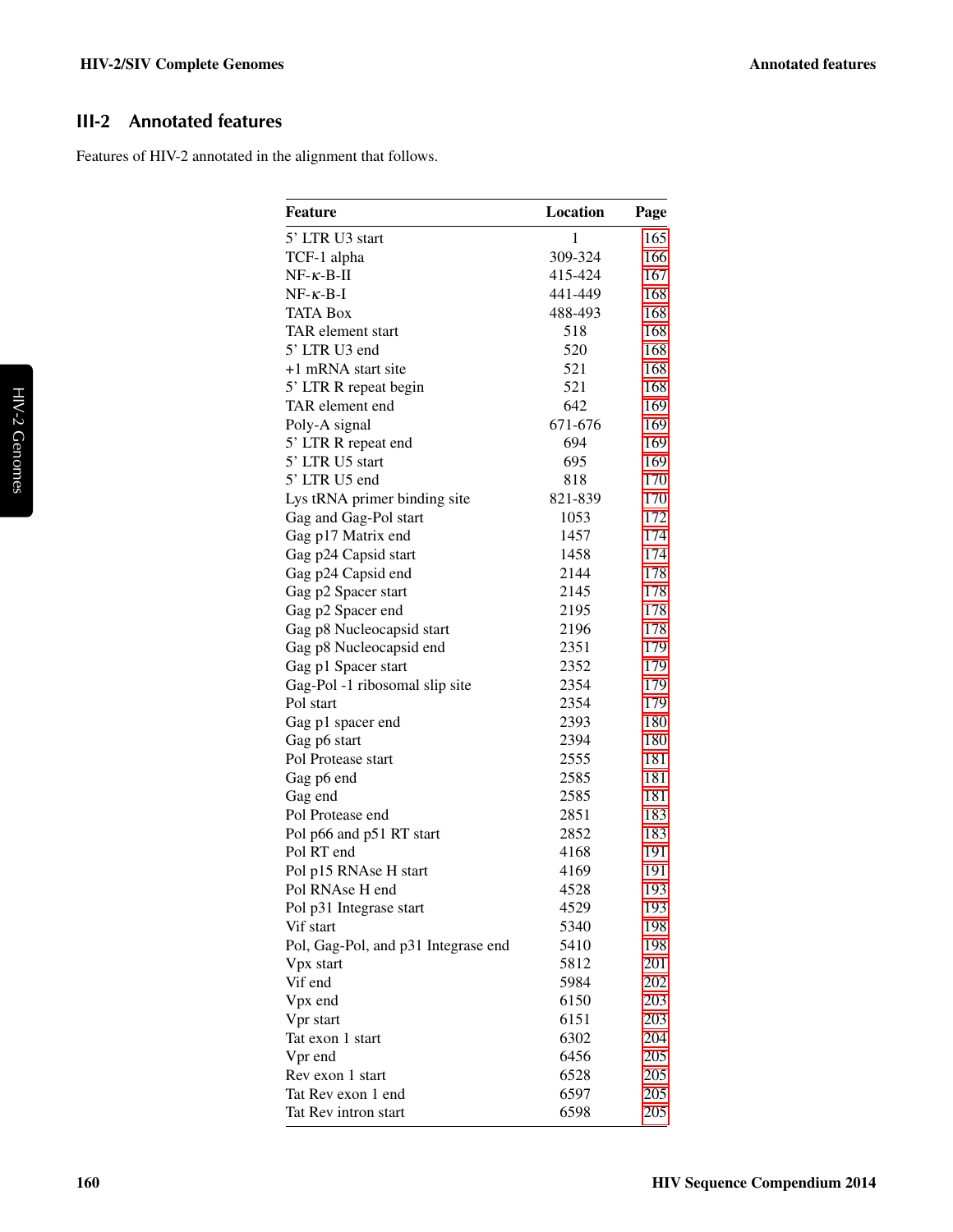| Feature                            | Location    | Page |
|------------------------------------|-------------|------|
| Env start                          | 6604        | 205  |
| Env signal peptide end             | 6669        | 206  |
| Env gp120 start                    | 6670        | 206  |
| V1 loop start                      | 6940        | 207  |
| V1 loop end                        | 7104        | 209  |
| V2 loop start                      | 7108        | 209  |
| V2 loop end                        | 7236        | 210  |
| V3 loop start                      | 7534        | 211  |
| V3 loop end                        | 7635        | 212  |
| V4 loop start                      | 7807        | 213  |
| V4 loop end                        | 7899        | 214  |
| V5 start                           | 8017        | 214  |
| V5 end                             | 8034        | 215  |
| Rev Responsive Element (RRE) start | 8123        | 215  |
| Env gp120 end                      | 8178        | 215  |
| Env gp41 start                     | 8179        | 215  |
| RRE end                            | 8479        | 217  |
| Tat Rev intron end                 | 8805        | 219  |
| Tat Rev exon 2 start               | 8806        | 219  |
| Tat end                            | 8902        | 220  |
| Rev end                            | 9059        | 221  |
| Nef start                          | 9077        | 221  |
| Env gp41, gp160 end                | 9243        | 222  |
| Premature stop in SMM239           | 9355        | 223  |
| 3' LTR U3 start                    | 9462        | 223  |
| TCF-1 alpha binding                | 9770-9785   | 225  |
| Nef end                            | 9868        | 226  |
| $NF-\kappa-B-II$                   | 9876-9884   | 226  |
| $NF - \kappa - B - I$              | 9891-9900   | 226  |
| <b>TATA</b> box                    | 9949-9955   | 227  |
| TAR element start                  | 9980        | 227  |
| 3' LTR U3 end                      | 9978        | 227  |
| 3' LTR repeat start                | 9979        | 227  |
| TAR element end                    | 10103       | 227  |
| Poly-A signal                      | 10132-10137 | 228  |
| 3' LTR R repeat end                | 10155       | 228  |
| 3' LTR U5 start                    | 10156       | 228  |
| 3' LTR U5 end                      | 10279       | 229  |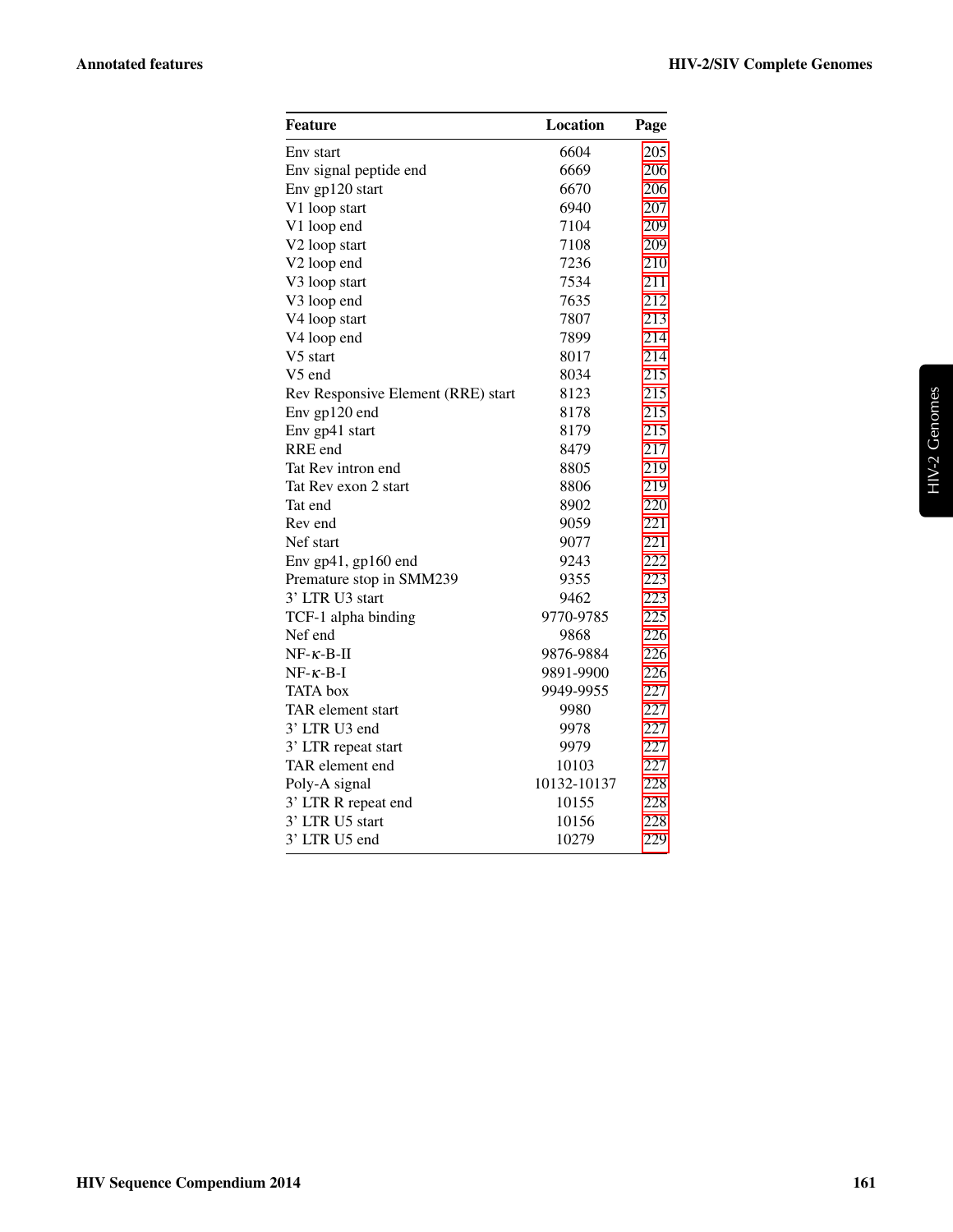# <span id="page-3-0"></span>III-3 Sequences

Sequences included in the HIV-2/SIV complete genome alignment.

| <b>Name</b>                      | <b>Accession</b> | Country                  | <b>Author</b>         | Reference                                         |
|----------------------------------|------------------|--------------------------|-----------------------|---------------------------------------------------|
| <b>MAC.US.x.239</b>              | M33262           | <b>United States</b>     | Kestler, H.           | Science 248(4959):1109-1112<br>(1990)             |
| A.CI.88.UC2                      | U38293           | Cote<br>D'Ivoire         | Barnett, S.W.         | Virology 222(1); 257-61 (1996)                    |
| A.DE.x.BEN                       | M30502           | Germany                  | Kirchhoff, F.         | Virology 177(1):305-311 (1990)                    |
| A.DE.x.PEI2_KR_KRCG              | U22047           | Germany                  | Kraus, G.             | ARHR 14(1); 65-77 (1998)                          |
| A.GH.x.GH1                       | M30895           | Ghana                    | Hasegawa, A.          | ARHR 5(6):593-604 (1989)                          |
| A.GM.87.D194                     | J04542           | Gambia                   | Kuehnel, H.           | Proc Natl Acad Sci USA<br>86(7):2383-2387 (1989)  |
| A.GM.x.ISY SBL 6669 85           | J04498           | Gambia                   | Franchini, G.         | Proc Natl Acad Sci USA<br>86(7):2433-2437 (1989)  |
| A.GM.x.MCN13                     | AY509259         | Gambia                   | Schmitz, C.           | J Virol 78(4):2006-2016 (2004)                    |
| A.GM.x.MCR35                     | AY509260         | Gambia                   | Schmitz, C.           | J Virol 78(4):2006-2016 (2004)                    |
| A.GW.86.FG_clone_NIHZ            | J03654           | Guinea-<br><b>Bissau</b> | Zagury, J.F.          | Proc Natl Acad Sci USA<br>85(16):5941-5945 (1988) |
| A.GW.87.CAM2CG                   | D00835           | Guinea-<br><b>Bissau</b> | Tristem, M.           | J Gen Virol 72(PT 3):721-724<br>(1991)            |
| A.GW.x.MDS                       | Z48731           | Guinea-<br><b>Bissau</b> | Becker, M.            | Unpublished                                       |
| A.IN.07.NNVA                     | EU980602         | India                    | Gurjar, S.R.          | JAIDS 52(3); 329-35 (2009)                        |
| A.IN.95.CRIK_147                 | DQ307022         | India                    | Santhosh, C.V.        | ARHR 24(10); 1315-7 (2008)                        |
| A.JP.08.NMC786_clone_41          | AB731742         | Japan                    | Umeki-Sakamoto,<br>Υ. | Unpublished                                       |
| A.PT.x.ALI                       | AF082339         | Portugal                 | Reeves, J.D.          | J Virol 73(9); 7795-804 (1999)                    |
| A.SN.85.ROD                      | M15390           | Senegal                  | Clavel, F.            | Nature 324(6098):691-695 (1986)                   |
| A.SN.86.ST_JSP4_27               | M31113           | Senegal                  | Kumar, P.             | J Virol 64(2):890-901 (1990)                      |
| <b>B.CI.88.UC1</b>               | L07625           | Cote<br>D'Ivoire         | Barnett, S.W.         | J Virol 67(2):1006-1014 (1993)                    |
| B.CI.x.20_56                     | AB485670         | Cote<br>D'Ivoire         | Takekawa, N.          | Unpublished                                       |
| <b>B.CI.x.EHO</b>                | U27200           | Cote<br>D'Ivoire         | Rey-Cuille, M.A.      | Virology 202(1):471-476 (1994)                    |
| B.GH.86.D205_ALT                 | X61240           | Ghana                    | Dietrich, U.          | Nature 342(6252):948-950 (1989)                   |
| B.JP.01.IMCJ_KR020_1             | AB100245         | Japan                    | Kusagawa, S.          | ARHR 19(11):1045-1049 (2003)                      |
| G.CI.92.Abt96                    | AF208027         | Cote<br>D'Ivoire         | Brennan, C.A.         | ARHR 13(5):401-404 (1997)                         |
| AB.CM.03.03CM_510_03             | EU028345         | Cameroon                 | Yamaguchi, J.         | ARHR 24(1):86-91 (2008)                           |
| H <sub>2</sub> 01 AB.CI.90.7312A | L36874           | Cote<br>D'Ivoire         | Gao, F.               | Unpublished                                       |
| H2_01_AB.JP.04.NMC307_20         | AB731738         | Japan                    | Umeki-Sakamoto,<br>Y. | Unpublished                                       |
| H2 01 AB.JP.07.NMC716 01         | AB731740         | Japan                    | Umeki-Sakamoto,<br>Y. | Unpublished                                       |
| H2_01_AB.JP.08.NMC842_10         | AB731744         | Japan                    | Umeki-Sakamoto,<br>Y. | Unpublished                                       |
| U.CI.07.07IC_TNP3                | KC693505         | Cote<br>D'Ivoire         | Ayouba, A.            | AIDS 27(15):2488-2491 (2013)                      |
| U.FR.96.12034                    | AY530889         | France                   | Damond, F.            | ARHR 20(6):666-672 (2004)                         |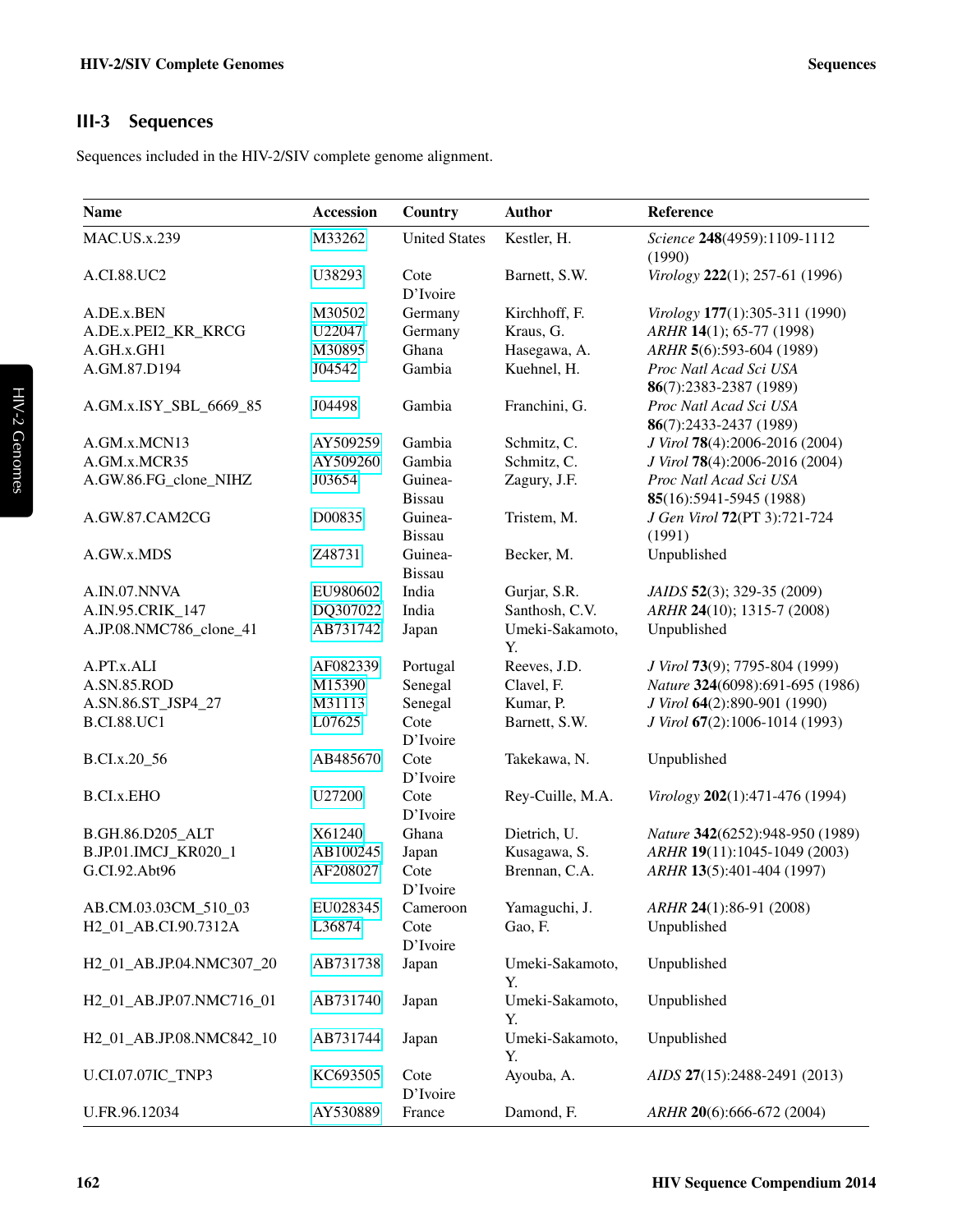| <b>Name</b>            | Accession | Country              | <b>Author</b>   | Reference                                                                                                                                                                                                      |
|------------------------|-----------|----------------------|-----------------|----------------------------------------------------------------------------------------------------------------------------------------------------------------------------------------------------------------|
| MAC.US.x.17EC1         | AY033233  | <b>United States</b> | Anderson, M.G.  | Virology 195(2):616-626 (1993)                                                                                                                                                                                 |
| MAC.US.x.1937          | AY611495  | <b>United States</b> | O'Connor, D.H.  | J Virol 78(24):14012-14022 (2004)                                                                                                                                                                              |
| MAC.US.x.2065          | AY611493  | <b>United States</b> | O'Connor, D.H.  | J Virol 78(24):14012-14022 (2004)                                                                                                                                                                              |
| MAC.US.x.251_1A11      | M76764    | <b>United States</b> | Marthas, M.L.   | J Med Primatol 18(3-4):311-9<br>(1989)                                                                                                                                                                         |
| MAC.US.x.251_32H_PJ5   | D01065    | <b>United States</b> | Rud, E.W.       | (in) Brown, F, Chanock, RM and<br>Ginsberg, HS(Eds); VACCINES 92:<br>MODERN APPROACHES TO<br>NEW VACCINES INCLUDING<br>PREVENTION OF AIDS:<br>229-235; Cold Spring Harbor<br>Laboratory Press, New York (1992) |
| MAC.US.x.251_BK28      | M19499    | <b>United States</b> | Hirsch, V.      | Cell 49(3):307-319 (1987)                                                                                                                                                                                      |
| MAC.US.x.80035         | AY611486  | <b>United States</b> | O'Connor, D.H.  | J Virol 78(24):14012-14022 (2004)                                                                                                                                                                              |
| MAC.US.x.81035         | AY599200  | <b>United States</b> | O'Connor, D.H.  | J Virol 78(24):14012-14022 (2004)                                                                                                                                                                              |
| MAC.US.x.85013         | AY611490  | <b>United States</b> | O'Connor, D.H.  | J Virol 78(24):14012-14022 (2004)                                                                                                                                                                              |
| MAC.US.x.87082         | AY600249  | <b>United States</b> | O'Connor, D.H.  | J Virol 78(24):14012-14022 (2004)                                                                                                                                                                              |
| MAC.US.x.92050         | AY603959  | <b>United States</b> | O'Connor, D.H.  | J Virol 78(24):14012-14022 (2004)                                                                                                                                                                              |
| MAC.US.x.92077         | AY599201  | <b>United States</b> | O'Connor, D.H.  | J Virol 78(24):14012-14022 (2004)                                                                                                                                                                              |
| MAC.US.x.93057         | AY611492  | <b>United States</b> | O'Connor, D.H.  | J Virol 78(24):14012-14022 (2004)                                                                                                                                                                              |
| MAC.US.x.93062         | AY607704  | <b>United States</b> | O'Connor, D.H.  | J Virol 78(24):14012-14022 (2004)                                                                                                                                                                              |
| MAC.US.x.95058         | AY611494  | <b>United States</b> | O'Connor, D.H.  | J Virol 78(24):14012-14022 (2004)                                                                                                                                                                              |
| MAC.US.x.95086         | AY607703  | <b>United States</b> | O'Connor, D.H.  | J Virol 78(24):14012-14022 (2004)                                                                                                                                                                              |
| MAC.US.x.95112         | AY588946  | <b>United States</b> | O'Connor, D.H.  | J Virol 78(24):14012-14022 (2004)                                                                                                                                                                              |
| MAC.US.x.96016         | AY607701  | <b>United States</b> | O'Connor, D.H.  | J Virol 78(24):14012-14022 (2004)                                                                                                                                                                              |
| MAC.US.x.96020         | AY611488  | <b>United States</b> | O'Connor, D.H.  | J Virol 78(24):14012-14022 (2004)                                                                                                                                                                              |
| MAC.US.x.96072         | AY611491  | <b>United States</b> | O'Connor, D.H.  | J Virol 78(24):14012-14022 (2004)                                                                                                                                                                              |
| MAC.US.x.96081         | AY597209  | <b>United States</b> | O'Connor, D.H.  | J Virol 78(24):14012-14022 (2004)                                                                                                                                                                              |
| MAC.US.x.96093         | AY611489  | <b>United States</b> | O'Connor, D.H.  | J Virol 78(24):14012-14022 (2004)                                                                                                                                                                              |
| MAC.US.x.96114         | AY588945  | <b>United States</b> | O'Connor, D.H.  | J Virol 78(24):14012-14022 (2004)                                                                                                                                                                              |
| MAC.US.x.96123         | AY611487  | <b>United States</b> | O'Connor, D.H.  | J Virol 78(24):14012-14022 (2004)                                                                                                                                                                              |
| MAC.US.x.96135         | AY607702  | <b>United States</b> | O'Connor, D.H.  | J Virol 78(24):14012-14022 (2004)                                                                                                                                                                              |
| MAC.US.x.97009         | AY599199  | <b>United States</b> | O'Connor, D.H.  | J Virol 78(24):14012-14022 (2004)                                                                                                                                                                              |
| MAC.US.x.97074         | AY599198  | <b>United States</b> | O'Connor, D.H.  | J Virol 78(24):14012-14022 (2004)                                                                                                                                                                              |
| MAC.US.x.MM142_IVMXX   | Y00277    | <b>United States</b> | Chakrabarti, L. | Nature 328(6130):543-547 (1987)                                                                                                                                                                                |
| MAC.US.x.r80025        | AY576480  | <b>United States</b> | O'Connor, D.H.  | J Virol 78(24):14012-14022 (2004)                                                                                                                                                                              |
| MAC.US.x.r90131        | AY576481  | <b>United States</b> | O'Connor, D.H.  | J Virol 78(24):14012-14022 (2004)                                                                                                                                                                              |
| <b>MNE.US.82.MNE_8</b> | M32741    | <b>United States</b> | Kimata, J.T.    | J Virol 72(1):245-256 (1998)                                                                                                                                                                                   |
| MNE.US.x.MNE027        | U79412    | <b>United States</b> | Kimata, J.T.    | J Virol 72(1):245-256 (1998)                                                                                                                                                                                   |
| SMM.CI.79.SIVsmCI2     | JX860430  | Cote<br>D'Ivoire     | Fischer, W.     | J Virol 86(24):13217-13231 (2012)                                                                                                                                                                              |
| SMM.LR.89.SIVsmLIB1    | JX860431  | Liberia              | Fischer, W.     | J Virol 86(24):13217-13231 (2012)                                                                                                                                                                              |
| SMM.SL.92.SIVsmSL92A   | JX860432  | Sierra Leone         | Fischer, W.     | J Virol 86(24):13217-13231 (2012)                                                                                                                                                                              |
| SMM.SL.92.SL92B        | AF334679  | Sierra Leone         | Chen, Z.        | J Virol 70(6):3617-3627 (1996)                                                                                                                                                                                 |
| SMM.US.04.G078         | JX860415  | <b>United States</b> | Fischer, W.     | J Virol 86(24):13217-13231 (2012)                                                                                                                                                                              |
| SMM.US.04.G932         | JX860416  | <b>United States</b> | Fischer, W.     | J Virol 86(24):13217-13231 (2012)                                                                                                                                                                              |
| SMM.US.04.M919         | JX860417  | <b>United States</b> | Fischer, W.     | J Virol 86(24):13217-13231 (2012)                                                                                                                                                                              |
| SMM.US.04.M922         | JX860418  | <b>United States</b> | Fischer, W.     | J Virol 86(24):13217-13231 (2012)                                                                                                                                                                              |
| SMM.US.04.M923         | JX860419  | <b>United States</b> | Fischer, W.     | J Virol 86(24):13217-13231 (2012)                                                                                                                                                                              |
| SMM.US.04.M926         | JX860420  | <b>United States</b> | Fischer, W.     | J Virol 86(24):13217-13231 (2012)                                                                                                                                                                              |
| SMM.US.04.M934         | JX860421  | <b>United States</b> | Fischer, W.     | J Virol 86(24):13217-13231 (2012)                                                                                                                                                                              |
| SMM.US.04.M935         | JX860422  | <b>United States</b> | Fischer, W.     | J Virol 86(24):13217-13231 (2012)                                                                                                                                                                              |
| SMM.US.04.M940         | JX860423  | <b>United States</b> | Fischer, W.     | J Virol 86(24):13217-13231 (2012)                                                                                                                                                                              |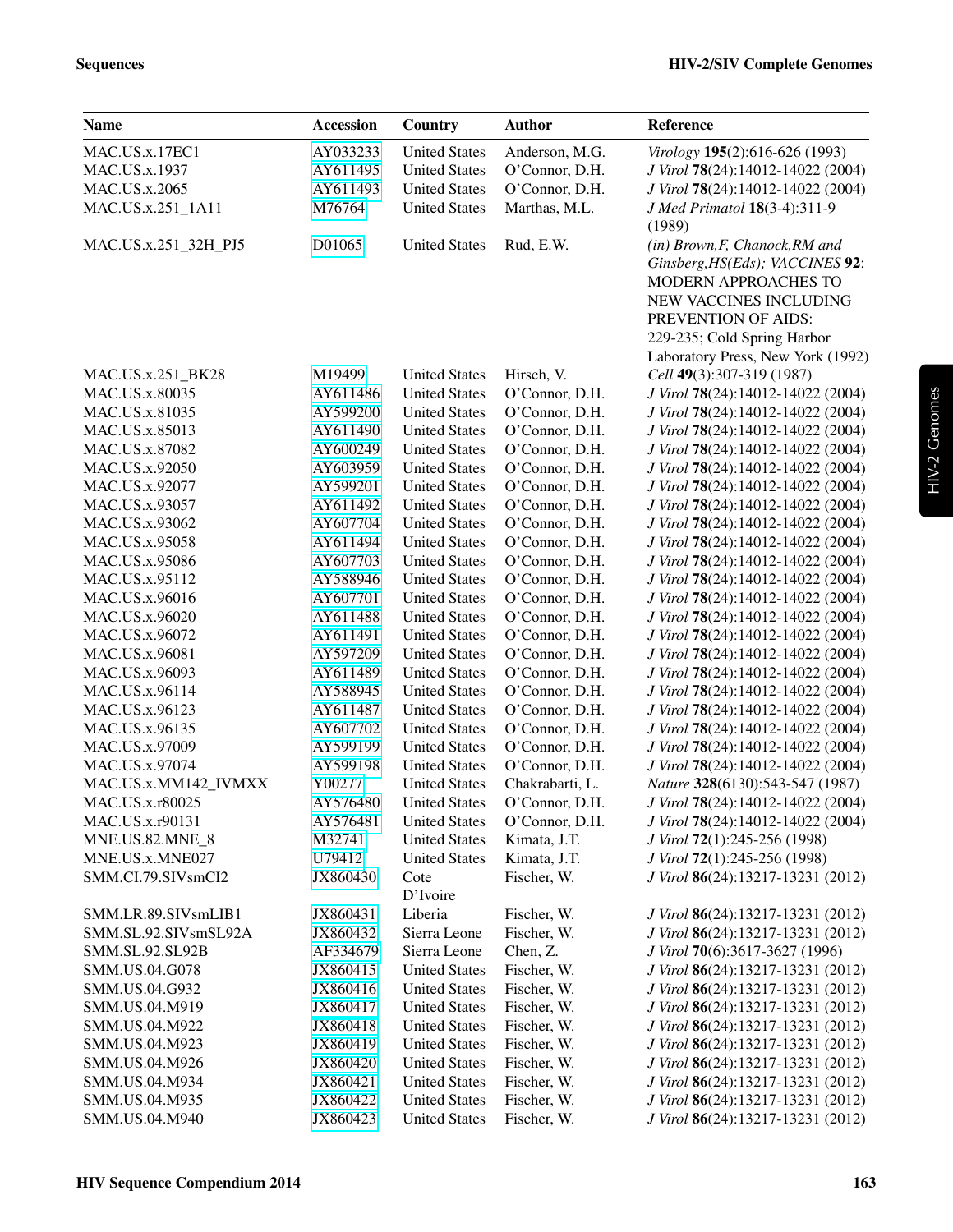| <b>Name</b>              | <b>Accession</b> | Country              | <b>Author</b>  | <b>Reference</b>                       |
|--------------------------|------------------|----------------------|----------------|----------------------------------------|
| SMM.US.04.M946           | JX860424         | <b>United States</b> | Fischer, W.    | J Virol 86(24):13217-13231 (2012)      |
| SMM.US.04.M947           | JX860425         | <b>United States</b> | Fischer, W.    | J Virol 86(24):13217-13231 (2012)      |
| SMM.US.04.M949           | JX860426         | <b>United States</b> | Fischer, W.    | J Virol 86(24):13217-13231 (2012)      |
| SMM.US.04.M950           | JX860427         | <b>United States</b> | Fischer, W.    | J Virol 86(24):13217-13231 (2012)      |
| SMM.US.04.M951           | JX860428         | <b>United States</b> | Fischer, W.    | J Virol 86(24):13217-13231 (2012)      |
| SMM.US.04.M952           | JX860429         | <b>United States</b> | Fischer, W.    | J Virol 86(24):13217-13231 (2012)      |
| SMM.US.05.D215           | JX860413         | <b>United States</b> | Fischer, W.    | J Virol 86(24):13217-13231 (2012)      |
| SMM.US.06.FTq            | JX860414         | <b>United States</b> | Fischer, W.    | J Virol 86(24):13217-13231 (2012)      |
| SMM.US.11.SIVsmE660_FL10 | JQ864084         | <b>United States</b> | Wu, F.         | J Virol 86(16); 8835-47 (2012)         |
| <b>SMM.US.86.CFU212</b>  | JX860407         | <b>United States</b> | Fischer, W.    | J Virol 86(24):13217-13231 (2012)      |
| SMM.US.x.F236 H4         | X14307           | <b>United States</b> | Hirsch, V.M.   | Nature 339(6223); 389-92 (1989)        |
| SMM.US.x.H9              | M80194           | <b>United States</b> | Courgnaud, V.  | J Virol 66(1):414-419 (1992)           |
| SMM.US.x.PBJ14 15        | L03295           | <b>United States</b> | Dewhurst, S.   | Nature 345(6276):636-640 (1990)        |
| SMM.US.x.PBJA            | M31325           | <b>United States</b> | Dewhurst, S.   | <i>Nature</i> 345(6276):636-640 (1990) |
| SMM.US.x.PBJ 143         | M80193           | <b>United States</b> | Courgnaud, V.  | J Virol 66(1):414-419 (1992)           |
| SMM.US.x.PBJ 6P6         | L09212           | <b>United States</b> | Novembre, F.J. | J Virol 67(5):2466-2474 (1993)         |
| SMM.US.x.PGM53           | AF077017         | <b>United States</b> | Novembre, F.J. | J Virol 72(11):8841-8851 (1998)        |
| SMM.US.x.SME543          | U72748           | <b>United States</b> | Hirsch, V.     | J Virol 71(2):1608-1620 (1997)         |
| SMM.x.x.pE660.CG7G       | JX648292         |                      | Lopker, M.J.   | Unpublished                            |
| STM.US.89.STM_37_16      | M83293           | <b>United States</b> | Novembre, F.J. | Virology 186(2):783-787 (1992)         |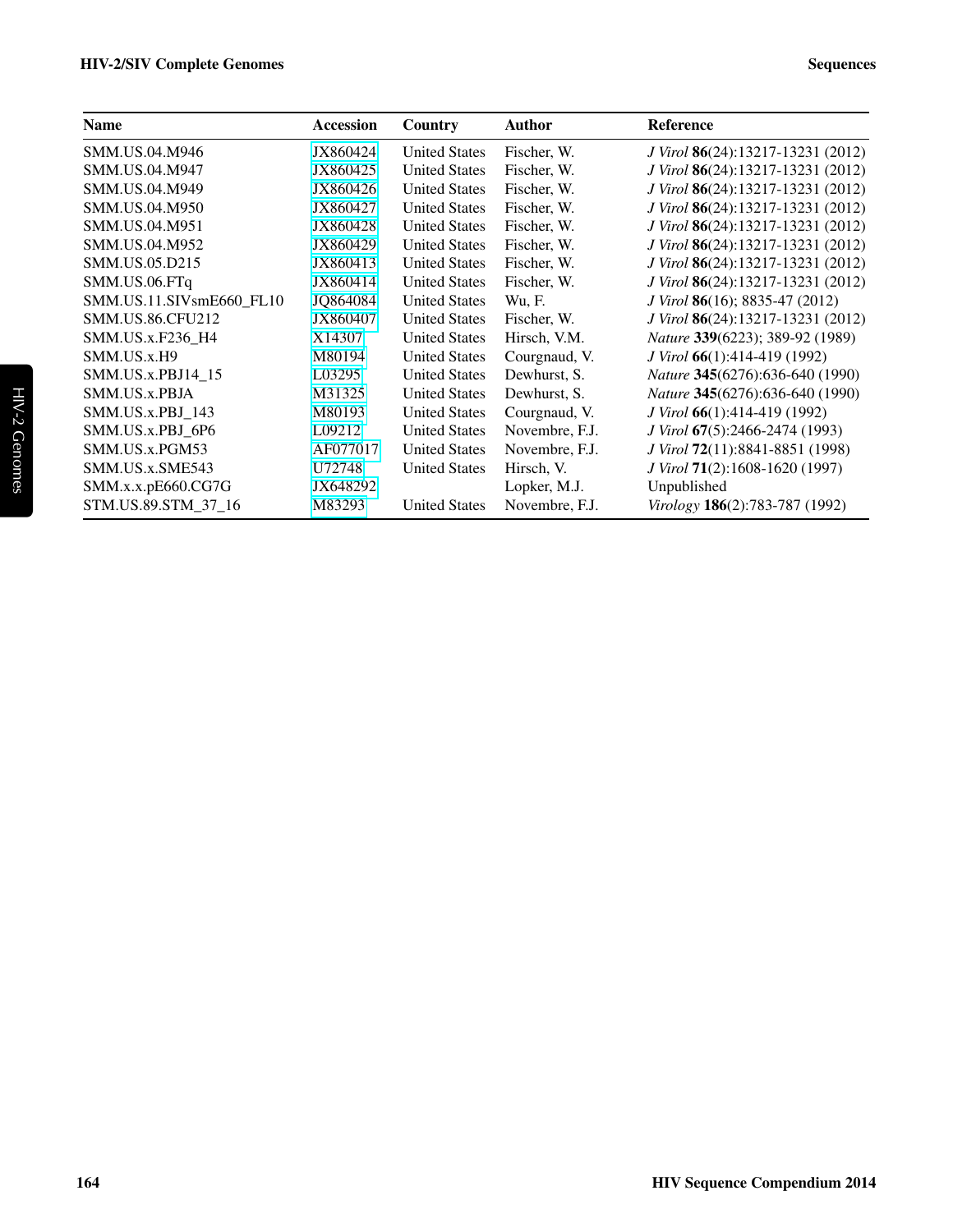<span id="page-6-1"></span><span id="page-6-0"></span>

| MAC.US.x.239<br>A.CI.88.UC2<br>A.DE.x.BEN<br>A.DE.x.PEI2_KR_KRCG<br>A. GH. x. CH1<br>A. GM. 87. D194<br>A. GM. x. ISY SBL_6669_85<br>A. GM. x. MCR35<br>A. GM. x. MCR35<br>A. GW. 86. FG clone_NIHZ<br>A. GW. 87. CAM2CG<br>A. GW. x. MDS<br>A. IN. 07. NNVA<br>95.CRIK 147<br>A. SN. 85. ROD<br>A. SN. 86. ST_JSP4_27<br>B.CI.88.UCI<br>B.CI.88.UCI<br>B.CI.x.20 56<br>B.CI.x.EHO<br>B.GH.86.D205_ALT<br>B.JP.01.IMCJ_KR020_1<br>G.CI.92.Abt96<br>AB.CM.03.03CM 510 03<br>CI.90.7312A<br>01 AB. JP. 04. NMC307<br>H2 <sup>-</sup> 01 <sup>-</sup> AB.JP.07.NMC716 <sup>-</sup> 01<br>H2 <sup>-</sup> 01 <sup>-</sup> AB.JP.08.NMC842 <sup>-10</sup><br>U.CI.07.07IC TNP3<br>U.FR.96.12034<br>MAC.US.x.17EC1<br>MAC.US.x.1937<br>MAC.US.x.2065<br>MAC.US.x.251<br>. US . x . 251<br>. US . x . 251<br>_1A11<br>-32H PJ5<br>BK28<br>US.x.80035<br>US.x.97009<br><b>U.S. x. MM142</b><br>MA <sub>C</sub><br>.US.x.r8002!<br>MAC.US.x.r90131<br>MNE.US.82.MNE 8<br>MNE.US.x.MNE027<br>.CI.79.SIVsmCI2<br>.LR.89.SIVsmLIB1<br>.SL.92.SIVsmSL92A<br><b>SMM</b><br>SMM<br>04 M949<br>$\begin{picture}(10,10) \put(0,0){\vector(1,0){100}} \put(0,0){\vector(1,0){100}} \put(0,0){\vector(1,0){100}} \put(0,0){\vector(1,0){100}} \put(0,0){\vector(1,0){100}} \put(0,0){\vector(1,0){100}} \put(0,0){\vector(1,0){100}} \put(0,0){\vector(1,0){100}} \put(0,0){\vector(1,0){100}} \put(0,0){\vector(1,0){100}} \put(0,0){\vector(1,0){100}} \put(0,0){\vector(1$<br>US.11.SIVsmE660 FL10<br>SMM.US.86.CFU212<br>US.x.F236 H4<br>US. x.H <sub>9</sub><br>US.x.PBJ14 15<br>US.x.PBJA<br>JS.x.PBJ<br><b>SMM</b><br>US.x.PBJ <sup>-6P6</sup><br>SMM<br>US.x.PGM53<br>SMM.US.x.SME543<br>SMM.x.x.pE660.CG7G | 5' LTR U3 start |  |  |  |
|--------------------------------------------------------------------------------------------------------------------------------------------------------------------------------------------------------------------------------------------------------------------------------------------------------------------------------------------------------------------------------------------------------------------------------------------------------------------------------------------------------------------------------------------------------------------------------------------------------------------------------------------------------------------------------------------------------------------------------------------------------------------------------------------------------------------------------------------------------------------------------------------------------------------------------------------------------------------------------------------------------------------------------------------------------------------------------------------------------------------------------------------------------------------------------------------------------------------------------------------------------------------------------------------------------------------------------------------------------------------------------------------------------------------------------------------------------------------------------------------------------------------------------------------------------------------------------------------------------------------------------------------------------------------------------------------------|-----------------|--|--|--|
|                                                                                                                                                                                                                                                                                                                                                                                                                                                                                                                                                                                                                                                                                                                                                                                                                                                                                                                                                                                                                                                                                                                                                                                                                                                                                                                                                                                                                                                                                                                                                                                                                                                                                                  |                 |  |  |  |
|                                                                                                                                                                                                                                                                                                                                                                                                                                                                                                                                                                                                                                                                                                                                                                                                                                                                                                                                                                                                                                                                                                                                                                                                                                                                                                                                                                                                                                                                                                                                                                                                                                                                                                  |                 |  |  |  |
|                                                                                                                                                                                                                                                                                                                                                                                                                                                                                                                                                                                                                                                                                                                                                                                                                                                                                                                                                                                                                                                                                                                                                                                                                                                                                                                                                                                                                                                                                                                                                                                                                                                                                                  |                 |  |  |  |
|                                                                                                                                                                                                                                                                                                                                                                                                                                                                                                                                                                                                                                                                                                                                                                                                                                                                                                                                                                                                                                                                                                                                                                                                                                                                                                                                                                                                                                                                                                                                                                                                                                                                                                  |                 |  |  |  |
|                                                                                                                                                                                                                                                                                                                                                                                                                                                                                                                                                                                                                                                                                                                                                                                                                                                                                                                                                                                                                                                                                                                                                                                                                                                                                                                                                                                                                                                                                                                                                                                                                                                                                                  |                 |  |  |  |
|                                                                                                                                                                                                                                                                                                                                                                                                                                                                                                                                                                                                                                                                                                                                                                                                                                                                                                                                                                                                                                                                                                                                                                                                                                                                                                                                                                                                                                                                                                                                                                                                                                                                                                  |                 |  |  |  |
|                                                                                                                                                                                                                                                                                                                                                                                                                                                                                                                                                                                                                                                                                                                                                                                                                                                                                                                                                                                                                                                                                                                                                                                                                                                                                                                                                                                                                                                                                                                                                                                                                                                                                                  |                 |  |  |  |
|                                                                                                                                                                                                                                                                                                                                                                                                                                                                                                                                                                                                                                                                                                                                                                                                                                                                                                                                                                                                                                                                                                                                                                                                                                                                                                                                                                                                                                                                                                                                                                                                                                                                                                  |                 |  |  |  |
|                                                                                                                                                                                                                                                                                                                                                                                                                                                                                                                                                                                                                                                                                                                                                                                                                                                                                                                                                                                                                                                                                                                                                                                                                                                                                                                                                                                                                                                                                                                                                                                                                                                                                                  |                 |  |  |  |
|                                                                                                                                                                                                                                                                                                                                                                                                                                                                                                                                                                                                                                                                                                                                                                                                                                                                                                                                                                                                                                                                                                                                                                                                                                                                                                                                                                                                                                                                                                                                                                                                                                                                                                  |                 |  |  |  |
|                                                                                                                                                                                                                                                                                                                                                                                                                                                                                                                                                                                                                                                                                                                                                                                                                                                                                                                                                                                                                                                                                                                                                                                                                                                                                                                                                                                                                                                                                                                                                                                                                                                                                                  |                 |  |  |  |
|                                                                                                                                                                                                                                                                                                                                                                                                                                                                                                                                                                                                                                                                                                                                                                                                                                                                                                                                                                                                                                                                                                                                                                                                                                                                                                                                                                                                                                                                                                                                                                                                                                                                                                  |                 |  |  |  |
|                                                                                                                                                                                                                                                                                                                                                                                                                                                                                                                                                                                                                                                                                                                                                                                                                                                                                                                                                                                                                                                                                                                                                                                                                                                                                                                                                                                                                                                                                                                                                                                                                                                                                                  |                 |  |  |  |
|                                                                                                                                                                                                                                                                                                                                                                                                                                                                                                                                                                                                                                                                                                                                                                                                                                                                                                                                                                                                                                                                                                                                                                                                                                                                                                                                                                                                                                                                                                                                                                                                                                                                                                  |                 |  |  |  |
|                                                                                                                                                                                                                                                                                                                                                                                                                                                                                                                                                                                                                                                                                                                                                                                                                                                                                                                                                                                                                                                                                                                                                                                                                                                                                                                                                                                                                                                                                                                                                                                                                                                                                                  |                 |  |  |  |
|                                                                                                                                                                                                                                                                                                                                                                                                                                                                                                                                                                                                                                                                                                                                                                                                                                                                                                                                                                                                                                                                                                                                                                                                                                                                                                                                                                                                                                                                                                                                                                                                                                                                                                  |                 |  |  |  |
|                                                                                                                                                                                                                                                                                                                                                                                                                                                                                                                                                                                                                                                                                                                                                                                                                                                                                                                                                                                                                                                                                                                                                                                                                                                                                                                                                                                                                                                                                                                                                                                                                                                                                                  |                 |  |  |  |
|                                                                                                                                                                                                                                                                                                                                                                                                                                                                                                                                                                                                                                                                                                                                                                                                                                                                                                                                                                                                                                                                                                                                                                                                                                                                                                                                                                                                                                                                                                                                                                                                                                                                                                  |                 |  |  |  |
|                                                                                                                                                                                                                                                                                                                                                                                                                                                                                                                                                                                                                                                                                                                                                                                                                                                                                                                                                                                                                                                                                                                                                                                                                                                                                                                                                                                                                                                                                                                                                                                                                                                                                                  |                 |  |  |  |
|                                                                                                                                                                                                                                                                                                                                                                                                                                                                                                                                                                                                                                                                                                                                                                                                                                                                                                                                                                                                                                                                                                                                                                                                                                                                                                                                                                                                                                                                                                                                                                                                                                                                                                  |                 |  |  |  |
|                                                                                                                                                                                                                                                                                                                                                                                                                                                                                                                                                                                                                                                                                                                                                                                                                                                                                                                                                                                                                                                                                                                                                                                                                                                                                                                                                                                                                                                                                                                                                                                                                                                                                                  |                 |  |  |  |
|                                                                                                                                                                                                                                                                                                                                                                                                                                                                                                                                                                                                                                                                                                                                                                                                                                                                                                                                                                                                                                                                                                                                                                                                                                                                                                                                                                                                                                                                                                                                                                                                                                                                                                  |                 |  |  |  |
|                                                                                                                                                                                                                                                                                                                                                                                                                                                                                                                                                                                                                                                                                                                                                                                                                                                                                                                                                                                                                                                                                                                                                                                                                                                                                                                                                                                                                                                                                                                                                                                                                                                                                                  |                 |  |  |  |
|                                                                                                                                                                                                                                                                                                                                                                                                                                                                                                                                                                                                                                                                                                                                                                                                                                                                                                                                                                                                                                                                                                                                                                                                                                                                                                                                                                                                                                                                                                                                                                                                                                                                                                  |                 |  |  |  |
|                                                                                                                                                                                                                                                                                                                                                                                                                                                                                                                                                                                                                                                                                                                                                                                                                                                                                                                                                                                                                                                                                                                                                                                                                                                                                                                                                                                                                                                                                                                                                                                                                                                                                                  |                 |  |  |  |
|                                                                                                                                                                                                                                                                                                                                                                                                                                                                                                                                                                                                                                                                                                                                                                                                                                                                                                                                                                                                                                                                                                                                                                                                                                                                                                                                                                                                                                                                                                                                                                                                                                                                                                  |                 |  |  |  |
|                                                                                                                                                                                                                                                                                                                                                                                                                                                                                                                                                                                                                                                                                                                                                                                                                                                                                                                                                                                                                                                                                                                                                                                                                                                                                                                                                                                                                                                                                                                                                                                                                                                                                                  |                 |  |  |  |
|                                                                                                                                                                                                                                                                                                                                                                                                                                                                                                                                                                                                                                                                                                                                                                                                                                                                                                                                                                                                                                                                                                                                                                                                                                                                                                                                                                                                                                                                                                                                                                                                                                                                                                  |                 |  |  |  |
|                                                                                                                                                                                                                                                                                                                                                                                                                                                                                                                                                                                                                                                                                                                                                                                                                                                                                                                                                                                                                                                                                                                                                                                                                                                                                                                                                                                                                                                                                                                                                                                                                                                                                                  |                 |  |  |  |
|                                                                                                                                                                                                                                                                                                                                                                                                                                                                                                                                                                                                                                                                                                                                                                                                                                                                                                                                                                                                                                                                                                                                                                                                                                                                                                                                                                                                                                                                                                                                                                                                                                                                                                  |                 |  |  |  |
|                                                                                                                                                                                                                                                                                                                                                                                                                                                                                                                                                                                                                                                                                                                                                                                                                                                                                                                                                                                                                                                                                                                                                                                                                                                                                                                                                                                                                                                                                                                                                                                                                                                                                                  |                 |  |  |  |
|                                                                                                                                                                                                                                                                                                                                                                                                                                                                                                                                                                                                                                                                                                                                                                                                                                                                                                                                                                                                                                                                                                                                                                                                                                                                                                                                                                                                                                                                                                                                                                                                                                                                                                  |                 |  |  |  |
|                                                                                                                                                                                                                                                                                                                                                                                                                                                                                                                                                                                                                                                                                                                                                                                                                                                                                                                                                                                                                                                                                                                                                                                                                                                                                                                                                                                                                                                                                                                                                                                                                                                                                                  |                 |  |  |  |
|                                                                                                                                                                                                                                                                                                                                                                                                                                                                                                                                                                                                                                                                                                                                                                                                                                                                                                                                                                                                                                                                                                                                                                                                                                                                                                                                                                                                                                                                                                                                                                                                                                                                                                  |                 |  |  |  |
|                                                                                                                                                                                                                                                                                                                                                                                                                                                                                                                                                                                                                                                                                                                                                                                                                                                                                                                                                                                                                                                                                                                                                                                                                                                                                                                                                                                                                                                                                                                                                                                                                                                                                                  |                 |  |  |  |
|                                                                                                                                                                                                                                                                                                                                                                                                                                                                                                                                                                                                                                                                                                                                                                                                                                                                                                                                                                                                                                                                                                                                                                                                                                                                                                                                                                                                                                                                                                                                                                                                                                                                                                  |                 |  |  |  |
|                                                                                                                                                                                                                                                                                                                                                                                                                                                                                                                                                                                                                                                                                                                                                                                                                                                                                                                                                                                                                                                                                                                                                                                                                                                                                                                                                                                                                                                                                                                                                                                                                                                                                                  |                 |  |  |  |
|                                                                                                                                                                                                                                                                                                                                                                                                                                                                                                                                                                                                                                                                                                                                                                                                                                                                                                                                                                                                                                                                                                                                                                                                                                                                                                                                                                                                                                                                                                                                                                                                                                                                                                  |                 |  |  |  |
|                                                                                                                                                                                                                                                                                                                                                                                                                                                                                                                                                                                                                                                                                                                                                                                                                                                                                                                                                                                                                                                                                                                                                                                                                                                                                                                                                                                                                                                                                                                                                                                                                                                                                                  |                 |  |  |  |
|                                                                                                                                                                                                                                                                                                                                                                                                                                                                                                                                                                                                                                                                                                                                                                                                                                                                                                                                                                                                                                                                                                                                                                                                                                                                                                                                                                                                                                                                                                                                                                                                                                                                                                  |                 |  |  |  |
|                                                                                                                                                                                                                                                                                                                                                                                                                                                                                                                                                                                                                                                                                                                                                                                                                                                                                                                                                                                                                                                                                                                                                                                                                                                                                                                                                                                                                                                                                                                                                                                                                                                                                                  |                 |  |  |  |
|                                                                                                                                                                                                                                                                                                                                                                                                                                                                                                                                                                                                                                                                                                                                                                                                                                                                                                                                                                                                                                                                                                                                                                                                                                                                                                                                                                                                                                                                                                                                                                                                                                                                                                  |                 |  |  |  |
|                                                                                                                                                                                                                                                                                                                                                                                                                                                                                                                                                                                                                                                                                                                                                                                                                                                                                                                                                                                                                                                                                                                                                                                                                                                                                                                                                                                                                                                                                                                                                                                                                                                                                                  |                 |  |  |  |
|                                                                                                                                                                                                                                                                                                                                                                                                                                                                                                                                                                                                                                                                                                                                                                                                                                                                                                                                                                                                                                                                                                                                                                                                                                                                                                                                                                                                                                                                                                                                                                                                                                                                                                  |                 |  |  |  |
|                                                                                                                                                                                                                                                                                                                                                                                                                                                                                                                                                                                                                                                                                                                                                                                                                                                                                                                                                                                                                                                                                                                                                                                                                                                                                                                                                                                                                                                                                                                                                                                                                                                                                                  |                 |  |  |  |
|                                                                                                                                                                                                                                                                                                                                                                                                                                                                                                                                                                                                                                                                                                                                                                                                                                                                                                                                                                                                                                                                                                                                                                                                                                                                                                                                                                                                                                                                                                                                                                                                                                                                                                  |                 |  |  |  |
|                                                                                                                                                                                                                                                                                                                                                                                                                                                                                                                                                                                                                                                                                                                                                                                                                                                                                                                                                                                                                                                                                                                                                                                                                                                                                                                                                                                                                                                                                                                                                                                                                                                                                                  |                 |  |  |  |
|                                                                                                                                                                                                                                                                                                                                                                                                                                                                                                                                                                                                                                                                                                                                                                                                                                                                                                                                                                                                                                                                                                                                                                                                                                                                                                                                                                                                                                                                                                                                                                                                                                                                                                  |                 |  |  |  |
|                                                                                                                                                                                                                                                                                                                                                                                                                                                                                                                                                                                                                                                                                                                                                                                                                                                                                                                                                                                                                                                                                                                                                                                                                                                                                                                                                                                                                                                                                                                                                                                                                                                                                                  |                 |  |  |  |
|                                                                                                                                                                                                                                                                                                                                                                                                                                                                                                                                                                                                                                                                                                                                                                                                                                                                                                                                                                                                                                                                                                                                                                                                                                                                                                                                                                                                                                                                                                                                                                                                                                                                                                  |                 |  |  |  |
|                                                                                                                                                                                                                                                                                                                                                                                                                                                                                                                                                                                                                                                                                                                                                                                                                                                                                                                                                                                                                                                                                                                                                                                                                                                                                                                                                                                                                                                                                                                                                                                                                                                                                                  |                 |  |  |  |
|                                                                                                                                                                                                                                                                                                                                                                                                                                                                                                                                                                                                                                                                                                                                                                                                                                                                                                                                                                                                                                                                                                                                                                                                                                                                                                                                                                                                                                                                                                                                                                                                                                                                                                  |                 |  |  |  |
|                                                                                                                                                                                                                                                                                                                                                                                                                                                                                                                                                                                                                                                                                                                                                                                                                                                                                                                                                                                                                                                                                                                                                                                                                                                                                                                                                                                                                                                                                                                                                                                                                                                                                                  |                 |  |  |  |
|                                                                                                                                                                                                                                                                                                                                                                                                                                                                                                                                                                                                                                                                                                                                                                                                                                                                                                                                                                                                                                                                                                                                                                                                                                                                                                                                                                                                                                                                                                                                                                                                                                                                                                  |                 |  |  |  |
|                                                                                                                                                                                                                                                                                                                                                                                                                                                                                                                                                                                                                                                                                                                                                                                                                                                                                                                                                                                                                                                                                                                                                                                                                                                                                                                                                                                                                                                                                                                                                                                                                                                                                                  |                 |  |  |  |
|                                                                                                                                                                                                                                                                                                                                                                                                                                                                                                                                                                                                                                                                                                                                                                                                                                                                                                                                                                                                                                                                                                                                                                                                                                                                                                                                                                                                                                                                                                                                                                                                                                                                                                  |                 |  |  |  |
|                                                                                                                                                                                                                                                                                                                                                                                                                                                                                                                                                                                                                                                                                                                                                                                                                                                                                                                                                                                                                                                                                                                                                                                                                                                                                                                                                                                                                                                                                                                                                                                                                                                                                                  |                 |  |  |  |
|                                                                                                                                                                                                                                                                                                                                                                                                                                                                                                                                                                                                                                                                                                                                                                                                                                                                                                                                                                                                                                                                                                                                                                                                                                                                                                                                                                                                                                                                                                                                                                                                                                                                                                  |                 |  |  |  |
|                                                                                                                                                                                                                                                                                                                                                                                                                                                                                                                                                                                                                                                                                                                                                                                                                                                                                                                                                                                                                                                                                                                                                                                                                                                                                                                                                                                                                                                                                                                                                                                                                                                                                                  |                 |  |  |  |
|                                                                                                                                                                                                                                                                                                                                                                                                                                                                                                                                                                                                                                                                                                                                                                                                                                                                                                                                                                                                                                                                                                                                                                                                                                                                                                                                                                                                                                                                                                                                                                                                                                                                                                  |                 |  |  |  |
|                                                                                                                                                                                                                                                                                                                                                                                                                                                                                                                                                                                                                                                                                                                                                                                                                                                                                                                                                                                                                                                                                                                                                                                                                                                                                                                                                                                                                                                                                                                                                                                                                                                                                                  |                 |  |  |  |
|                                                                                                                                                                                                                                                                                                                                                                                                                                                                                                                                                                                                                                                                                                                                                                                                                                                                                                                                                                                                                                                                                                                                                                                                                                                                                                                                                                                                                                                                                                                                                                                                                                                                                                  |                 |  |  |  |
|                                                                                                                                                                                                                                                                                                                                                                                                                                                                                                                                                                                                                                                                                                                                                                                                                                                                                                                                                                                                                                                                                                                                                                                                                                                                                                                                                                                                                                                                                                                                                                                                                                                                                                  |                 |  |  |  |
|                                                                                                                                                                                                                                                                                                                                                                                                                                                                                                                                                                                                                                                                                                                                                                                                                                                                                                                                                                                                                                                                                                                                                                                                                                                                                                                                                                                                                                                                                                                                                                                                                                                                                                  |                 |  |  |  |
|                                                                                                                                                                                                                                                                                                                                                                                                                                                                                                                                                                                                                                                                                                                                                                                                                                                                                                                                                                                                                                                                                                                                                                                                                                                                                                                                                                                                                                                                                                                                                                                                                                                                                                  |                 |  |  |  |
|                                                                                                                                                                                                                                                                                                                                                                                                                                                                                                                                                                                                                                                                                                                                                                                                                                                                                                                                                                                                                                                                                                                                                                                                                                                                                                                                                                                                                                                                                                                                                                                                                                                                                                  |                 |  |  |  |
|                                                                                                                                                                                                                                                                                                                                                                                                                                                                                                                                                                                                                                                                                                                                                                                                                                                                                                                                                                                                                                                                                                                                                                                                                                                                                                                                                                                                                                                                                                                                                                                                                                                                                                  |                 |  |  |  |
|                                                                                                                                                                                                                                                                                                                                                                                                                                                                                                                                                                                                                                                                                                                                                                                                                                                                                                                                                                                                                                                                                                                                                                                                                                                                                                                                                                                                                                                                                                                                                                                                                                                                                                  |                 |  |  |  |
|                                                                                                                                                                                                                                                                                                                                                                                                                                                                                                                                                                                                                                                                                                                                                                                                                                                                                                                                                                                                                                                                                                                                                                                                                                                                                                                                                                                                                                                                                                                                                                                                                                                                                                  |                 |  |  |  |
|                                                                                                                                                                                                                                                                                                                                                                                                                                                                                                                                                                                                                                                                                                                                                                                                                                                                                                                                                                                                                                                                                                                                                                                                                                                                                                                                                                                                                                                                                                                                                                                                                                                                                                  |                 |  |  |  |
|                                                                                                                                                                                                                                                                                                                                                                                                                                                                                                                                                                                                                                                                                                                                                                                                                                                                                                                                                                                                                                                                                                                                                                                                                                                                                                                                                                                                                                                                                                                                                                                                                                                                                                  |                 |  |  |  |
|                                                                                                                                                                                                                                                                                                                                                                                                                                                                                                                                                                                                                                                                                                                                                                                                                                                                                                                                                                                                                                                                                                                                                                                                                                                                                                                                                                                                                                                                                                                                                                                                                                                                                                  |                 |  |  |  |
|                                                                                                                                                                                                                                                                                                                                                                                                                                                                                                                                                                                                                                                                                                                                                                                                                                                                                                                                                                                                                                                                                                                                                                                                                                                                                                                                                                                                                                                                                                                                                                                                                                                                                                  |                 |  |  |  |
|                                                                                                                                                                                                                                                                                                                                                                                                                                                                                                                                                                                                                                                                                                                                                                                                                                                                                                                                                                                                                                                                                                                                                                                                                                                                                                                                                                                                                                                                                                                                                                                                                                                                                                  |                 |  |  |  |
|                                                                                                                                                                                                                                                                                                                                                                                                                                                                                                                                                                                                                                                                                                                                                                                                                                                                                                                                                                                                                                                                                                                                                                                                                                                                                                                                                                                                                                                                                                                                                                                                                                                                                                  |                 |  |  |  |
| STM.US.89.STM_37_16                                                                                                                                                                                                                                                                                                                                                                                                                                                                                                                                                                                                                                                                                                                                                                                                                                                                                                                                                                                                                                                                                                                                                                                                                                                                                                                                                                                                                                                                                                                                                                                                                                                                              |                 |  |  |  |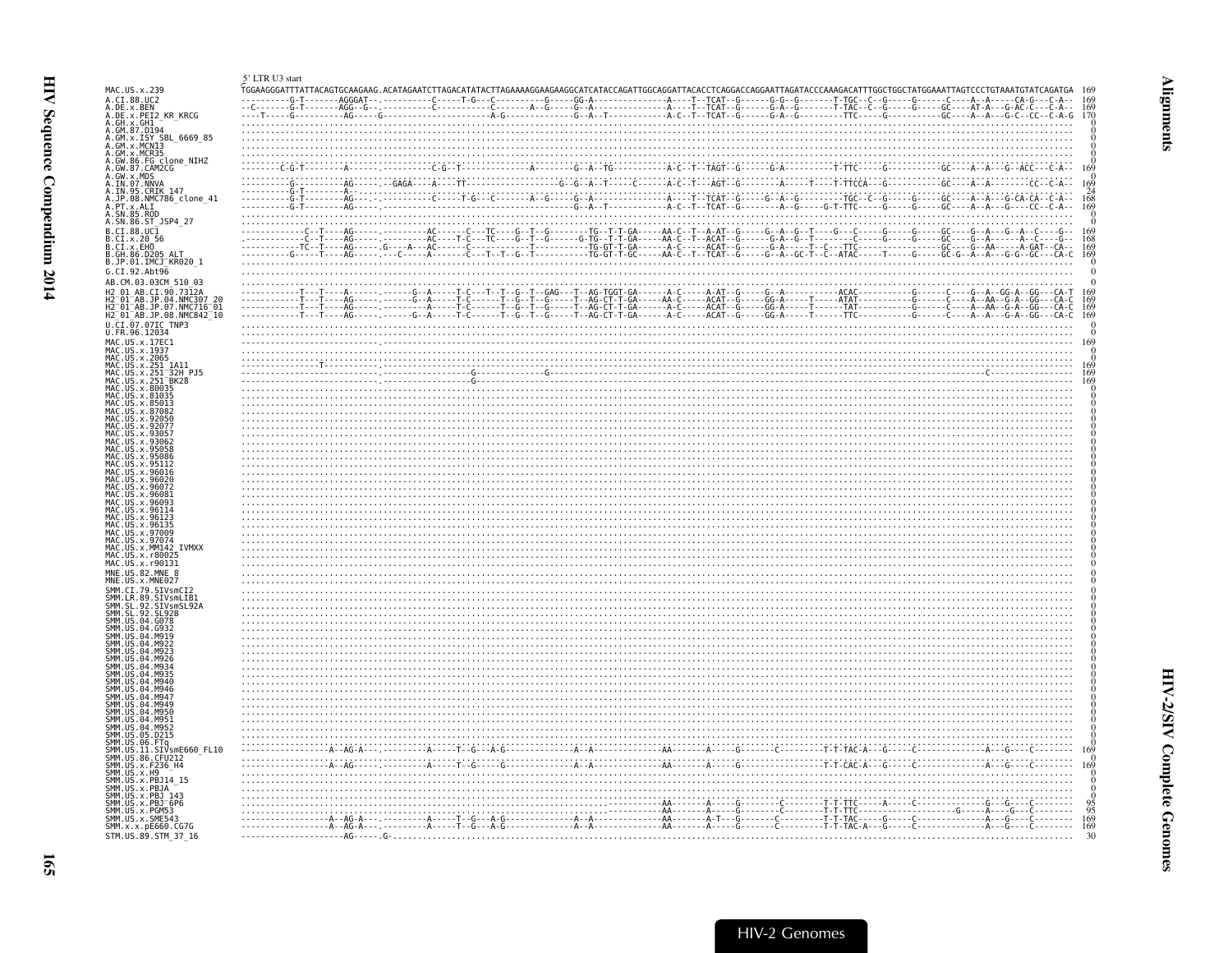<span id="page-7-0"></span>

| MAC. US. x. 239<br>A.DE.x.BEN<br>A.DE.x.PEI2_KR_KRCG                                                                                                                                                   | $GGCACAG, \dots, \dots, \dots, GAGGATGAGGAGGATGAGGATTTATTAATGCATCCGAGCTCAAACTTCCCAGTGGGAGGCTGGGAGAGGTTCTAGGATGAGGCTTAGTCTGGCCTACACTCTTGGGCCATATGTTAGATACCCAGAGAGATTTGGAAGGAGATTGGGAGGCTAGGAGGTTTTGGGAGGTTGGGGAGAGGTTTGGGAGAGTTTTGGGAGGTTTTGGGAGGTTTTGGGAGGTTTTGGGAGGTTTTGGGAGGTTTTGGGAGGTTTTGGGAGGTTTTGGGAGGTTTTGGGAGGTTTTGGGAGGTTTTGGGAGTTTGGGGAGGTTTTGGGAGTTTGGGGAGTTTGGGGAGTTTGGG$ |  |  |  |  |  |  |              |
|--------------------------------------------------------------------------------------------------------------------------------------------------------------------------------------------------------|---------------------------------------------------------------------------------------------------------------------------------------------------------------------------------------------------------------------------------------------------------------------------------------------------------------------------------------------------------------------------------------|--|--|--|--|--|--|--------------|
| A.GW.86.FG clone_NIHZ<br>A.GW.87.CAM2CG<br>A.GW.X.MDS<br>A.GW.X.MDS<br>A.IN.95.CRIK<br>A.IN.95.CRIK<br>A.IP.88.MMC786_clone_41<br>A.PT.X.ALI<br>A.SN.86.ST<br>A.SN.86.ST<br>B.CI.88.UCR<br>B.CI.88.UCR | -GACACTGAGACT - - CAC - - - - ACT - - C - GC - - - T - A - - C - - - - - A - - - -                                                                                                                                                                                                                                                                                                    |  |  |  |  |  |  | . <b>.</b> . |
| B.CI.x.20 56<br>B.CI.x.EHO<br>B.GH.86.D205 ALT<br>B.JP.01.IMCJ_KR020_1<br>G.CI.92.Abt96                                                                                                                |                                                                                                                                                                                                                                                                                                                                                                                       |  |  |  |  |  |  |              |
| AB.CM.03.03CM 510 03<br>01 AB.CI.90.7312A<br>01 AB. JP. 04. NMC307<br>$01^-$ AB.JP.07.NMC716 $^-$ 01 $^{\circ}$<br>H2_01_AB.JP.08.NMC842_10<br>U.CI.07.07IC TNP3                                       |                                                                                                                                                                                                                                                                                                                                                                                       |  |  |  |  |  |  |              |
| U.FR.96.12034<br>MAC.US.x.17EC1<br>MAC.US.x.1937<br>MAC.US.x.2065<br>MAC.US.x.251_1A11<br>MAC.US.x.251_32H_PJ5<br>US.x.251 <sup>-</sup> BK28                                                           | $\frac{1}{\sqrt{2}}$                                                                                                                                                                                                                                                                                                                                                                  |  |  |  |  |  |  |              |
| MAC.US.x.80035<br>US.x.81035<br>. IIS X 85013                                                                                                                                                          |                                                                                                                                                                                                                                                                                                                                                                                       |  |  |  |  |  |  |              |
| MAC.US.x.96016<br>MAC US x 96026<br>MAC.US.x.9607                                                                                                                                                      |                                                                                                                                                                                                                                                                                                                                                                                       |  |  |  |  |  |  |              |
| .96114<br>x.961<br>x 9613<br>MAC.US.x.97074                                                                                                                                                            |                                                                                                                                                                                                                                                                                                                                                                                       |  |  |  |  |  |  |              |
| MAC.US.x.MM142 IVMXX<br>MAC.US.x.r80025<br>MAC.US.x.r90131<br>MNE.US.82.MNE 8<br>MNE.US.x.MNE027<br>SMM.CI.79.SIVsmCI2                                                                                 |                                                                                                                                                                                                                                                                                                                                                                                       |  |  |  |  |  |  |              |
| .89.SIVsmLIB1<br>.SIVsmSL92A<br>92.SL92B<br>04.6078<br>MQ23                                                                                                                                            |                                                                                                                                                                                                                                                                                                                                                                                       |  |  |  |  |  |  |              |
|                                                                                                                                                                                                        |                                                                                                                                                                                                                                                                                                                                                                                       |  |  |  |  |  |  |              |
| <b>MQ56</b><br>M951<br>MQ5.<br>.05.D215<br>SMM.US.06.FTq<br>SMM.US.11.SIVsmE660_FL10                                                                                                                   |                                                                                                                                                                                                                                                                                                                                                                                       |  |  |  |  |  |  |              |
| 86.CFU212<br>SMM.US.x.F236_H4<br>SMM. US. x. H9<br>SMM. US. x. PBJ14_15<br>SMM. US. x. PBJA<br>x.PBJ 143<br>SMM.US.x.PBJ <sup>-</sup> 6P6                                                              |                                                                                                                                                                                                                                                                                                                                                                                       |  |  |  |  |  |  |              |
| SMM.US.x.PGM53<br>SMM.US.x.SME543<br>SMM.x.x.pE660.CG7G                                                                                                                                                |                                                                                                                                                                                                                                                                                                                                                                                       |  |  |  |  |  |  |              |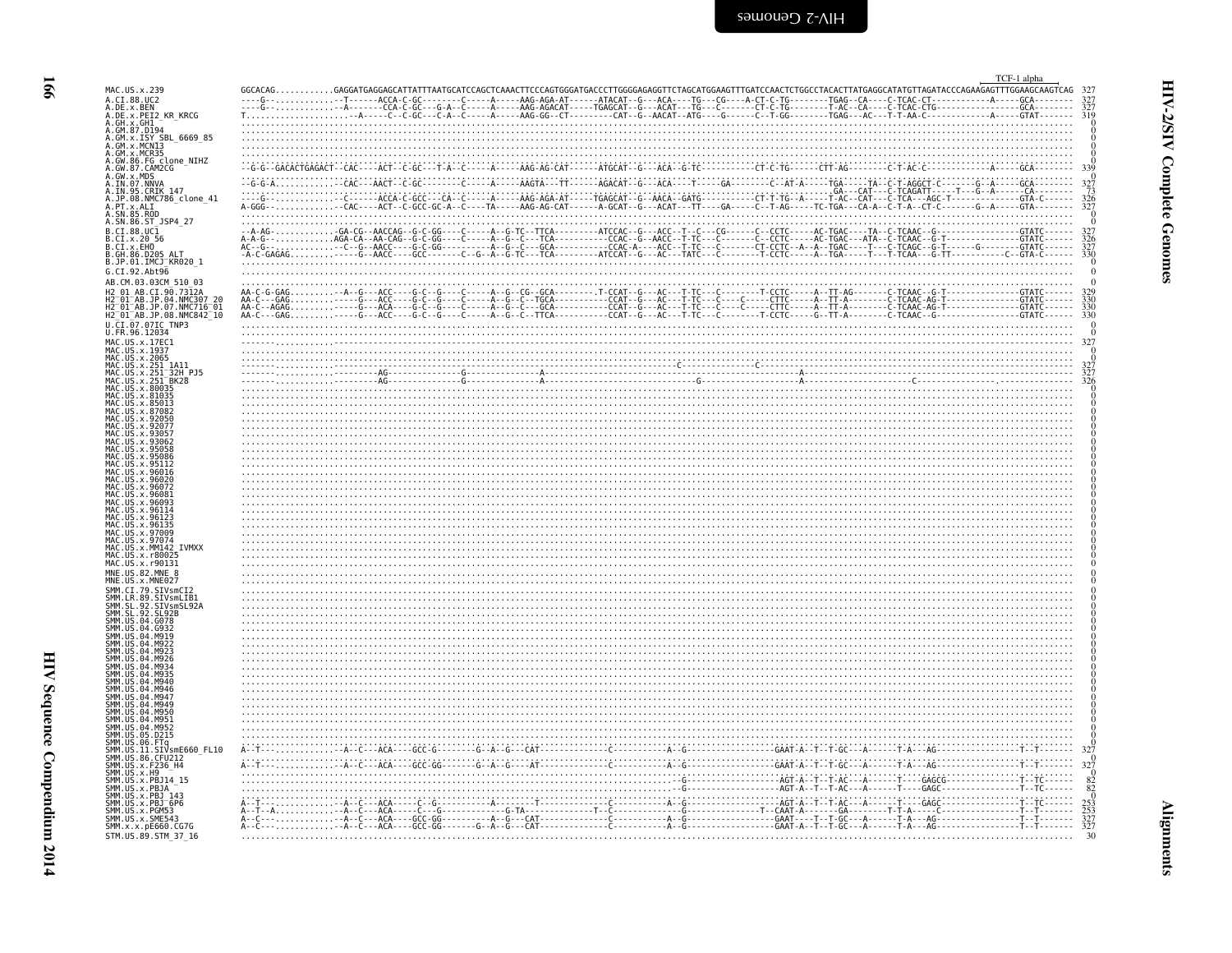<span id="page-8-0"></span>

| MAC.US.x.239                                                                                                                                                         |                                                                                                                                                                                                                                                                                                                                                                                                                            | $NF-K-B-H$<br>AACAGCAGGGACTTTCCACAA.GGGGAT 434 |
|----------------------------------------------------------------------------------------------------------------------------------------------------------------------|----------------------------------------------------------------------------------------------------------------------------------------------------------------------------------------------------------------------------------------------------------------------------------------------------------------------------------------------------------------------------------------------------------------------------|------------------------------------------------|
| A.CI.88.UC2<br>A.DE.x.BEN<br>n. JE. . v. Jen<br>A. GH. x. GH1<br>A. GH. x. GH1<br>A. GM. x. ISY<br>A. GM. x. MCN15BL_6669_85<br>A. GM. x. MCN15BL_6669_85            |                                                                                                                                                                                                                                                                                                                                                                                                                            |                                                |
| A.GM.X.MCNI3<br>A.GM.x.MCR35                                                                                                                                         |                                                                                                                                                                                                                                                                                                                                                                                                                            |                                                |
| A.GW.86.FG clone_NIHZ<br>A.GW.86.FG clone_NIHZ                                                                                                                       |                                                                                                                                                                                                                                                                                                                                                                                                                            |                                                |
| A.IN.95.CRIK 147<br>A.JP.08.NMC786_clone_41<br>A.PT.x.ALI<br>A.SN.85.ROD<br>A.SN.85.ROD                                                                              |                                                                                                                                                                                                                                                                                                                                                                                                                            |                                                |
| A.SN.86.ST_JSP4_27<br>B.CI.88.UC1<br>B.CI.X.20 56<br>B.CI.X.EHO<br>B.GH.86.D205 ALT.                                                                                 | $\begin{array}{lllllllllllllllll} \texttt{-A1-AG--1-GG.}\ \texttt{-A1-AG--1-GG.}\ \texttt{-A1-AG--1-GG.}\ \texttt{-A2-AG--2-G.}\ \texttt{-A3-AG.}\ \texttt{-A4-AG.}\ \texttt{-A5-AG.}\ \texttt{-A6-G.}\ \texttt{-A6G.}\ \texttt{-A7-AG.}\ \texttt{-A8-G.}\ \texttt{-A8-G.}\ \texttt{-A8-G.}\ \texttt{-A8-G.}\ \texttt{-A8-G.}\ \texttt{-A8-G.}\ \texttt{-A8-G.}\ \texttt{-A8-G.}\ \texttt{-A8-G.}\ \texttt{-A8-G.}\ \text$ | 473<br>$\frac{471}{473}$<br>473                |
| B.JP.01.IMCJ_KR020_1<br>G.CI.92.Abt96<br>AB.CM.03.03CM 510 03                                                                                                        |                                                                                                                                                                                                                                                                                                                                                                                                                            |                                                |
| H2 01 AB.CI.90.7312A<br>H2 01 AB.JP.04.NMC307 20<br>H2 01 AB.JP.07.NMC716 01<br>H2 <sup>-</sup> 01 <sup>-</sup> AB.JP.08.NMC842 <sup>-</sup> 10<br>U.CI.07.07IC TNP3 |                                                                                                                                                                                                                                                                                                                                                                                                                            |                                                |
| U.FR.96.12034<br>MAC.US.x.17EC1<br>MAC.US.x.1937                                                                                                                     |                                                                                                                                                                                                                                                                                                                                                                                                                            |                                                |
| MAC.US.x.2065<br>MAC.US.x.251 1A11<br>AC.US.x.80035                                                                                                                  |                                                                                                                                                                                                                                                                                                                                                                                                                            |                                                |
| .x.81035<br>x.87082<br>.92056<br>.x.9207.                                                                                                                            |                                                                                                                                                                                                                                                                                                                                                                                                                            |                                                |
|                                                                                                                                                                      |                                                                                                                                                                                                                                                                                                                                                                                                                            |                                                |
| MAC.US.x.96016                                                                                                                                                       |                                                                                                                                                                                                                                                                                                                                                                                                                            |                                                |
| MAC.US.x.96135<br>MAC.US.x.97009                                                                                                                                     |                                                                                                                                                                                                                                                                                                                                                                                                                            |                                                |
| MAC.US.x.97074<br>MAC.US.x.MM142<br>IVMXX<br>MAC.US.x.r80025<br>MAC.US.x.r90131                                                                                      |                                                                                                                                                                                                                                                                                                                                                                                                                            |                                                |
| MNE.US.82.MNE 8<br>MNE.US.x.MNE027<br>SMM.CI.79.SIVsmCI2<br>SMM.LR.89.SIVsmLIB1                                                                                      |                                                                                                                                                                                                                                                                                                                                                                                                                            |                                                |
| SL.92.SIVsmSL92A<br>92.SL92B<br>US.04.G078                                                                                                                           |                                                                                                                                                                                                                                                                                                                                                                                                                            |                                                |
| $.04.$ M922<br>.04.M92.<br>.04 M926                                                                                                                                  | <u> 1990 - Andrea Stadt British, fransk politik (f. 1981)</u>                                                                                                                                                                                                                                                                                                                                                              |                                                |
| $AA$ MQ $AF$<br>04.M946                                                                                                                                              |                                                                                                                                                                                                                                                                                                                                                                                                                            |                                                |
| .05.D215                                                                                                                                                             |                                                                                                                                                                                                                                                                                                                                                                                                                            |                                                |
| SMM.US<br>SMM.US<br>.06.FTq<br>.11.SIVsmE660 FL10<br>SMM. US.86.CFU212<br>SMM. US.x.F236_H4<br>SMM. US.x.H9<br>SMM. US.x.H9<br>SMM. US.x.PBJ14_15                    |                                                                                                                                                                                                                                                                                                                                                                                                                            | 433                                            |
| US.x.PBJA<br>US.x.PBJ 143                                                                                                                                            |                                                                                                                                                                                                                                                                                                                                                                                                                            | $^{212}_{212}$                                 |
| SMM.US.x.PBJ <sup>-</sup> 6P6<br>SMM.US.x.PGM53<br>SMM. US. x. SME543<br>SMM.x.x.pE660.CG7G<br>STM.US.89.STM 37 16                                                   |                                                                                                                                                                                                                                                                                                                                                                                                                            | $\frac{405}{361}$<br>$\frac{448}{434}$<br>107  |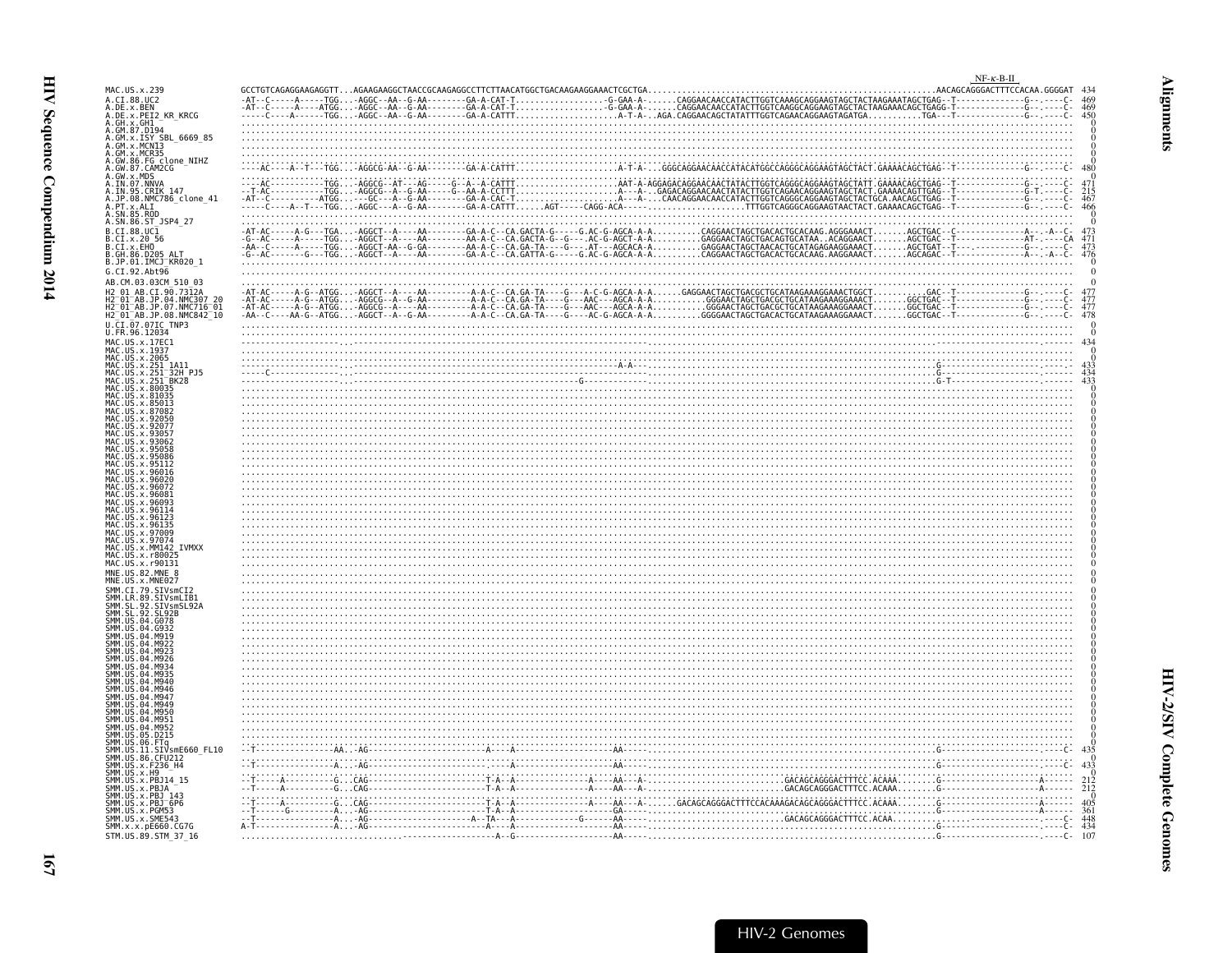<span id="page-9-0"></span>

|                                                                                                                                                                                                                                                          |            |                                                                                                                      |                 | +1 mRNA start site<br>TAR <sup>-</sup> element start |  |                                                                                               |
|----------------------------------------------------------------------------------------------------------------------------------------------------------------------------------------------------------------------------------------------------------|------------|----------------------------------------------------------------------------------------------------------------------|-----------------|------------------------------------------------------|--|-----------------------------------------------------------------------------------------------|
|                                                                                                                                                                                                                                                          | $NF-K-B-I$ |                                                                                                                      | <b>TATA Box</b> | 5' LTR U3 end_5' LTR R repeat begin                  |  |                                                                                               |
| MAC.US.x.239<br>A.CI.88.UC2                                                                                                                                                                                                                              |            |                                                                                                                      |                 |                                                      |  |                                                                                               |
|                                                                                                                                                                                                                                                          |            |                                                                                                                      |                 |                                                      |  |                                                                                               |
| A. CI. 88. UC2<br>A. DE. x. BEN<br>A. DE. x. PEIZ<br>A. GH. x. GHI<br>A. GH. x. GHI<br>A. GH. x. GHI<br>A. GH. x. ISY<br>A. GM. x. ISY<br>A. GM. x. ISY<br>A. GM. x. MOS<br>A. GM. 87. CAM2G<br>A. GM. 87. CAM2G<br>A. GM. 87. CAM2G<br>A. GM. 87. CAM2G |            |                                                                                                                      |                 |                                                      |  |                                                                                               |
|                                                                                                                                                                                                                                                          |            |                                                                                                                      |                 |                                                      |  |                                                                                               |
|                                                                                                                                                                                                                                                          |            |                                                                                                                      |                 |                                                      |  |                                                                                               |
|                                                                                                                                                                                                                                                          |            | $-1$                                                                                                                 |                 |                                                      |  |                                                                                               |
|                                                                                                                                                                                                                                                          |            |                                                                                                                      |                 |                                                      |  |                                                                                               |
|                                                                                                                                                                                                                                                          |            |                                                                                                                      |                 |                                                      |  |                                                                                               |
|                                                                                                                                                                                                                                                          |            |                                                                                                                      |                 |                                                      |  |                                                                                               |
| B.CI.88.UCI<br>B.CI.x.20 56<br>B.CI.x.EHO                                                                                                                                                                                                                |            |                                                                                                                      |                 |                                                      |  | $641$<br>$639$<br>$641$                                                                       |
| B.GH.86.D205_ALT                                                                                                                                                                                                                                         |            |                                                                                                                      |                 |                                                      |  |                                                                                               |
| B.JP.01.IMCJ KR020 1                                                                                                                                                                                                                                     |            |                                                                                                                      |                 |                                                      |  |                                                                                               |
| G.CI.92.Abt96<br>AB.CM.03.03CM 510 03                                                                                                                                                                                                                    |            |                                                                                                                      |                 |                                                      |  |                                                                                               |
| H2 01 AB.CI.90.7312A                                                                                                                                                                                                                                     |            |                                                                                                                      |                 |                                                      |  |                                                                                               |
| H2 01 AB.JP.04.NMC307 20<br>H2 01 AB.JP.07.NMC716 01<br>H2 01 AB.JP.07.NMC716 01<br>H2 01 AB.JP.08.NMC842 10                                                                                                                                             |            |                                                                                                                      |                 |                                                      |  |                                                                                               |
| U.CI.07.07IC TNP3<br>U.FR.96.12034                                                                                                                                                                                                                       |            |                                                                                                                      |                 |                                                      |  |                                                                                               |
|                                                                                                                                                                                                                                                          |            |                                                                                                                      |                 |                                                      |  |                                                                                               |
| MAC.US.x.17EC1<br>MAC.US.x.1937                                                                                                                                                                                                                          |            |                                                                                                                      |                 |                                                      |  |                                                                                               |
| MAC.US.x.2065<br>MAC.US.x.251_1A11<br>MAC.US.x.251_1A11<br>MAC.US.x.251_32H_PJ5<br>MAC.US.x.80035<br>MAC.US.x.80035                                                                                                                                      |            |                                                                                                                      |                 |                                                      |  | 600                                                                                           |
|                                                                                                                                                                                                                                                          |            |                                                                                                                      |                 |                                                      |  | $\frac{601}{589}$                                                                             |
| MAC. US. x.81035                                                                                                                                                                                                                                         |            |                                                                                                                      |                 |                                                      |  |                                                                                               |
| MAC.US.x.85013<br>MAC.US.x.87082<br>MAC.US.x.92050                                                                                                                                                                                                       |            |                                                                                                                      |                 |                                                      |  |                                                                                               |
| MAC<br>MAC<br>US.x.92077<br>.US.x.9305                                                                                                                                                                                                                   |            |                                                                                                                      |                 |                                                      |  |                                                                                               |
| MAC. US. x. 9306<br>MAC. US. x. 95058                                                                                                                                                                                                                    |            |                                                                                                                      |                 |                                                      |  |                                                                                               |
| MAC.US.x.95086                                                                                                                                                                                                                                           |            |                                                                                                                      |                 |                                                      |  |                                                                                               |
| MAC.US.x.951<br>MAC.US.x.951<br>.US.x.96016                                                                                                                                                                                                              |            |                                                                                                                      |                 |                                                      |  |                                                                                               |
| MAC.US.x.96020<br>MAC.US.x.96072<br>.US.x.96072                                                                                                                                                                                                          |            |                                                                                                                      |                 |                                                      |  |                                                                                               |
| MAC.US.X.96081<br>MAC.US.x.96081<br>MAC.US.x.96114                                                                                                                                                                                                       |            |                                                                                                                      |                 |                                                      |  |                                                                                               |
| MAC.US.x.96123<br>MAC<br>.US.x.9613!                                                                                                                                                                                                                     |            |                                                                                                                      |                 |                                                      |  |                                                                                               |
| MAC.US.x.97009<br>MAC.US.x.97074<br>.US.x.97074                                                                                                                                                                                                          |            |                                                                                                                      |                 |                                                      |  |                                                                                               |
| MAC.US.x.3/0142<br>MAC.US.x.MM142<br>MAC.US.x.r80025<br>IVMXX                                                                                                                                                                                            |            |                                                                                                                      |                 |                                                      |  |                                                                                               |
| MAC.US.x.r90131<br>MNE.US.82.MNE                                                                                                                                                                                                                         |            |                                                                                                                      |                 |                                                      |  |                                                                                               |
| MNE.US.x.MNE027                                                                                                                                                                                                                                          |            |                                                                                                                      |                 |                                                      |  |                                                                                               |
|                                                                                                                                                                                                                                                          |            |                                                                                                                      |                 |                                                      |  |                                                                                               |
| SMM.CI.79.SIVsmCI2<br>SMM.CI.79.SIVsmCI2<br>SMM.SL.89.SIVsmLIB1<br>SMM.SL.92.SIVsmSL92A<br>SMM.SL.92.SL92B                                                                                                                                               |            |                                                                                                                      |                 |                                                      |  |                                                                                               |
| SMM. US. 04. 6078<br>SMM. US. 04. 6932<br>SMM. US. 04. M919                                                                                                                                                                                              |            |                                                                                                                      |                 |                                                      |  |                                                                                               |
| SMM. US. 04. M922<br>SMM. US. 04. M923                                                                                                                                                                                                                   |            |                                                                                                                      |                 |                                                      |  |                                                                                               |
| SMM.US.04.M926                                                                                                                                                                                                                                           |            | <u> 1990 - Paris Alexander de Santa Galileira, poeta e a construída e a construída e a construída e a construída</u> |                 |                                                      |  |                                                                                               |
| SMM.US.04.<br>SMM.US.04.M935                                                                                                                                                                                                                             |            |                                                                                                                      |                 |                                                      |  |                                                                                               |
| SMM. US. 04.<br>SMM. US. 04.                                                                                                                                                                                                                             |            |                                                                                                                      |                 |                                                      |  |                                                                                               |
| SMM. US. 04. M947<br>SMM. US. 04. M947<br>SMM. US. 04. M950                                                                                                                                                                                              |            |                                                                                                                      |                 |                                                      |  |                                                                                               |
| SMM. US. 04.<br><b>MQ51</b>                                                                                                                                                                                                                              |            |                                                                                                                      |                 |                                                      |  |                                                                                               |
| SMM. US. 04. M952                                                                                                                                                                                                                                        |            |                                                                                                                      |                 |                                                      |  |                                                                                               |
| SMM. US. 04. M952<br>SMM. US. 05. D215<br>SMM. US. 06. FTg<br>SMM. US. 06. FTg<br>SMM. US. 36. CFU212<br>SMM. US. x. F236. H4<br>SMM. US. x. H9<br>SMM. US. x. H9<br>SMM. US. x. PB14. 15                                                                |            |                                                                                                                      |                 |                                                      |  |                                                                                               |
|                                                                                                                                                                                                                                                          |            |                                                                                                                      |                 |                                                      |  |                                                                                               |
|                                                                                                                                                                                                                                                          |            |                                                                                                                      |                 |                                                      |  |                                                                                               |
|                                                                                                                                                                                                                                                          |            |                                                                                                                      |                 |                                                      |  |                                                                                               |
|                                                                                                                                                                                                                                                          |            |                                                                                                                      |                 |                                                      |  | $\begin{array}{r} 0 \\ 598 \\ 84 \\ 378 \\ 378 \\ 84 \\ 571 \\ 527 \\ 614 \\ 600 \end{array}$ |
| SMM. US. x. PBJ14 - 15<br>SMM. US. x. PBJ14 - 1<br>SMM. US. x. PBJ 143<br>SMM. US. x. PBJ - 6P6<br>SMM. US. x. PGM53<br>SMM. US. x. SME543<br>SMM. X. x. pE660. CG76                                                                                     |            |                                                                                                                      |                 |                                                      |  |                                                                                               |
| STM.US.89.STM_37_16                                                                                                                                                                                                                                      |            |                                                                                                                      |                 |                                                      |  | 274                                                                                           |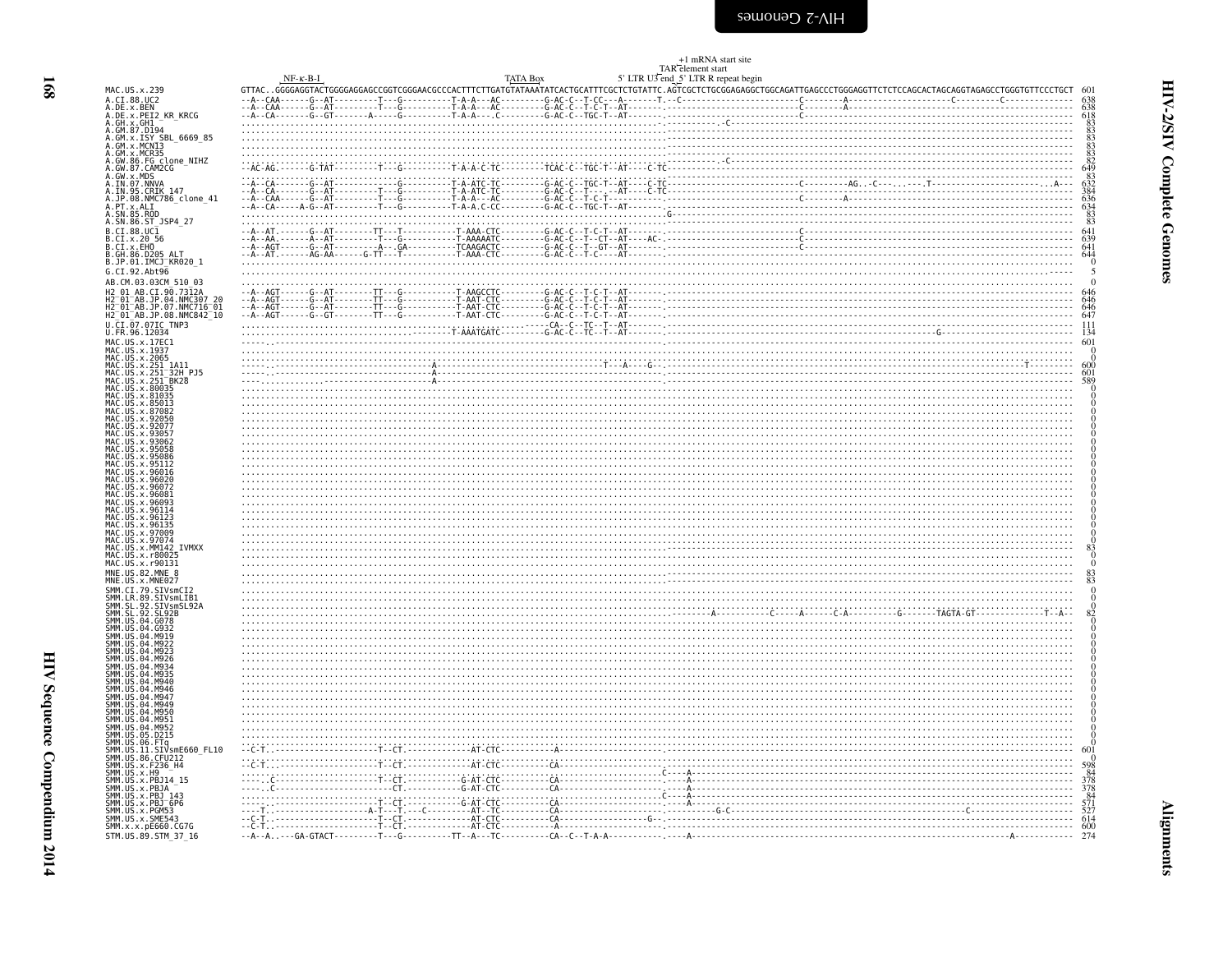| $AGACTCTCACCAGCACTTGGCCGGGTGCTGGGCAGAGTGACTCACGCCTTGCTTT. .AAAGCCCTCTTCATAATAA. .GTGCATTTTAGAAGTAAGTAAGCTA. .GTGTGTTTCCCATCTTCCTACCCGCCCCTGGTCGCGCCGTGTTCAACTCGGTACTCAA. TAAT.AAGAA.$<br>MAC.US.x.239<br>A.CI.88.UC2<br>A.DE.x.BEN<br>A.DE.x.PEI2_KR_KRCG<br>A.DE.X.PEIZ_KR_KRUG<br>A.GH.X.GH1<br>A.GM.X.ISY SBL_6669_85<br>A.GM.X.NCN13<br>A.GM.X.NCN13<br>A.GM.X.MCR35<br>A.GW.87.CAMDCC<br>A.GW.87.CAMDCC<br>A.GW.87.CAMDCC<br>A.UN.07.NNVA<br>A.IN.07.NNVA<br>A.IN.95.CRIK 147<br>A.JP.08.NMC786_clone_41<br>A.PT.x.ALI<br>A.SN.85.ROD<br>A.SN.86.ST_JSP4_27<br>R.C.I.88.UC1<br>B.C.I.88.UC1<br>B.C.I.x.20 56<br>B.C.I.x.EHO<br>B.GH.86.D205 ALT<br>B.JP.01.IMCJ_KR020_1<br>G.CI.92.Abt96<br><u> 1989 - Andrej Sterne Sterne Sterne Sterne Sterne Sterne Sterne Sterne Sterne Sterne Sterne Sterne Sterne Ste</u><br>AB.CM.03.03CM 510 03<br>$\begin{bmatrix}\nC_1 \\ C_2 \\ \vdots \\ C_{n-1} \\ C_{n-1}\n\end{bmatrix}\n\begin{bmatrix}\nC_1 \\ C_2 \\ \vdots \\ C_{n-1}\n\end{bmatrix}\n\begin{bmatrix}\nC_1 \\ C_2 \\ \vdots \\ C_{n-1}\n\end{bmatrix}\n\begin{bmatrix}\nC_1 \\ C_2 \\ \vdots \\ C_{n-1}\n\end{bmatrix}\n\begin{bmatrix}\nC_1 \\ C_2 \\ \vdots \\ C_{n-1}\n\end{bmatrix}\n\begin{bmatrix}\nC_1 \\ C_2 \\ \vdots \\ C_{n-1}\n\end{bmatrix}\n\begin{bmatrix}\nC_1 \\ C_2 \\ $<br>H2 01 AB.CI.90.7312A<br>H2 01 AB.JP.04.NMC307 20<br>H2-01-AB.JP.07.NMC716-01<br>H2-01-AB.JP.07.NMC716-01<br>H2-01-AB.JP.08.NMC842_10<br>U.CI.07.07IC TNP3<br>U.FR.96.12034<br>MAC.US.x.17EC1<br>MAC. US. x. 1937<br>MAC.US.x.2065<br>MAC.US.x.251_1A11<br>MAC.US.x.251_32H<br>x.251 32H PJ5<br>MAC.US.<br>MAC.US.<br>.x.251 <sup>-</sup> BK28<br>x.8003<br>MAC<br>MAC<br>MAC<br>MAC<br>MAC<br>96114<br>9613<br>MAC.US<br>x.97009<br>97074<br>MAC.US.x.MM142 IVMXX<br>MAC.US.x.r80025<br>MAC. US. x. r90131<br>MNE.US.82.MNE 8<br>MNE.US.x.MNE027<br>SMM.CI.79.SIVsmCI2<br>.SIVsmLIB1 | 795<br>774<br>239<br>239<br>240<br>240<br>240<br>238<br>805<br>239<br>789<br>540<br>792<br>790<br>239<br>241<br>795<br>793<br>791<br>792<br>0<br>163<br>$\frac{797}{798}$<br>267 |
|---------------------------------------------------------------------------------------------------------------------------------------------------------------------------------------------------------------------------------------------------------------------------------------------------------------------------------------------------------------------------------------------------------------------------------------------------------------------------------------------------------------------------------------------------------------------------------------------------------------------------------------------------------------------------------------------------------------------------------------------------------------------------------------------------------------------------------------------------------------------------------------------------------------------------------------------------------------------------------------------------------------------------------------------------------------------------------------------------------------------------------------------------------------------------------------------------------------------------------------------------------------------------------------------------------------------------------------------------------------------------------------------------------------------------------------------------------------------------------------------------------------------------------------------------------------------------------------------------------------------------------------------------------------------------------------------------------------------------------------------------------------------------------------------------------------------------------------------------------------------------------------------|----------------------------------------------------------------------------------------------------------------------------------------------------------------------------------|
|                                                                                                                                                                                                                                                                                                                                                                                                                                                                                                                                                                                                                                                                                                                                                                                                                                                                                                                                                                                                                                                                                                                                                                                                                                                                                                                                                                                                                                                                                                                                                                                                                                                                                                                                                                                                                                                                                             |                                                                                                                                                                                  |
|                                                                                                                                                                                                                                                                                                                                                                                                                                                                                                                                                                                                                                                                                                                                                                                                                                                                                                                                                                                                                                                                                                                                                                                                                                                                                                                                                                                                                                                                                                                                                                                                                                                                                                                                                                                                                                                                                             |                                                                                                                                                                                  |
|                                                                                                                                                                                                                                                                                                                                                                                                                                                                                                                                                                                                                                                                                                                                                                                                                                                                                                                                                                                                                                                                                                                                                                                                                                                                                                                                                                                                                                                                                                                                                                                                                                                                                                                                                                                                                                                                                             |                                                                                                                                                                                  |
|                                                                                                                                                                                                                                                                                                                                                                                                                                                                                                                                                                                                                                                                                                                                                                                                                                                                                                                                                                                                                                                                                                                                                                                                                                                                                                                                                                                                                                                                                                                                                                                                                                                                                                                                                                                                                                                                                             |                                                                                                                                                                                  |
|                                                                                                                                                                                                                                                                                                                                                                                                                                                                                                                                                                                                                                                                                                                                                                                                                                                                                                                                                                                                                                                                                                                                                                                                                                                                                                                                                                                                                                                                                                                                                                                                                                                                                                                                                                                                                                                                                             |                                                                                                                                                                                  |
|                                                                                                                                                                                                                                                                                                                                                                                                                                                                                                                                                                                                                                                                                                                                                                                                                                                                                                                                                                                                                                                                                                                                                                                                                                                                                                                                                                                                                                                                                                                                                                                                                                                                                                                                                                                                                                                                                             |                                                                                                                                                                                  |
|                                                                                                                                                                                                                                                                                                                                                                                                                                                                                                                                                                                                                                                                                                                                                                                                                                                                                                                                                                                                                                                                                                                                                                                                                                                                                                                                                                                                                                                                                                                                                                                                                                                                                                                                                                                                                                                                                             |                                                                                                                                                                                  |
|                                                                                                                                                                                                                                                                                                                                                                                                                                                                                                                                                                                                                                                                                                                                                                                                                                                                                                                                                                                                                                                                                                                                                                                                                                                                                                                                                                                                                                                                                                                                                                                                                                                                                                                                                                                                                                                                                             |                                                                                                                                                                                  |
|                                                                                                                                                                                                                                                                                                                                                                                                                                                                                                                                                                                                                                                                                                                                                                                                                                                                                                                                                                                                                                                                                                                                                                                                                                                                                                                                                                                                                                                                                                                                                                                                                                                                                                                                                                                                                                                                                             |                                                                                                                                                                                  |
|                                                                                                                                                                                                                                                                                                                                                                                                                                                                                                                                                                                                                                                                                                                                                                                                                                                                                                                                                                                                                                                                                                                                                                                                                                                                                                                                                                                                                                                                                                                                                                                                                                                                                                                                                                                                                                                                                             |                                                                                                                                                                                  |
|                                                                                                                                                                                                                                                                                                                                                                                                                                                                                                                                                                                                                                                                                                                                                                                                                                                                                                                                                                                                                                                                                                                                                                                                                                                                                                                                                                                                                                                                                                                                                                                                                                                                                                                                                                                                                                                                                             |                                                                                                                                                                                  |
|                                                                                                                                                                                                                                                                                                                                                                                                                                                                                                                                                                                                                                                                                                                                                                                                                                                                                                                                                                                                                                                                                                                                                                                                                                                                                                                                                                                                                                                                                                                                                                                                                                                                                                                                                                                                                                                                                             |                                                                                                                                                                                  |
|                                                                                                                                                                                                                                                                                                                                                                                                                                                                                                                                                                                                                                                                                                                                                                                                                                                                                                                                                                                                                                                                                                                                                                                                                                                                                                                                                                                                                                                                                                                                                                                                                                                                                                                                                                                                                                                                                             |                                                                                                                                                                                  |
|                                                                                                                                                                                                                                                                                                                                                                                                                                                                                                                                                                                                                                                                                                                                                                                                                                                                                                                                                                                                                                                                                                                                                                                                                                                                                                                                                                                                                                                                                                                                                                                                                                                                                                                                                                                                                                                                                             |                                                                                                                                                                                  |
|                                                                                                                                                                                                                                                                                                                                                                                                                                                                                                                                                                                                                                                                                                                                                                                                                                                                                                                                                                                                                                                                                                                                                                                                                                                                                                                                                                                                                                                                                                                                                                                                                                                                                                                                                                                                                                                                                             |                                                                                                                                                                                  |
|                                                                                                                                                                                                                                                                                                                                                                                                                                                                                                                                                                                                                                                                                                                                                                                                                                                                                                                                                                                                                                                                                                                                                                                                                                                                                                                                                                                                                                                                                                                                                                                                                                                                                                                                                                                                                                                                                             |                                                                                                                                                                                  |
|                                                                                                                                                                                                                                                                                                                                                                                                                                                                                                                                                                                                                                                                                                                                                                                                                                                                                                                                                                                                                                                                                                                                                                                                                                                                                                                                                                                                                                                                                                                                                                                                                                                                                                                                                                                                                                                                                             |                                                                                                                                                                                  |
|                                                                                                                                                                                                                                                                                                                                                                                                                                                                                                                                                                                                                                                                                                                                                                                                                                                                                                                                                                                                                                                                                                                                                                                                                                                                                                                                                                                                                                                                                                                                                                                                                                                                                                                                                                                                                                                                                             |                                                                                                                                                                                  |
|                                                                                                                                                                                                                                                                                                                                                                                                                                                                                                                                                                                                                                                                                                                                                                                                                                                                                                                                                                                                                                                                                                                                                                                                                                                                                                                                                                                                                                                                                                                                                                                                                                                                                                                                                                                                                                                                                             |                                                                                                                                                                                  |
|                                                                                                                                                                                                                                                                                                                                                                                                                                                                                                                                                                                                                                                                                                                                                                                                                                                                                                                                                                                                                                                                                                                                                                                                                                                                                                                                                                                                                                                                                                                                                                                                                                                                                                                                                                                                                                                                                             |                                                                                                                                                                                  |
|                                                                                                                                                                                                                                                                                                                                                                                                                                                                                                                                                                                                                                                                                                                                                                                                                                                                                                                                                                                                                                                                                                                                                                                                                                                                                                                                                                                                                                                                                                                                                                                                                                                                                                                                                                                                                                                                                             |                                                                                                                                                                                  |
|                                                                                                                                                                                                                                                                                                                                                                                                                                                                                                                                                                                                                                                                                                                                                                                                                                                                                                                                                                                                                                                                                                                                                                                                                                                                                                                                                                                                                                                                                                                                                                                                                                                                                                                                                                                                                                                                                             |                                                                                                                                                                                  |
|                                                                                                                                                                                                                                                                                                                                                                                                                                                                                                                                                                                                                                                                                                                                                                                                                                                                                                                                                                                                                                                                                                                                                                                                                                                                                                                                                                                                                                                                                                                                                                                                                                                                                                                                                                                                                                                                                             |                                                                                                                                                                                  |
|                                                                                                                                                                                                                                                                                                                                                                                                                                                                                                                                                                                                                                                                                                                                                                                                                                                                                                                                                                                                                                                                                                                                                                                                                                                                                                                                                                                                                                                                                                                                                                                                                                                                                                                                                                                                                                                                                             |                                                                                                                                                                                  |
|                                                                                                                                                                                                                                                                                                                                                                                                                                                                                                                                                                                                                                                                                                                                                                                                                                                                                                                                                                                                                                                                                                                                                                                                                                                                                                                                                                                                                                                                                                                                                                                                                                                                                                                                                                                                                                                                                             |                                                                                                                                                                                  |
|                                                                                                                                                                                                                                                                                                                                                                                                                                                                                                                                                                                                                                                                                                                                                                                                                                                                                                                                                                                                                                                                                                                                                                                                                                                                                                                                                                                                                                                                                                                                                                                                                                                                                                                                                                                                                                                                                             |                                                                                                                                                                                  |
|                                                                                                                                                                                                                                                                                                                                                                                                                                                                                                                                                                                                                                                                                                                                                                                                                                                                                                                                                                                                                                                                                                                                                                                                                                                                                                                                                                                                                                                                                                                                                                                                                                                                                                                                                                                                                                                                                             |                                                                                                                                                                                  |
|                                                                                                                                                                                                                                                                                                                                                                                                                                                                                                                                                                                                                                                                                                                                                                                                                                                                                                                                                                                                                                                                                                                                                                                                                                                                                                                                                                                                                                                                                                                                                                                                                                                                                                                                                                                                                                                                                             |                                                                                                                                                                                  |
|                                                                                                                                                                                                                                                                                                                                                                                                                                                                                                                                                                                                                                                                                                                                                                                                                                                                                                                                                                                                                                                                                                                                                                                                                                                                                                                                                                                                                                                                                                                                                                                                                                                                                                                                                                                                                                                                                             |                                                                                                                                                                                  |
|                                                                                                                                                                                                                                                                                                                                                                                                                                                                                                                                                                                                                                                                                                                                                                                                                                                                                                                                                                                                                                                                                                                                                                                                                                                                                                                                                                                                                                                                                                                                                                                                                                                                                                                                                                                                                                                                                             |                                                                                                                                                                                  |
|                                                                                                                                                                                                                                                                                                                                                                                                                                                                                                                                                                                                                                                                                                                                                                                                                                                                                                                                                                                                                                                                                                                                                                                                                                                                                                                                                                                                                                                                                                                                                                                                                                                                                                                                                                                                                                                                                             |                                                                                                                                                                                  |
|                                                                                                                                                                                                                                                                                                                                                                                                                                                                                                                                                                                                                                                                                                                                                                                                                                                                                                                                                                                                                                                                                                                                                                                                                                                                                                                                                                                                                                                                                                                                                                                                                                                                                                                                                                                                                                                                                             |                                                                                                                                                                                  |
|                                                                                                                                                                                                                                                                                                                                                                                                                                                                                                                                                                                                                                                                                                                                                                                                                                                                                                                                                                                                                                                                                                                                                                                                                                                                                                                                                                                                                                                                                                                                                                                                                                                                                                                                                                                                                                                                                             |                                                                                                                                                                                  |
|                                                                                                                                                                                                                                                                                                                                                                                                                                                                                                                                                                                                                                                                                                                                                                                                                                                                                                                                                                                                                                                                                                                                                                                                                                                                                                                                                                                                                                                                                                                                                                                                                                                                                                                                                                                                                                                                                             |                                                                                                                                                                                  |
|                                                                                                                                                                                                                                                                                                                                                                                                                                                                                                                                                                                                                                                                                                                                                                                                                                                                                                                                                                                                                                                                                                                                                                                                                                                                                                                                                                                                                                                                                                                                                                                                                                                                                                                                                                                                                                                                                             |                                                                                                                                                                                  |
|                                                                                                                                                                                                                                                                                                                                                                                                                                                                                                                                                                                                                                                                                                                                                                                                                                                                                                                                                                                                                                                                                                                                                                                                                                                                                                                                                                                                                                                                                                                                                                                                                                                                                                                                                                                                                                                                                             |                                                                                                                                                                                  |
|                                                                                                                                                                                                                                                                                                                                                                                                                                                                                                                                                                                                                                                                                                                                                                                                                                                                                                                                                                                                                                                                                                                                                                                                                                                                                                                                                                                                                                                                                                                                                                                                                                                                                                                                                                                                                                                                                             |                                                                                                                                                                                  |
|                                                                                                                                                                                                                                                                                                                                                                                                                                                                                                                                                                                                                                                                                                                                                                                                                                                                                                                                                                                                                                                                                                                                                                                                                                                                                                                                                                                                                                                                                                                                                                                                                                                                                                                                                                                                                                                                                             |                                                                                                                                                                                  |
|                                                                                                                                                                                                                                                                                                                                                                                                                                                                                                                                                                                                                                                                                                                                                                                                                                                                                                                                                                                                                                                                                                                                                                                                                                                                                                                                                                                                                                                                                                                                                                                                                                                                                                                                                                                                                                                                                             |                                                                                                                                                                                  |
|                                                                                                                                                                                                                                                                                                                                                                                                                                                                                                                                                                                                                                                                                                                                                                                                                                                                                                                                                                                                                                                                                                                                                                                                                                                                                                                                                                                                                                                                                                                                                                                                                                                                                                                                                                                                                                                                                             |                                                                                                                                                                                  |
|                                                                                                                                                                                                                                                                                                                                                                                                                                                                                                                                                                                                                                                                                                                                                                                                                                                                                                                                                                                                                                                                                                                                                                                                                                                                                                                                                                                                                                                                                                                                                                                                                                                                                                                                                                                                                                                                                             |                                                                                                                                                                                  |
|                                                                                                                                                                                                                                                                                                                                                                                                                                                                                                                                                                                                                                                                                                                                                                                                                                                                                                                                                                                                                                                                                                                                                                                                                                                                                                                                                                                                                                                                                                                                                                                                                                                                                                                                                                                                                                                                                             |                                                                                                                                                                                  |
|                                                                                                                                                                                                                                                                                                                                                                                                                                                                                                                                                                                                                                                                                                                                                                                                                                                                                                                                                                                                                                                                                                                                                                                                                                                                                                                                                                                                                                                                                                                                                                                                                                                                                                                                                                                                                                                                                             |                                                                                                                                                                                  |
|                                                                                                                                                                                                                                                                                                                                                                                                                                                                                                                                                                                                                                                                                                                                                                                                                                                                                                                                                                                                                                                                                                                                                                                                                                                                                                                                                                                                                                                                                                                                                                                                                                                                                                                                                                                                                                                                                             |                                                                                                                                                                                  |
|                                                                                                                                                                                                                                                                                                                                                                                                                                                                                                                                                                                                                                                                                                                                                                                                                                                                                                                                                                                                                                                                                                                                                                                                                                                                                                                                                                                                                                                                                                                                                                                                                                                                                                                                                                                                                                                                                             |                                                                                                                                                                                  |
|                                                                                                                                                                                                                                                                                                                                                                                                                                                                                                                                                                                                                                                                                                                                                                                                                                                                                                                                                                                                                                                                                                                                                                                                                                                                                                                                                                                                                                                                                                                                                                                                                                                                                                                                                                                                                                                                                             |                                                                                                                                                                                  |
|                                                                                                                                                                                                                                                                                                                                                                                                                                                                                                                                                                                                                                                                                                                                                                                                                                                                                                                                                                                                                                                                                                                                                                                                                                                                                                                                                                                                                                                                                                                                                                                                                                                                                                                                                                                                                                                                                             |                                                                                                                                                                                  |
|                                                                                                                                                                                                                                                                                                                                                                                                                                                                                                                                                                                                                                                                                                                                                                                                                                                                                                                                                                                                                                                                                                                                                                                                                                                                                                                                                                                                                                                                                                                                                                                                                                                                                                                                                                                                                                                                                             |                                                                                                                                                                                  |
|                                                                                                                                                                                                                                                                                                                                                                                                                                                                                                                                                                                                                                                                                                                                                                                                                                                                                                                                                                                                                                                                                                                                                                                                                                                                                                                                                                                                                                                                                                                                                                                                                                                                                                                                                                                                                                                                                             |                                                                                                                                                                                  |
|                                                                                                                                                                                                                                                                                                                                                                                                                                                                                                                                                                                                                                                                                                                                                                                                                                                                                                                                                                                                                                                                                                                                                                                                                                                                                                                                                                                                                                                                                                                                                                                                                                                                                                                                                                                                                                                                                             |                                                                                                                                                                                  |
|                                                                                                                                                                                                                                                                                                                                                                                                                                                                                                                                                                                                                                                                                                                                                                                                                                                                                                                                                                                                                                                                                                                                                                                                                                                                                                                                                                                                                                                                                                                                                                                                                                                                                                                                                                                                                                                                                             |                                                                                                                                                                                  |
|                                                                                                                                                                                                                                                                                                                                                                                                                                                                                                                                                                                                                                                                                                                                                                                                                                                                                                                                                                                                                                                                                                                                                                                                                                                                                                                                                                                                                                                                                                                                                                                                                                                                                                                                                                                                                                                                                             |                                                                                                                                                                                  |
|                                                                                                                                                                                                                                                                                                                                                                                                                                                                                                                                                                                                                                                                                                                                                                                                                                                                                                                                                                                                                                                                                                                                                                                                                                                                                                                                                                                                                                                                                                                                                                                                                                                                                                                                                                                                                                                                                             |                                                                                                                                                                                  |
|                                                                                                                                                                                                                                                                                                                                                                                                                                                                                                                                                                                                                                                                                                                                                                                                                                                                                                                                                                                                                                                                                                                                                                                                                                                                                                                                                                                                                                                                                                                                                                                                                                                                                                                                                                                                                                                                                             |                                                                                                                                                                                  |
|                                                                                                                                                                                                                                                                                                                                                                                                                                                                                                                                                                                                                                                                                                                                                                                                                                                                                                                                                                                                                                                                                                                                                                                                                                                                                                                                                                                                                                                                                                                                                                                                                                                                                                                                                                                                                                                                                             |                                                                                                                                                                                  |
|                                                                                                                                                                                                                                                                                                                                                                                                                                                                                                                                                                                                                                                                                                                                                                                                                                                                                                                                                                                                                                                                                                                                                                                                                                                                                                                                                                                                                                                                                                                                                                                                                                                                                                                                                                                                                                                                                             |                                                                                                                                                                                  |
|                                                                                                                                                                                                                                                                                                                                                                                                                                                                                                                                                                                                                                                                                                                                                                                                                                                                                                                                                                                                                                                                                                                                                                                                                                                                                                                                                                                                                                                                                                                                                                                                                                                                                                                                                                                                                                                                                             |                                                                                                                                                                                  |
|                                                                                                                                                                                                                                                                                                                                                                                                                                                                                                                                                                                                                                                                                                                                                                                                                                                                                                                                                                                                                                                                                                                                                                                                                                                                                                                                                                                                                                                                                                                                                                                                                                                                                                                                                                                                                                                                                             |                                                                                                                                                                                  |
| . 92<br>SIVsmSL92A                                                                                                                                                                                                                                                                                                                                                                                                                                                                                                                                                                                                                                                                                                                                                                                                                                                                                                                                                                                                                                                                                                                                                                                                                                                                                                                                                                                                                                                                                                                                                                                                                                                                                                                                                                                                                                                                          |                                                                                                                                                                                  |
| 92                                                                                                                                                                                                                                                                                                                                                                                                                                                                                                                                                                                                                                                                                                                                                                                                                                                                                                                                                                                                                                                                                                                                                                                                                                                                                                                                                                                                                                                                                                                                                                                                                                                                                                                                                                                                                                                                                          | $\frac{232}{25}$                                                                                                                                                                 |
|                                                                                                                                                                                                                                                                                                                                                                                                                                                                                                                                                                                                                                                                                                                                                                                                                                                                                                                                                                                                                                                                                                                                                                                                                                                                                                                                                                                                                                                                                                                                                                                                                                                                                                                                                                                                                                                                                             |                                                                                                                                                                                  |
|                                                                                                                                                                                                                                                                                                                                                                                                                                                                                                                                                                                                                                                                                                                                                                                                                                                                                                                                                                                                                                                                                                                                                                                                                                                                                                                                                                                                                                                                                                                                                                                                                                                                                                                                                                                                                                                                                             |                                                                                                                                                                                  |
|                                                                                                                                                                                                                                                                                                                                                                                                                                                                                                                                                                                                                                                                                                                                                                                                                                                                                                                                                                                                                                                                                                                                                                                                                                                                                                                                                                                                                                                                                                                                                                                                                                                                                                                                                                                                                                                                                             |                                                                                                                                                                                  |
|                                                                                                                                                                                                                                                                                                                                                                                                                                                                                                                                                                                                                                                                                                                                                                                                                                                                                                                                                                                                                                                                                                                                                                                                                                                                                                                                                                                                                                                                                                                                                                                                                                                                                                                                                                                                                                                                                             |                                                                                                                                                                                  |
|                                                                                                                                                                                                                                                                                                                                                                                                                                                                                                                                                                                                                                                                                                                                                                                                                                                                                                                                                                                                                                                                                                                                                                                                                                                                                                                                                                                                                                                                                                                                                                                                                                                                                                                                                                                                                                                                                             |                                                                                                                                                                                  |
|                                                                                                                                                                                                                                                                                                                                                                                                                                                                                                                                                                                                                                                                                                                                                                                                                                                                                                                                                                                                                                                                                                                                                                                                                                                                                                                                                                                                                                                                                                                                                                                                                                                                                                                                                                                                                                                                                             |                                                                                                                                                                                  |
|                                                                                                                                                                                                                                                                                                                                                                                                                                                                                                                                                                                                                                                                                                                                                                                                                                                                                                                                                                                                                                                                                                                                                                                                                                                                                                                                                                                                                                                                                                                                                                                                                                                                                                                                                                                                                                                                                             |                                                                                                                                                                                  |
|                                                                                                                                                                                                                                                                                                                                                                                                                                                                                                                                                                                                                                                                                                                                                                                                                                                                                                                                                                                                                                                                                                                                                                                                                                                                                                                                                                                                                                                                                                                                                                                                                                                                                                                                                                                                                                                                                             |                                                                                                                                                                                  |
|                                                                                                                                                                                                                                                                                                                                                                                                                                                                                                                                                                                                                                                                                                                                                                                                                                                                                                                                                                                                                                                                                                                                                                                                                                                                                                                                                                                                                                                                                                                                                                                                                                                                                                                                                                                                                                                                                             |                                                                                                                                                                                  |
|                                                                                                                                                                                                                                                                                                                                                                                                                                                                                                                                                                                                                                                                                                                                                                                                                                                                                                                                                                                                                                                                                                                                                                                                                                                                                                                                                                                                                                                                                                                                                                                                                                                                                                                                                                                                                                                                                             |                                                                                                                                                                                  |
|                                                                                                                                                                                                                                                                                                                                                                                                                                                                                                                                                                                                                                                                                                                                                                                                                                                                                                                                                                                                                                                                                                                                                                                                                                                                                                                                                                                                                                                                                                                                                                                                                                                                                                                                                                                                                                                                                             |                                                                                                                                                                                  |
|                                                                                                                                                                                                                                                                                                                                                                                                                                                                                                                                                                                                                                                                                                                                                                                                                                                                                                                                                                                                                                                                                                                                                                                                                                                                                                                                                                                                                                                                                                                                                                                                                                                                                                                                                                                                                                                                                             |                                                                                                                                                                                  |
| .D215                                                                                                                                                                                                                                                                                                                                                                                                                                                                                                                                                                                                                                                                                                                                                                                                                                                                                                                                                                                                                                                                                                                                                                                                                                                                                                                                                                                                                                                                                                                                                                                                                                                                                                                                                                                                                                                                                       |                                                                                                                                                                                  |
|                                                                                                                                                                                                                                                                                                                                                                                                                                                                                                                                                                                                                                                                                                                                                                                                                                                                                                                                                                                                                                                                                                                                                                                                                                                                                                                                                                                                                                                                                                                                                                                                                                                                                                                                                                                                                                                                                             |                                                                                                                                                                                  |
| SMM<br>SMM<br>SMM<br>SMM<br>SMM<br>SMM<br>SMM<br>SMM<br>SIVsmE660 FL10<br>US                                                                                                                                                                                                                                                                                                                                                                                                                                                                                                                                                                                                                                                                                                                                                                                                                                                                                                                                                                                                                                                                                                                                                                                                                                                                                                                                                                                                                                                                                                                                                                                                                                                                                                                                                                                                                |                                                                                                                                                                                  |
| US.<br>CFU212                                                                                                                                                                                                                                                                                                                                                                                                                                                                                                                                                                                                                                                                                                                                                                                                                                                                                                                                                                                                                                                                                                                                                                                                                                                                                                                                                                                                                                                                                                                                                                                                                                                                                                                                                                                                                                                                               |                                                                                                                                                                                  |
| US.x.<br>F236 H4.                                                                                                                                                                                                                                                                                                                                                                                                                                                                                                                                                                                                                                                                                                                                                                                                                                                                                                                                                                                                                                                                                                                                                                                                                                                                                                                                                                                                                                                                                                                                                                                                                                                                                                                                                                                                                                                                           |                                                                                                                                                                                  |
|                                                                                                                                                                                                                                                                                                                                                                                                                                                                                                                                                                                                                                                                                                                                                                                                                                                                                                                                                                                                                                                                                                                                                                                                                                                                                                                                                                                                                                                                                                                                                                                                                                                                                                                                                                                                                                                                                             |                                                                                                                                                                                  |
| .x.PBJ14 15<br>US<br>x.PBJA                                                                                                                                                                                                                                                                                                                                                                                                                                                                                                                                                                                                                                                                                                                                                                                                                                                                                                                                                                                                                                                                                                                                                                                                                                                                                                                                                                                                                                                                                                                                                                                                                                                                                                                                                                                                                                                                 |                                                                                                                                                                                  |
| .x.PBJ 143                                                                                                                                                                                                                                                                                                                                                                                                                                                                                                                                                                                                                                                                                                                                                                                                                                                                                                                                                                                                                                                                                                                                                                                                                                                                                                                                                                                                                                                                                                                                                                                                                                                                                                                                                                                                                                                                                  |                                                                                                                                                                                  |
| US<br>.x.PBJ <sup>-</sup> 6P6                                                                                                                                                                                                                                                                                                                                                                                                                                                                                                                                                                                                                                                                                                                                                                                                                                                                                                                                                                                                                                                                                                                                                                                                                                                                                                                                                                                                                                                                                                                                                                                                                                                                                                                                                                                                                                                               |                                                                                                                                                                                  |
| SMM. US . x . PGM53                                                                                                                                                                                                                                                                                                                                                                                                                                                                                                                                                                                                                                                                                                                                                                                                                                                                                                                                                                                                                                                                                                                                                                                                                                                                                                                                                                                                                                                                                                                                                                                                                                                                                                                                                                                                                                                                         |                                                                                                                                                                                  |
| SMM.US.x.CME543<br>SMM.US.x.SME543<br>SMM.x.x.pE660.CG7G                                                                                                                                                                                                                                                                                                                                                                                                                                                                                                                                                                                                                                                                                                                                                                                                                                                                                                                                                                                                                                                                                                                                                                                                                                                                                                                                                                                                                                                                                                                                                                                                                                                                                                                                                                                                                                    |                                                                                                                                                                                  |
|                                                                                                                                                                                                                                                                                                                                                                                                                                                                                                                                                                                                                                                                                                                                                                                                                                                                                                                                                                                                                                                                                                                                                                                                                                                                                                                                                                                                                                                                                                                                                                                                                                                                                                                                                                                                                                                                                             |                                                                                                                                                                                  |
| STM.US.89.STM 37 16                                                                                                                                                                                                                                                                                                                                                                                                                                                                                                                                                                                                                                                                                                                                                                                                                                                                                                                                                                                                                                                                                                                                                                                                                                                                                                                                                                                                                                                                                                                                                                                                                                                                                                                                                                                                                                                                         | 422                                                                                                                                                                              |

<span id="page-10-0"></span>**Alignments**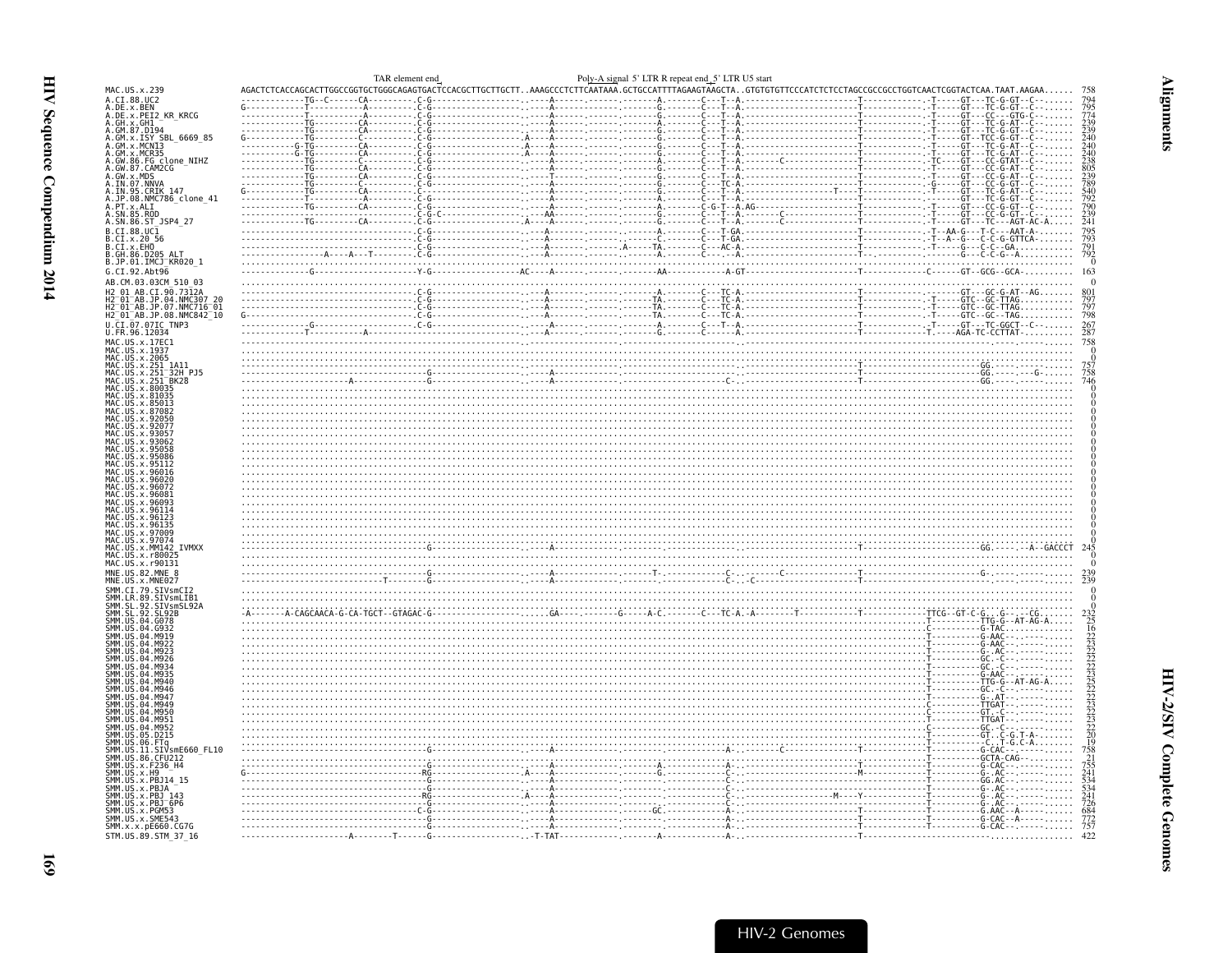<span id="page-11-0"></span>

| MAC.US.x.239<br>A.CI.88.UC2<br>A.GH.x.GH1<br>A.GM.87.D194<br>A.GM.x.ISY_SBL_6669_85<br>A.GM.X.MCN13<br>A.GM.X.MCR35<br>A.GW.86.FG clone_NIHZ<br>A.GW.87.CAM2CG<br>A.GW. 8. CAMP2CG<br>A. GW. 8. MDS<br>A. IN. 95. CRIK 147<br>A. JP. 08. NMC786_clone_41<br>A. PT. x. ALI<br>A. SN. 85. ROD<br>A. SN. 86. ST_19P4_27<br>B.CI.x.20 56<br>B.CI.x.EHO<br>B.GH.86.D205 ALT<br>B.JP.01.IMCJ_KR020_1<br>G.CI.92.Abt96<br>AB.CM.03.03CM 510 03<br>AB.CI.90.7312A<br>H2-01-AB.JP.04.NMC307-20<br>H2-01-AB.JP.07.NMC716-01<br>H2 <sup>-</sup> 01 <sup>-</sup> AB.JP.08.NMC842 <sup>-</sup> 10<br>U.CI.07.07IC TNP3<br>U.FR.96.12034<br>MAC.US.x.17EC1<br>MAC. US. x. 1937<br>MAC.US.x.2065<br>MAC.US.x.251_1A11<br>MAC.US.x.251_32H_PJ5<br>MAC.US.x.251_BK28<br>MAC. US. x. 80035<br>MAC.US.x.81035<br>MAC.US.x.85013<br>.96072<br>MAC.US.x.96123<br>.US.x.96135<br>MAC.US.x.97009<br>MAC. US. x. 97074<br>MAC.US.x.MM142 IVMXX<br>MAC. US. x. r80025<br>MAC.US.x.r90131<br>e de la componenta de la componenta de la componenta de la componenta de la componenta de la componenta de la c<br>En la componenta de la componenta de la componenta de la componenta de la componenta de la componenta de la co<br>MNE.US.82.MNE 8<br>MNE.US.x.MNE027<br>SMM.CI.79.SIVsmCI2<br>SMM.LR.89.SIVSMLIB1<br>SMM.SL.92.SIVSMLIB1<br>SMM.SL.92.SL92B<br>SMM. US. 04.<br>SMM. US. 04.<br>SMM IIS 04<br>SMM IIS 04<br>04<br>SMM.US.05<br>D215.<br>SMM.US.06.FTq<br>SMM . US . 10 . FTY<br>SMM . US . 11 . STVsmE660_FL10<br>SMM . US . 86 . CFU212<br>SMM . US . x . F236_H4<br>SMM . US . x . PB314_15<br>SMM . US . x . PB314_15<br>SMM. ŪŠ. x. PBJA<br>SMM.US.x.PBJ<br>SMM.US.x.PBJ <sup>-</sup> 6P6<br>SMM.US.x.PGM53<br>SMM.US.x.SME543<br>SMM.x.x.pE660.CG7G |                                              |  |  |  |  |
|-----------------------------------------------------------------------------------------------------------------------------------------------------------------------------------------------------------------------------------------------------------------------------------------------------------------------------------------------------------------------------------------------------------------------------------------------------------------------------------------------------------------------------------------------------------------------------------------------------------------------------------------------------------------------------------------------------------------------------------------------------------------------------------------------------------------------------------------------------------------------------------------------------------------------------------------------------------------------------------------------------------------------------------------------------------------------------------------------------------------------------------------------------------------------------------------------------------------------------------------------------------------------------------------------------------------------------------------------------------------------------------------------------------------------------------------------------------------------------------------------------------------------------------------------------------------------------------------------------------------------------------------------------------------------------------------------------------------------------------------------|----------------------------------------------|--|--|--|--|
|                                                                                                                                                                                                                                                                                                                                                                                                                                                                                                                                                                                                                                                                                                                                                                                                                                                                                                                                                                                                                                                                                                                                                                                                                                                                                                                                                                                                                                                                                                                                                                                                                                                                                                                                               |                                              |  |  |  |  |
|                                                                                                                                                                                                                                                                                                                                                                                                                                                                                                                                                                                                                                                                                                                                                                                                                                                                                                                                                                                                                                                                                                                                                                                                                                                                                                                                                                                                                                                                                                                                                                                                                                                                                                                                               | A.DE.x.BEN                                   |  |  |  |  |
|                                                                                                                                                                                                                                                                                                                                                                                                                                                                                                                                                                                                                                                                                                                                                                                                                                                                                                                                                                                                                                                                                                                                                                                                                                                                                                                                                                                                                                                                                                                                                                                                                                                                                                                                               | A.DE.x.PEI2 KR KRCG                          |  |  |  |  |
|                                                                                                                                                                                                                                                                                                                                                                                                                                                                                                                                                                                                                                                                                                                                                                                                                                                                                                                                                                                                                                                                                                                                                                                                                                                                                                                                                                                                                                                                                                                                                                                                                                                                                                                                               |                                              |  |  |  |  |
|                                                                                                                                                                                                                                                                                                                                                                                                                                                                                                                                                                                                                                                                                                                                                                                                                                                                                                                                                                                                                                                                                                                                                                                                                                                                                                                                                                                                                                                                                                                                                                                                                                                                                                                                               |                                              |  |  |  |  |
|                                                                                                                                                                                                                                                                                                                                                                                                                                                                                                                                                                                                                                                                                                                                                                                                                                                                                                                                                                                                                                                                                                                                                                                                                                                                                                                                                                                                                                                                                                                                                                                                                                                                                                                                               |                                              |  |  |  |  |
|                                                                                                                                                                                                                                                                                                                                                                                                                                                                                                                                                                                                                                                                                                                                                                                                                                                                                                                                                                                                                                                                                                                                                                                                                                                                                                                                                                                                                                                                                                                                                                                                                                                                                                                                               |                                              |  |  |  |  |
|                                                                                                                                                                                                                                                                                                                                                                                                                                                                                                                                                                                                                                                                                                                                                                                                                                                                                                                                                                                                                                                                                                                                                                                                                                                                                                                                                                                                                                                                                                                                                                                                                                                                                                                                               |                                              |  |  |  |  |
|                                                                                                                                                                                                                                                                                                                                                                                                                                                                                                                                                                                                                                                                                                                                                                                                                                                                                                                                                                                                                                                                                                                                                                                                                                                                                                                                                                                                                                                                                                                                                                                                                                                                                                                                               |                                              |  |  |  |  |
|                                                                                                                                                                                                                                                                                                                                                                                                                                                                                                                                                                                                                                                                                                                                                                                                                                                                                                                                                                                                                                                                                                                                                                                                                                                                                                                                                                                                                                                                                                                                                                                                                                                                                                                                               |                                              |  |  |  |  |
|                                                                                                                                                                                                                                                                                                                                                                                                                                                                                                                                                                                                                                                                                                                                                                                                                                                                                                                                                                                                                                                                                                                                                                                                                                                                                                                                                                                                                                                                                                                                                                                                                                                                                                                                               |                                              |  |  |  |  |
|                                                                                                                                                                                                                                                                                                                                                                                                                                                                                                                                                                                                                                                                                                                                                                                                                                                                                                                                                                                                                                                                                                                                                                                                                                                                                                                                                                                                                                                                                                                                                                                                                                                                                                                                               |                                              |  |  |  |  |
|                                                                                                                                                                                                                                                                                                                                                                                                                                                                                                                                                                                                                                                                                                                                                                                                                                                                                                                                                                                                                                                                                                                                                                                                                                                                                                                                                                                                                                                                                                                                                                                                                                                                                                                                               |                                              |  |  |  |  |
|                                                                                                                                                                                                                                                                                                                                                                                                                                                                                                                                                                                                                                                                                                                                                                                                                                                                                                                                                                                                                                                                                                                                                                                                                                                                                                                                                                                                                                                                                                                                                                                                                                                                                                                                               | B.CI.88.UC1                                  |  |  |  |  |
|                                                                                                                                                                                                                                                                                                                                                                                                                                                                                                                                                                                                                                                                                                                                                                                                                                                                                                                                                                                                                                                                                                                                                                                                                                                                                                                                                                                                                                                                                                                                                                                                                                                                                                                                               |                                              |  |  |  |  |
|                                                                                                                                                                                                                                                                                                                                                                                                                                                                                                                                                                                                                                                                                                                                                                                                                                                                                                                                                                                                                                                                                                                                                                                                                                                                                                                                                                                                                                                                                                                                                                                                                                                                                                                                               |                                              |  |  |  |  |
|                                                                                                                                                                                                                                                                                                                                                                                                                                                                                                                                                                                                                                                                                                                                                                                                                                                                                                                                                                                                                                                                                                                                                                                                                                                                                                                                                                                                                                                                                                                                                                                                                                                                                                                                               |                                              |  |  |  |  |
|                                                                                                                                                                                                                                                                                                                                                                                                                                                                                                                                                                                                                                                                                                                                                                                                                                                                                                                                                                                                                                                                                                                                                                                                                                                                                                                                                                                                                                                                                                                                                                                                                                                                                                                                               |                                              |  |  |  |  |
|                                                                                                                                                                                                                                                                                                                                                                                                                                                                                                                                                                                                                                                                                                                                                                                                                                                                                                                                                                                                                                                                                                                                                                                                                                                                                                                                                                                                                                                                                                                                                                                                                                                                                                                                               |                                              |  |  |  |  |
|                                                                                                                                                                                                                                                                                                                                                                                                                                                                                                                                                                                                                                                                                                                                                                                                                                                                                                                                                                                                                                                                                                                                                                                                                                                                                                                                                                                                                                                                                                                                                                                                                                                                                                                                               |                                              |  |  |  |  |
|                                                                                                                                                                                                                                                                                                                                                                                                                                                                                                                                                                                                                                                                                                                                                                                                                                                                                                                                                                                                                                                                                                                                                                                                                                                                                                                                                                                                                                                                                                                                                                                                                                                                                                                                               |                                              |  |  |  |  |
|                                                                                                                                                                                                                                                                                                                                                                                                                                                                                                                                                                                                                                                                                                                                                                                                                                                                                                                                                                                                                                                                                                                                                                                                                                                                                                                                                                                                                                                                                                                                                                                                                                                                                                                                               |                                              |  |  |  |  |
|                                                                                                                                                                                                                                                                                                                                                                                                                                                                                                                                                                                                                                                                                                                                                                                                                                                                                                                                                                                                                                                                                                                                                                                                                                                                                                                                                                                                                                                                                                                                                                                                                                                                                                                                               |                                              |  |  |  |  |
|                                                                                                                                                                                                                                                                                                                                                                                                                                                                                                                                                                                                                                                                                                                                                                                                                                                                                                                                                                                                                                                                                                                                                                                                                                                                                                                                                                                                                                                                                                                                                                                                                                                                                                                                               |                                              |  |  |  |  |
|                                                                                                                                                                                                                                                                                                                                                                                                                                                                                                                                                                                                                                                                                                                                                                                                                                                                                                                                                                                                                                                                                                                                                                                                                                                                                                                                                                                                                                                                                                                                                                                                                                                                                                                                               |                                              |  |  |  |  |
|                                                                                                                                                                                                                                                                                                                                                                                                                                                                                                                                                                                                                                                                                                                                                                                                                                                                                                                                                                                                                                                                                                                                                                                                                                                                                                                                                                                                                                                                                                                                                                                                                                                                                                                                               |                                              |  |  |  |  |
|                                                                                                                                                                                                                                                                                                                                                                                                                                                                                                                                                                                                                                                                                                                                                                                                                                                                                                                                                                                                                                                                                                                                                                                                                                                                                                                                                                                                                                                                                                                                                                                                                                                                                                                                               |                                              |  |  |  |  |
|                                                                                                                                                                                                                                                                                                                                                                                                                                                                                                                                                                                                                                                                                                                                                                                                                                                                                                                                                                                                                                                                                                                                                                                                                                                                                                                                                                                                                                                                                                                                                                                                                                                                                                                                               |                                              |  |  |  |  |
|                                                                                                                                                                                                                                                                                                                                                                                                                                                                                                                                                                                                                                                                                                                                                                                                                                                                                                                                                                                                                                                                                                                                                                                                                                                                                                                                                                                                                                                                                                                                                                                                                                                                                                                                               |                                              |  |  |  |  |
|                                                                                                                                                                                                                                                                                                                                                                                                                                                                                                                                                                                                                                                                                                                                                                                                                                                                                                                                                                                                                                                                                                                                                                                                                                                                                                                                                                                                                                                                                                                                                                                                                                                                                                                                               |                                              |  |  |  |  |
|                                                                                                                                                                                                                                                                                                                                                                                                                                                                                                                                                                                                                                                                                                                                                                                                                                                                                                                                                                                                                                                                                                                                                                                                                                                                                                                                                                                                                                                                                                                                                                                                                                                                                                                                               |                                              |  |  |  |  |
|                                                                                                                                                                                                                                                                                                                                                                                                                                                                                                                                                                                                                                                                                                                                                                                                                                                                                                                                                                                                                                                                                                                                                                                                                                                                                                                                                                                                                                                                                                                                                                                                                                                                                                                                               |                                              |  |  |  |  |
|                                                                                                                                                                                                                                                                                                                                                                                                                                                                                                                                                                                                                                                                                                                                                                                                                                                                                                                                                                                                                                                                                                                                                                                                                                                                                                                                                                                                                                                                                                                                                                                                                                                                                                                                               |                                              |  |  |  |  |
|                                                                                                                                                                                                                                                                                                                                                                                                                                                                                                                                                                                                                                                                                                                                                                                                                                                                                                                                                                                                                                                                                                                                                                                                                                                                                                                                                                                                                                                                                                                                                                                                                                                                                                                                               |                                              |  |  |  |  |
|                                                                                                                                                                                                                                                                                                                                                                                                                                                                                                                                                                                                                                                                                                                                                                                                                                                                                                                                                                                                                                                                                                                                                                                                                                                                                                                                                                                                                                                                                                                                                                                                                                                                                                                                               |                                              |  |  |  |  |
|                                                                                                                                                                                                                                                                                                                                                                                                                                                                                                                                                                                                                                                                                                                                                                                                                                                                                                                                                                                                                                                                                                                                                                                                                                                                                                                                                                                                                                                                                                                                                                                                                                                                                                                                               |                                              |  |  |  |  |
|                                                                                                                                                                                                                                                                                                                                                                                                                                                                                                                                                                                                                                                                                                                                                                                                                                                                                                                                                                                                                                                                                                                                                                                                                                                                                                                                                                                                                                                                                                                                                                                                                                                                                                                                               |                                              |  |  |  |  |
|                                                                                                                                                                                                                                                                                                                                                                                                                                                                                                                                                                                                                                                                                                                                                                                                                                                                                                                                                                                                                                                                                                                                                                                                                                                                                                                                                                                                                                                                                                                                                                                                                                                                                                                                               |                                              |  |  |  |  |
|                                                                                                                                                                                                                                                                                                                                                                                                                                                                                                                                                                                                                                                                                                                                                                                                                                                                                                                                                                                                                                                                                                                                                                                                                                                                                                                                                                                                                                                                                                                                                                                                                                                                                                                                               |                                              |  |  |  |  |
|                                                                                                                                                                                                                                                                                                                                                                                                                                                                                                                                                                                                                                                                                                                                                                                                                                                                                                                                                                                                                                                                                                                                                                                                                                                                                                                                                                                                                                                                                                                                                                                                                                                                                                                                               |                                              |  |  |  |  |
|                                                                                                                                                                                                                                                                                                                                                                                                                                                                                                                                                                                                                                                                                                                                                                                                                                                                                                                                                                                                                                                                                                                                                                                                                                                                                                                                                                                                                                                                                                                                                                                                                                                                                                                                               | MAC.US.x                                     |  |  |  |  |
|                                                                                                                                                                                                                                                                                                                                                                                                                                                                                                                                                                                                                                                                                                                                                                                                                                                                                                                                                                                                                                                                                                                                                                                                                                                                                                                                                                                                                                                                                                                                                                                                                                                                                                                                               |                                              |  |  |  |  |
|                                                                                                                                                                                                                                                                                                                                                                                                                                                                                                                                                                                                                                                                                                                                                                                                                                                                                                                                                                                                                                                                                                                                                                                                                                                                                                                                                                                                                                                                                                                                                                                                                                                                                                                                               | MAC.US.x.96093<br>MAC.US.x.96114<br>US.x.961 |  |  |  |  |
|                                                                                                                                                                                                                                                                                                                                                                                                                                                                                                                                                                                                                                                                                                                                                                                                                                                                                                                                                                                                                                                                                                                                                                                                                                                                                                                                                                                                                                                                                                                                                                                                                                                                                                                                               |                                              |  |  |  |  |
|                                                                                                                                                                                                                                                                                                                                                                                                                                                                                                                                                                                                                                                                                                                                                                                                                                                                                                                                                                                                                                                                                                                                                                                                                                                                                                                                                                                                                                                                                                                                                                                                                                                                                                                                               |                                              |  |  |  |  |
|                                                                                                                                                                                                                                                                                                                                                                                                                                                                                                                                                                                                                                                                                                                                                                                                                                                                                                                                                                                                                                                                                                                                                                                                                                                                                                                                                                                                                                                                                                                                                                                                                                                                                                                                               |                                              |  |  |  |  |
|                                                                                                                                                                                                                                                                                                                                                                                                                                                                                                                                                                                                                                                                                                                                                                                                                                                                                                                                                                                                                                                                                                                                                                                                                                                                                                                                                                                                                                                                                                                                                                                                                                                                                                                                               |                                              |  |  |  |  |
|                                                                                                                                                                                                                                                                                                                                                                                                                                                                                                                                                                                                                                                                                                                                                                                                                                                                                                                                                                                                                                                                                                                                                                                                                                                                                                                                                                                                                                                                                                                                                                                                                                                                                                                                               |                                              |  |  |  |  |
|                                                                                                                                                                                                                                                                                                                                                                                                                                                                                                                                                                                                                                                                                                                                                                                                                                                                                                                                                                                                                                                                                                                                                                                                                                                                                                                                                                                                                                                                                                                                                                                                                                                                                                                                               |                                              |  |  |  |  |
|                                                                                                                                                                                                                                                                                                                                                                                                                                                                                                                                                                                                                                                                                                                                                                                                                                                                                                                                                                                                                                                                                                                                                                                                                                                                                                                                                                                                                                                                                                                                                                                                                                                                                                                                               |                                              |  |  |  |  |
|                                                                                                                                                                                                                                                                                                                                                                                                                                                                                                                                                                                                                                                                                                                                                                                                                                                                                                                                                                                                                                                                                                                                                                                                                                                                                                                                                                                                                                                                                                                                                                                                                                                                                                                                               |                                              |  |  |  |  |
|                                                                                                                                                                                                                                                                                                                                                                                                                                                                                                                                                                                                                                                                                                                                                                                                                                                                                                                                                                                                                                                                                                                                                                                                                                                                                                                                                                                                                                                                                                                                                                                                                                                                                                                                               |                                              |  |  |  |  |
|                                                                                                                                                                                                                                                                                                                                                                                                                                                                                                                                                                                                                                                                                                                                                                                                                                                                                                                                                                                                                                                                                                                                                                                                                                                                                                                                                                                                                                                                                                                                                                                                                                                                                                                                               |                                              |  |  |  |  |
|                                                                                                                                                                                                                                                                                                                                                                                                                                                                                                                                                                                                                                                                                                                                                                                                                                                                                                                                                                                                                                                                                                                                                                                                                                                                                                                                                                                                                                                                                                                                                                                                                                                                                                                                               |                                              |  |  |  |  |
|                                                                                                                                                                                                                                                                                                                                                                                                                                                                                                                                                                                                                                                                                                                                                                                                                                                                                                                                                                                                                                                                                                                                                                                                                                                                                                                                                                                                                                                                                                                                                                                                                                                                                                                                               |                                              |  |  |  |  |
|                                                                                                                                                                                                                                                                                                                                                                                                                                                                                                                                                                                                                                                                                                                                                                                                                                                                                                                                                                                                                                                                                                                                                                                                                                                                                                                                                                                                                                                                                                                                                                                                                                                                                                                                               |                                              |  |  |  |  |
|                                                                                                                                                                                                                                                                                                                                                                                                                                                                                                                                                                                                                                                                                                                                                                                                                                                                                                                                                                                                                                                                                                                                                                                                                                                                                                                                                                                                                                                                                                                                                                                                                                                                                                                                               |                                              |  |  |  |  |
|                                                                                                                                                                                                                                                                                                                                                                                                                                                                                                                                                                                                                                                                                                                                                                                                                                                                                                                                                                                                                                                                                                                                                                                                                                                                                                                                                                                                                                                                                                                                                                                                                                                                                                                                               |                                              |  |  |  |  |
|                                                                                                                                                                                                                                                                                                                                                                                                                                                                                                                                                                                                                                                                                                                                                                                                                                                                                                                                                                                                                                                                                                                                                                                                                                                                                                                                                                                                                                                                                                                                                                                                                                                                                                                                               |                                              |  |  |  |  |
|                                                                                                                                                                                                                                                                                                                                                                                                                                                                                                                                                                                                                                                                                                                                                                                                                                                                                                                                                                                                                                                                                                                                                                                                                                                                                                                                                                                                                                                                                                                                                                                                                                                                                                                                               |                                              |  |  |  |  |
|                                                                                                                                                                                                                                                                                                                                                                                                                                                                                                                                                                                                                                                                                                                                                                                                                                                                                                                                                                                                                                                                                                                                                                                                                                                                                                                                                                                                                                                                                                                                                                                                                                                                                                                                               |                                              |  |  |  |  |
|                                                                                                                                                                                                                                                                                                                                                                                                                                                                                                                                                                                                                                                                                                                                                                                                                                                                                                                                                                                                                                                                                                                                                                                                                                                                                                                                                                                                                                                                                                                                                                                                                                                                                                                                               |                                              |  |  |  |  |
|                                                                                                                                                                                                                                                                                                                                                                                                                                                                                                                                                                                                                                                                                                                                                                                                                                                                                                                                                                                                                                                                                                                                                                                                                                                                                                                                                                                                                                                                                                                                                                                                                                                                                                                                               |                                              |  |  |  |  |
|                                                                                                                                                                                                                                                                                                                                                                                                                                                                                                                                                                                                                                                                                                                                                                                                                                                                                                                                                                                                                                                                                                                                                                                                                                                                                                                                                                                                                                                                                                                                                                                                                                                                                                                                               |                                              |  |  |  |  |
|                                                                                                                                                                                                                                                                                                                                                                                                                                                                                                                                                                                                                                                                                                                                                                                                                                                                                                                                                                                                                                                                                                                                                                                                                                                                                                                                                                                                                                                                                                                                                                                                                                                                                                                                               |                                              |  |  |  |  |
|                                                                                                                                                                                                                                                                                                                                                                                                                                                                                                                                                                                                                                                                                                                                                                                                                                                                                                                                                                                                                                                                                                                                                                                                                                                                                                                                                                                                                                                                                                                                                                                                                                                                                                                                               |                                              |  |  |  |  |
|                                                                                                                                                                                                                                                                                                                                                                                                                                                                                                                                                                                                                                                                                                                                                                                                                                                                                                                                                                                                                                                                                                                                                                                                                                                                                                                                                                                                                                                                                                                                                                                                                                                                                                                                               |                                              |  |  |  |  |
|                                                                                                                                                                                                                                                                                                                                                                                                                                                                                                                                                                                                                                                                                                                                                                                                                                                                                                                                                                                                                                                                                                                                                                                                                                                                                                                                                                                                                                                                                                                                                                                                                                                                                                                                               |                                              |  |  |  |  |
|                                                                                                                                                                                                                                                                                                                                                                                                                                                                                                                                                                                                                                                                                                                                                                                                                                                                                                                                                                                                                                                                                                                                                                                                                                                                                                                                                                                                                                                                                                                                                                                                                                                                                                                                               |                                              |  |  |  |  |
|                                                                                                                                                                                                                                                                                                                                                                                                                                                                                                                                                                                                                                                                                                                                                                                                                                                                                                                                                                                                                                                                                                                                                                                                                                                                                                                                                                                                                                                                                                                                                                                                                                                                                                                                               |                                              |  |  |  |  |
|                                                                                                                                                                                                                                                                                                                                                                                                                                                                                                                                                                                                                                                                                                                                                                                                                                                                                                                                                                                                                                                                                                                                                                                                                                                                                                                                                                                                                                                                                                                                                                                                                                                                                                                                               |                                              |  |  |  |  |
|                                                                                                                                                                                                                                                                                                                                                                                                                                                                                                                                                                                                                                                                                                                                                                                                                                                                                                                                                                                                                                                                                                                                                                                                                                                                                                                                                                                                                                                                                                                                                                                                                                                                                                                                               |                                              |  |  |  |  |
|                                                                                                                                                                                                                                                                                                                                                                                                                                                                                                                                                                                                                                                                                                                                                                                                                                                                                                                                                                                                                                                                                                                                                                                                                                                                                                                                                                                                                                                                                                                                                                                                                                                                                                                                               |                                              |  |  |  |  |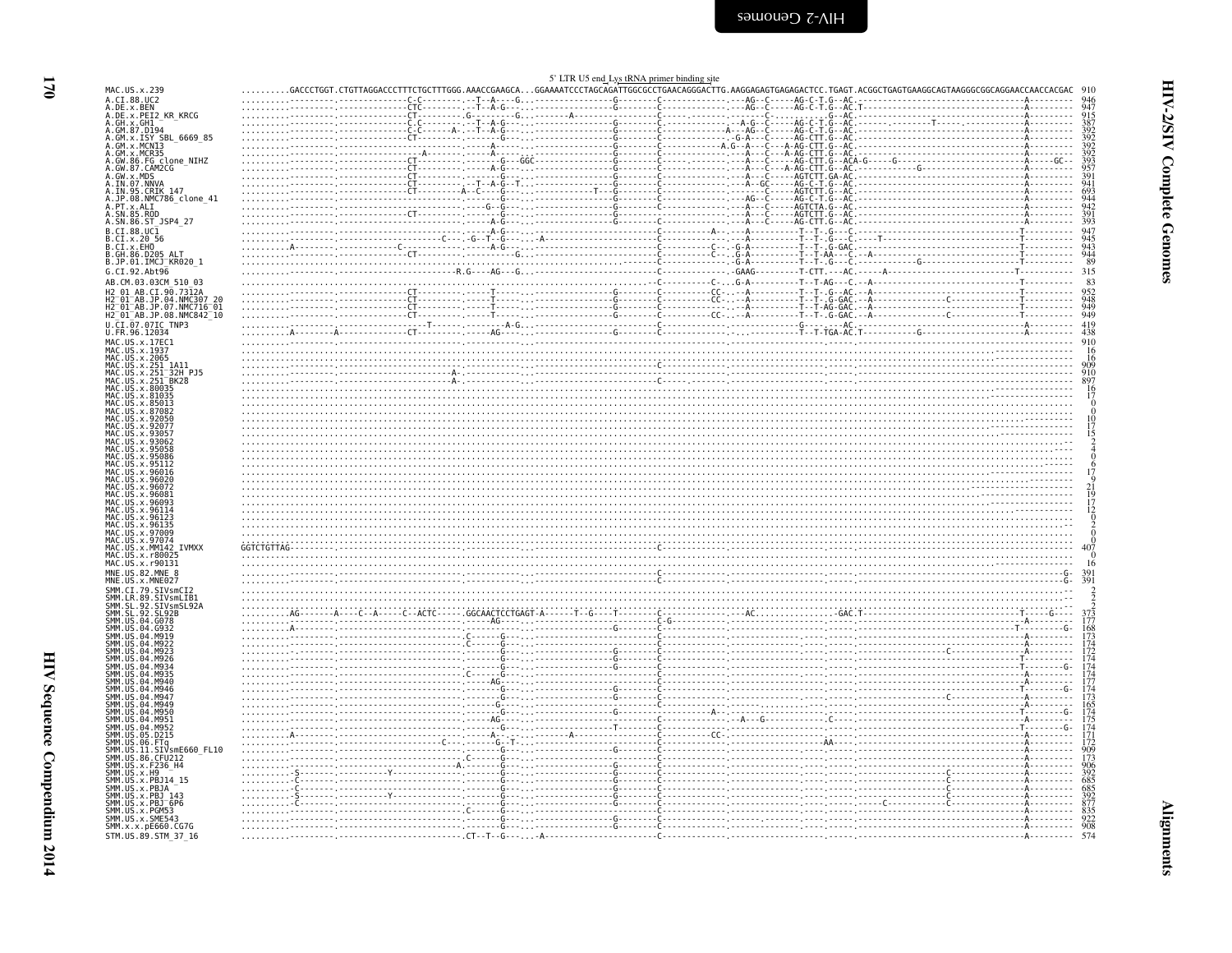| MAC. US. x. 239                                                 |  |  |                                                                                                                                                                                     |  |  |
|-----------------------------------------------------------------|--|--|-------------------------------------------------------------------------------------------------------------------------------------------------------------------------------------|--|--|
| A. CT. 88. HC2                                                  |  |  | $\ldots$ $\ldots$ $\ldots$ $\ldots$ $\ldots$ $\ldots$ $\ldots$ $\ldots$ $\ldots$ $\ldots$ $\ldots$ $\ldots$ $\ldots$ $\ldots$ $\ldots$ $\ldots$ $\ldots$ $\ldots$ $\ldots$ $\ldots$ |  |  |
| A.DE.x.BEN<br>A.DE.x.PEI2 KR KRCG                               |  |  |                                                                                                                                                                                     |  |  |
| .GH.x.GH1<br>GM.87.D194                                         |  |  |                                                                                                                                                                                     |  |  |
| ISY SBL 6669 85                                                 |  |  |                                                                                                                                                                                     |  |  |
| GM.x.MCR35                                                      |  |  |                                                                                                                                                                                     |  |  |
| GW.86.FG clone NIHZ                                             |  |  |                                                                                                                                                                                     |  |  |
| GW.87.CAM2CG                                                    |  |  |                                                                                                                                                                                     |  |  |
| IN.07.NNV/                                                      |  |  |                                                                                                                                                                                     |  |  |
| IN.95.CRIK 147<br>JP.08.NMC786 clone 41                         |  |  |                                                                                                                                                                                     |  |  |
|                                                                 |  |  |                                                                                                                                                                                     |  |  |
| .SN.86.ST JSP4 27                                               |  |  |                                                                                                                                                                                     |  |  |
|                                                                 |  |  |                                                                                                                                                                                     |  |  |
| CI.x.20 56<br>CI.x.EHO                                          |  |  |                                                                                                                                                                                     |  |  |
|                                                                 |  |  |                                                                                                                                                                                     |  |  |
| B.JP.01.IMCJ <sup>-</sup> KR020 1<br>G.CI.92.Abt96              |  |  |                                                                                                                                                                                     |  |  |
| AB.CM.03.03CM 510 03                                            |  |  |                                                                                                                                                                                     |  |  |
|                                                                 |  |  |                                                                                                                                                                                     |  |  |
| H2 <sup>-</sup> 01 <sup>-</sup> AB.JP.07.NMC716 <sup>-</sup> 01 |  |  |                                                                                                                                                                                     |  |  |
| H2_01_AB.JP.08.NMC842_10                                        |  |  |                                                                                                                                                                                     |  |  |
| U.CI.07.07IC TNP3                                               |  |  |                                                                                                                                                                                     |  |  |
| U.FR.96.12034<br>MAC IIS x 17FC1                                |  |  |                                                                                                                                                                                     |  |  |
| . US . x . 1937                                                 |  |  |                                                                                                                                                                                     |  |  |
| .US.x.2065                                                      |  |  |                                                                                                                                                                                     |  |  |
| 251 <sup>-32H</sup> PJ5                                         |  |  |                                                                                                                                                                                     |  |  |
|                                                                 |  |  |                                                                                                                                                                                     |  |  |
|                                                                 |  |  |                                                                                                                                                                                     |  |  |
|                                                                 |  |  |                                                                                                                                                                                     |  |  |
|                                                                 |  |  |                                                                                                                                                                                     |  |  |
|                                                                 |  |  |                                                                                                                                                                                     |  |  |
|                                                                 |  |  |                                                                                                                                                                                     |  |  |
|                                                                 |  |  |                                                                                                                                                                                     |  |  |
|                                                                 |  |  |                                                                                                                                                                                     |  |  |
|                                                                 |  |  |                                                                                                                                                                                     |  |  |
|                                                                 |  |  |                                                                                                                                                                                     |  |  |
|                                                                 |  |  |                                                                                                                                                                                     |  |  |
|                                                                 |  |  |                                                                                                                                                                                     |  |  |
|                                                                 |  |  |                                                                                                                                                                                     |  |  |
|                                                                 |  |  |                                                                                                                                                                                     |  |  |
| AC US X 1800                                                    |  |  |                                                                                                                                                                                     |  |  |
|                                                                 |  |  |                                                                                                                                                                                     |  |  |
|                                                                 |  |  |                                                                                                                                                                                     |  |  |
|                                                                 |  |  |                                                                                                                                                                                     |  |  |
|                                                                 |  |  |                                                                                                                                                                                     |  |  |
|                                                                 |  |  |                                                                                                                                                                                     |  |  |
|                                                                 |  |  |                                                                                                                                                                                     |  |  |
|                                                                 |  |  |                                                                                                                                                                                     |  |  |
|                                                                 |  |  |                                                                                                                                                                                     |  |  |
|                                                                 |  |  |                                                                                                                                                                                     |  |  |
|                                                                 |  |  |                                                                                                                                                                                     |  |  |
|                                                                 |  |  |                                                                                                                                                                                     |  |  |
|                                                                 |  |  |                                                                                                                                                                                     |  |  |
|                                                                 |  |  |                                                                                                                                                                                     |  |  |
|                                                                 |  |  |                                                                                                                                                                                     |  |  |
|                                                                 |  |  |                                                                                                                                                                                     |  |  |
| SIVsmE660 FL10<br>-11                                           |  |  |                                                                                                                                                                                     |  |  |
| .86                                                             |  |  |                                                                                                                                                                                     |  |  |
|                                                                 |  |  |                                                                                                                                                                                     |  |  |
|                                                                 |  |  |                                                                                                                                                                                     |  |  |
|                                                                 |  |  |                                                                                                                                                                                     |  |  |
| x PGM53                                                         |  |  |                                                                                                                                                                                     |  |  |
|                                                                 |  |  |                                                                                                                                                                                     |  |  |
| SMM.x.x.pE660.CG7G<br>STM.US.89.STM 37 16                       |  |  |                                                                                                                                                                                     |  |  |
|                                                                 |  |  |                                                                                                                                                                                     |  |  |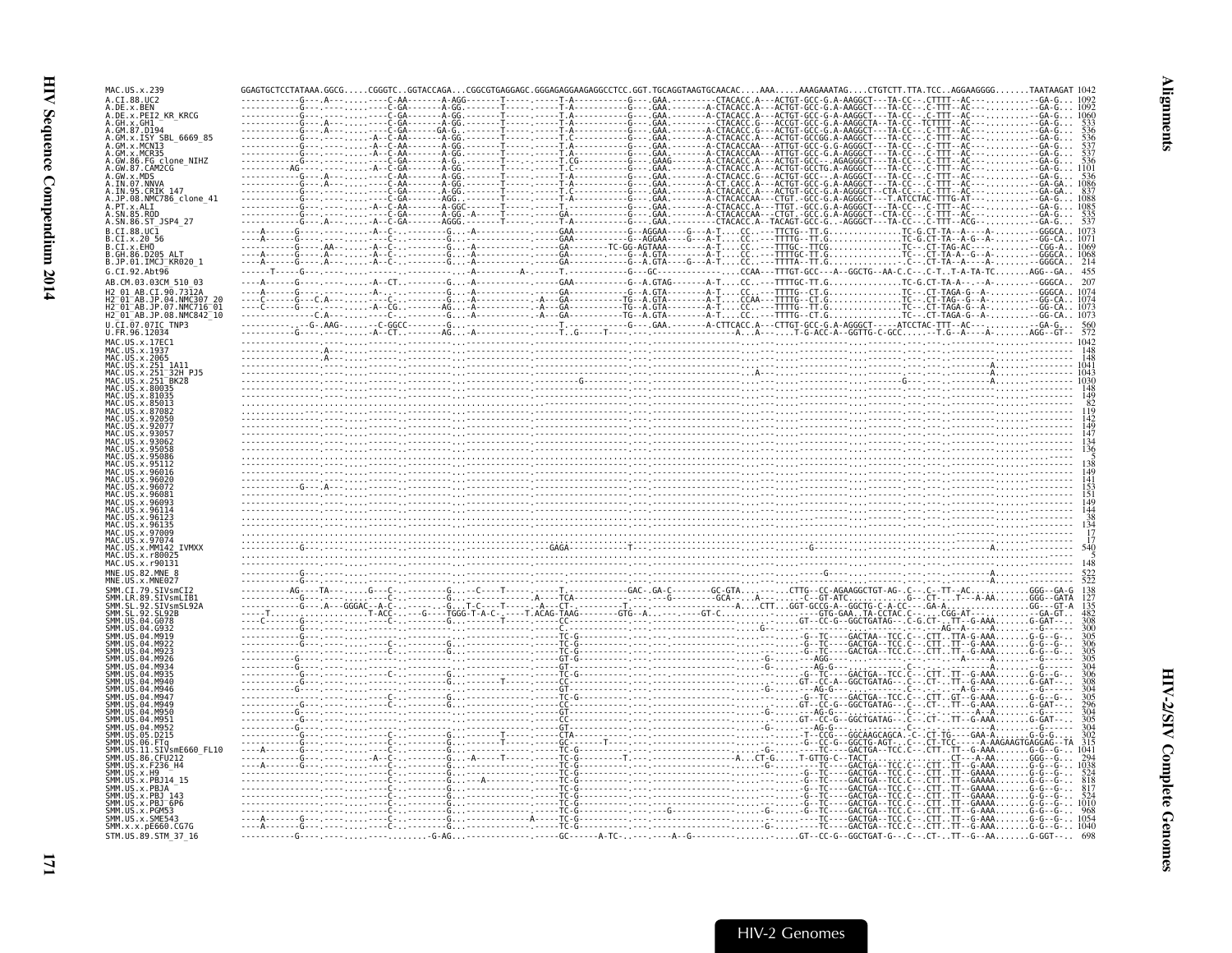<span id="page-13-0"></span>

|                                                                                                                                                                                                       |      | Gag and Gag-Pol start |                                                                              |                               |                  |                            |                      |                                                               |  |                    |                                                       |
|-------------------------------------------------------------------------------------------------------------------------------------------------------------------------------------------------------|------|-----------------------|------------------------------------------------------------------------------|-------------------------------|------------------|----------------------------|----------------------|---------------------------------------------------------------|--|--------------------|-------------------------------------------------------|
| MAC.US.x.239<br>Gag                                                                                                                                                                                   |      |                       | AGAGTGGGAGATGGGCGTGAGAAACTCCGTCTTGTCAGGGAAGAAAGCAGATGAATTAGAAAAAATTAGGCTACGA |                               |                  |                            |                      |                                                               |  |                    |                                                       |
|                                                                                                                                                                                                       |      |                       |                                                                              |                               |                  |                            |                      |                                                               |  |                    |                                                       |
| a.cl.88.UC2<br>A.DE.x.BEN<br>A.DE.x.PEI2_KR_KRCG<br>A.GH.x.GH1_                                                                                                                                       |      |                       |                                                                              |                               |                  |                            |                      |                                                               |  |                    | . TCA -<br>703<br>TCA-                                |
| A.GM.87.D194<br>A.GM.87.D194<br>A.GM.x.ISY SBL 6669 85                                                                                                                                                |      |                       |                                                                              |                               |                  |                            |                      |                                                               |  |                    | 706                                                   |
|                                                                                                                                                                                                       |      |                       |                                                                              |                               |                  |                            |                      |                                                               |  |                    |                                                       |
|                                                                                                                                                                                                       |      |                       |                                                                              |                               |                  | ---G---GG-------------A--- |                      |                                                               |  |                    |                                                       |
| A.GM.x.MCN13<br>A.GM.x.MCN13<br>A.GM.86.FG clone_NIHZ<br>A.GW.86.FG clone_NIHZ<br>A.GW.86.FG clone_NIHZ<br>A.GW.87.NNNX<br>A.IN.97.NNNX<br>A.IN.98.CNKX 147<br>A.SN.86.NNC786_clone_41<br>A.SN.85.RDD |      |                       |                                                                              |                               |                  |                            |                      |                                                               |  |                    |                                                       |
|                                                                                                                                                                                                       |      |                       |                                                                              |                               |                  |                            | $-GAC - A - A - - -$ |                                                               |  |                    |                                                       |
|                                                                                                                                                                                                       |      |                       |                                                                              |                               |                  |                            |                      |                                                               |  |                    |                                                       |
| A.SN.85.ROD<br>A.SN.86.ST_JSP4_27<br>$B.CI.88.UC\bar{1}$                                                                                                                                              |      |                       |                                                                              |                               |                  |                            |                      |                                                               |  |                    | $\frac{705}{707}$<br>ATCA-                            |
| B.CI.x.20 56                                                                                                                                                                                          |      |                       |                                                                              |                               |                  |                            |                      |                                                               |  |                    | 124                                                   |
| B.CI.x.EHO<br>B.GH.86.D205 ALT<br>B.JP.01.IMCJ_KR020_1                                                                                                                                                |      | - GG                  |                                                                              |                               |                  |                            |                      |                                                               |  |                    |                                                       |
| G.CI.92.Abt96                                                                                                                                                                                         |      | - GG -                |                                                                              |                               |                  |                            |                      |                                                               |  |                    | 384<br>$-$ - TCA -<br>- - - - - - - - - ATCA -<br>625 |
| AB.CM.03.03CM 510 03                                                                                                                                                                                  |      |                       |                                                                              |                               |                  |                            |                      | -A - - - - - - A - - - - - - - - - TG - - C - - - - - - - - - |  | . G - C - - ATCA - | 377                                                   |
| AB.CI.90.7312A                                                                                                                                                                                        |      |                       |                                                                              |                               |                  |                            |                      |                                                               |  |                    |                                                       |
| H2 01 AB.JP.04.NMC307 20<br>H2 01 AB.JP.07.NMC716 01<br>H2 01 AB.JP.07.NMC716 01<br>H2 01 AB.JP.08.NMC842 10                                                                                          |      |                       |                                                                              |                               |                  |                            |                      |                                                               |  |                    | $\frac{1243}{1243}$<br>- - - - - - - - - - - A - CA - |
| U.CI.07.07IC TNP3<br>U.FR.96.12034                                                                                                                                                                    |      |                       |                                                                              |                               |                  |                            |                      |                                                               |  |                    | 730<br>741                                            |
|                                                                                                                                                                                                       |      |                       |                                                                              |                               |                  |                            |                      |                                                               |  |                    | 1212                                                  |
| MAC.US.x.17EC1<br>MAC.US.x.1937<br>MAC.US.x.2065                                                                                                                                                      |      |                       |                                                                              |                               |                  |                            |                      |                                                               |  |                    |                                                       |
| MAC<br>MAC<br>MAC<br>MAC<br>MAC<br>. us . x . 250<br>. US . x . 251 - 1A11<br>. US . x . 251 - 32H - PJ5<br>. US . x . 251 - BK28<br>. US . x . 80035                                                 |      |                       |                                                                              |                               |                  |                            |                      |                                                               |  |                    |                                                       |
|                                                                                                                                                                                                       |      |                       |                                                                              |                               |                  |                            |                      |                                                               |  |                    |                                                       |
| JS.x.81035<br>MAC<br>MAC<br>x.85013                                                                                                                                                                   |      |                       |                                                                              |                               |                  |                            |                      |                                                               |  |                    |                                                       |
| US.x.87082<br>MAC<br>MAC<br>x.92050                                                                                                                                                                   |      |                       |                                                                              |                               |                  |                            |                      |                                                               |  |                    |                                                       |
| 92077<br>MAC<br>MAC<br>9305                                                                                                                                                                           |      |                       |                                                                              |                               |                  |                            |                      |                                                               |  |                    |                                                       |
| X 93062<br>MAC<br>MAC<br>US.x.95058                                                                                                                                                                   |      |                       |                                                                              |                               |                  |                            |                      |                                                               |  |                    |                                                       |
| 95086<br>US.x.9511                                                                                                                                                                                    |      |                       |                                                                              |                               |                  |                            |                      |                                                               |  |                    |                                                       |
| MAC<br>MAC<br>MAC                                                                                                                                                                                     |      |                       |                                                                              |                               |                  |                            |                      |                                                               |  |                    |                                                       |
| MAC<br>MAC<br>96072<br>x.9608                                                                                                                                                                         |      |                       |                                                                              |                               |                  |                            |                      |                                                               |  |                    |                                                       |
| MAC<br>MAC<br>.96093<br>96114                                                                                                                                                                         |      |                       |                                                                              |                               |                  |                            |                      |                                                               |  |                    |                                                       |
| 961<br>MAC<br>96135                                                                                                                                                                                   |      |                       |                                                                              |                               |                  |                            |                      |                                                               |  |                    |                                                       |
| MAC.<br>US.x.97009<br>MAC<br>97074<br>JS.x.                                                                                                                                                           |      |                       |                                                                              |                               |                  |                            |                      |                                                               |  |                    |                                                       |
| IVMXX<br>US.x.MM142<br>MAC.<br>US.x.r80025                                                                                                                                                            |      |                       |                                                                              |                               |                  |                            |                      |                                                               |  |                    |                                                       |
| MAC.US.x.r90131                                                                                                                                                                                       |      |                       |                                                                              |                               |                  |                            |                      |                                                               |  |                    |                                                       |
| MNE.US.82.MNE 8<br>MNE.US.x.MNE027                                                                                                                                                                    |      |                       |                                                                              |                               | - - - - - GG - - |                            |                      |                                                               |  |                    | 692<br>692                                            |
|                                                                                                                                                                                                       |      |                       |                                                                              |                               |                  |                            |                      |                                                               |  |                    |                                                       |
| SMM.CI.79.SIVsmCI2<br>SMM.LR.89.SIVsmLIB1<br>SMM.SL.92.SIVsmSL92A<br>SMM.SL.92.SL92B                                                                                                                  | TTT- |                       |                                                                              |                               |                  |                            |                      |                                                               |  |                    | 305<br>652                                            |
| SMM. US. 04. G078<br>SMM. US. 04.                                                                                                                                                                     |      |                       |                                                                              |                               |                  |                            |                      |                                                               |  |                    |                                                       |
|                                                                                                                                                                                                       |      |                       |                                                                              |                               |                  |                            |                      |                                                               |  |                    |                                                       |
| 04<br>M926                                                                                                                                                                                            |      |                       |                                                                              |                               |                  |                            |                      |                                                               |  |                    |                                                       |
| мозд                                                                                                                                                                                                  |      |                       |                                                                              |                               |                  |                            |                      |                                                               |  |                    |                                                       |
|                                                                                                                                                                                                       |      |                       |                                                                              |                               |                  |                            |                      |                                                               |  |                    |                                                       |
|                                                                                                                                                                                                       |      |                       |                                                                              |                               |                  |                            |                      |                                                               |  |                    |                                                       |
|                                                                                                                                                                                                       |      |                       |                                                                              |                               |                  |                            |                      |                                                               |  |                    |                                                       |
| SMM<br>SMM<br>SMM<br>M952<br>D215<br>05                                                                                                                                                               |      |                       |                                                                              |                               |                  |                            |                      |                                                               |  |                    |                                                       |
| SMM.US.05.0715<br>SMM.US.06.FTq<br>SMM.US.11.SIVSmE660_FL10<br>SMM.US.31.SIVSmE660_FL10<br>SMM.US.x.F236_H4<br>SMM.US.x.H9<br>SMM.US.x.H9                                                             |      |                       |                                                                              |                               |                  |                            |                      |                                                               |  |                    |                                                       |
|                                                                                                                                                                                                       |      |                       |                                                                              |                               |                  |                            |                      |                                                               |  |                    |                                                       |
|                                                                                                                                                                                                       |      |                       |                                                                              |                               |                  |                            |                      |                                                               |  |                    |                                                       |
| US.x.PBJA<br>SMM.US.x.PBJ 143                                                                                                                                                                         |      |                       |                                                                              |                               | - G - - - GG -   |                            |                      |                                                               |  |                    |                                                       |
| <b>SMM</b><br>US.x.PBJ <sup>-</sup> 6P6                                                                                                                                                               |      |                       |                                                                              |                               |                  |                            |                      |                                                               |  |                    |                                                       |
| SMM.US.x.PGM53<br>SMM.US.x.SME543<br>SMM.x.x.pE660.CG7G                                                                                                                                               |      |                       |                                                                              |                               |                  |                            |                      |                                                               |  |                    |                                                       |
| STM.US.89.STM_37_16                                                                                                                                                                                   |      |                       |                                                                              | --------G-----T----G---GG---G |                  |                            |                      |                                                               |  | GTCA-              | 868                                                   |

172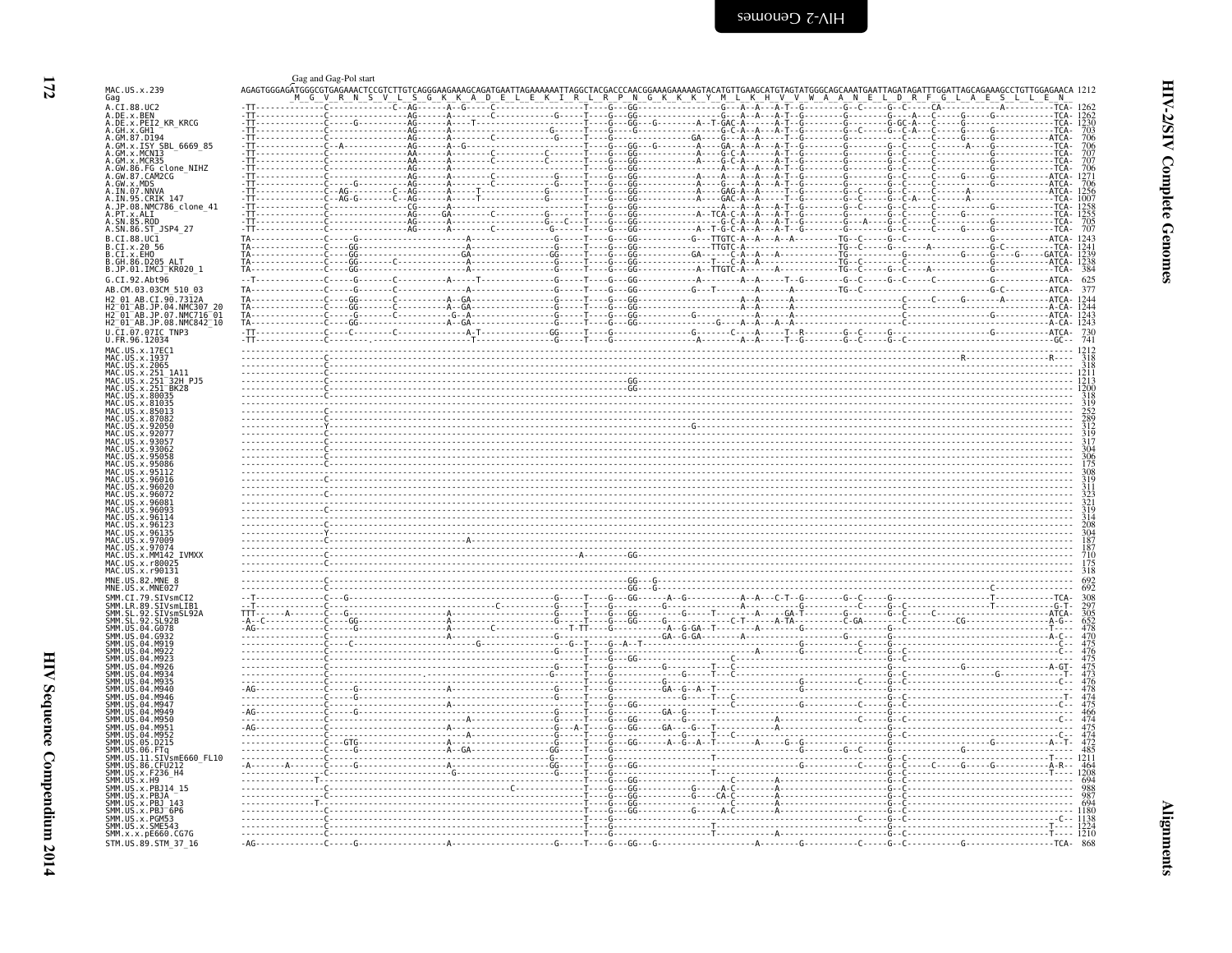| MAC.US.x.239<br>Gag                                |  |  |  |                                                             |
|----------------------------------------------------|--|--|--|-------------------------------------------------------------|
| A.CI.88.UC2                                        |  |  |  |                                                             |
| A.DE.x.BEN<br>A.DE.X.PEI2 KR KRCG                  |  |  |  |                                                             |
| A.GH.x.GH1<br>A.GM.87.D194                         |  |  |  |                                                             |
| A.GM.X.ISY SBL 6669 85<br>A.GM.x.MCNI3             |  |  |  |                                                             |
| GM.x.MCR35                                         |  |  |  |                                                             |
| A.GW.86.FG clone_NIHZ<br>A.GW.87.CAM2CG            |  |  |  |                                                             |
| A.GW.X.MDS<br>A.IN.07.NNVA                         |  |  |  |                                                             |
| A.IN.<br>.95.CRIK 147<br>A.JP.08.NMC786 clone 41   |  |  |  |                                                             |
| A.SN.85.ROD                                        |  |  |  |                                                             |
| A.SN.86.ST_JSP4_27                                 |  |  |  |                                                             |
| B.CI.88.UC1<br>B.CI.x.20 56                        |  |  |  |                                                             |
| B.CI.X.EHO<br>B. GH. 86. D205 ALT                  |  |  |  |                                                             |
| B.JP.01.IMCJ_KR020 1                               |  |  |  |                                                             |
| G.CI.92.Abt96<br>AB.CM.03.03CM 510 03              |  |  |  |                                                             |
|                                                    |  |  |  |                                                             |
| .04.NMC307<br>JP.07.NMC716-01                      |  |  |  |                                                             |
| H2_01_AB.JP.08.NMC842_10                           |  |  |  |                                                             |
| . 96 . 12034                                       |  |  |  |                                                             |
| MAC.US.x.17EC1<br>US. x. 193                       |  |  |  |                                                             |
| .x.206                                             |  |  |  |                                                             |
| 32H PJ5                                            |  |  |  |                                                             |
| x.80035                                            |  |  |  |                                                             |
|                                                    |  |  |  |                                                             |
|                                                    |  |  |  |                                                             |
|                                                    |  |  |  |                                                             |
|                                                    |  |  |  |                                                             |
|                                                    |  |  |  |                                                             |
|                                                    |  |  |  |                                                             |
|                                                    |  |  |  |                                                             |
|                                                    |  |  |  |                                                             |
|                                                    |  |  |  |                                                             |
|                                                    |  |  |  |                                                             |
|                                                    |  |  |  | $\frac{174}{357}$<br>$\frac{357}{880}$<br>$\frac{345}{488}$ |
|                                                    |  |  |  |                                                             |
|                                                    |  |  |  |                                                             |
|                                                    |  |  |  |                                                             |
| .STVsmLTB1<br>92                                   |  |  |  |                                                             |
| . 92                                               |  |  |  |                                                             |
|                                                    |  |  |  |                                                             |
|                                                    |  |  |  |                                                             |
|                                                    |  |  |  |                                                             |
|                                                    |  |  |  |                                                             |
|                                                    |  |  |  |                                                             |
|                                                    |  |  |  |                                                             |
|                                                    |  |  |  |                                                             |
|                                                    |  |  |  |                                                             |
|                                                    |  |  |  |                                                             |
|                                                    |  |  |  |                                                             |
|                                                    |  |  |  |                                                             |
| SMM.US.                                            |  |  |  |                                                             |
|                                                    |  |  |  |                                                             |
| SMM.US.x.PBJ <sup>-</sup> 6P6<br>SMM. US. x. PGM53 |  |  |  |                                                             |
| SMM.US.x.SME543<br>SMM. x. x. pE660. CG7G          |  |  |  |                                                             |
|                                                    |  |  |  |                                                             |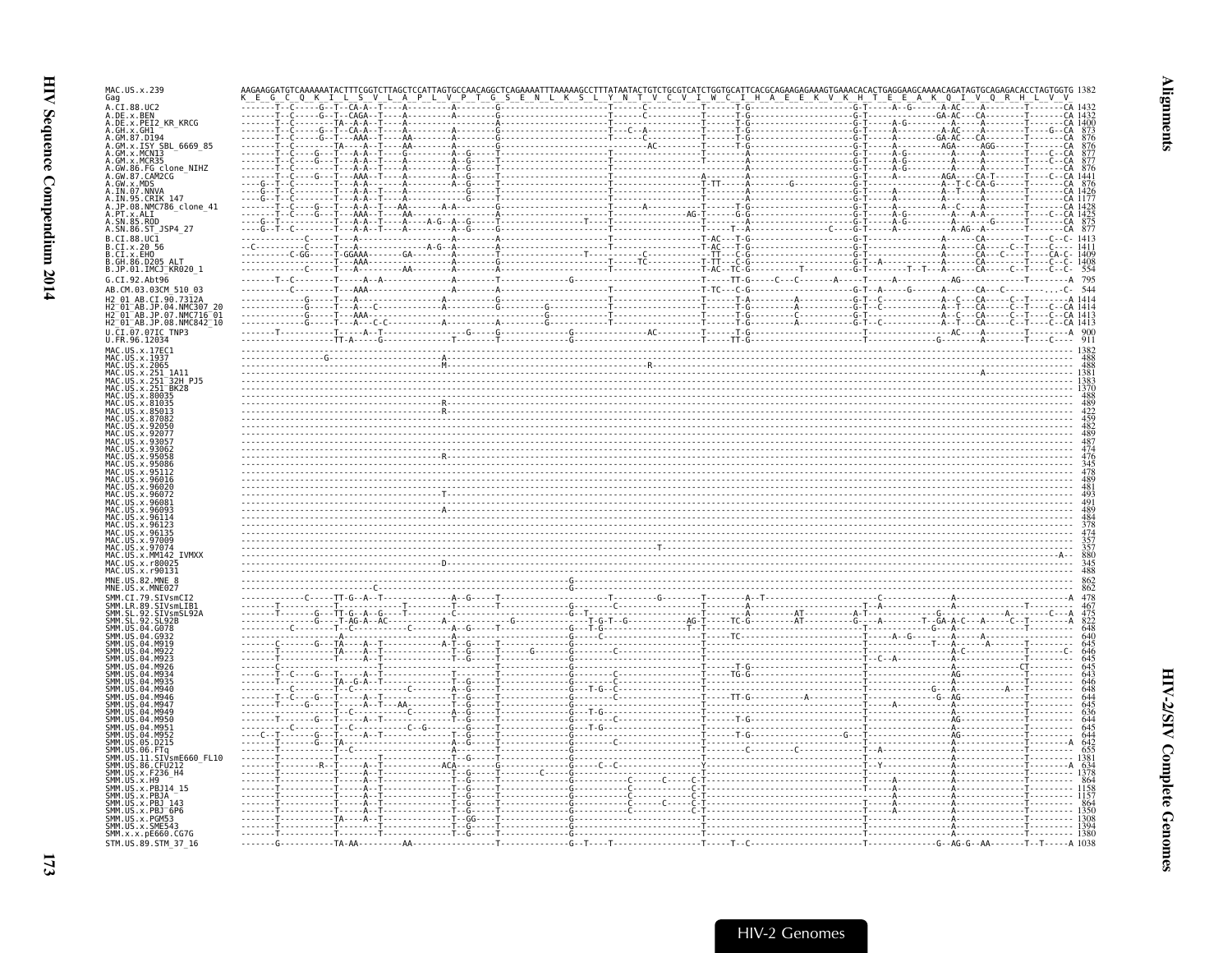| ×<br>× |
|--------|
|        |

<span id="page-15-0"></span>

|                                                                                      | Gag p17 Matrix end Gag p24 Capsid start    |
|--------------------------------------------------------------------------------------|--------------------------------------------|
| MAC.US.x.239<br>Gag                                                                  |                                            |
| A.CI.88.UC2<br>A.DE.x.BEN<br>A.DE.x.PEI2_KR_KRCG                                     |                                            |
| A.GH.X.GH1-<br>A.GM.87.D194                                                          |                                            |
| A.GM.x.ISY SBL 6669 85<br>A.GM.x.MCN13                                               |                                            |
| 86.FG clone NIHZ                                                                     |                                            |
| .GW.87.CAM2CG                                                                        |                                            |
| A.GW.x.MDS<br>A.IN.07.NNVA<br>A.IN.95.CRIK.147                                       |                                            |
| A.JP.08.NMC786_clone_41<br>A.PT.X.ALI                                                |                                            |
| .SN.85.ROD<br>A.SN.86.ST_JSP4_27                                                     |                                            |
| B.CI.88.UC1<br>B.CI.x.20 56                                                          |                                            |
| B.CI.x.EHO<br>B.GH.86.D205 ALT                                                       |                                            |
| B.JP.01.IMCJ_KR020_1<br>G.CI.92.Ah <sub>t</sub> 96                                   |                                            |
| AB.CM.03.03CM 510 03<br>H2 01 AB.CI.90.7312A                                         |                                            |
| 01 AB.JP.04.NMC307 20<br>2 01 AB.JP.07.NMC716 01                                     |                                            |
| H2 <sup>-</sup> 01 <sup>-</sup> AB.JP.08.NMC842 <sup>-</sup> 10<br>U.CI.07.07IC TNP3 |                                            |
| U.FR.96.12034<br>MAC.US.x.17EC1                                                      |                                            |
| MAC. US. x. 1937<br>MAC.US.x.2065                                                    |                                            |
| 32H P15                                                                              |                                            |
| BK28                                                                                 |                                            |
|                                                                                      |                                            |
|                                                                                      |                                            |
|                                                                                      |                                            |
|                                                                                      |                                            |
|                                                                                      |                                            |
|                                                                                      |                                            |
| 96114                                                                                |                                            |
|                                                                                      |                                            |
|                                                                                      |                                            |
|                                                                                      |                                            |
| MAC.US.<br>82 MNF 8                                                                  |                                            |
| 79.SIVsmCI                                                                           |                                            |
| SIVsmLIB1<br>.SIVsmSL92A                                                             |                                            |
| -92                                                                                  |                                            |
|                                                                                      |                                            |
|                                                                                      |                                            |
|                                                                                      |                                            |
|                                                                                      |                                            |
|                                                                                      |                                            |
|                                                                                      |                                            |
|                                                                                      |                                            |
| SIVsmE660 FL10                                                                       |                                            |
| SMM.US.<br>.x.F236 H4<br>SMM.US                                                      |                                            |
| PB114 15                                                                             |                                            |
| x.PBJ 143<br>.x.PBJ 6P6                                                              |                                            |
| SMM.US.x.SME543                                                                      |                                            |
| SMM.x.x.pE660.CG7G<br>STM.US.89.STM 37 16                                            | $-6 - 7 - 1 - 16 - 4 - 6 - 8 - 6 - 8 - 16$ |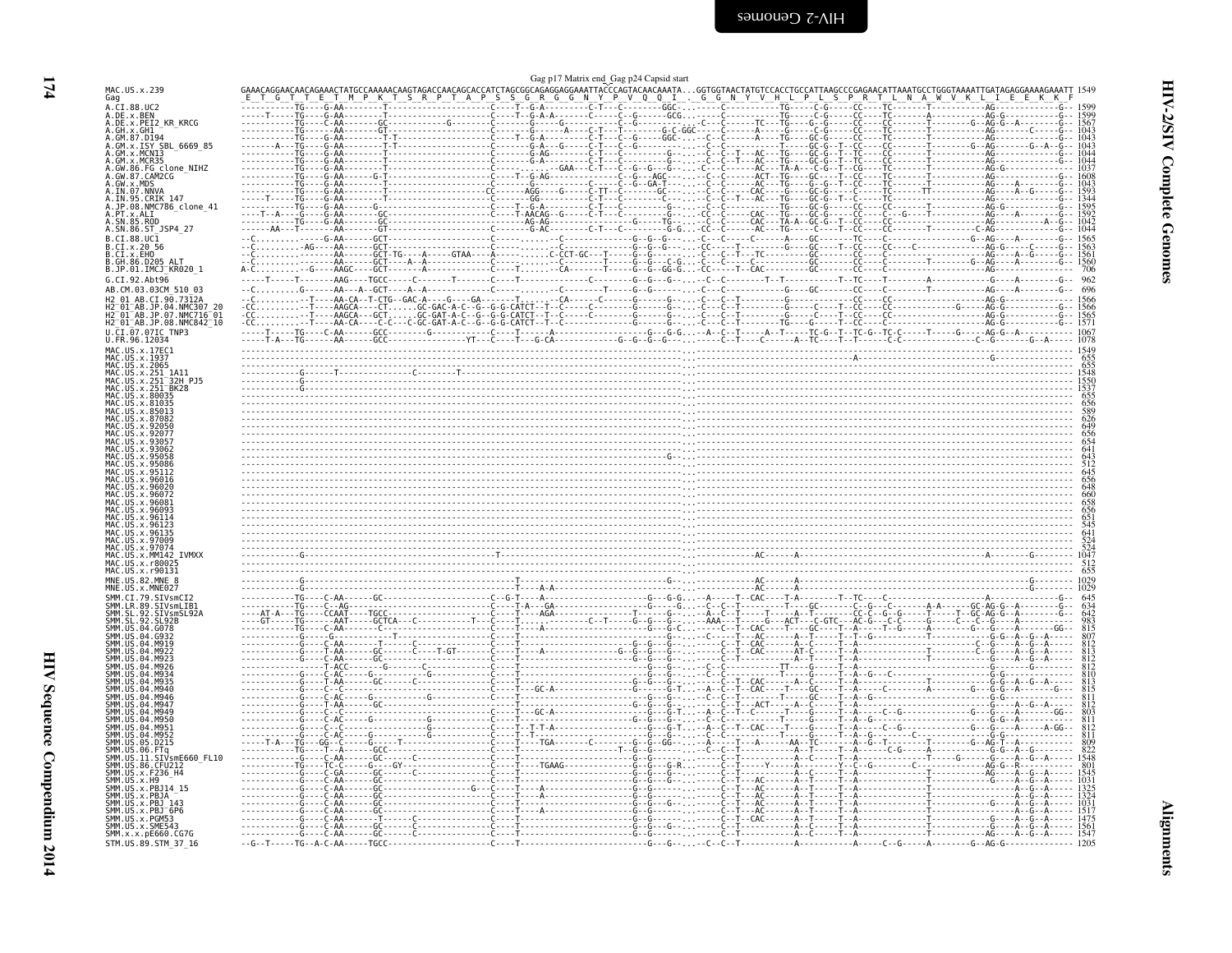| MAC.US.x.239<br>Gag                                                              |                                                                                                                                                                                                                                                                                                                                                                                          |  |
|----------------------------------------------------------------------------------|------------------------------------------------------------------------------------------------------------------------------------------------------------------------------------------------------------------------------------------------------------------------------------------------------------------------------------------------------------------------------------------|--|
| A.CI.88.UC2<br>A.DE.x.BEN                                                        |                                                                                                                                                                                                                                                                                                                                                                                          |  |
| A.DE.x.PEI2_KR_KRCG                                                              |                                                                                                                                                                                                                                                                                                                                                                                          |  |
| A.GH. x.GH1<br>A.GM. 87.D194<br>A.GM. x. ISY SBL_6669_85<br>A.GM. x.MCN13        |                                                                                                                                                                                                                                                                                                                                                                                          |  |
| GM.x.MCR35                                                                       |                                                                                                                                                                                                                                                                                                                                                                                          |  |
| .FG_clone_NIHZ<br>.GW.87.CAM2CG                                                  |                                                                                                                                                                                                                                                                                                                                                                                          |  |
| $.GW \times MDS$<br>IN.07.NNVA                                                   |                                                                                                                                                                                                                                                                                                                                                                                          |  |
| .IN.95.CRIK 147<br>JP.08.NMC786_clone_41                                         |                                                                                                                                                                                                                                                                                                                                                                                          |  |
| PT.x.ALI                                                                         |                                                                                                                                                                                                                                                                                                                                                                                          |  |
| A.SN.86.ST JSP4 27                                                               |                                                                                                                                                                                                                                                                                                                                                                                          |  |
| B.CI.88.UC1<br>B.CI.x.20 56                                                      |                                                                                                                                                                                                                                                                                                                                                                                          |  |
| B.CI.x.EHO<br>B.GH.86.D205_ALT                                                   |                                                                                                                                                                                                                                                                                                                                                                                          |  |
| B.JP.01.IMCJ <sup>-</sup> KR020 1<br>G.CI.92.Abt96                               |                                                                                                                                                                                                                                                                                                                                                                                          |  |
| AB.CM.03.03CM 510 03<br>AR CT 90.73124                                           | $-A$ - - - - - G - - A - - C - - - - - AG - C - - T - - G - - A - - A - - C - - T - - - - - - -                                                                                                                                                                                                                                                                                          |  |
|                                                                                  |                                                                                                                                                                                                                                                                                                                                                                                          |  |
| H2-01-AB.JP.04.NMC307 20<br>H2-01-AB.JP.07.NMC716-01<br>H2-01-AB.JP.08.NMC842-10 |                                                                                                                                                                                                                                                                                                                                                                                          |  |
| U.CI.07.07IC TNP3<br>U.FR.96.12034                                               |                                                                                                                                                                                                                                                                                                                                                                                          |  |
| MAC.US.x.17EC1                                                                   |                                                                                                                                                                                                                                                                                                                                                                                          |  |
| MAC.US.x.2065<br>MAC.US.x.251                                                    |                                                                                                                                                                                                                                                                                                                                                                                          |  |
|                                                                                  |                                                                                                                                                                                                                                                                                                                                                                                          |  |
|                                                                                  |                                                                                                                                                                                                                                                                                                                                                                                          |  |
|                                                                                  |                                                                                                                                                                                                                                                                                                                                                                                          |  |
|                                                                                  |                                                                                                                                                                                                                                                                                                                                                                                          |  |
|                                                                                  |                                                                                                                                                                                                                                                                                                                                                                                          |  |
|                                                                                  |                                                                                                                                                                                                                                                                                                                                                                                          |  |
|                                                                                  |                                                                                                                                                                                                                                                                                                                                                                                          |  |
|                                                                                  |                                                                                                                                                                                                                                                                                                                                                                                          |  |
|                                                                                  |                                                                                                                                                                                                                                                                                                                                                                                          |  |
|                                                                                  |                                                                                                                                                                                                                                                                                                                                                                                          |  |
|                                                                                  |                                                                                                                                                                                                                                                                                                                                                                                          |  |
|                                                                                  |                                                                                                                                                                                                                                                                                                                                                                                          |  |
|                                                                                  |                                                                                                                                                                                                                                                                                                                                                                                          |  |
| MNE.US                                                                           |                                                                                                                                                                                                                                                                                                                                                                                          |  |
| SIVsmLIB1                                                                        |                                                                                                                                                                                                                                                                                                                                                                                          |  |
| SMM. ŠL<br>92. SL92B                                                             | $\begin{minipage}[t]{.15\textwidth} \begin{tabular}{ c c c c c c } \hline \textbf{0.1} & \textbf{0.1} & \textbf{0.1} & \textbf{0.1} & \textbf{0.1} & \textbf{0.1} & \textbf{0.1} & \textbf{0.1} & \textbf{0.1} & \textbf{0.1} & \textbf{0.1} & \textbf{0.1} & \textbf{0.1} & \textbf{0.1} & \textbf{0.1} & \textbf{0.1} & \textbf{0.1} & \textbf{0.1} & \textbf{0.1} & \textbf{0.1} & \$ |  |
|                                                                                  |                                                                                                                                                                                                                                                                                                                                                                                          |  |
|                                                                                  |                                                                                                                                                                                                                                                                                                                                                                                          |  |
|                                                                                  |                                                                                                                                                                                                                                                                                                                                                                                          |  |
|                                                                                  |                                                                                                                                                                                                                                                                                                                                                                                          |  |
|                                                                                  |                                                                                                                                                                                                                                                                                                                                                                                          |  |
|                                                                                  | . č <del>.</del> č                                                                                                                                                                                                                                                                                                                                                                       |  |
|                                                                                  | . <b>.</b>                                                                                                                                                                                                                                                                                                                                                                               |  |
|                                                                                  |                                                                                                                                                                                                                                                                                                                                                                                          |  |
| /smE660 FL10                                                                     |                                                                                                                                                                                                                                                                                                                                                                                          |  |
|                                                                                  |                                                                                                                                                                                                                                                                                                                                                                                          |  |
|                                                                                  |                                                                                                                                                                                                                                                                                                                                                                                          |  |
| x.PB.1                                                                           |                                                                                                                                                                                                                                                                                                                                                                                          |  |
| SMM.US.x.PBJ 6P6<br>SMM. US. x. PGM53                                            |                                                                                                                                                                                                                                                                                                                                                                                          |  |
| SMM.US.x.SME543<br>SMM.x.x.pE660.CG7G                                            |                                                                                                                                                                                                                                                                                                                                                                                          |  |
| STM.US.89.STM 37 16                                                              | - - - - A - A - - - G - - C - - - - - T -<br>$-T--$ CAA-C-- 1372                                                                                                                                                                                                                                                                                                                         |  |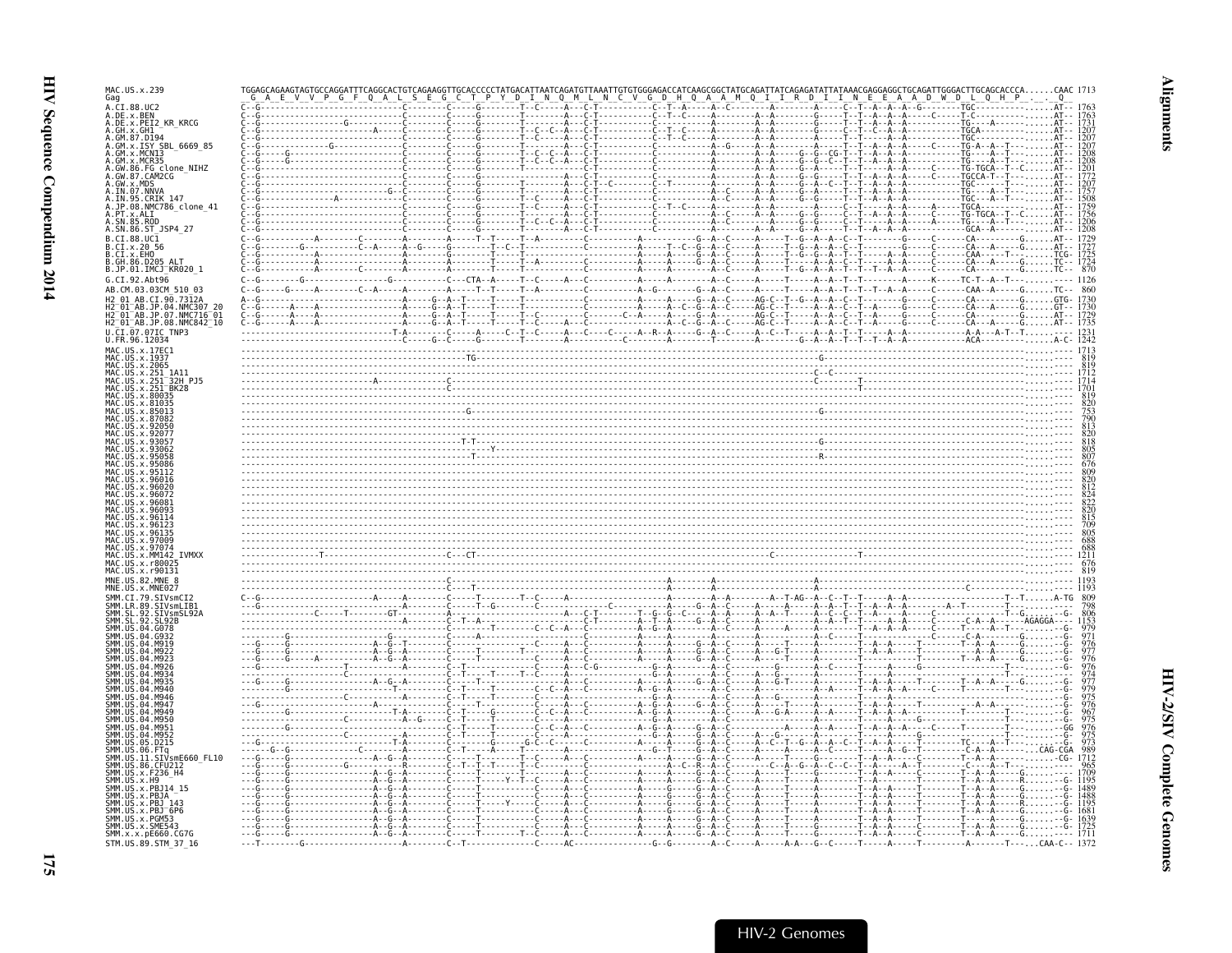| ſ |  |
|---|--|
|   |  |
| п |  |
|   |  |

| MAC.US.x.239                                                                                      |  |
|---------------------------------------------------------------------------------------------------|--|
| Gag<br>A.CI.88.UC2                                                                                |  |
| A.DE.x.BEN<br>A.DE.x.PEI2 KR KRCG                                                                 |  |
| .GH.x.GH1 <sup>-</sup><br>.GM.87.D194                                                             |  |
| GM.x.ISY SBL 6669 85<br>GM.x.MCN13                                                                |  |
| GM.x.MCR35<br>GW.86.FG clone NIHZ                                                                 |  |
| GW.87.CAM2CG                                                                                      |  |
| IN.95.CRIK 147                                                                                    |  |
| JP.08.NMC786_clone_41<br>PT.x.ALI<br>SN.85.ROD                                                    |  |
| A.SN.86.ST_JSP4 27                                                                                |  |
| B.CI.88.UC1<br>CI.x.2056                                                                          |  |
| CI.X.EHO                                                                                          |  |
| 3.JP.01.IMCJ <sup>-</sup> KR020 1<br>G.CI.92.Abt96                                                |  |
| AB.CM.03.03CM 510 03                                                                              |  |
| 01 AB CT 90 73124<br>01 AB.JP.04.NMC307                                                           |  |
| $\overline{0}\overline{1}$ AB.JP.07.NMC716 $\overline{0}\overline{1}$<br>H2_01_AB.JP.08.NMC842_10 |  |
| U.FR.96.12034                                                                                     |  |
| MAC.US.x.17EC1                                                                                    |  |
|                                                                                                   |  |
| .251 <sup>-</sup> 32H PJ5                                                                         |  |
|                                                                                                   |  |
|                                                                                                   |  |
|                                                                                                   |  |
|                                                                                                   |  |
|                                                                                                   |  |
|                                                                                                   |  |
|                                                                                                   |  |
|                                                                                                   |  |
|                                                                                                   |  |
|                                                                                                   |  |
|                                                                                                   |  |
|                                                                                                   |  |
|                                                                                                   |  |
|                                                                                                   |  |
|                                                                                                   |  |
|                                                                                                   |  |
|                                                                                                   |  |
|                                                                                                   |  |
|                                                                                                   |  |
|                                                                                                   |  |
|                                                                                                   |  |
|                                                                                                   |  |
|                                                                                                   |  |
|                                                                                                   |  |
| SIVsmE660 FL10                                                                                    |  |
|                                                                                                   |  |
| PBJ14 15.                                                                                         |  |
|                                                                                                   |  |
| PR1 <sup>-</sup> 6P6                                                                              |  |
| SMM.x.x.pE660.CG7G<br>STM.US.89.STM_37_16                                                         |  |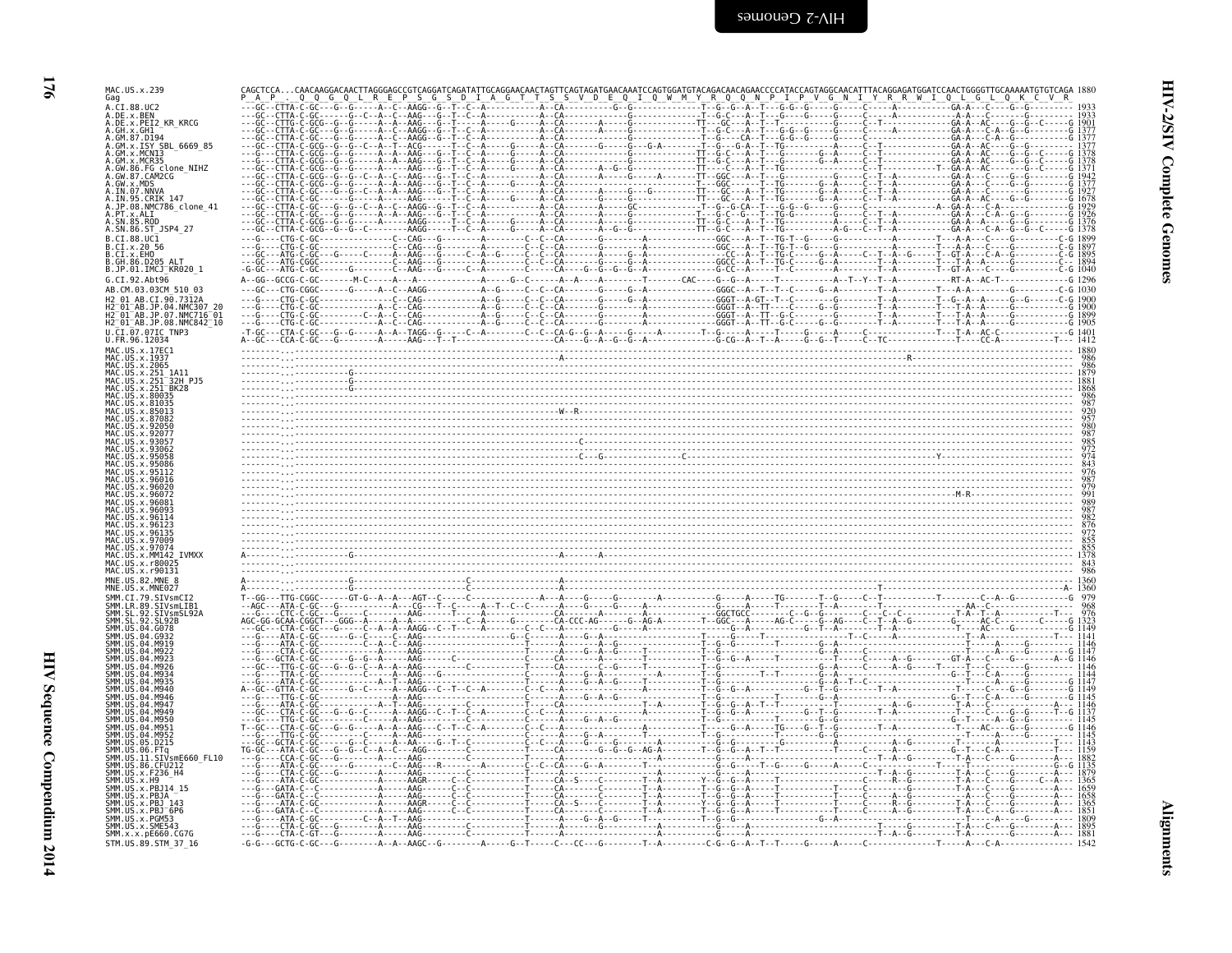| MAC.US.x.239                                                                                |  |  |  |
|---------------------------------------------------------------------------------------------|--|--|--|
| Gag<br>A.CI.88.UC2                                                                          |  |  |  |
| A.DE.x.BEN<br>A.DE.x.PEI2 KR KRCG                                                           |  |  |  |
|                                                                                             |  |  |  |
| SBL 6669 85                                                                                 |  |  |  |
|                                                                                             |  |  |  |
| FG clone NIHZ<br>87.CAM2CG                                                                  |  |  |  |
| A.IN.07.NNV                                                                                 |  |  |  |
| 95.CRIK 147                                                                                 |  |  |  |
| JP.08.NMC786 clone 41                                                                       |  |  |  |
| A.SN.85.ROD<br>A.SN.86.ST JSP4 27                                                           |  |  |  |
| B.CI.88.UC1                                                                                 |  |  |  |
| B.CI.x.20 56<br>B.CI.X.EHO                                                                  |  |  |  |
| B.GH.86.D205 ALT<br>B.JP.01.IMCJ_KR020 1                                                    |  |  |  |
| G.CI.92.Abt96                                                                               |  |  |  |
| AB.CM.03.03CM 510 03                                                                        |  |  |  |
|                                                                                             |  |  |  |
| I2 <sup>−</sup> 01 <sup>−</sup> AB.JP.07.NMC716 <sup>−</sup> 01<br>H2_01_AB.JP.08.NMC842_l0 |  |  |  |
|                                                                                             |  |  |  |
|                                                                                             |  |  |  |
|                                                                                             |  |  |  |
|                                                                                             |  |  |  |
| 32H PJ5                                                                                     |  |  |  |
|                                                                                             |  |  |  |
|                                                                                             |  |  |  |
|                                                                                             |  |  |  |
|                                                                                             |  |  |  |
|                                                                                             |  |  |  |
|                                                                                             |  |  |  |
|                                                                                             |  |  |  |
|                                                                                             |  |  |  |
|                                                                                             |  |  |  |
|                                                                                             |  |  |  |
|                                                                                             |  |  |  |
|                                                                                             |  |  |  |
|                                                                                             |  |  |  |
|                                                                                             |  |  |  |
|                                                                                             |  |  |  |
|                                                                                             |  |  |  |
|                                                                                             |  |  |  |
|                                                                                             |  |  |  |
|                                                                                             |  |  |  |
|                                                                                             |  |  |  |
|                                                                                             |  |  |  |
|                                                                                             |  |  |  |
|                                                                                             |  |  |  |
|                                                                                             |  |  |  |
|                                                                                             |  |  |  |
|                                                                                             |  |  |  |
|                                                                                             |  |  |  |
| SIVsmE660 FL10                                                                              |  |  |  |
|                                                                                             |  |  |  |
|                                                                                             |  |  |  |
|                                                                                             |  |  |  |
|                                                                                             |  |  |  |
| SMM.US.x.SME543                                                                             |  |  |  |
| SMM.x.x.pE660.CG7G                                                                          |  |  |  |
| STM.US.89.STM 37 16                                                                         |  |  |  |

**Alignments**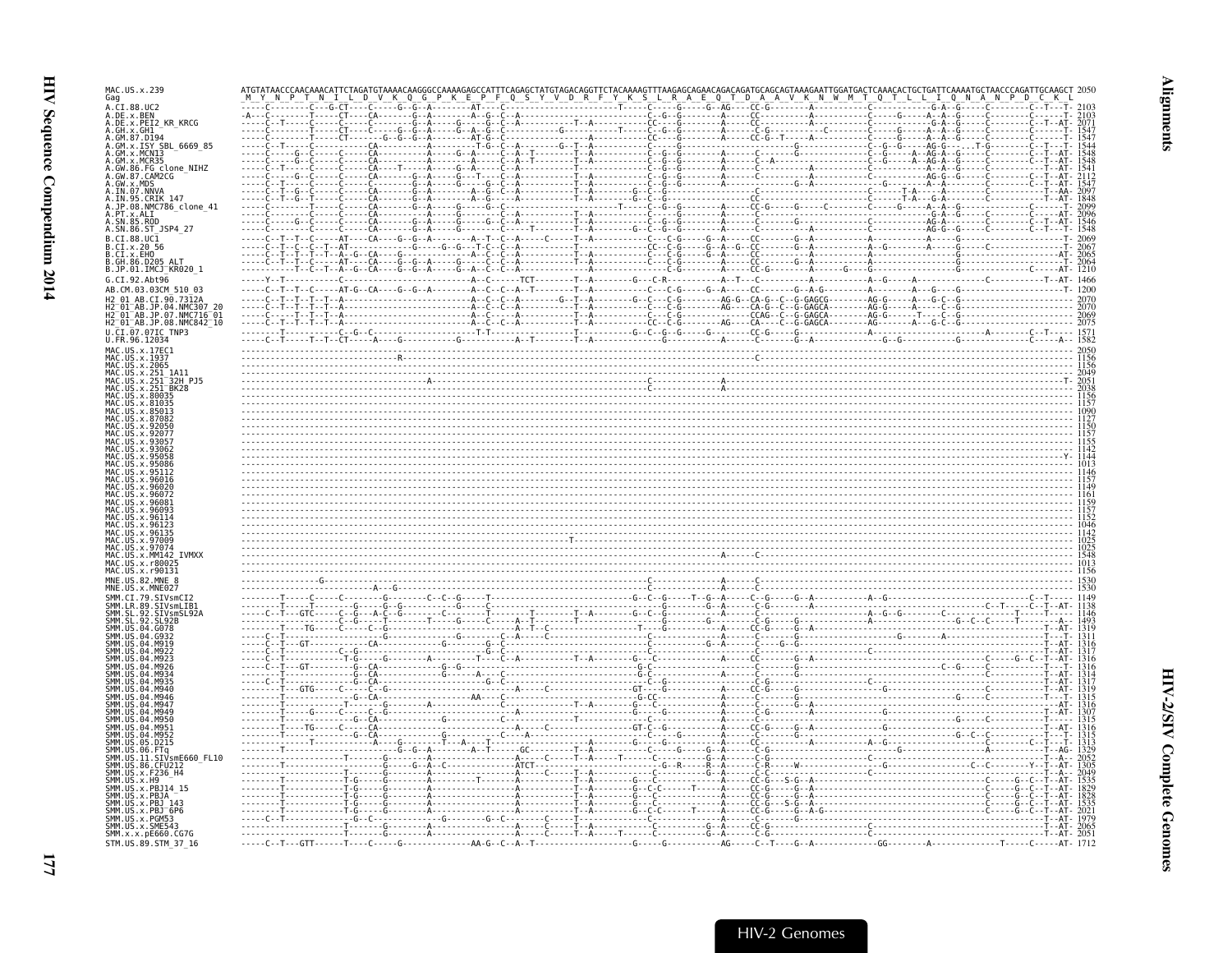**178** 

<span id="page-19-0"></span>

|                                                                                                       | Gag p24 Capsid end Gag p2 Spacer start                                                                                                                                                                                                                                                                                                                                                                                              | Gag p2 Spacer end Gag p8 Nucleocapsid start |
|-------------------------------------------------------------------------------------------------------|-------------------------------------------------------------------------------------------------------------------------------------------------------------------------------------------------------------------------------------------------------------------------------------------------------------------------------------------------------------------------------------------------------------------------------------|---------------------------------------------|
| MAC.US.x.239<br>Gag                                                                                   |                                                                                                                                                                                                                                                                                                                                                                                                                                     |                                             |
| A.CI.88.UC2<br>A.DE.x.BEN<br>A.DE.x.PEI2_KR_KRCG                                                      | $\begin{bmatrix} \mathbf{a}_1 & \mathbf{a}_2 & \mathbf{a}_3 & \mathbf{a}_4 & \mathbf{a}_5 & \mathbf{a}_6 & \mathbf{a}_7 & \mathbf{a}_8 & \mathbf{a}_9 & \mathbf{a}_9 & \mathbf{a}_9 & \mathbf{a}_9 & \mathbf{a}_9 & \mathbf{a}_9 & \mathbf{a}_9 & \mathbf{a}_9 & \mathbf{a}_9 & \mathbf{a}_9 & \mathbf{a}_9 & \mathbf{a}_9 & \mathbf{a}_9 & \mathbf{a}_9 & \mathbf{a}_9 & \mathbf{a}_9 & \mathbf{a}_9 & \mathbf{a}_9 & \mathbf{a}_$ |                                             |
| A.GH.X.GH1 <sup>-</sup><br>A.GM.87.D194                                                               |                                                                                                                                                                                                                                                                                                                                                                                                                                     |                                             |
| A.GM.x.ISY SBL 6669 85<br>A.GM.x.MCNI3                                                                |                                                                                                                                                                                                                                                                                                                                                                                                                                     |                                             |
| A.GM.x.MCR35<br>A.GW.86.FG_clone_NIHZ<br>A.GW.87.CAM2CG                                               |                                                                                                                                                                                                                                                                                                                                                                                                                                     |                                             |
| A.GW.x.MDS<br>A.IN.07.NNVA                                                                            |                                                                                                                                                                                                                                                                                                                                                                                                                                     |                                             |
| A.IN.95.CRIK 147<br>A.JP.08.NMC786_clone_41                                                           |                                                                                                                                                                                                                                                                                                                                                                                                                                     |                                             |
| A.PT.x.ALI<br>SN.85.ROD<br>A.SN.86.ST_JSP4_27                                                         |                                                                                                                                                                                                                                                                                                                                                                                                                                     |                                             |
| B.CI.88.UC1<br>B.CT.x.20                                                                              |                                                                                                                                                                                                                                                                                                                                                                                                                                     |                                             |
| B.CI.x.EHO<br>B.GH.86.D205 ALT                                                                        |                                                                                                                                                                                                                                                                                                                                                                                                                                     |                                             |
| B.JP.01.IMCJ <sup>-</sup> KR020 1<br>G.CI.92.Ah <sub>t</sub> 96                                       | -----T----AA-------T--TT----G------T----A--C---------GR----A--A--A--G--A--A--G--A--A--C--GC-T-----T----AT-A-----AT-A---T-AAAC--TACAG-CC-A--A-------T--T-------A-AAACA---GG--A-- 1636                                                                                                                                                                                                                                                |                                             |
| AB.CM.03.03CM 510 03                                                                                  |                                                                                                                                                                                                                                                                                                                                                                                                                                     |                                             |
| AB.JP.04.NMC307"<br>$01^-$ AB.JP.07<br>NMC716 <sup>-</sup> 01.                                        |                                                                                                                                                                                                                                                                                                                                                                                                                                     |                                             |
| H2 <sup>-</sup> 01 <sup>-</sup> AB.JP.08.NMC842 <sup>-</sup> 10<br>U.CI.07.07IC TNP3<br>U.FR.96.12034 |                                                                                                                                                                                                                                                                                                                                                                                                                                     |                                             |
| MAC.US.x.17EC1<br>MAC.US.x.1937                                                                       |                                                                                                                                                                                                                                                                                                                                                                                                                                     |                                             |
| 1.05.x.2065                                                                                           |                                                                                                                                                                                                                                                                                                                                                                                                                                     |                                             |
| .US.x.251 <sup>-</sup> 32H PJ5<br>US.x.251 <sup>-</sup> BK28<br>US x 80035                            |                                                                                                                                                                                                                                                                                                                                                                                                                                     |                                             |
|                                                                                                       |                                                                                                                                                                                                                                                                                                                                                                                                                                     |                                             |
|                                                                                                       |                                                                                                                                                                                                                                                                                                                                                                                                                                     |                                             |
|                                                                                                       |                                                                                                                                                                                                                                                                                                                                                                                                                                     |                                             |
|                                                                                                       |                                                                                                                                                                                                                                                                                                                                                                                                                                     |                                             |
|                                                                                                       |                                                                                                                                                                                                                                                                                                                                                                                                                                     |                                             |
|                                                                                                       |                                                                                                                                                                                                                                                                                                                                                                                                                                     |                                             |
|                                                                                                       |                                                                                                                                                                                                                                                                                                                                                                                                                                     |                                             |
|                                                                                                       |                                                                                                                                                                                                                                                                                                                                                                                                                                     |                                             |
| <b>TVMXX</b>                                                                                          |                                                                                                                                                                                                                                                                                                                                                                                                                                     |                                             |
| x r800<br>MAC.US.x.r90131                                                                             |                                                                                                                                                                                                                                                                                                                                                                                                                                     |                                             |
| MNE.US.82.MNE                                                                                         |                                                                                                                                                                                                                                                                                                                                                                                                                                     |                                             |
|                                                                                                       |                                                                                                                                                                                                                                                                                                                                                                                                                                     |                                             |
|                                                                                                       |                                                                                                                                                                                                                                                                                                                                                                                                                                     |                                             |
|                                                                                                       |                                                                                                                                                                                                                                                                                                                                                                                                                                     |                                             |
|                                                                                                       |                                                                                                                                                                                                                                                                                                                                                                                                                                     |                                             |
|                                                                                                       |                                                                                                                                                                                                                                                                                                                                                                                                                                     |                                             |
|                                                                                                       |                                                                                                                                                                                                                                                                                                                                                                                                                                     |                                             |
|                                                                                                       |                                                                                                                                                                                                                                                                                                                                                                                                                                     |                                             |
| M952<br>D215                                                                                          |                                                                                                                                                                                                                                                                                                                                                                                                                                     |                                             |
| SIVsmE660 FL10                                                                                        |                                                                                                                                                                                                                                                                                                                                                                                                                                     |                                             |
| SMM.US.86.CFU212<br>SMM.US.x.H9                                                                       |                                                                                                                                                                                                                                                                                                                                                                                                                                     |                                             |
| SMM.US.x.PBJ14 15<br>SMM US x PR1A                                                                    |                                                                                                                                                                                                                                                                                                                                                                                                                                     |                                             |
| SMM.US.x.PBJ 143<br>SMM.US.x.PBJ <sup>-</sup> 6P6<br>SMM.US.x.PGM53                                   |                                                                                                                                                                                                                                                                                                                                                                                                                                     |                                             |
| SMM.US.x.SME54<br>SMM.x.x.pE660.CG7G                                                                  |                                                                                                                                                                                                                                                                                                                                                                                                                                     |                                             |
| STM.US.89.STM 37 16                                                                                   |                                                                                                                                                                                                                                                                                                                                                                                                                                     |                                             |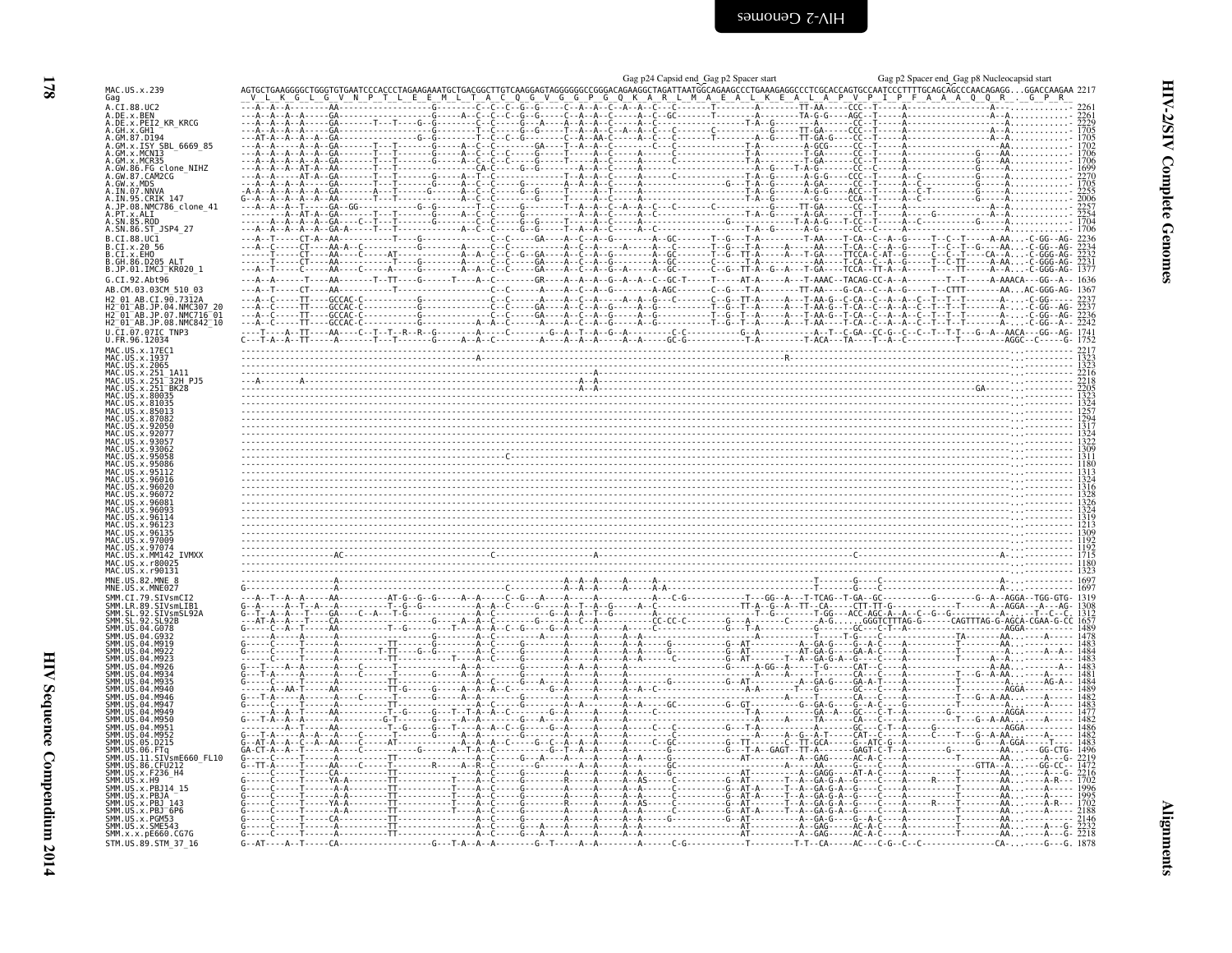<span id="page-20-0"></span>

| Gag-Pol -1 ribosomal slip site<br>Pol start |
|---------------------------------------------|
|                                             |
| Gag p8 Nucleocapsid end Gag p1 Spacer start |

| F                       |
|-------------------------|
| ì                       |
| í<br>ì<br>í             |
|                         |
| J<br>$\frac{1}{2}$<br>ľ |
| ĵ                       |
| č                       |

| MAC.US.x.239<br>Pol                                                                               |                              |                                |     |         |                                                                  |                 |      |                                   |                                                                                                                                                                                                                                                                                                                                                                                                                                      |                |  |
|---------------------------------------------------------------------------------------------------|------------------------------|--------------------------------|-----|---------|------------------------------------------------------------------|-----------------|------|-----------------------------------|--------------------------------------------------------------------------------------------------------------------------------------------------------------------------------------------------------------------------------------------------------------------------------------------------------------------------------------------------------------------------------------------------------------------------------------|----------------|--|
| Gag                                                                                               |                              |                                | G K | S A R Q | R.                                                               | A P R R Q G C W | GK M | D                                 | D R O A G F                                                                                                                                                                                                                                                                                                                                                                                                                          | $\mathsf{G}^-$ |  |
| A.CI.88.UC2                                                                                       |                              |                                |     |         |                                                                  |                 |      | -------------C--GCCA-GA--CA-C---- |                                                                                                                                                                                                                                                                                                                                                                                                                                      |                |  |
| A.DE.x.BEN<br>A.DE.x.PEI2_KR_KRCG                                                                 |                              |                                |     |         |                                                                  |                 |      |                                   |                                                                                                                                                                                                                                                                                                                                                                                                                                      |                |  |
| A.GH.X.GH1-<br>A.GM.87.D194                                                                       |                              |                                |     |         |                                                                  |                 |      |                                   | $G - A - - - - - - A - - - - - - - - - -$<br>.                                                                                                                                                                                                                                                                                                                                                                                       |                |  |
| A.GM.x.ISY SBL 6669 85<br>A.GM.x.MCNI3                                                            |                              |                                |     |         | $6 - - - A - - - - - C - - - G - - 1$<br>G-----A------C----A---1 |                 |      |                                   |                                                                                                                                                                                                                                                                                                                                                                                                                                      |                |  |
| A.GM.x.MCR35<br>A.GW.86.FG clone NIHZ                                                             |                              |                                |     |         |                                                                  |                 |      | $-GA - - - - C$                   |                                                                                                                                                                                                                                                                                                                                                                                                                                      |                |  |
| A.GW.87.CAM2CG                                                                                    |                              |                                |     |         |                                                                  |                 |      |                                   |                                                                                                                                                                                                                                                                                                                                                                                                                                      |                |  |
|                                                                                                   |                              |                                |     |         |                                                                  |                 |      |                                   |                                                                                                                                                                                                                                                                                                                                                                                                                                      |                |  |
|                                                                                                   |                              |                                |     |         |                                                                  |                 |      |                                   |                                                                                                                                                                                                                                                                                                                                                                                                                                      |                |  |
| A.GW.X.MD5<br>A.IN.07.NNVA<br>A.IN.07.NNVA<br>A.JP.08.NMC786_clone_41<br>A.PT.X.ALI<br>A.PT.X.ALI |                              |                                |     |         |                                                                  |                 |      |                                   |                                                                                                                                                                                                                                                                                                                                                                                                                                      |                |  |
| A.SN.85.ROD<br>A.SN.86.ST_JSP4_27                                                                 |                              |                                |     |         |                                                                  |                 |      |                                   |                                                                                                                                                                                                                                                                                                                                                                                                                                      |                |  |
| B.CI.88.UC1                                                                                       |                              |                                |     |         |                                                                  |                 |      |                                   |                                                                                                                                                                                                                                                                                                                                                                                                                                      |                |  |
| B.CI.x.20 56<br>B.CI.x.EHO                                                                        |                              | $A - - -A - CA - -C$           |     |         |                                                                  |                 |      |                                   |                                                                                                                                                                                                                                                                                                                                                                                                                                      |                |  |
| GH.86.D205<br>B.JP.01.IMCJ <sup>-</sup> KR020 1                                                   |                              |                                |     |         |                                                                  |                 |      |                                   |                                                                                                                                                                                                                                                                                                                                                                                                                                      |                |  |
| G.CI.92.Abt96                                                                                     | $G-AGC$ $A--$                |                                |     |         |                                                                  |                 |      |                                   |                                                                                                                                                                                                                                                                                                                                                                                                                                      |                |  |
| AB.CM.03.03CM 510 03                                                                              | $GAGGG$ $A - G - G - CA - C$ |                                |     |         |                                                                  |                 |      |                                   |                                                                                                                                                                                                                                                                                                                                                                                                                                      |                |  |
| CT 90.73124                                                                                       |                              | $$ A - - G - G - CA -          |     |         |                                                                  |                 |      |                                   |                                                                                                                                                                                                                                                                                                                                                                                                                                      |                |  |
| .07<br>$. NMC716^-01$                                                                             |                              |                                |     |         |                                                                  |                 |      |                                   |                                                                                                                                                                                                                                                                                                                                                                                                                                      |                |  |
| H2_01_AB.JP.08.NMČ842_10<br>J.CI.07.<br>.07IC TNP3                                                |                              |                                |     |         |                                                                  |                 |      |                                   |                                                                                                                                                                                                                                                                                                                                                                                                                                      |                |  |
|                                                                                                   |                              |                                |     |         |                                                                  |                 |      |                                   |                                                                                                                                                                                                                                                                                                                                                                                                                                      |                |  |
|                                                                                                   |                              |                                |     |         |                                                                  |                 |      |                                   |                                                                                                                                                                                                                                                                                                                                                                                                                                      |                |  |
|                                                                                                   |                              |                                |     |         |                                                                  |                 |      |                                   |                                                                                                                                                                                                                                                                                                                                                                                                                                      |                |  |
| 32H P.15                                                                                          |                              |                                |     |         |                                                                  |                 |      |                                   |                                                                                                                                                                                                                                                                                                                                                                                                                                      |                |  |
|                                                                                                   |                              |                                |     |         |                                                                  |                 |      |                                   |                                                                                                                                                                                                                                                                                                                                                                                                                                      |                |  |
|                                                                                                   |                              |                                |     |         |                                                                  |                 |      |                                   |                                                                                                                                                                                                                                                                                                                                                                                                                                      |                |  |
|                                                                                                   |                              |                                |     |         |                                                                  |                 |      |                                   |                                                                                                                                                                                                                                                                                                                                                                                                                                      |                |  |
|                                                                                                   |                              |                                |     |         |                                                                  |                 |      |                                   |                                                                                                                                                                                                                                                                                                                                                                                                                                      |                |  |
|                                                                                                   |                              |                                |     |         |                                                                  |                 |      |                                   |                                                                                                                                                                                                                                                                                                                                                                                                                                      |                |  |
|                                                                                                   |                              |                                |     |         |                                                                  |                 |      |                                   |                                                                                                                                                                                                                                                                                                                                                                                                                                      |                |  |
|                                                                                                   |                              |                                |     |         |                                                                  |                 |      |                                   |                                                                                                                                                                                                                                                                                                                                                                                                                                      |                |  |
|                                                                                                   |                              |                                |     |         |                                                                  |                 |      |                                   |                                                                                                                                                                                                                                                                                                                                                                                                                                      |                |  |
|                                                                                                   |                              |                                |     |         |                                                                  |                 |      |                                   |                                                                                                                                                                                                                                                                                                                                                                                                                                      |                |  |
|                                                                                                   |                              |                                |     |         |                                                                  |                 |      |                                   |                                                                                                                                                                                                                                                                                                                                                                                                                                      |                |  |
|                                                                                                   |                              |                                |     |         |                                                                  |                 |      |                                   |                                                                                                                                                                                                                                                                                                                                                                                                                                      |                |  |
|                                                                                                   |                              |                                |     |         |                                                                  |                 |      |                                   |                                                                                                                                                                                                                                                                                                                                                                                                                                      |                |  |
| <b>IVMXX</b>                                                                                      |                              |                                |     |         |                                                                  |                 |      |                                   |                                                                                                                                                                                                                                                                                                                                                                                                                                      |                |  |
|                                                                                                   |                              |                                |     |         |                                                                  |                 |      |                                   |                                                                                                                                                                                                                                                                                                                                                                                                                                      |                |  |
| IAC.US.X.r90131                                                                                   |                              |                                |     |         |                                                                  |                 |      |                                   |                                                                                                                                                                                                                                                                                                                                                                                                                                      |                |  |
|                                                                                                   |                              |                                |     |         |                                                                  |                 |      |                                   |                                                                                                                                                                                                                                                                                                                                                                                                                                      |                |  |
|                                                                                                   |                              |                                |     |         |                                                                  |                 |      |                                   | $\begin{bmatrix} \begin{matrix} \mathbf{0} & \mathbf{0} & \mathbf{0} & \mathbf{0} & \mathbf{0} & \mathbf{0} & \mathbf{0} & \mathbf{0} & \mathbf{0} & \mathbf{0} & \mathbf{0} & \mathbf{0} & \mathbf{0} & \mathbf{0} & \mathbf{0} & \mathbf{0} & \mathbf{0} & \mathbf{0} & \mathbf{0} & \mathbf{0} & \mathbf{0} & \mathbf{0} & \mathbf{0} & \mathbf{0} & \mathbf{0} & \mathbf{0} & \mathbf{0} & \mathbf{0} & \mathbf{0} & \mathbf{0}$ |                |  |
|                                                                                                   |                              |                                |     |         |                                                                  |                 |      |                                   |                                                                                                                                                                                                                                                                                                                                                                                                                                      |                |  |
|                                                                                                   |                              |                                |     |         |                                                                  |                 |      |                                   |                                                                                                                                                                                                                                                                                                                                                                                                                                      |                |  |
|                                                                                                   |                              |                                |     |         |                                                                  |                 |      |                                   |                                                                                                                                                                                                                                                                                                                                                                                                                                      |                |  |
|                                                                                                   |                              |                                |     |         |                                                                  |                 |      |                                   |                                                                                                                                                                                                                                                                                                                                                                                                                                      |                |  |
|                                                                                                   |                              |                                |     |         |                                                                  |                 |      |                                   |                                                                                                                                                                                                                                                                                                                                                                                                                                      |                |  |
|                                                                                                   |                              |                                |     |         |                                                                  |                 |      |                                   |                                                                                                                                                                                                                                                                                                                                                                                                                                      |                |  |
|                                                                                                   |                              | $A - -G - A - -A - -C - - - -$ |     |         |                                                                  |                 |      |                                   |                                                                                                                                                                                                                                                                                                                                                                                                                                      |                |  |
|                                                                                                   |                              |                                |     |         |                                                                  |                 |      |                                   |                                                                                                                                                                                                                                                                                                                                                                                                                                      |                |  |
|                                                                                                   |                              |                                |     |         |                                                                  |                 |      |                                   |                                                                                                                                                                                                                                                                                                                                                                                                                                      |                |  |
| SMM IIS<br><b>MQ51</b><br><b>MQ52</b>                                                             |                              |                                |     |         |                                                                  |                 |      |                                   |                                                                                                                                                                                                                                                                                                                                                                                                                                      |                |  |
| 05.D215                                                                                           |                              |                                |     |         |                                                                  |                 |      |                                   |                                                                                                                                                                                                                                                                                                                                                                                                                                      |                |  |
| .FTq<br>.SIVsmE660_FL10<br>.CFU212<br>11                                                          |                              |                                |     |         |                                                                  |                 |      |                                   |                                                                                                                                                                                                                                                                                                                                                                                                                                      |                |  |
| .x.F236 H4                                                                                        |                              |                                |     |         |                                                                  |                 |      |                                   |                                                                                                                                                                                                                                                                                                                                                                                                                                      |                |  |
| IIS x PR1                                                                                         |                              |                                |     |         |                                                                  |                 |      |                                   |                                                                                                                                                                                                                                                                                                                                                                                                                                      |                |  |
|                                                                                                   |                              |                                |     |         | $\overline{1}$<br>. 7                                            |                 |      |                                   |                                                                                                                                                                                                                                                                                                                                                                                                                                      |                |  |
|                                                                                                   |                              |                                |     |         |                                                                  |                 |      |                                   |                                                                                                                                                                                                                                                                                                                                                                                                                                      |                |  |
| SMM.US.x.SME543                                                                                   |                              |                                |     |         |                                                                  |                 |      |                                   |                                                                                                                                                                                                                                                                                                                                                                                                                                      |                |  |
| SMM.x.x.pE660.CG7G                                                                                |                              |                                |     |         |                                                                  |                 |      |                                   |                                                                                                                                                                                                                                                                                                                                                                                                                                      |                |  |
| STM.US.89.STM 37 16                                                                               |                              |                                |     |         |                                                                  |                 |      | $-C - CA - G - - - CAG - - - - -$ |                                                                                                                                                                                                                                                                                                                                                                                                                                      |                |  |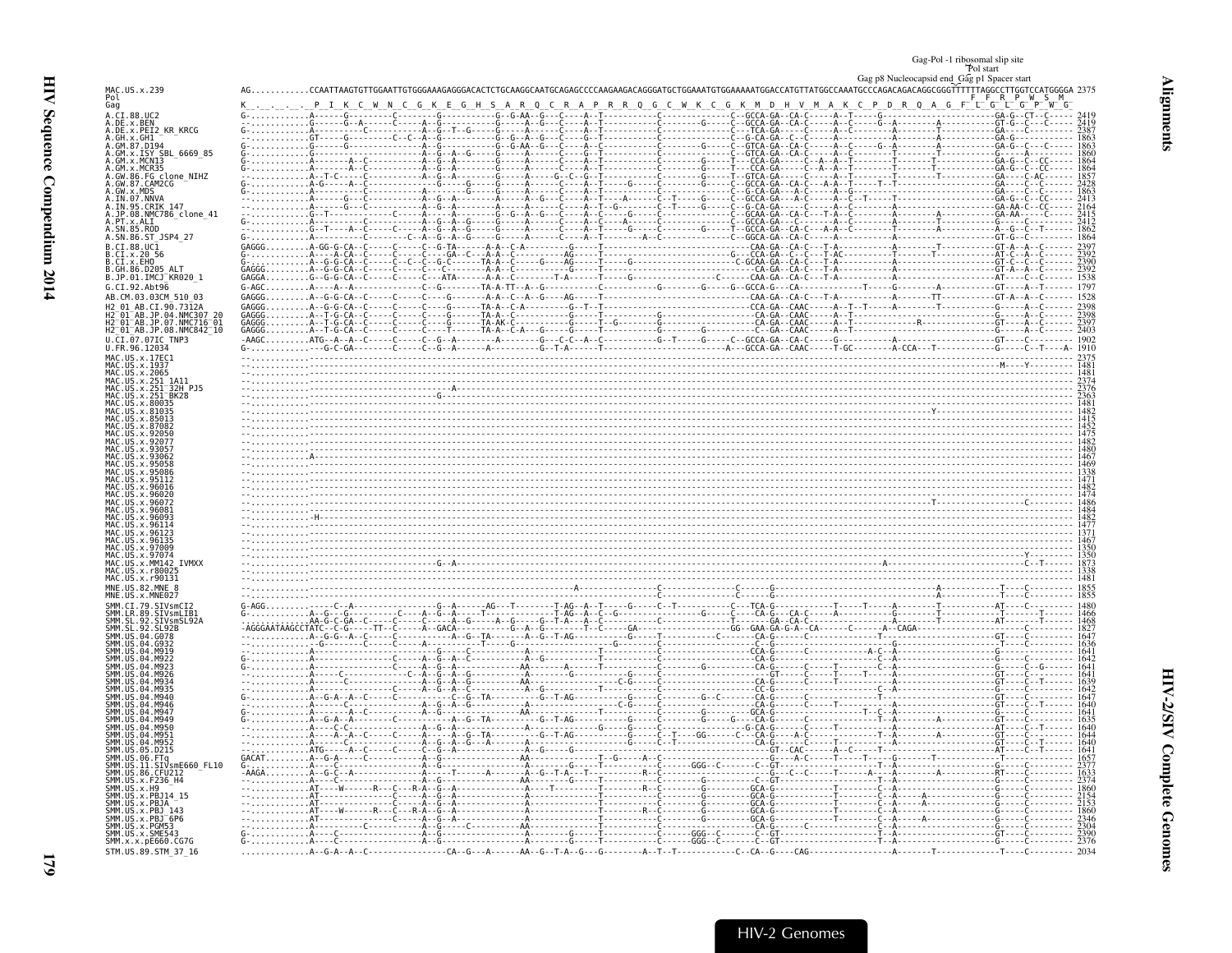<span id="page-21-0"></span>

|                                                                                                                                               |  | GAGGACCCAGCTGTGGATCTGCTAAAGAACTACATGCAGTTGGGCAAGCAGCA 249                                                                                                                                                                                                                                                                                                                                                                        |
|-----------------------------------------------------------------------------------------------------------------------------------------------|--|----------------------------------------------------------------------------------------------------------------------------------------------------------------------------------------------------------------------------------------------------------------------------------------------------------------------------------------------------------------------------------------------------------------------------------|
| MAC.US.x.239<br>Pol<br>Gag                                                                                                                    |  |                                                                                                                                                                                                                                                                                                                                                                                                                                  |
| A.CI.88.UC2                                                                                                                                   |  |                                                                                                                                                                                                                                                                                                                                                                                                                                  |
| A.DE.x.BEN<br>A.DE.x.PEI2_KR_KRCG                                                                                                             |  |                                                                                                                                                                                                                                                                                                                                                                                                                                  |
| A.GH.X.GH1 -<br>A.GM.87.D194                                                                                                                  |  | 1979                                                                                                                                                                                                                                                                                                                                                                                                                             |
|                                                                                                                                               |  | $-G-GAA - -$<br>$CAA - G - GAA - A$                                                                                                                                                                                                                                                                                                                                                                                              |
| A.GM.x.ISY SBL_6669_85<br>A.GM.x.MCN13                                                                                                        |  |                                                                                                                                                                                                                                                                                                                                                                                                                                  |
| .x.MCR35<br>GW.86.FG_clone_NIHZ                                                                                                               |  | - - - A - - T - - - - - - CAA - - A - - AAG -                                                                                                                                                                                                                                                                                                                                                                                    |
| A.GW.87.CAM2CG<br>A.GW.x.MDS<br>A.IN.07.NNVA                                                                                                  |  |                                                                                                                                                                                                                                                                                                                                                                                                                                  |
|                                                                                                                                               |  |                                                                                                                                                                                                                                                                                                                                                                                                                                  |
| A.IN.95.CRIK 147<br>A.JP.08.NMC786_clone_41                                                                                                   |  | $CAA - G - GAA - -$                                                                                                                                                                                                                                                                                                                                                                                                              |
| PT.x.ALI                                                                                                                                      |  |                                                                                                                                                                                                                                                                                                                                                                                                                                  |
| A.SN.85.ROD<br>A.SN.86.ST_JSP4_27                                                                                                             |  |                                                                                                                                                                                                                                                                                                                                                                                                                                  |
| $B.CI.88.UC\bar{1}$                                                                                                                           |  | $\begin{bmatrix} \textbf{0} & \textbf{0} & \textbf{0} & \textbf{0} & \textbf{0} & \textbf{0} & \textbf{0} & \textbf{0} & \textbf{0} & \textbf{0} & \textbf{0} & \textbf{0} & \textbf{0} & \textbf{0} & \textbf{0} & \textbf{0} & \textbf{0} & \textbf{0} & \textbf{0} & \textbf{0} & \textbf{0} & \textbf{0} & \textbf{0} & \textbf{0} & \textbf{0} & \textbf{0} & \textbf{0} & \textbf{0} & \textbf{0} & \textbf{0} & \textbf{$ |
| B.CI.x.20 56<br>B.CI.X.EHO                                                                                                                    |  |                                                                                                                                                                                                                                                                                                                                                                                                                                  |
| .86.D205                                                                                                                                      |  |                                                                                                                                                                                                                                                                                                                                                                                                                                  |
| B.JP.01.IMCJ <sup>-</sup> KR020 1                                                                                                             |  |                                                                                                                                                                                                                                                                                                                                                                                                                                  |
| G.CI.92.Abt96<br>AB.CM.03.03CM 510 03                                                                                                         |  | $-1698$                                                                                                                                                                                                                                                                                                                                                                                                                          |
| AB.CI.90.7312A                                                                                                                                |  |                                                                                                                                                                                                                                                                                                                                                                                                                                  |
| H2 <sup>-</sup> 01 <sup>-</sup> AB.JP.04.NMC307<br>$01^-$ AB.JP.07.NMC716 $^-$ 01 $^{\circ}$                                                  |  |                                                                                                                                                                                                                                                                                                                                                                                                                                  |
| H2 <sup>-</sup> 01 <sup>-</sup> AB.JP.08.NMC842 <sup>-</sup> 10                                                                               |  |                                                                                                                                                                                                                                                                                                                                                                                                                                  |
| U.CI.07.07IC TNP3<br>U.FR.96.12034                                                                                                            |  |                                                                                                                                                                                                                                                                                                                                                                                                                                  |
| MAC.US.x.17EC1                                                                                                                                |  |                                                                                                                                                                                                                                                                                                                                                                                                                                  |
| US.x.1937<br>MAC. US. x. 2065                                                                                                                 |  |                                                                                                                                                                                                                                                                                                                                                                                                                                  |
|                                                                                                                                               |  |                                                                                                                                                                                                                                                                                                                                                                                                                                  |
| 32H PJ5<br>BK28                                                                                                                               |  |                                                                                                                                                                                                                                                                                                                                                                                                                                  |
| x.80035                                                                                                                                       |  |                                                                                                                                                                                                                                                                                                                                                                                                                                  |
|                                                                                                                                               |  |                                                                                                                                                                                                                                                                                                                                                                                                                                  |
|                                                                                                                                               |  |                                                                                                                                                                                                                                                                                                                                                                                                                                  |
|                                                                                                                                               |  |                                                                                                                                                                                                                                                                                                                                                                                                                                  |
|                                                                                                                                               |  |                                                                                                                                                                                                                                                                                                                                                                                                                                  |
|                                                                                                                                               |  |                                                                                                                                                                                                                                                                                                                                                                                                                                  |
|                                                                                                                                               |  |                                                                                                                                                                                                                                                                                                                                                                                                                                  |
|                                                                                                                                               |  |                                                                                                                                                                                                                                                                                                                                                                                                                                  |
|                                                                                                                                               |  |                                                                                                                                                                                                                                                                                                                                                                                                                                  |
|                                                                                                                                               |  |                                                                                                                                                                                                                                                                                                                                                                                                                                  |
|                                                                                                                                               |  |                                                                                                                                                                                                                                                                                                                                                                                                                                  |
|                                                                                                                                               |  |                                                                                                                                                                                                                                                                                                                                                                                                                                  |
|                                                                                                                                               |  |                                                                                                                                                                                                                                                                                                                                                                                                                                  |
| $115 \times 96135$                                                                                                                            |  |                                                                                                                                                                                                                                                                                                                                                                                                                                  |
|                                                                                                                                               |  |                                                                                                                                                                                                                                                                                                                                                                                                                                  |
| MAC.<br>x.MM142<br><b>TVMXX</b><br><b>MAC</b><br>. r8002                                                                                      |  |                                                                                                                                                                                                                                                                                                                                                                                                                                  |
| MAC.US.x.r90131                                                                                                                               |  |                                                                                                                                                                                                                                                                                                                                                                                                                                  |
| MNE.US.82.MNE 8                                                                                                                               |  | $\begin{bmatrix} 1487 \\ 1883 \\ 1868 \\ 1666 \\ 1866 \\ 1890 \\ 1891 \\ 1891 \\ 1891 \\ 1892 \\ 1892 \\ 1893 \\ 1894 \\ 1891 \\ 1891 \\ 1891 \\ 1891 \\ 1891 \\ 1891 \\ 1891 \\ 1892 \\ 1892 \\ 1893 \\ 1891 \\ 1891 \\ 1891 \\ 1891 \\ 1891 \\ 1892 \\ 1893 \\ 1893 \\ 1892 \\ 1893 \\ 1893 \\ 1894 \\ 189$                                                                                                                    |
|                                                                                                                                               |  |                                                                                                                                                                                                                                                                                                                                                                                                                                  |
| 92.SIVsmSL92A                                                                                                                                 |  |                                                                                                                                                                                                                                                                                                                                                                                                                                  |
| Q <sub>0</sub><br>. SL92B                                                                                                                     |  |                                                                                                                                                                                                                                                                                                                                                                                                                                  |
| -04<br>- GO78                                                                                                                                 |  |                                                                                                                                                                                                                                                                                                                                                                                                                                  |
|                                                                                                                                               |  |                                                                                                                                                                                                                                                                                                                                                                                                                                  |
|                                                                                                                                               |  |                                                                                                                                                                                                                                                                                                                                                                                                                                  |
|                                                                                                                                               |  |                                                                                                                                                                                                                                                                                                                                                                                                                                  |
|                                                                                                                                               |  |                                                                                                                                                                                                                                                                                                                                                                                                                                  |
|                                                                                                                                               |  |                                                                                                                                                                                                                                                                                                                                                                                                                                  |
|                                                                                                                                               |  |                                                                                                                                                                                                                                                                                                                                                                                                                                  |
|                                                                                                                                               |  |                                                                                                                                                                                                                                                                                                                                                                                                                                  |
| MQ52                                                                                                                                          |  |                                                                                                                                                                                                                                                                                                                                                                                                                                  |
| 05.D215                                                                                                                                       |  |                                                                                                                                                                                                                                                                                                                                                                                                                                  |
| .06.FTq<br>.11.SIVsmE660 FL10                                                                                                                 |  |                                                                                                                                                                                                                                                                                                                                                                                                                                  |
| US.86.CFU212                                                                                                                                  |  |                                                                                                                                                                                                                                                                                                                                                                                                                                  |
| US.x.F236 H4                                                                                                                                  |  |                                                                                                                                                                                                                                                                                                                                                                                                                                  |
| x.PBJ14 15<br>PB.JA                                                                                                                           |  |                                                                                                                                                                                                                                                                                                                                                                                                                                  |
| PR 1                                                                                                                                          |  |                                                                                                                                                                                                                                                                                                                                                                                                                                  |
|                                                                                                                                               |  |                                                                                                                                                                                                                                                                                                                                                                                                                                  |
| <b>SMM 11S</b><br>SMM.US.<br>SMM.<br>SMM.<br>SMM.<br>SMM.US.x.PBJ <sup>-</sup> 6P6<br>SMM.US.x.PGM53<br>SMM.US.x.SME543<br>SMM.x.x.pE660.CG7G |  | 2492                                                                                                                                                                                                                                                                                                                                                                                                                             |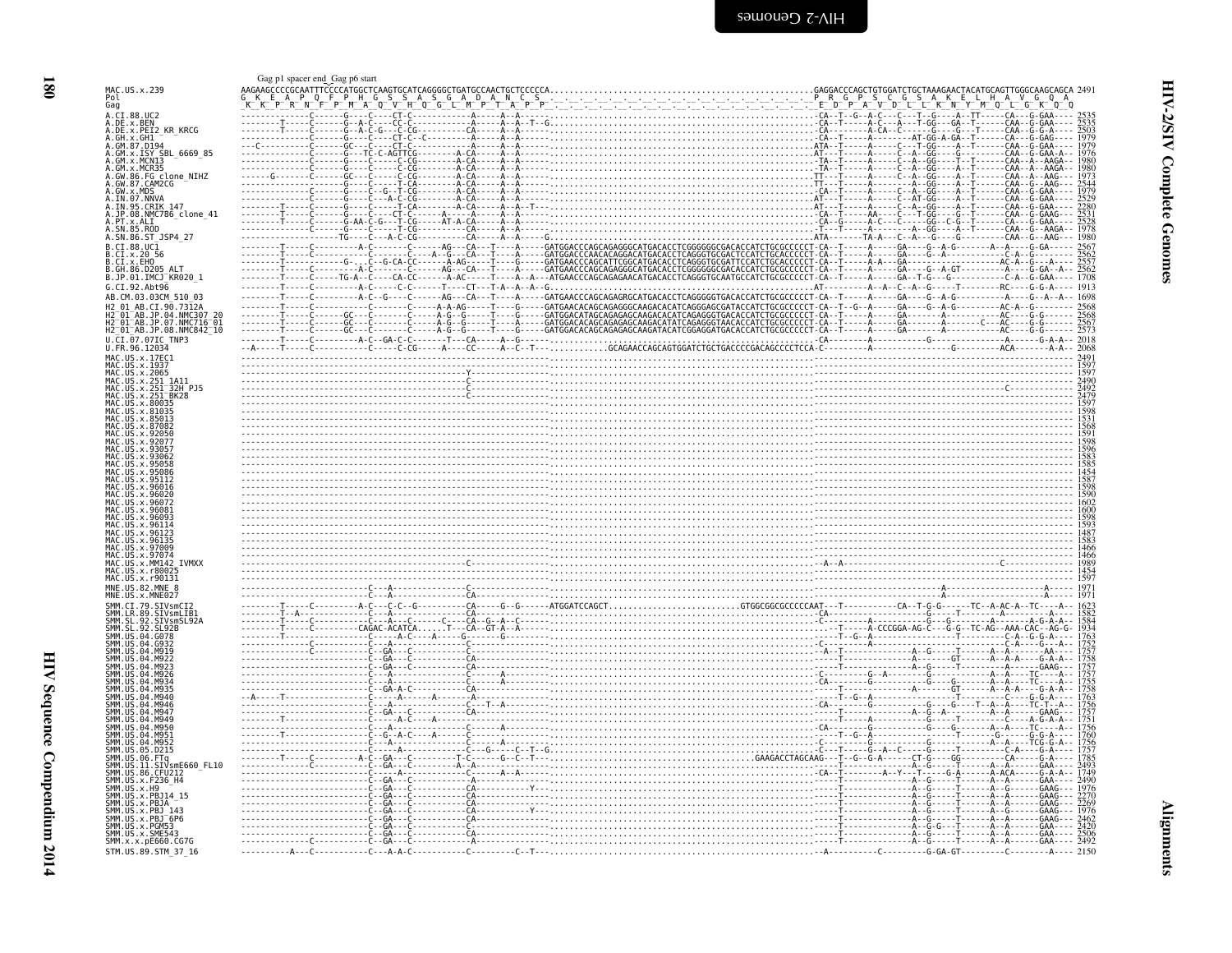<span id="page-22-0"></span>

|                                                                                                                   |  | Gag end<br>Gag p6 end |
|-------------------------------------------------------------------------------------------------------------------|--|-----------------------|
| MAC.US.x.239                                                                                                      |  |                       |
| Gag<br>.CI.88.UC2                                                                                                 |  |                       |
| A.DE.x.BEN<br>A.DE.x.PEI2_KR_KRCG<br>A.GH.x.GH1<br>GM.87.D194                                                     |  |                       |
| GM.x.ISY SBL 6669 85                                                                                              |  |                       |
|                                                                                                                   |  |                       |
| GM.x.151 5BL_6669_8:<br>GM.x.MCN13<br>GM.x.MCR35<br>GW.86.FG_clone_NIHZ<br>GW.87.CAM2CG<br>GW.x.MDS<br>TN.07.NNVA |  |                       |
| IN.95.CRIK 147<br>.JP.08.NMC786 clone 41                                                                          |  |                       |
| . PT. x. ALI<br>. PT. x. ALI<br>. SN. 85. ROD<br>. SN. 86. ST_JSP4_27                                             |  |                       |
| $.CI.88.UC\overline{1}$<br>CL.x.2056<br>.CI.x.EHO                                                                 |  |                       |
| GH.86.D205<br>B<br>B<br>.JP.01.IMČJ_KR020 1                                                                       |  |                       |
| G.CI.92.Abt96<br>AB.CM.03.03CM 510 03                                                                             |  |                       |
| AB.CI.90.7312A<br>H2-01-AB.JP.04.NMC307 20<br>H2-01-AB.JP.07.NMC716-01<br>H2-01-AB.JP.08.NMC842_10                |  |                       |
| CI.07.07IC TNP3                                                                                                   |  |                       |
| U.FR.96.12034<br>MAC.US.x.17EC1                                                                                   |  |                       |
| MAC<br>MAC<br>MAC<br>MAC<br>US.x.1937<br>US.x.2065                                                                |  |                       |
| .US.x.251 1A11<br>.US.x.251 32H PJ5<br>.US.x.251 BK28<br>US x 80035                                               |  |                       |
|                                                                                                                   |  |                       |
|                                                                                                                   |  |                       |
|                                                                                                                   |  |                       |
|                                                                                                                   |  |                       |
| x 96016<br>.x.96072                                                                                               |  |                       |
|                                                                                                                   |  |                       |
| МАС<br>.x.96135<br>IJS                                                                                            |  |                       |
| MAC<br>$IIS \times 97009$<br>MAC.US.x.97074<br>MAC.<br>US. x. MM142<br><b>TVMXX</b>                               |  |                       |
|                                                                                                                   |  |                       |
| MNE.US.82.MNE 8<br>SMM.CI.79.SIVsmCI2                                                                             |  |                       |
| .LR.89.ŠĪVšmLĪB1<br>.SL.92.SIVsmSL92A                                                                             |  |                       |
| SMM.US<br>G078<br>SMM.<br>GQ32                                                                                    |  |                       |
|                                                                                                                   |  |                       |
|                                                                                                                   |  |                       |
|                                                                                                                   |  |                       |
|                                                                                                                   |  |                       |
| .<br>SMM.US<br>M952                                                                                               |  |                       |
| ŠMM.<br>.D215<br>ŠMM.ŪŠ.06.FTq<br>SMM.US.11.SIVsmE660_FL10                                                        |  |                       |
| SMM.US.86.CFU212<br>SMM.US.86.CFU212<br>SMM.US.x.F236 H4                                                          |  |                       |
| SMM.US.x.H9<br>SMM.US.x.PBJ14_15<br>SMM.<br>SMM.UŠ.X.PBJA<br>SMM.US.X.PBJ_:                                       |  |                       |
| 143<br>SMM.US.x.PBJ <sup>-</sup> 6P6<br>SMM.US.x.PGM53                                                            |  |                       |
| SMM.US.x.SME543<br>SMM.x.x.pE660.CG7G                                                                             |  |                       |
| STM.US.89.STM 37 16                                                                                               |  |                       |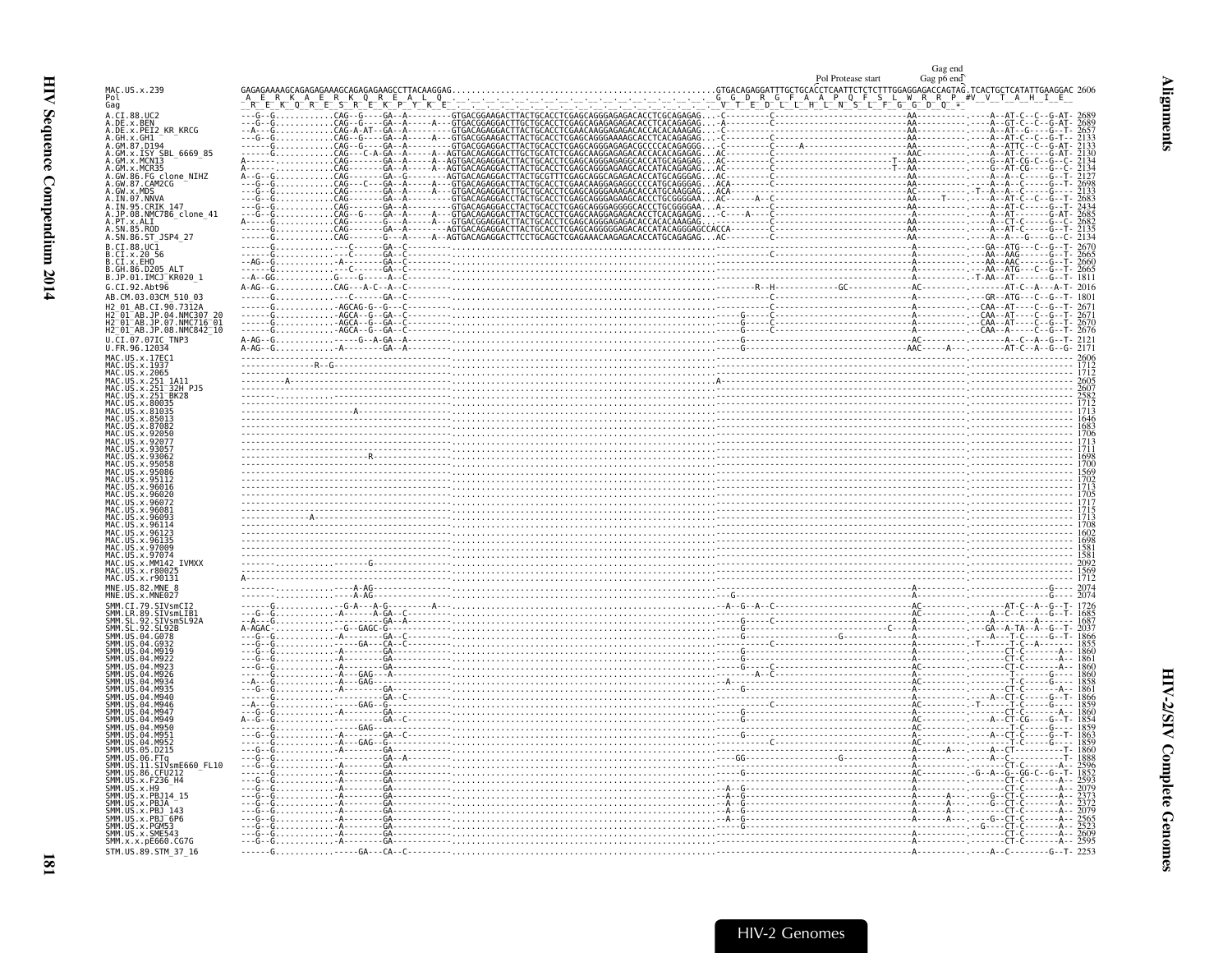| MAC.US.x.239<br>Pol<br>G I E L G P<br>Y K N V E I E V L<br>A.CI.88.UC2                                                                                           |  |
|------------------------------------------------------------------------------------------------------------------------------------------------------------------|--|
| A.DE.x.BEN<br>A.DE.x.PEI2_KR_KRCG<br>A.GH.x.GH1                                                                                                                  |  |
| A.GM.87.D194<br>A.GM.x.ISY SBL 6669 85                                                                                                                           |  |
| A.GM.x.MCN13<br>A.GM.x.MCR35<br>A.GM.x.MCR35<br>A.GW.86.FG clone_NIHZ<br>A.GW.87.CAM2CG                                                                          |  |
| A.GW.X.MDS                                                                                                                                                       |  |
| A.IN.07.NNVA<br>A.IN.95.CRIK 147<br>4.JP.08.NMC786_clone_41                                                                                                      |  |
| .PT.x.ALI                                                                                                                                                        |  |
| A.SN.86.ST_JSP4_27<br>B.CI.88.UC1<br>B.CI.x.20_56                                                                                                                |  |
| B.CI.X.EHO<br>B.GH.86.D205 ALT                                                                                                                                   |  |
| B.JP.01.IMCJ_KR020_1<br>G.CI.92.Abt96                                                                                                                            |  |
| AB.CM.03.03CM 510 03<br>H2 01 AB.CI.90.7312A                                                                                                                     |  |
| H2 01 AB.JP.04.NMC307 20<br>H2 01 AB.JP.07.NMC716 01                                                                                                             |  |
| H2 <sup>-</sup> 01 <sup>-</sup> AB.JP.08.NMC842 <sup>-</sup> 10<br>U.CI.07.07IC TNP3                                                                             |  |
| U.FR.96.12034<br>MAC. US. x. 17EC1<br><u> 1999 - Andrej Standard Standard Standard Standard Standard Standard Standard Standard Standard Standard Standard S</u> |  |
| 4AC.US.x.1937<br>$\mathsf{v}$<br>AC.US.x.251 1A11                                                                                                                |  |
| 32H PJ5<br>BK28                                                                                                                                                  |  |
| MAC.US.x.80035<br>Y 81035                                                                                                                                        |  |
|                                                                                                                                                                  |  |
|                                                                                                                                                                  |  |
|                                                                                                                                                                  |  |
|                                                                                                                                                                  |  |
|                                                                                                                                                                  |  |
|                                                                                                                                                                  |  |
|                                                                                                                                                                  |  |
| <b>IVMXX</b>                                                                                                                                                     |  |
| MAC.US.x.r90131<br>MNE IIS 82 MNE                                                                                                                                |  |
| MNE IIS x MNE027<br>STVsmCT2                                                                                                                                     |  |
| SIVsmLTB                                                                                                                                                         |  |
|                                                                                                                                                                  |  |
|                                                                                                                                                                  |  |
|                                                                                                                                                                  |  |
|                                                                                                                                                                  |  |
|                                                                                                                                                                  |  |
|                                                                                                                                                                  |  |
| <b>SMM</b><br>SMM                                                                                                                                                |  |
| SIVsmE660 FL10<br>86.CFU212                                                                                                                                      |  |
| .x.F236 H4<br>SMM. ŪS. x.H9<br>SMM.US.x.PBJ14 15                                                                                                                 |  |
| IS.X.PB.<br>. 6. . 6. <del>7</del> . 6.                                                                                                                          |  |
| IS.X.PBJ<br><b>SMM IIS</b><br>.x.PGM53<br>SMM.US.x.SME543                                                                                                        |  |
| SMM. x. x. pE660. CG7G<br>STM.US.89.STM 37 16                                                                                                                    |  |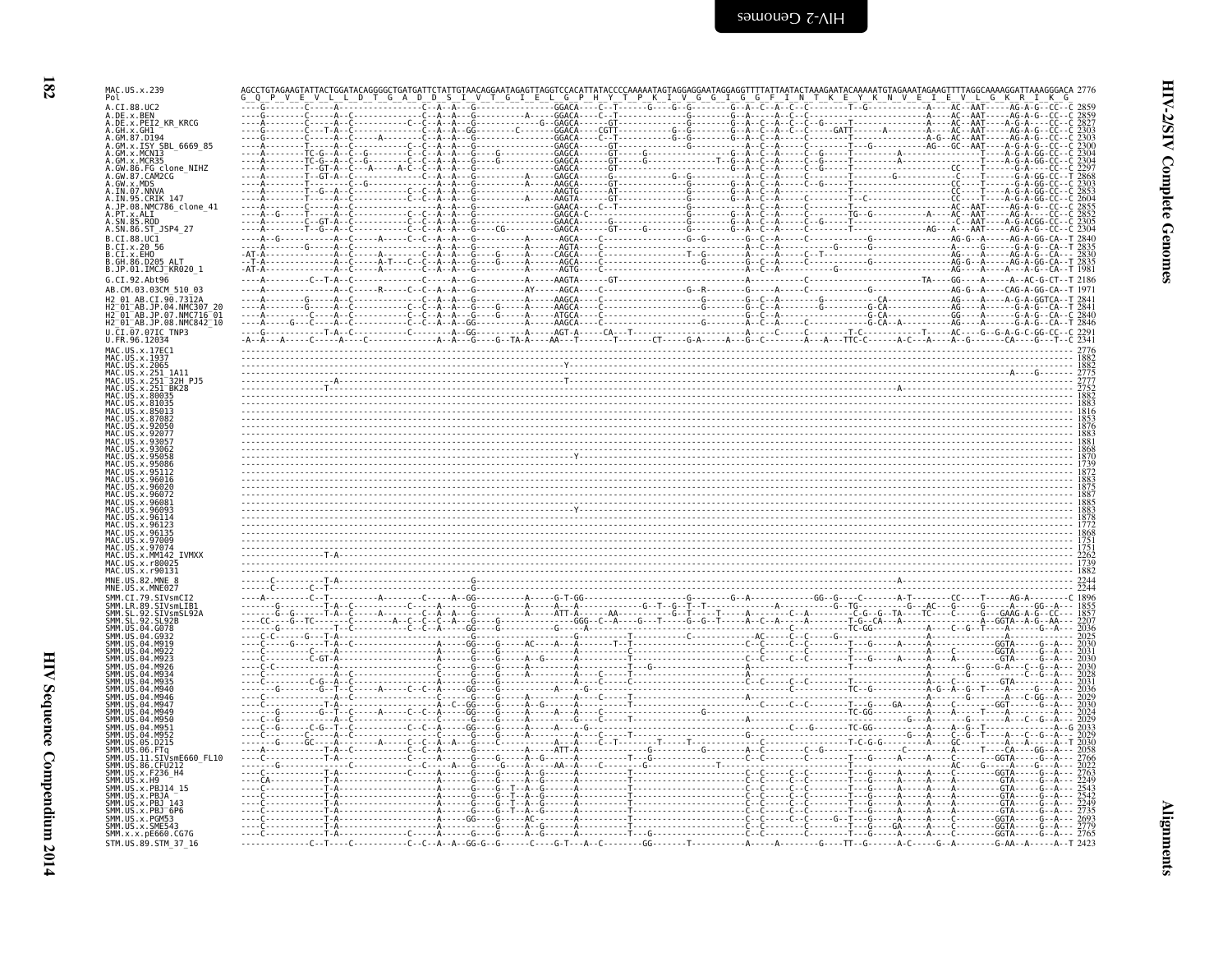<span id="page-24-0"></span>

|                                                                           |                     | Pol Protease end Pol p66 and p51 RT start |                                                                                              |                                                                                                                                                                                                                                                                                                                                                                                                                                              |
|---------------------------------------------------------------------------|---------------------|-------------------------------------------|----------------------------------------------------------------------------------------------|----------------------------------------------------------------------------------------------------------------------------------------------------------------------------------------------------------------------------------------------------------------------------------------------------------------------------------------------------------------------------------------------------------------------------------------------|
| MAC.US.x.239<br>Pol                                                       |                     |                                           | TTGCTAACAGCTCTGGGGATGTCTCTAAATTTTCCCATAGCTAAAGTAGAGCCTGTAAAAGTCGCCTTAAAGCCAGGAAAGGATGGACCAAA |                                                                                                                                                                                                                                                                                                                                                                                                                                              |
| A.CI.88.UC2                                                               |                     |                                           |                                                                                              |                                                                                                                                                                                                                                                                                                                                                                                                                                              |
| A.DE.X.BEN<br>A.DE.X.PEI2_KR_KRCG<br>A.GH.X.GH1                           |                     |                                           |                                                                                              |                                                                                                                                                                                                                                                                                                                                                                                                                                              |
| A.GM.87.D194<br>A.GM.x.ISY SBL 6669 85                                    |                     |                                           |                                                                                              |                                                                                                                                                                                                                                                                                                                                                                                                                                              |
| A.GM.x.MCNI3                                                              |                     |                                           |                                                                                              |                                                                                                                                                                                                                                                                                                                                                                                                                                              |
| A.GM.x.MCR35<br>A.GW.86.FG clone_NIHZ<br>A.GW.87.CAM2CG                   |                     |                                           |                                                                                              |                                                                                                                                                                                                                                                                                                                                                                                                                                              |
| A.GW.x.MDS                                                                |                     |                                           |                                                                                              |                                                                                                                                                                                                                                                                                                                                                                                                                                              |
|                                                                           |                     |                                           |                                                                                              |                                                                                                                                                                                                                                                                                                                                                                                                                                              |
| A.IN.07.NNVA<br>A.IN.95.CRIK 147<br>A.JP.08.NMC786_clone_41<br>A.PT.x.ALI |                     |                                           |                                                                                              |                                                                                                                                                                                                                                                                                                                                                                                                                                              |
| 0.5N.85.ROD<br>A.SN.86.ST_JSP4_27                                         |                     |                                           |                                                                                              |                                                                                                                                                                                                                                                                                                                                                                                                                                              |
| 3.CT.88.UC1                                                               |                     |                                           |                                                                                              |                                                                                                                                                                                                                                                                                                                                                                                                                                              |
|                                                                           |                     |                                           |                                                                                              |                                                                                                                                                                                                                                                                                                                                                                                                                                              |
| B.JP.01.IMCJ KR020 1<br>G.CI.92.Abt96                                     |                     |                                           |                                                                                              | $C - 2151$                                                                                                                                                                                                                                                                                                                                                                                                                                   |
| AB.CM.03.03CM 510 03                                                      |                     |                                           |                                                                                              |                                                                                                                                                                                                                                                                                                                                                                                                                                              |
| AB.CI.90.7312A<br>.04.NMC307 20<br>$2^-01^-$ AB.JP                        |                     |                                           |                                                                                              |                                                                                                                                                                                                                                                                                                                                                                                                                                              |
| H2 01 AB.JP.07.NMC716 01<br>H2_01_AB.JP.08.NMC842_10                      |                     |                                           |                                                                                              |                                                                                                                                                                                                                                                                                                                                                                                                                                              |
| .CI.07.07IC TNP3                                                          |                     |                                           |                                                                                              |                                                                                                                                                                                                                                                                                                                                                                                                                                              |
| U.FR.96.12034<br>MAC.US.x.17EC1                                           |                     |                                           |                                                                                              |                                                                                                                                                                                                                                                                                                                                                                                                                                              |
| MAC.US.x.1937                                                             |                     |                                           |                                                                                              |                                                                                                                                                                                                                                                                                                                                                                                                                                              |
| US.x.251<br>1A11<br>US.x.251<br>32H PJ5                                   |                     |                                           |                                                                                              |                                                                                                                                                                                                                                                                                                                                                                                                                                              |
| .US.x.251 <sup>-</sup> BK28                                               |                     |                                           |                                                                                              |                                                                                                                                                                                                                                                                                                                                                                                                                                              |
|                                                                           |                     |                                           |                                                                                              |                                                                                                                                                                                                                                                                                                                                                                                                                                              |
|                                                                           |                     |                                           |                                                                                              |                                                                                                                                                                                                                                                                                                                                                                                                                                              |
|                                                                           |                     |                                           |                                                                                              |                                                                                                                                                                                                                                                                                                                                                                                                                                              |
|                                                                           |                     |                                           |                                                                                              |                                                                                                                                                                                                                                                                                                                                                                                                                                              |
|                                                                           |                     |                                           |                                                                                              |                                                                                                                                                                                                                                                                                                                                                                                                                                              |
|                                                                           |                     |                                           |                                                                                              |                                                                                                                                                                                                                                                                                                                                                                                                                                              |
|                                                                           |                     |                                           |                                                                                              |                                                                                                                                                                                                                                                                                                                                                                                                                                              |
|                                                                           |                     |                                           |                                                                                              |                                                                                                                                                                                                                                                                                                                                                                                                                                              |
|                                                                           |                     |                                           |                                                                                              |                                                                                                                                                                                                                                                                                                                                                                                                                                              |
|                                                                           |                     |                                           |                                                                                              |                                                                                                                                                                                                                                                                                                                                                                                                                                              |
| MM142 IVMXX<br>.US.x.r8002!                                               |                     |                                           |                                                                                              |                                                                                                                                                                                                                                                                                                                                                                                                                                              |
| MAC.US.x.r90131<br>MNE.US.82.MNE 8                                        |                     |                                           |                                                                                              |                                                                                                                                                                                                                                                                                                                                                                                                                                              |
| MNE.US.x.MNE027<br>STVsmCI2                                               |                     |                                           |                                                                                              |                                                                                                                                                                                                                                                                                                                                                                                                                                              |
| SIVsmLIB<br><b>STVsmSL92A</b>                                             |                     |                                           |                                                                                              |                                                                                                                                                                                                                                                                                                                                                                                                                                              |
|                                                                           |                     |                                           |                                                                                              |                                                                                                                                                                                                                                                                                                                                                                                                                                              |
|                                                                           |                     |                                           |                                                                                              |                                                                                                                                                                                                                                                                                                                                                                                                                                              |
|                                                                           |                     |                                           |                                                                                              |                                                                                                                                                                                                                                                                                                                                                                                                                                              |
|                                                                           |                     |                                           |                                                                                              |                                                                                                                                                                                                                                                                                                                                                                                                                                              |
|                                                                           |                     |                                           |                                                                                              |                                                                                                                                                                                                                                                                                                                                                                                                                                              |
|                                                                           |                     |                                           |                                                                                              |                                                                                                                                                                                                                                                                                                                                                                                                                                              |
|                                                                           |                     |                                           |                                                                                              |                                                                                                                                                                                                                                                                                                                                                                                                                                              |
|                                                                           |                     |                                           |                                                                                              |                                                                                                                                                                                                                                                                                                                                                                                                                                              |
| D215.<br>SMM.US                                                           |                     |                                           |                                                                                              | $\begin{smallmatrix} \begin{smallmatrix} \mathbf{0} & \mathbf{0} & \mathbf{0} & \mathbf{0} & \mathbf{0} & \mathbf{0} & \mathbf{0} & \mathbf{0} & \mathbf{0} & \mathbf{0} & \mathbf{0} & \mathbf{0} & \mathbf{0} & \mathbf{0} & \mathbf{0} & \mathbf{0} & \mathbf{0} & \mathbf{0} & \mathbf{0} & \mathbf{0} & \mathbf{0} & \mathbf{0} & \mathbf{0} & \mathbf{0} & \mathbf{0} & \mathbf{0} & \mathbf{0} & \mathbf{0} & \mathbf{0} & \mathbf{0$ |
| SIVsmE660 FL10<br>. 11<br>$C$ FII <sub>212</sub>                          |                     |                                           |                                                                                              |                                                                                                                                                                                                                                                                                                                                                                                                                                              |
| .86.<br>MM.US.x.F236 H4<br>SMM 11S x H9                                   |                     |                                           |                                                                                              |                                                                                                                                                                                                                                                                                                                                                                                                                                              |
| SMM.US.x.PBJ14 15<br>SMM US x PRIA                                        | $\bar{c}$ $\bar{a}$ |                                           |                                                                                              |                                                                                                                                                                                                                                                                                                                                                                                                                                              |
|                                                                           | $\bar{c}$ A         |                                           |                                                                                              | . A - GA -                                                                                                                                                                                                                                                                                                                                                                                                                                   |
| $x.PBJ$ 6P6<br>$\cdot$ x . PGM5.                                          |                     |                                           |                                                                                              |                                                                                                                                                                                                                                                                                                                                                                                                                                              |
| SMM.US.x.SME54<br>SMM. x. x. pE660. CG7G                                  |                     |                                           |                                                                                              |                                                                                                                                                                                                                                                                                                                                                                                                                                              |
| STM.US.89.STM 37 16                                                       |                     |                                           |                                                                                              | $- A$ 2593                                                                                                                                                                                                                                                                                                                                                                                                                                   |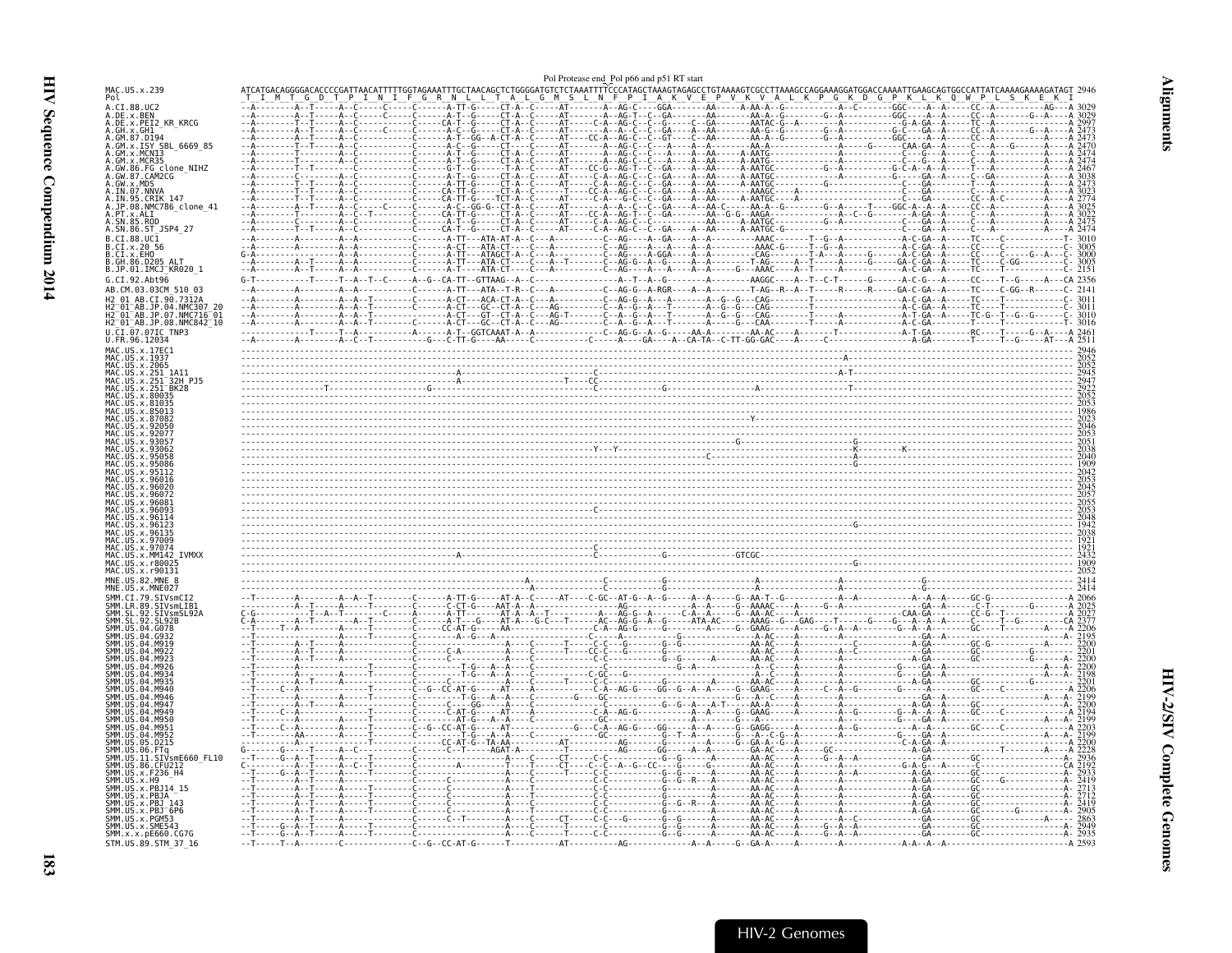| I<br>×. |
|---------|

| MAC.US.x.239<br>Pol<br>A.CI.88.UC2                                                                                                 |  |  |  |      |
|------------------------------------------------------------------------------------------------------------------------------------|--|--|--|------|
| A.DE.x.BEN<br>A.DE.x.PEI2 KR KRCG                                                                                                  |  |  |  |      |
| A.GH.x.GH1<br>A.GM.87.D194                                                                                                         |  |  |  |      |
| A.GM.X.ISY_SBL_6669_85                                                                                                             |  |  |  |      |
| A.GM.x.MCN13<br>A.GM.x.MCN13<br>A.GM.x.MCR35<br>A.GW.86.FG clone_NIHZ<br>A.GW.87.CAM2CG<br>A.GW.x.MDS                              |  |  |  |      |
| A.IN.07.NNVA                                                                                                                       |  |  |  |      |
| A.IN.95.CRIK 147<br>A.JP.08.NMC786_clone_41                                                                                        |  |  |  |      |
| A.PT.x.ALI<br>A.SN.85.ROD                                                                                                          |  |  |  |      |
| A.SN.86.ST JSP4 27                                                                                                                 |  |  |  | 2641 |
| B.CI.88.UCI<br>B.CI.x.20 56<br>B.CI.x.EHO<br>B.GH.86.D205_ALT.                                                                     |  |  |  |      |
| B.JP.01.IMCJ_KR020_1                                                                                                               |  |  |  | 2319 |
| G.CI.92.Abt96<br>AB.CM.03.03CM 510 03                                                                                              |  |  |  | 2523 |
| H2 01 AB.CI.90.7312A<br>H2 <sup>-</sup> 01 <sup>-</sup> AB.JP.04.NMC307 20                                                         |  |  |  |      |
| H2 <sup>-</sup> 01 <sup>-</sup> AB.JP.07.NMC716 <sup>-</sup> 01<br>H2 <sup>-</sup> 01 <sup>-</sup> AB.JP.08.NMC842 <sup>-</sup> 10 |  |  |  |      |
| U.CI.07.07IC TNP3<br>U.FR.96.12034                                                                                                 |  |  |  |      |
| MAC.US.x.17EC1<br>MAC.US.x.1937<br>MAC. US. x. 2065                                                                                |  |  |  |      |
| MAC.US.x.251<br>MAC.US.x.251                                                                                                       |  |  |  |      |
| US.x.251<br>BK28<br>US.x.80035                                                                                                     |  |  |  |      |
| $115 \times 85013$                                                                                                                 |  |  |  |      |
|                                                                                                                                    |  |  |  |      |
|                                                                                                                                    |  |  |  |      |
|                                                                                                                                    |  |  |  |      |
|                                                                                                                                    |  |  |  |      |
| 96072                                                                                                                              |  |  |  |      |
|                                                                                                                                    |  |  |  |      |
|                                                                                                                                    |  |  |  |      |
|                                                                                                                                    |  |  |  |      |
| IS.x.MM142 IVMXX                                                                                                                   |  |  |  |      |
| MAC.US.x.r90131<br>MNE.US.82.MNE                                                                                                   |  |  |  |      |
| .x.MNE027<br>SIVsmCI2                                                                                                              |  |  |  |      |
| SMM IR 89 STVsmlTR<br>-92<br>SIVsmSL92A                                                                                            |  |  |  |      |
| 04 G078                                                                                                                            |  |  |  |      |
|                                                                                                                                    |  |  |  |      |
|                                                                                                                                    |  |  |  |      |
|                                                                                                                                    |  |  |  |      |
|                                                                                                                                    |  |  |  |      |
|                                                                                                                                    |  |  |  |      |
|                                                                                                                                    |  |  |  |      |
| SMM.US<br>SMM.US<br>SIVsmE660 FL10                                                                                                 |  |  |  |      |
| SMM.US.86.CFU212<br>SMM. US. x. F236_H4                                                                                            |  |  |  |      |
| SMM.US.x.H9<br>.<br>SMM.US.x.PBJ14 15                                                                                              |  |  |  |      |
| SMM.US.x.PBJA<br>SMM US x PR1 143                                                                                                  |  |  |  |      |
| SMM.US.x.PBJ <sup>-</sup> 6P6<br>SMM.US.x.PGM53<br>SMM.US.x.SME543                                                                 |  |  |  |      |
| SMM.x.x.pE660.CG7G<br>STM.US.89.STM 37 16                                                                                          |  |  |  | 3102 |
|                                                                                                                                    |  |  |  |      |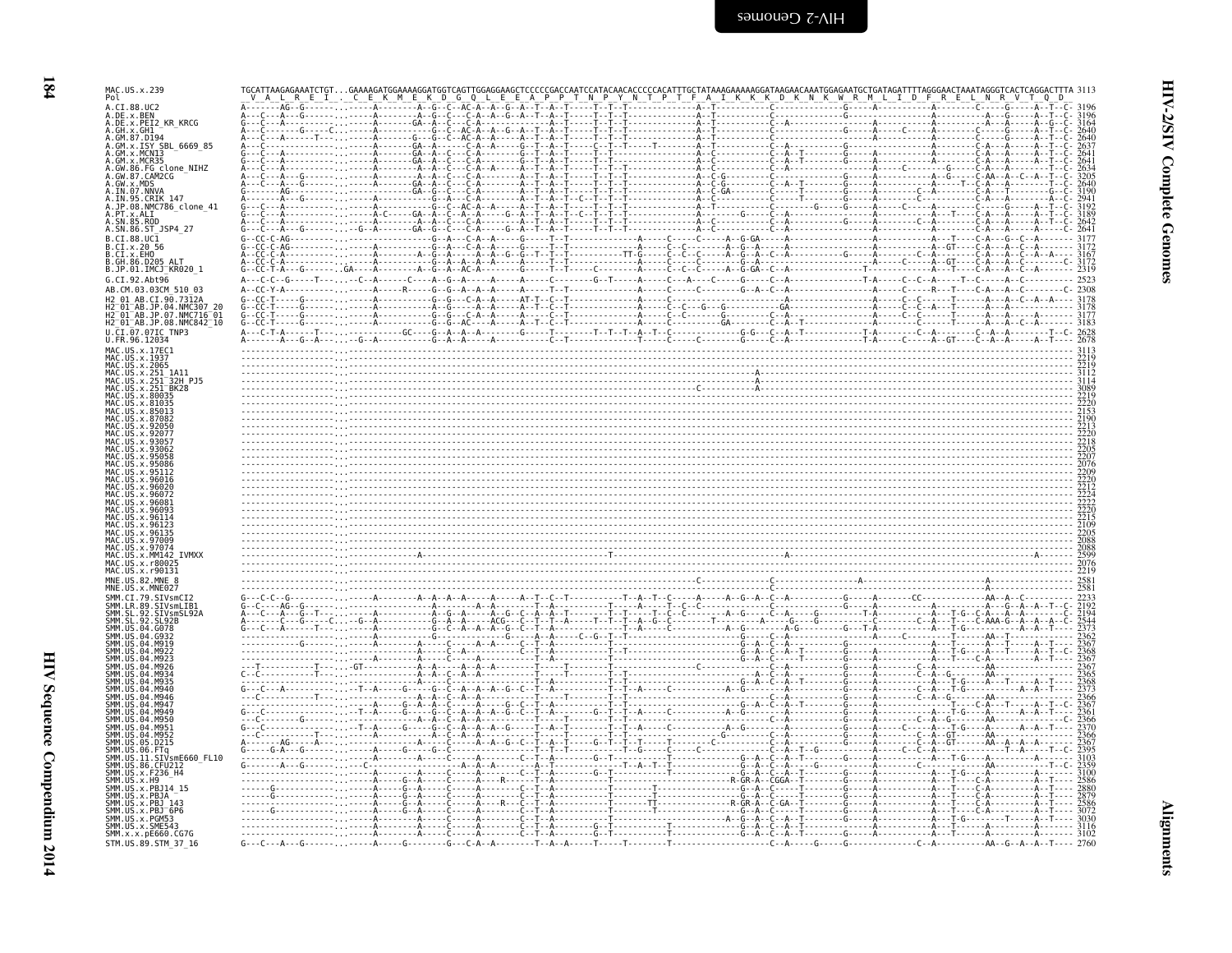| MAC.US.x.239<br>Pol                                         |                                      |  |  |  |
|-------------------------------------------------------------|--------------------------------------|--|--|--|
| A.CT.88.UC2<br>A.DE.x.BEN                                   |                                      |  |  |  |
| A.DE.x.PEI2 KR KRCG<br>GH.x.GH1                             |                                      |  |  |  |
| GM.87.D194<br>ISY SBL 6669 85                               |                                      |  |  |  |
|                                                             | . <del>†</del> A                     |  |  |  |
| clone NIHZ<br>CAM2CG                                        |                                      |  |  |  |
| IN.07.NNVA                                                  |                                      |  |  |  |
| <b>CRIK 147</b><br>JP.08<br>NMC786 clone 41                 |                                      |  |  |  |
| SN.85.ROD                                                   |                                      |  |  |  |
| A.SN.86.ST_JSP4_27<br>$B.CI.88.UC\bar{1}$                   |                                      |  |  |  |
| CI.x.2056<br>CI.X.EHO                                       |                                      |  |  |  |
| GH.86.D205 ALT<br>IMCJ KR020 1                              |                                      |  |  |  |
| CI.92.Abt96                                                 |                                      |  |  |  |
| AB.CM.03.03CM 510 03                                        |                                      |  |  |  |
| 01 AB.JP.04.NMC307 20<br>01 AB.JP.07.NMC716 01              |                                      |  |  |  |
| H2_01_AB.JP.08.NMC842_10                                    |                                      |  |  |  |
| .FR.96.                                                     |                                      |  |  |  |
|                                                             |                                      |  |  |  |
|                                                             |                                      |  |  |  |
| 251 <sup>-</sup> 32H PJ5                                    |                                      |  |  |  |
|                                                             |                                      |  |  |  |
|                                                             |                                      |  |  |  |
|                                                             |                                      |  |  |  |
|                                                             |                                      |  |  |  |
|                                                             |                                      |  |  |  |
|                                                             |                                      |  |  |  |
|                                                             |                                      |  |  |  |
|                                                             |                                      |  |  |  |
|                                                             |                                      |  |  |  |
|                                                             |                                      |  |  |  |
|                                                             |                                      |  |  |  |
| <b>TVMXX</b>                                                |                                      |  |  |  |
|                                                             |                                      |  |  |  |
|                                                             |                                      |  |  |  |
|                                                             |                                      |  |  |  |
| <b>SIVsmLIB1</b>                                            |                                      |  |  |  |
|                                                             |                                      |  |  |  |
|                                                             |                                      |  |  |  |
|                                                             |                                      |  |  |  |
|                                                             |                                      |  |  |  |
|                                                             |                                      |  |  |  |
|                                                             |                                      |  |  |  |
|                                                             |                                      |  |  |  |
|                                                             |                                      |  |  |  |
| smE660 FL10                                                 |                                      |  |  |  |
|                                                             |                                      |  |  |  |
|                                                             |                                      |  |  |  |
|                                                             |                                      |  |  |  |
| PBJ 6P6.                                                    |                                      |  |  |  |
| 1M.US.x.SME543<br>ŠMM.x.x.pE660.CG7G<br>STM.US.89.STM 37 16 | $-A - - A - T - - G C - - - - T - -$ |  |  |  |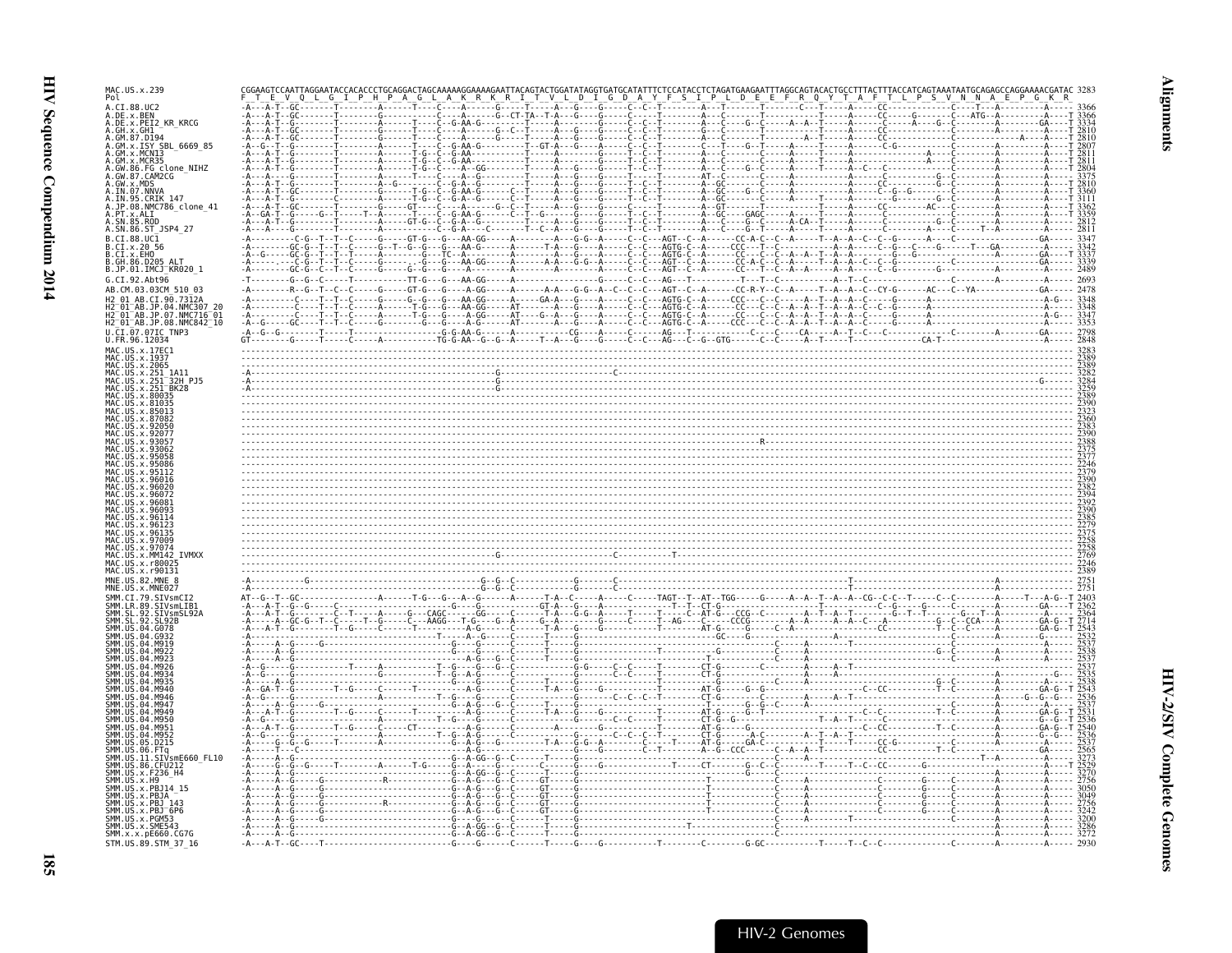| ×<br>I |
|--------|

|                                                                                                                                        | ATTTATAAGGTTCTGCCTCAGGGATGGAAGGGGTCACCAGCCATCTTCCAATACACTATGAGACATGTGCTAGAACCCTTCAGGAAGGCAAATCCAGATGTGACCTTAGTCCAGTATATGGATGACATCTTAATAGCTAGTGACAGGACAGGACAGACCTGGAACATGACAGGGT 3453                                                                                                                                                                                                                                             |                                                                                      |
|----------------------------------------------------------------------------------------------------------------------------------------|----------------------------------------------------------------------------------------------------------------------------------------------------------------------------------------------------------------------------------------------------------------------------------------------------------------------------------------------------------------------------------------------------------------------------------|--------------------------------------------------------------------------------------|
| MAC.US.x.239<br>Pol<br>A.CI.88.UC2                                                                                                     | Y K V L<br>P Q G W K G S P<br>N P D<br>V Q Y M D D I L I A S D R T D L                                                                                                                                                                                                                                                                                                                                                           |                                                                                      |
| A.DE.x.BEN<br>A.DE.x.PEI2 KR KRCG                                                                                                      |                                                                                                                                                                                                                                                                                                                                                                                                                                  |                                                                                      |
| A.GH.x.GH1<br>A.GM.87.D194                                                                                                             | - <u>TTA - C - - T - - - - - Č - - - - - - -</u>                                                                                                                                                                                                                                                                                                                                                                                 |                                                                                      |
| A.GM. X. ISY SBL 6669_85<br>A.GM. x. ISY SBL 6669_85<br>A.GM. x. MCN13<br>A.GW. 86. FG clone_NIHZ<br>A.GW. 87. CAM2CG<br>A.GW. X. MDS. | $TTA - CA - T - - -$                                                                                                                                                                                                                                                                                                                                                                                                             | 298                                                                                  |
|                                                                                                                                        |                                                                                                                                                                                                                                                                                                                                                                                                                                  |                                                                                      |
| A.IN.07.NNVA<br>A.IN.95.CRIK 147                                                                                                       |                                                                                                                                                                                                                                                                                                                                                                                                                                  |                                                                                      |
| A.JP.08.NMC786_clone_41<br>A.PT.x.ALI                                                                                                  |                                                                                                                                                                                                                                                                                                                                                                                                                                  |                                                                                      |
| A.SN.85.ROD<br>A.SN.86.ST_JSP4_27                                                                                                      |                                                                                                                                                                                                                                                                                                                                                                                                                                  |                                                                                      |
| B.CI.88.UC1<br>B.CI.x.20_56                                                                                                            |                                                                                                                                                                                                                                                                                                                                                                                                                                  |                                                                                      |
| B.CI.x.EHO<br>B.GH.86.D205 ALT<br>B.JP.01.IMCJ_KR020_1                                                                                 |                                                                                                                                                                                                                                                                                                                                                                                                                                  |                                                                                      |
| G.CI.92.Abt96                                                                                                                          |                                                                                                                                                                                                                                                                                                                                                                                                                                  |                                                                                      |
| AB.CM.03.03CM 510 03<br>2 01 AB.CI.90.7312A                                                                                            |                                                                                                                                                                                                                                                                                                                                                                                                                                  |                                                                                      |
| 04.NMC307<br>$01^-$ AB.JP<br>H2 <sup>-</sup> 01 <sup>-</sup> AB.JP.07<br>NMC716 <sup>-</sup> 01.<br>H2 01 AB.JP.08.NMC842 10           |                                                                                                                                                                                                                                                                                                                                                                                                                                  |                                                                                      |
| U.CI.07.07IC TNP3<br>U.FR.96.12034                                                                                                     |                                                                                                                                                                                                                                                                                                                                                                                                                                  |                                                                                      |
| MAC.US.x.17EC1<br>MAC. US. x. 1937                                                                                                     |                                                                                                                                                                                                                                                                                                                                                                                                                                  |                                                                                      |
| MAC. US. x. 2065<br>MAC.US.x.251<br>1A11                                                                                               |                                                                                                                                                                                                                                                                                                                                                                                                                                  |                                                                                      |
| US.x.251<br>32H PJ5<br>US.x.251<br>BK28<br>IS. x. 8007                                                                                 |                                                                                                                                                                                                                                                                                                                                                                                                                                  |                                                                                      |
|                                                                                                                                        |                                                                                                                                                                                                                                                                                                                                                                                                                                  | 2560                                                                                 |
|                                                                                                                                        |                                                                                                                                                                                                                                                                                                                                                                                                                                  | 2493<br>2530<br>2553<br>2558<br>2558<br>2545<br>2547<br>2416                         |
|                                                                                                                                        |                                                                                                                                                                                                                                                                                                                                                                                                                                  |                                                                                      |
|                                                                                                                                        |                                                                                                                                                                                                                                                                                                                                                                                                                                  |                                                                                      |
|                                                                                                                                        |                                                                                                                                                                                                                                                                                                                                                                                                                                  |                                                                                      |
|                                                                                                                                        |                                                                                                                                                                                                                                                                                                                                                                                                                                  |                                                                                      |
|                                                                                                                                        |                                                                                                                                                                                                                                                                                                                                                                                                                                  |                                                                                      |
| x 96123<br>. x 96135                                                                                                                   |                                                                                                                                                                                                                                                                                                                                                                                                                                  | 2549<br>2560<br>2552<br>2564<br>2562<br>2565<br>2555<br>2449<br>2545<br>2428<br>2428 |
| MAC.US.x.MM142 IVMXX                                                                                                                   |                                                                                                                                                                                                                                                                                                                                                                                                                                  | 2939                                                                                 |
| MAC US x r8002<br>MAC.US.x.r90131                                                                                                      |                                                                                                                                                                                                                                                                                                                                                                                                                                  | 2416<br>2559                                                                         |
| MNE.US.82.MNE                                                                                                                          |                                                                                                                                                                                                                                                                                                                                                                                                                                  | 2921<br>2921                                                                         |
| SIVsmCI                                                                                                                                | $- - - GA - G - - T - - - - - - - - T - - A - - A - T - -$                                                                                                                                                                                                                                                                                                                                                                       | 2573                                                                                 |
| SMM.SL<br>. 92<br>SIVsmSL92A<br>92<br>SL92B                                                                                            | $\begin{bmatrix} \mathbf{1} & \mathbf{2} & \mathbf{3} & \mathbf{4} & \mathbf{4} & \mathbf{5} & \mathbf{5} & \mathbf{6} & \mathbf{6} & \mathbf{6} & \mathbf{6} & \mathbf{6} & \mathbf{6} & \mathbf{6} & \mathbf{6} & \mathbf{6} & \mathbf{6} & \mathbf{6} & \mathbf{6} & \mathbf{6} & \mathbf{6} & \mathbf{6} & \mathbf{6} & \mathbf{6} & \mathbf{6} & \mathbf{6} & \mathbf{6} & \mathbf{6} & \mathbf{6} & \mathbf{6} & \mathbf{$ |                                                                                      |
| SMM.US<br>.04.6078                                                                                                                     |                                                                                                                                                                                                                                                                                                                                                                                                                                  |                                                                                      |
|                                                                                                                                        |                                                                                                                                                                                                                                                                                                                                                                                                                                  |                                                                                      |
|                                                                                                                                        |                                                                                                                                                                                                                                                                                                                                                                                                                                  |                                                                                      |
|                                                                                                                                        | G.                                                                                                                                                                                                                                                                                                                                                                                                                               |                                                                                      |
| <b>SMM IIS</b>                                                                                                                         |                                                                                                                                                                                                                                                                                                                                                                                                                                  |                                                                                      |
| <b>SMM IIS</b><br>SMM IIS<br><b>MQ51</b>                                                                                               |                                                                                                                                                                                                                                                                                                                                                                                                                                  |                                                                                      |
| SMM IIS<br>M95.<br>SMM.US<br>05.D215<br>SMM.US<br>06                                                                                   |                                                                                                                                                                                                                                                                                                                                                                                                                                  |                                                                                      |
| .11.SIVsmE660 FL10<br>SMM. US. 86. CFU212                                                                                              |                                                                                                                                                                                                                                                                                                                                                                                                                                  |                                                                                      |
| SMM. US. x. F236_H4<br>SMM. US. x. H9                                                                                                  |                                                                                                                                                                                                                                                                                                                                                                                                                                  |                                                                                      |
| SMM.US.x.PBJ14 15<br><b>SMM 11S</b><br>.x.PBJA<br>SMM.US.x.PBJ                                                                         |                                                                                                                                                                                                                                                                                                                                                                                                                                  |                                                                                      |
| SMM.US.x.PBJ 6P6<br>SMM.US.x.PGM53                                                                                                     | - - - - - - - - - - - - - - - - - C - GA - - -                                                                                                                                                                                                                                                                                                                                                                                   | 3370                                                                                 |
| SMM. US. x. SME543<br>SMM. x. x. pE660. CG7G                                                                                           | - T - - A - - - - - T T - A - - G - - - - - - - - - - - - - 3456<br>- T - - A - - - - - T T - A - - G - - - - - - - - - - - - - 3442<br>-----AT-A-----A--G----------------                                                                                                                                                                                                                                                       |                                                                                      |
| STM.US.89.STM 37 16                                                                                                                    |                                                                                                                                                                                                                                                                                                                                                                                                                                  | $-3100$                                                                              |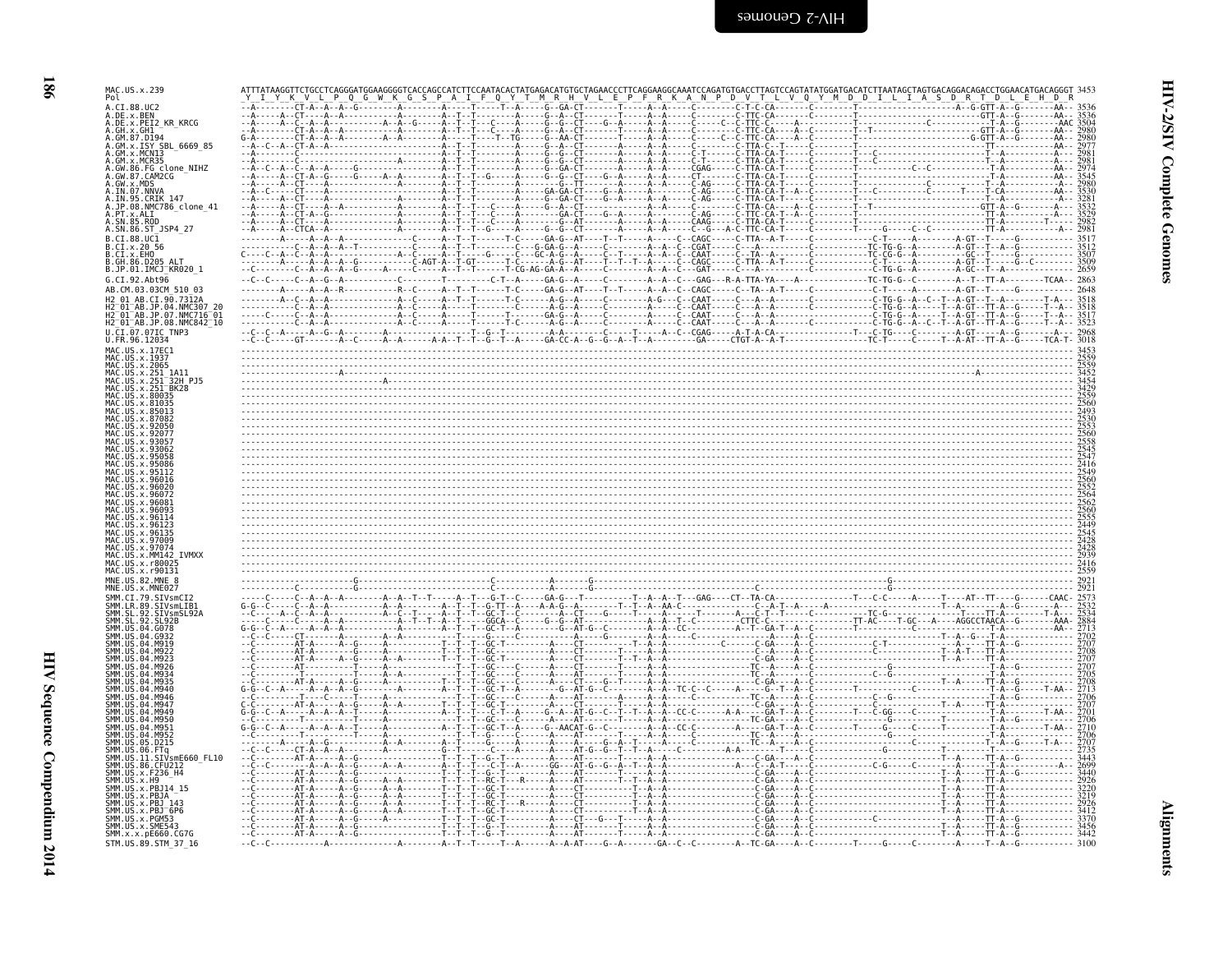| MAC.US.x.239                                                                                                       |  |  |  |  |                                                                                                                                                                                                                                                                                                                                                                   |  |  |  |  |
|--------------------------------------------------------------------------------------------------------------------|--|--|--|--|-------------------------------------------------------------------------------------------------------------------------------------------------------------------------------------------------------------------------------------------------------------------------------------------------------------------------------------------------------------------|--|--|--|--|
|                                                                                                                    |  |  |  |  |                                                                                                                                                                                                                                                                                                                                                                   |  |  |  |  |
| A.DE.x.PEI2 KR KRCG<br>A.GM.87.D194                                                                                |  |  |  |  |                                                                                                                                                                                                                                                                                                                                                                   |  |  |  |  |
| A.GM.x.ISY SBL 6669 85<br>A.GM.x.MCNI3                                                                             |  |  |  |  |                                                                                                                                                                                                                                                                                                                                                                   |  |  |  |  |
| A.GM.x.MCR35<br>A.GW.86.FG clone_NIHZ<br>A.GW.87.CAM2CG                                                            |  |  |  |  |                                                                                                                                                                                                                                                                                                                                                                   |  |  |  |  |
| A.GW.x.MDS                                                                                                         |  |  |  |  |                                                                                                                                                                                                                                                                                                                                                                   |  |  |  |  |
| A.IN.07.NNVA<br>A.IN.95.CRIK_147<br>.JP.08.NMC786 clone 41                                                         |  |  |  |  |                                                                                                                                                                                                                                                                                                                                                                   |  |  |  |  |
| .PT.x.ALI                                                                                                          |  |  |  |  |                                                                                                                                                                                                                                                                                                                                                                   |  |  |  |  |
| A.SN.86.ST_JSP4 27<br>B.CI.88.UC1                                                                                  |  |  |  |  |                                                                                                                                                                                                                                                                                                                                                                   |  |  |  |  |
| 3.CI.x.20 56<br>B.CI.x.EHO<br>B.GH.86.D205 ALT                                                                     |  |  |  |  |                                                                                                                                                                                                                                                                                                                                                                   |  |  |  |  |
| B.JP.01.IMCJ_KR020 1                                                                                               |  |  |  |  |                                                                                                                                                                                                                                                                                                                                                                   |  |  |  |  |
| G.CI.92.Abt96<br>AB.CM.03.03CM 510 03                                                                              |  |  |  |  |                                                                                                                                                                                                                                                                                                                                                                   |  |  |  |  |
| H2 <sup>-</sup> 01 <sup>-</sup> AB.JP.04.NMC307 2                                                                  |  |  |  |  |                                                                                                                                                                                                                                                                                                                                                                   |  |  |  |  |
| H2 <sup>-</sup> 01 <sup>-</sup> AB.JP.07.NMC716 <sup>-</sup> 01<br>H2 <sup>-01-AB.JP.08.NMC842<sup>-10</sup></sup> |  |  |  |  |                                                                                                                                                                                                                                                                                                                                                                   |  |  |  |  |
| U.CI.07.07IC TNP3<br>U.FR.96.12034                                                                                 |  |  |  |  |                                                                                                                                                                                                                                                                                                                                                                   |  |  |  |  |
| MAC.US.x.17EC1                                                                                                     |  |  |  |  |                                                                                                                                                                                                                                                                                                                                                                   |  |  |  |  |
|                                                                                                                    |  |  |  |  |                                                                                                                                                                                                                                                                                                                                                                   |  |  |  |  |
|                                                                                                                    |  |  |  |  |                                                                                                                                                                                                                                                                                                                                                                   |  |  |  |  |
|                                                                                                                    |  |  |  |  |                                                                                                                                                                                                                                                                                                                                                                   |  |  |  |  |
|                                                                                                                    |  |  |  |  |                                                                                                                                                                                                                                                                                                                                                                   |  |  |  |  |
|                                                                                                                    |  |  |  |  |                                                                                                                                                                                                                                                                                                                                                                   |  |  |  |  |
|                                                                                                                    |  |  |  |  |                                                                                                                                                                                                                                                                                                                                                                   |  |  |  |  |
|                                                                                                                    |  |  |  |  |                                                                                                                                                                                                                                                                                                                                                                   |  |  |  |  |
|                                                                                                                    |  |  |  |  |                                                                                                                                                                                                                                                                                                                                                                   |  |  |  |  |
|                                                                                                                    |  |  |  |  |                                                                                                                                                                                                                                                                                                                                                                   |  |  |  |  |
|                                                                                                                    |  |  |  |  |                                                                                                                                                                                                                                                                                                                                                                   |  |  |  |  |
| 97009                                                                                                              |  |  |  |  | $\begin{picture}(100,100)(0,0) \put(0,0){\vector(1,0){100}} \put(10,0){\vector(1,0){100}} \put(10,0){\vector(1,0){100}} \put(10,0){\vector(1,0){100}} \put(10,0){\vector(1,0){100}} \put(10,0){\vector(1,0){100}} \put(10,0){\vector(1,0){100}} \put(10,0){\vector(1,0){100}} \put(10,0){\vector(1,0){100}} \put(10,0){\vector(1,0){100}} \put(10,0){\vector(1,0$ |  |  |  |  |
| MAC.US.x.r90131                                                                                                    |  |  |  |  |                                                                                                                                                                                                                                                                                                                                                                   |  |  |  |  |
| MNF. US. 82. MNF. 8                                                                                                |  |  |  |  |                                                                                                                                                                                                                                                                                                                                                                   |  |  |  |  |
| SIVsmLIB1                                                                                                          |  |  |  |  |                                                                                                                                                                                                                                                                                                                                                                   |  |  |  |  |
|                                                                                                                    |  |  |  |  |                                                                                                                                                                                                                                                                                                                                                                   |  |  |  |  |
|                                                                                                                    |  |  |  |  |                                                                                                                                                                                                                                                                                                                                                                   |  |  |  |  |
|                                                                                                                    |  |  |  |  |                                                                                                                                                                                                                                                                                                                                                                   |  |  |  |  |
|                                                                                                                    |  |  |  |  |                                                                                                                                                                                                                                                                                                                                                                   |  |  |  |  |
|                                                                                                                    |  |  |  |  |                                                                                                                                                                                                                                                                                                                                                                   |  |  |  |  |
|                                                                                                                    |  |  |  |  |                                                                                                                                                                                                                                                                                                                                                                   |  |  |  |  |
|                                                                                                                    |  |  |  |  |                                                                                                                                                                                                                                                                                                                                                                   |  |  |  |  |
|                                                                                                                    |  |  |  |  |                                                                                                                                                                                                                                                                                                                                                                   |  |  |  |  |
| SIVsmE660 FL10                                                                                                     |  |  |  |  |                                                                                                                                                                                                                                                                                                                                                                   |  |  |  |  |
| SMM.US.86.CFU212<br>SMM.US.x.F236 H4                                                                               |  |  |  |  |                                                                                                                                                                                                                                                                                                                                                                   |  |  |  |  |
| SMM.US.x.H9                                                                                                        |  |  |  |  |                                                                                                                                                                                                                                                                                                                                                                   |  |  |  |  |
| US.x.PBJ <sup>-6P6</sup>                                                                                           |  |  |  |  |                                                                                                                                                                                                                                                                                                                                                                   |  |  |  |  |
| MM.US.x.PGM53<br>SMM.US.x.SME543                                                                                   |  |  |  |  |                                                                                                                                                                                                                                                                                                                                                                   |  |  |  |  |
| SMM. x. x. pE660. CG7G<br>STM.US.89.STM 37 16                                                                      |  |  |  |  | -A --T --G --A ------------G ------AC -------A ------A --A --T --G ------CGTT ---------------                                                                                                                                                                                                                                                                     |  |  |  |  |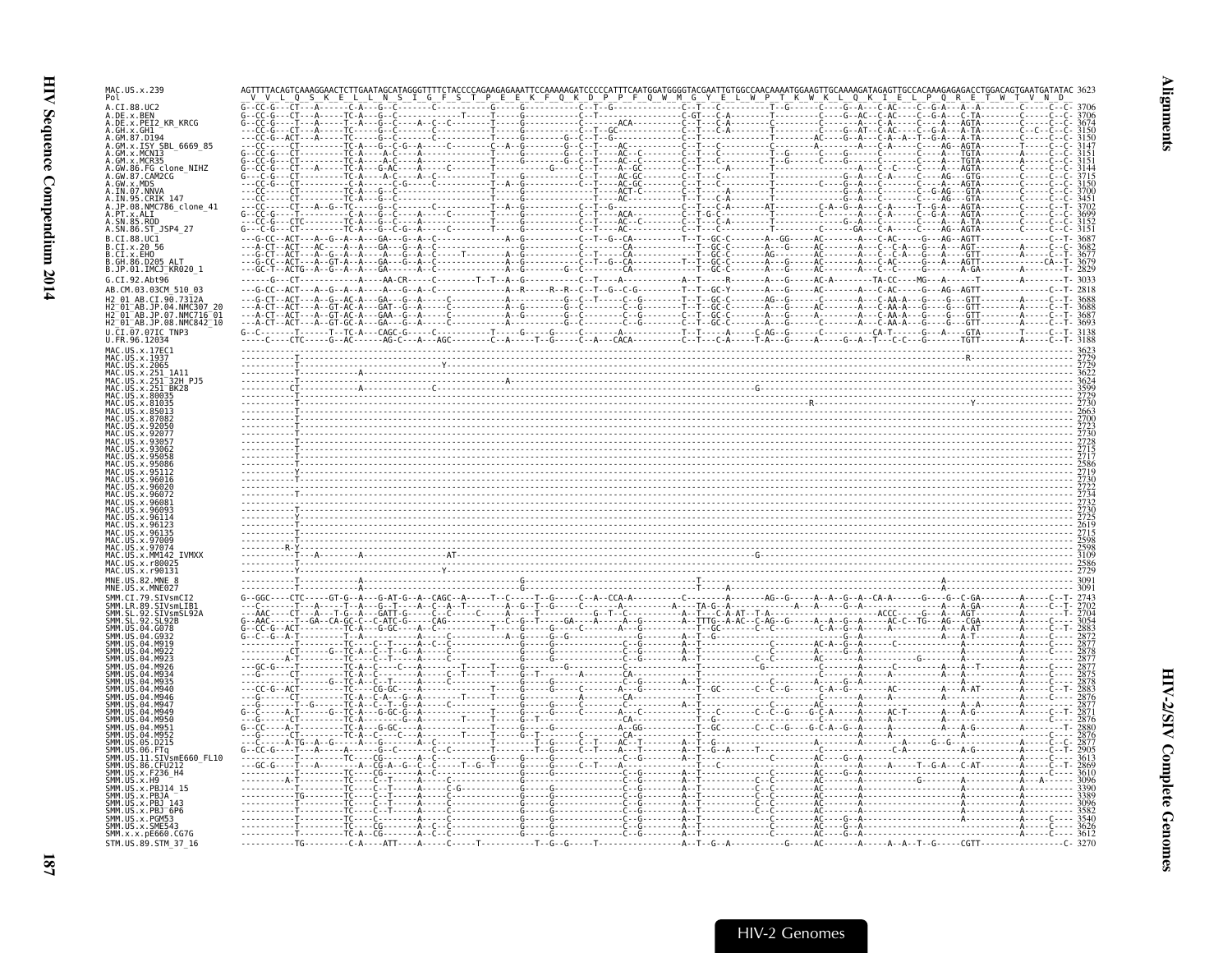| I<br>۰. |
|---------|

| MAC.US.x.239<br>Pol<br>A.CI.88.UC2<br>A.DE.X.BEN<br>A.DE.x.PEI2 KR KRCG<br>A.GH.x.GH1<br>A.GM.87.D19<br>A.GM.x.ISY SBL 6669 85<br>A.GM.x.MCNI3<br>A.GM.x.MCR35<br>A.GW.86.FG_clone_NIHZ<br>A.GW.87.CAM2CG<br>A.GW.x.MDS<br>A.IN.07.NNVA<br>A.IN.95.CRIK 147<br>A.JP.08.NMC786_clone_41<br>A.PT.x.ALI<br>A.SN.85.ROD<br>A.SN.86.ST_JSP4_27 |           |  |  |
|-------------------------------------------------------------------------------------------------------------------------------------------------------------------------------------------------------------------------------------------------------------------------------------------------------------------------------------------|-----------|--|--|
| B.CI.88.UC1<br>B.CI.x.20 56<br>B.CI.x.EHO<br>B.GH.86.D205_ALT<br>B.JP.01.IMCJ KR020 1<br>G.CI.92.Abt96<br>AB.CM.03.03CM 510 03<br>AR CT 90.73124<br>2 <sup>-</sup> 01 <sup>-</sup> AB.JP<br>$01^-$ AB.JP<br>H2 <sup>-01-AB.JP.08.NMC842<sup>-10</sup></sup><br>U.CI.07.07IC TNP3<br>U.FR.96.12034                                         | $-A - AC$ |  |  |
| MAC.US.x.17EC1<br>MAC.US.x.1937<br>MAČ. ŪŠ. x. 2065<br>US.x.251<br>-1A11<br>-32H PJ5<br>US.x.251<br>US.x.251<br>BK28<br>US.x.80035<br>IS.x.810<br><b>TVMXX</b><br>MAC.US.x.MM142<br>MAC US x r8002"<br>MAC.US.x.r90131<br>MNE.US.82.MNE                                                                                                   |           |  |  |
| SMM.SL<br>SIVsmSL92A<br>.04.6078<br>.D215<br>SMM.US.11.SIVsmE660 FL10<br>SMM.US.86.CFU212<br>US.x.F236 H4<br>SMM.US.x.H9<br>SMM.US.x.PBJ14 15<br>SMM.US.x.PBJA<br>SMM.US.x.PBJ 143<br>SMM.US.x.PBJ <sup>-</sup> 6P6<br>SMM.US.x.PGM53<br>SMM.US.x.SME543<br>SMM. x. x. pE660. CG7G<br>STM.US.89.STM 37 16                                 |           |  |  |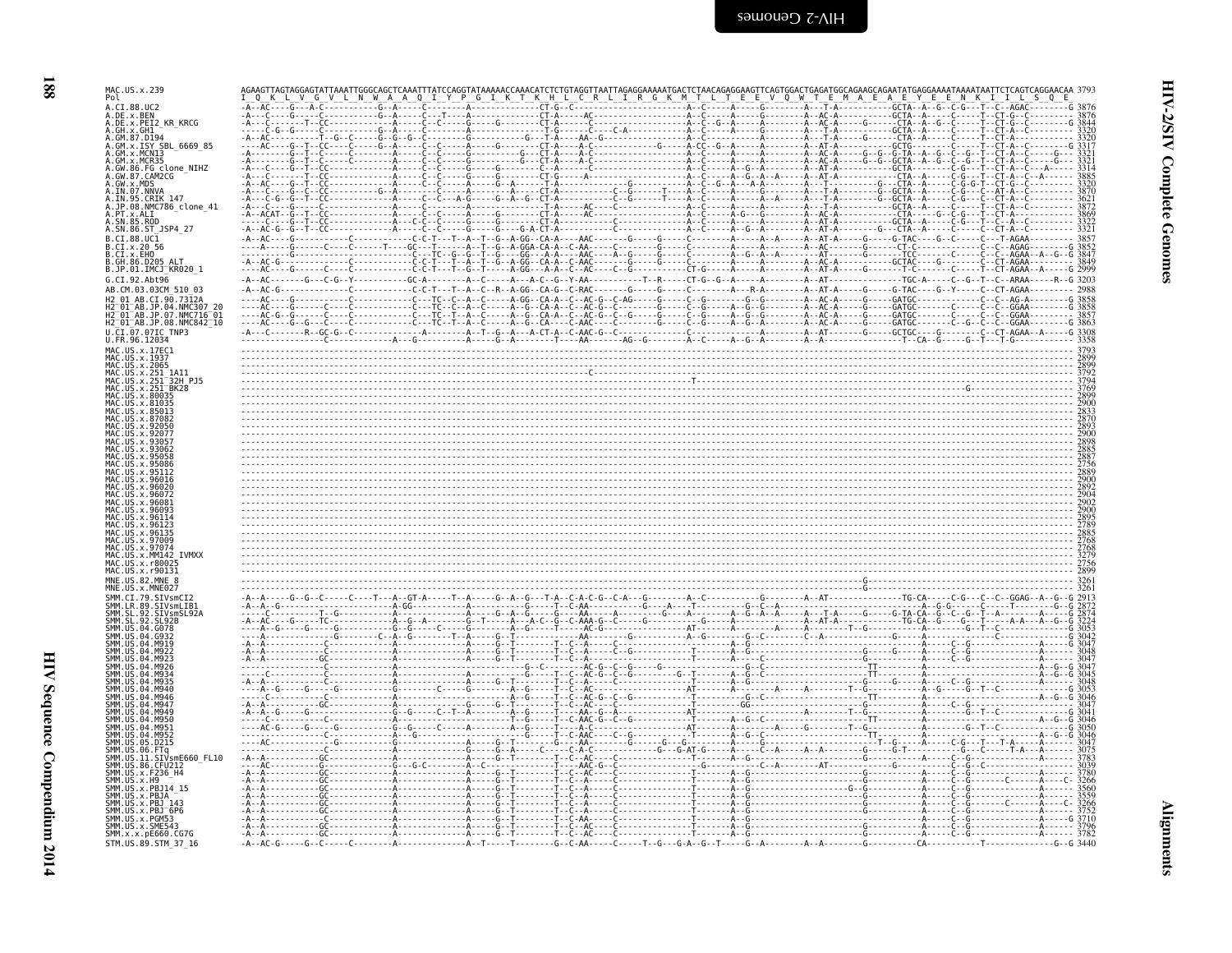| MAC.US.x.239                              |                          |                                                                 |  |  |
|-------------------------------------------|--------------------------|-----------------------------------------------------------------|--|--|
| $CT$ 88 $H$                               |                          |                                                                 |  |  |
| .DE.x.BEN<br>.DE.x.PEI2 KR KRCG           |                          |                                                                 |  |  |
| . GH . x . GH 1<br>GM.87.D194             |                          |                                                                 |  |  |
| .GM.x.ISY SBL 6669 85                     |                          |                                                                 |  |  |
| . GW<br>86.FG clone NIHZ                  |                          |                                                                 |  |  |
|                                           |                          |                                                                 |  |  |
|                                           |                          |                                                                 |  |  |
| 08.NMC786 clone 41                        |                          |                                                                 |  |  |
|                                           |                          |                                                                 |  |  |
| SN.86.ST_JSP4 27<br>$.CI.88.UC\bar{1}$    |                          |                                                                 |  |  |
| .CI.x.20 56                               |                          |                                                                 |  |  |
| .CI.x.EHO<br>.GH.86.D205 ALT              |                          |                                                                 |  |  |
| JP.01.IMCJ <sup>-</sup> KR020 1           |                          |                                                                 |  |  |
| .CI.92.Abt96<br>AB.CM.03.03CM 510 03      |                          |                                                                 |  |  |
|                                           |                          |                                                                 |  |  |
| $01$ $AB$ .JP.07.NMC716 $01$              |                          |                                                                 |  |  |
| 2-01-AB.JP.08.NMC842-10                   |                          |                                                                 |  |  |
|                                           |                          |                                                                 |  |  |
|                                           |                          |                                                                 |  |  |
|                                           |                          |                                                                 |  |  |
| 32H PJ5                                   |                          |                                                                 |  |  |
|                                           |                          |                                                                 |  |  |
|                                           |                          |                                                                 |  |  |
|                                           |                          |                                                                 |  |  |
|                                           |                          |                                                                 |  |  |
|                                           |                          |                                                                 |  |  |
|                                           |                          |                                                                 |  |  |
|                                           |                          |                                                                 |  |  |
|                                           |                          |                                                                 |  |  |
|                                           |                          |                                                                 |  |  |
|                                           |                          |                                                                 |  |  |
|                                           |                          |                                                                 |  |  |
|                                           |                          |                                                                 |  |  |
|                                           |                          |                                                                 |  |  |
| <b>TVMXX</b>                              |                          |                                                                 |  |  |
|                                           |                          |                                                                 |  |  |
|                                           |                          |                                                                 |  |  |
|                                           |                          |                                                                 |  |  |
|                                           |                          |                                                                 |  |  |
|                                           |                          |                                                                 |  |  |
|                                           |                          |                                                                 |  |  |
|                                           |                          |                                                                 |  |  |
|                                           |                          |                                                                 |  |  |
|                                           |                          |                                                                 |  |  |
|                                           |                          |                                                                 |  |  |
|                                           |                          |                                                                 |  |  |
|                                           |                          |                                                                 |  |  |
|                                           |                          |                                                                 |  |  |
|                                           |                          |                                                                 |  |  |
| mE660 FL10                                |                          |                                                                 |  |  |
|                                           |                          |                                                                 |  |  |
|                                           |                          |                                                                 |  |  |
|                                           |                          |                                                                 |  |  |
| $IIS \times SMF54$                        |                          |                                                                 |  |  |
| 5MM.x.x.pE660.CG7G<br>STM.US.89.STM 37 16 | $---GCAA--C---G---A---A$ | $-TC - - - G - - A - - A - - - G - G - - AGA - - - - - - - - -$ |  |  |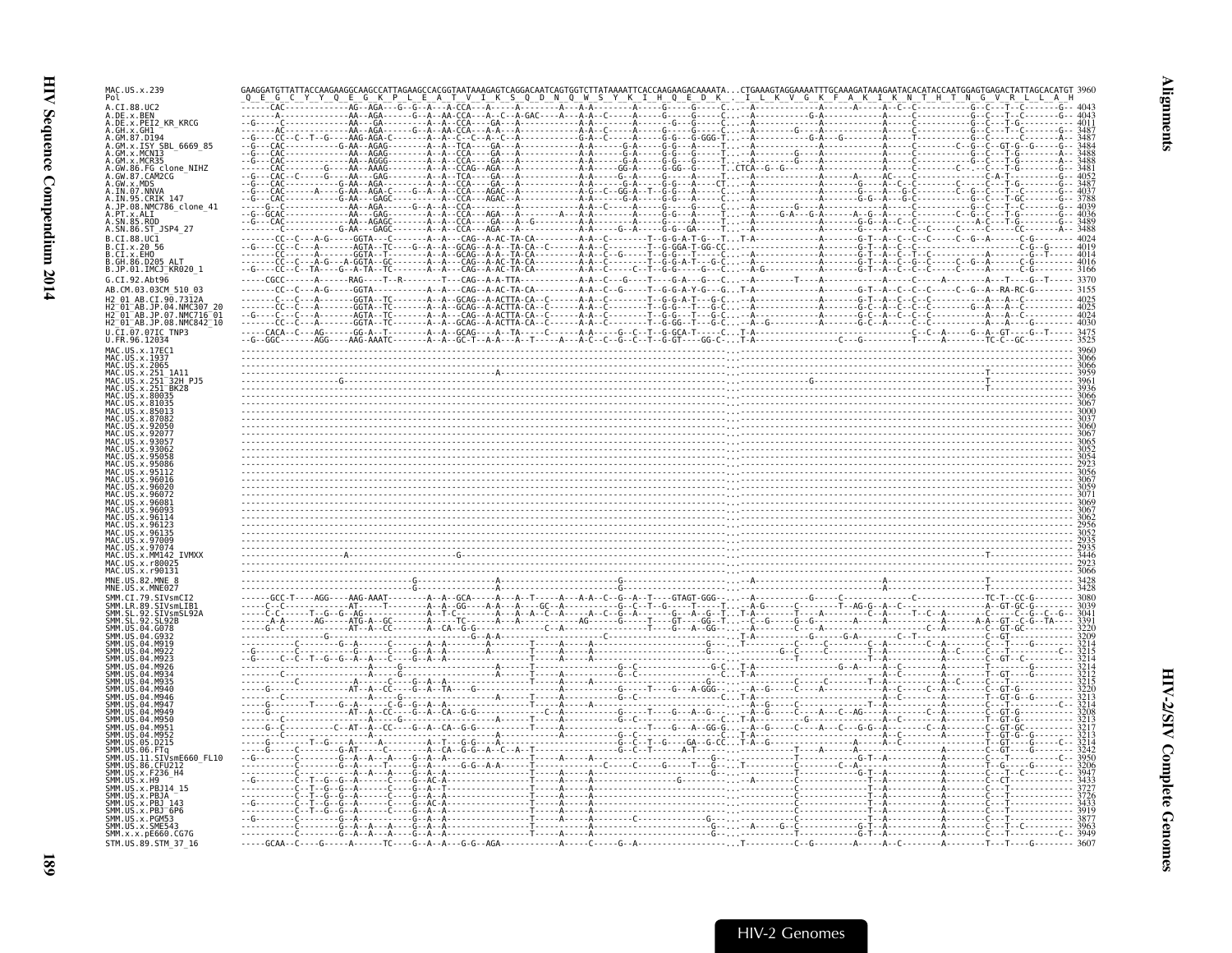| ۰, |   |
|----|---|
|    |   |
|    | ٦ |
|    |   |

| MAC.US.x.239<br>Pol                                                                                                                      |                               |                   | $G$ $Q$                         | E Q W W                                                                                                                  |                                                           | E.                                                                                                                        | V R L                                                                                |
|------------------------------------------------------------------------------------------------------------------------------------------|-------------------------------|-------------------|---------------------------------|--------------------------------------------------------------------------------------------------------------------------|-----------------------------------------------------------|---------------------------------------------------------------------------------------------------------------------------|--------------------------------------------------------------------------------------|
| A.CI.88.UC2<br>A.DE.x.BEN<br>A.DE.x.PEI2_KR_KRCG                                                                                         |                               | - - - - - - GAA - |                                 | . H_ L__ P__V__E__K__D__V__W_<br>_H__L__P__V__E__K__D__V__W__<br>C----G--G----GA--GACC-----G-                            | $-$ G----------GATA----C--------G--A-                     |                                                                                                                           | $-GATA$                                                                              |
| A.GH.x.GH1                                                                                                                               |                               | - - - - - G - A - |                                 | - GACC - - - - - - - - - - - - - - - - GATA -                                                                            | - - - - C - - A - - G                                     | -A--T--T-----A--G--C--G---CA--T- 4181<br>-A--T--C-----A-----C--G---ACA--T- 3657<br>-A--T--C-----A--G--C--G--GACA--T- 3657 |                                                                                      |
| A.GM.87.D194<br>A.GM.x.ISY SBL_6669_85<br>A.GM.x.ISY SBL_6669_85<br>A.GM.x.MCN13<br>A.GW.86.FG_clone_NIHZ<br>A.GW.87.CAM2CG              |                               |                   |                                 | ----A--A-GA--GAC------<br>- - - - A - - A - GA - - GACC - - - - - - - - - - - - - - - - - GAT - - - - -                  | . - - - - - - GAT - - - -                                 |                                                                                                                           |                                                                                      |
| A.GW.X.MDS<br>A.IN.07.NNVA                                                                                                               |                               |                   |                                 |                                                                                                                          | - G - - - - - - - - - GATA - - -<br>- - - - - - - - GAT - |                                                                                                                           |                                                                                      |
| A.IN.95.CRIK 147<br>A.JP.08.NMC786_clone_41<br>A.PT.x.ALI<br>A.SN.85.ROD                                                                 |                               |                   |                                 | - GA - -AACT - - - - - G - - - - - - - - - - - GAT - - - -<br>- GA - - GACC - - - - - G - - - - - - - - - - - GATA - - - |                                                           |                                                                                                                           |                                                                                      |
| A.SN.86.ST_JSP4_27<br>B.CI.88.UC1                                                                                                        |                               |                   |                                 |                                                                                                                          |                                                           |                                                                                                                           | 3658<br>$-4194$                                                                      |
| B.CI.x.20 56<br>B.CI.x.EHO<br>B.GH.86.D205_ALT<br>B.JP.01.IMCJ_KR020_1                                                                   |                               |                   |                                 |                                                                                                                          |                                                           | ----A-----------C--A--G------C---G----G--C-----AT--A-----C--                                                              | 4189<br>4184                                                                         |
| G.CI.92.Abt96                                                                                                                            | $GG - C -$                    |                   |                                 |                                                                                                                          |                                                           |                                                                                                                           | 3336<br>3540                                                                         |
| AB.CM.03.03CM 510 03<br>H2 01 AB.CI.90.7312A                                                                                             |                               |                   |                                 |                                                                                                                          |                                                           |                                                                                                                           | 3325<br>4195                                                                         |
| H2 <sup>-</sup> 01 <sup>-</sup> AB.JP.07.NMC716 <sup>-</sup> 01<br>H2 01 AB.JP.08.NMC842 10<br>$U.\overline{C}I.\overline{0}7.07IC$ TNP3 |                               |                   |                                 |                                                                                                                          |                                                           |                                                                                                                           |                                                                                      |
| U.FR.96.12034<br>MAC.US.x.17EC1                                                                                                          |                               |                   |                                 |                                                                                                                          |                                                           |                                                                                                                           | 4130                                                                                 |
| MAC.US.x.1937<br>MAC.US.x.2065<br>MAC.US.x.251_1A11<br>MAC.US.x.251_1A11<br>MAC.US.x.251_BK28<br>MAC.US.x.251_BK28                       |                               |                   |                                 |                                                                                                                          |                                                           |                                                                                                                           | 3236<br>3236<br>4129                                                                 |
| MAC. US. x.80035<br>.US.x.81035                                                                                                          |                               |                   |                                 |                                                                                                                          |                                                           |                                                                                                                           | $\begin{array}{c}\n 4131 \\  4106 \\  3236 \\  3237 \\  3170 \\  3107\n \end{array}$ |
| US x 85013<br>MAC.US.x.87082<br>$115 \times 92056$                                                                                       |                               |                   |                                 |                                                                                                                          |                                                           |                                                                                                                           |                                                                                      |
|                                                                                                                                          |                               |                   |                                 |                                                                                                                          |                                                           |                                                                                                                           |                                                                                      |
|                                                                                                                                          |                               |                   |                                 |                                                                                                                          |                                                           |                                                                                                                           |                                                                                      |
| MAC<br>MAC<br>US.x.96016<br>US.x.96020<br>US.x.96072                                                                                     |                               |                   |                                 |                                                                                                                          |                                                           |                                                                                                                           |                                                                                      |
| . x 9608                                                                                                                                 |                               |                   |                                 |                                                                                                                          |                                                           |                                                                                                                           |                                                                                      |
| MAC.US.x.97009                                                                                                                           |                               |                   |                                 |                                                                                                                          |                                                           |                                                                                                                           |                                                                                      |
| MAC.US.x.<br>MAC.US.x.MM142 IVMXX<br>MAC.US.x.r8002                                                                                      |                               |                   |                                 |                                                                                                                          |                                                           |                                                                                                                           | 3616<br>3093                                                                         |
| MAC.US.x.r90131<br>MNE.US.82.MNE 8<br>MNE.US.x.MNE027                                                                                    |                               |                   |                                 |                                                                                                                          |                                                           |                                                                                                                           | 3236<br>3598                                                                         |
| SIVsmCI2<br>.SIVsmLIB1                                                                                                                   |                               |                   |                                 |                                                                                                                          |                                                           |                                                                                                                           | 3250<br>3209                                                                         |
| SMM. LR. 89.<br>SMM. SL. 92.<br>SMM. SL. 92.<br>.SIVsmSL92A<br>. SL . 92.<br>. SL92B<br>SMM. US.04.G078<br>SMM.US                        | - - - - - - A -               |                   |                                 | - - - - А - - А - G - - - G - - Т - - - - - Т - - А -<br>- - - - А - - - - GA - -ААСТ - - - - - - - - - А -              |                                                           |                                                                                                                           | 3211<br>3561<br>3390<br>3379                                                         |
| SMM.US.04.<br>.M919<br>M922                                                                                                              |                               |                   |                                 |                                                                                                                          |                                                           |                                                                                                                           | 3384<br>3385                                                                         |
|                                                                                                                                          |                               |                   |                                 |                                                                                                                          |                                                           |                                                                                                                           |                                                                                      |
| ŚMM.<br><b>SMM</b>                                                                                                                       |                               | . <b>A</b>        | - - - - - - - - - - - - - - - G |                                                                                                                          |                                                           |                                                                                                                           |                                                                                      |
| <b>SMM 11S</b><br>04 M949<br>SMM.US<br><b>MQ50</b><br>SMM.US<br><b>A4 MQ51</b>                                                           |                               |                   |                                 | - - - A - - - - GA - - AA - C<br>- - - - A - - - - GA - - AA -                                                           |                                                           |                                                                                                                           |                                                                                      |
| SMM.US<br>.04.M952<br>SMM. US<br>.05.D215<br>SMM. US. 06.<br>. FTa                                                                       |                               |                   |                                 |                                                                                                                          |                                                           |                                                                                                                           |                                                                                      |
| SMM.US.II.SIVsmE660 FL10<br>SMM. US. 86. CFU212<br>SMM. US. x. F236_H4                                                                   |                               |                   |                                 | - - - A - - A - GA - - AA - T - - - - - - -                                                                              |                                                           |                                                                                                                           | $-120$                                                                               |
| SMM.US.x.H9<br>SMM. US. x. PBJ14_15<br>SMM.US.x.PBJA                                                                                     |                               |                   |                                 |                                                                                                                          |                                                           |                                                                                                                           | 3896                                                                                 |
| SMM.US.x.PBJ<br>SMM. US. x. PBJ <sup>-6P6</sup><br>SMM.US.x.PGM53                                                                        |                               |                   |                                 |                                                                                                                          |                                                           |                                                                                                                           | 3603<br>4089<br>4047                                                                 |
| SMM.US.x.SME543<br>SMM.x.x.pE660.CG7G<br>STM.US.89.STM 37 16                                                                             | $G - T - - - G - - - G - - A$ |                   |                                 | - GA - - AA<br>$- - - A - - - GA - - G - - C - - - - - - A - - - - - G - - - - T$                                        |                                                           | . C G - G - T - - CT - C - 4119<br>. G - A - - C - - - - - T - - TT - - - - - - -                                         | - - - - - - - 4133<br>$- - - - - - - - - - - - - - - - - - - - - - - - - -$          |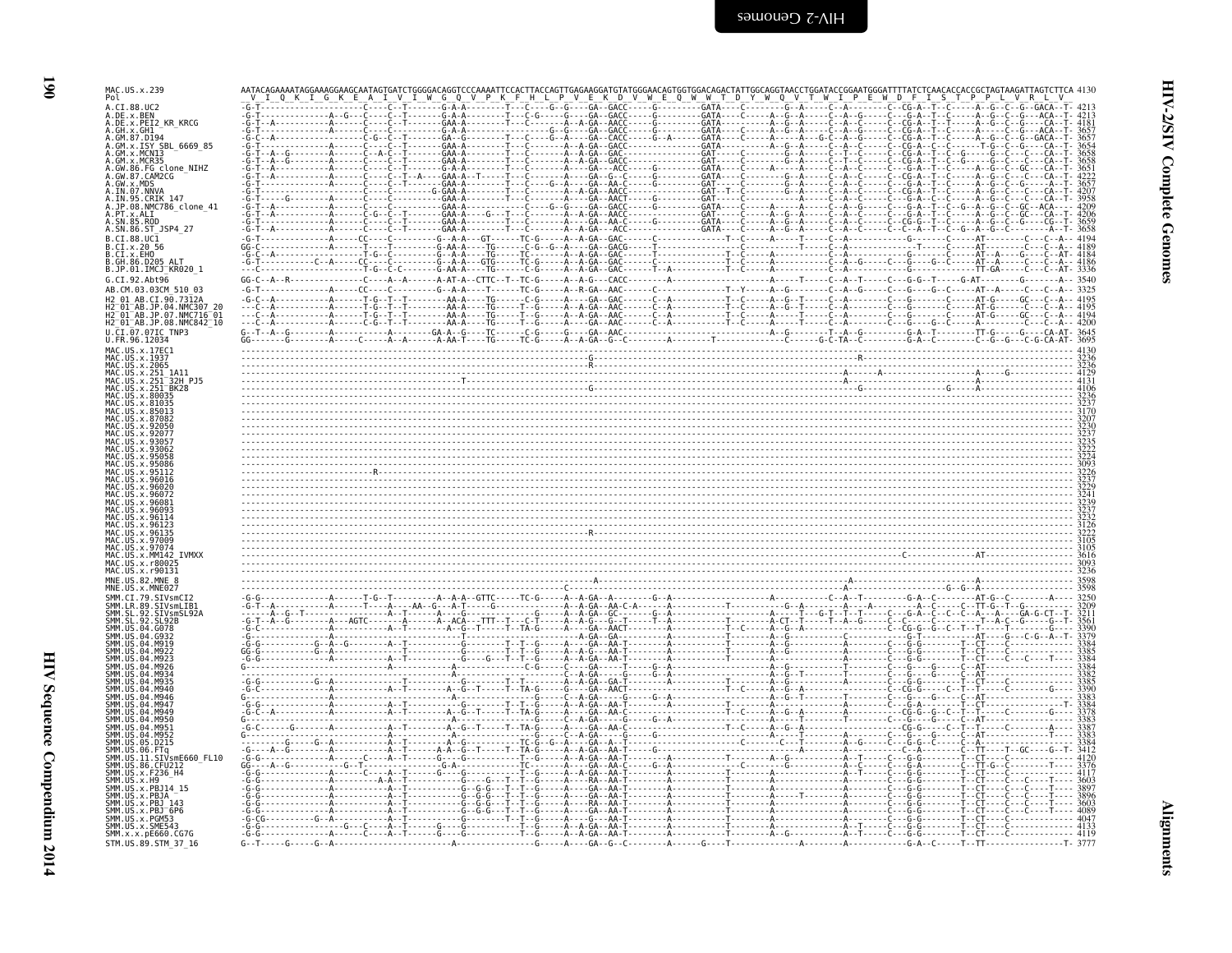<span id="page-32-0"></span>

| MAC.US.x.239<br>A.CI.88.UC2<br>.DE.x.BEN<br>.DE.x.PEI2_KR_KRCG<br>GH.x.GH1<br>GM.87.D194<br>GM.x.ISY SBL 6669 85 |                                                         | Pol RT end_Pol p15 RNAse H start |                                                                         |  |                 |
|------------------------------------------------------------------------------------------------------------------|---------------------------------------------------------|----------------------------------|-------------------------------------------------------------------------|--|-----------------|
|                                                                                                                  |                                                         |                                  |                                                                         |  |                 |
|                                                                                                                  |                                                         |                                  |                                                                         |  |                 |
|                                                                                                                  |                                                         |                                  |                                                                         |  |                 |
|                                                                                                                  |                                                         |                                  |                                                                         |  |                 |
|                                                                                                                  |                                                         |                                  |                                                                         |  |                 |
|                                                                                                                  |                                                         |                                  |                                                                         |  |                 |
| G clone NIHZ<br>:AM2CG                                                                                           |                                                         |                                  |                                                                         |  |                 |
|                                                                                                                  |                                                         |                                  | -GG - - A - - - - - - - - - - - - A - - - - - - - - - - - - - - G - A - |  |                 |
| IN.95.CRIK 147                                                                                                   |                                                         |                                  |                                                                         |  |                 |
| .JP.08.NMC786_clone_41<br>PT.x.ALI                                                                               |                                                         |                                  |                                                                         |  |                 |
| SN.86.ST_JSP4_27                                                                                                 |                                                         |                                  |                                                                         |  |                 |
| $.CI.88.UC\overline{1}$                                                                                          |                                                         |                                  |                                                                         |  |                 |
| CT.x.20.56<br>CI.x.EHO                                                                                           |                                                         |                                  |                                                                         |  |                 |
| GH.86.D205 ALT<br>.JP.01.IMCJ <sup>-</sup> KR020 1                                                               |                                                         |                                  |                                                                         |  |                 |
| G.CI.92.Abt96                                                                                                    |                                                         |                                  |                                                                         |  |                 |
| AB.CM.03.03CM_510_03                                                                                             | $C$ ---------RA----------C--C--------G--C--C------GCC-- |                                  |                                                                         |  | - GCAT - A 3495 |
| 01 AB CT 90 7312A<br>.04.NMC307                                                                                  |                                                         |                                  |                                                                         |  |                 |
| .07.NMC716-01<br>2_01_AB.JP.08.NMC842_l0                                                                         |                                                         |                                  |                                                                         |  |                 |
| CI.07.07IC TNP3                                                                                                  |                                                         |                                  |                                                                         |  |                 |
| MAC.US.x.17EC                                                                                                    |                                                         |                                  |                                                                         |  |                 |
|                                                                                                                  |                                                         |                                  |                                                                         |  |                 |
|                                                                                                                  |                                                         |                                  |                                                                         |  |                 |
| 32H PJ5                                                                                                          |                                                         |                                  |                                                                         |  |                 |
|                                                                                                                  |                                                         |                                  |                                                                         |  |                 |
|                                                                                                                  |                                                         |                                  |                                                                         |  |                 |
|                                                                                                                  |                                                         |                                  |                                                                         |  |                 |
|                                                                                                                  |                                                         |                                  |                                                                         |  |                 |
|                                                                                                                  |                                                         |                                  |                                                                         |  |                 |
|                                                                                                                  |                                                         |                                  |                                                                         |  |                 |
|                                                                                                                  |                                                         |                                  |                                                                         |  |                 |
|                                                                                                                  |                                                         |                                  |                                                                         |  |                 |
|                                                                                                                  |                                                         |                                  |                                                                         |  |                 |
|                                                                                                                  |                                                         |                                  |                                                                         |  |                 |
|                                                                                                                  |                                                         |                                  |                                                                         |  |                 |
|                                                                                                                  |                                                         |                                  |                                                                         |  |                 |
| <b>TVMXX</b>                                                                                                     |                                                         |                                  |                                                                         |  |                 |
|                                                                                                                  |                                                         |                                  |                                                                         |  |                 |
|                                                                                                                  |                                                         |                                  |                                                                         |  |                 |
| MNF IIS 82 MNF                                                                                                   |                                                         |                                  |                                                                         |  |                 |
|                                                                                                                  |                                                         |                                  |                                                                         |  |                 |
|                                                                                                                  |                                                         |                                  |                                                                         |  |                 |
|                                                                                                                  |                                                         |                                  |                                                                         |  |                 |
|                                                                                                                  |                                                         |                                  |                                                                         |  |                 |
|                                                                                                                  |                                                         |                                  |                                                                         |  |                 |
|                                                                                                                  |                                                         |                                  |                                                                         |  |                 |
|                                                                                                                  |                                                         |                                  |                                                                         |  |                 |
|                                                                                                                  |                                                         |                                  |                                                                         |  |                 |
|                                                                                                                  |                                                         |                                  |                                                                         |  |                 |
|                                                                                                                  |                                                         |                                  |                                                                         |  |                 |
|                                                                                                                  |                                                         |                                  |                                                                         |  |                 |
|                                                                                                                  |                                                         |                                  |                                                                         |  |                 |
|                                                                                                                  |                                                         |                                  |                                                                         |  |                 |
| IVsmE660 FL10                                                                                                    |                                                         |                                  |                                                                         |  |                 |
|                                                                                                                  |                                                         |                                  |                                                                         |  |                 |
|                                                                                                                  |                                                         |                                  |                                                                         |  |                 |
|                                                                                                                  |                                                         |                                  |                                                                         |  |                 |
|                                                                                                                  |                                                         |                                  |                                                                         |  |                 |
| SMM.x.x.pE660.CG7G                                                                                               |                                                         |                                  |                                                                         |  |                 |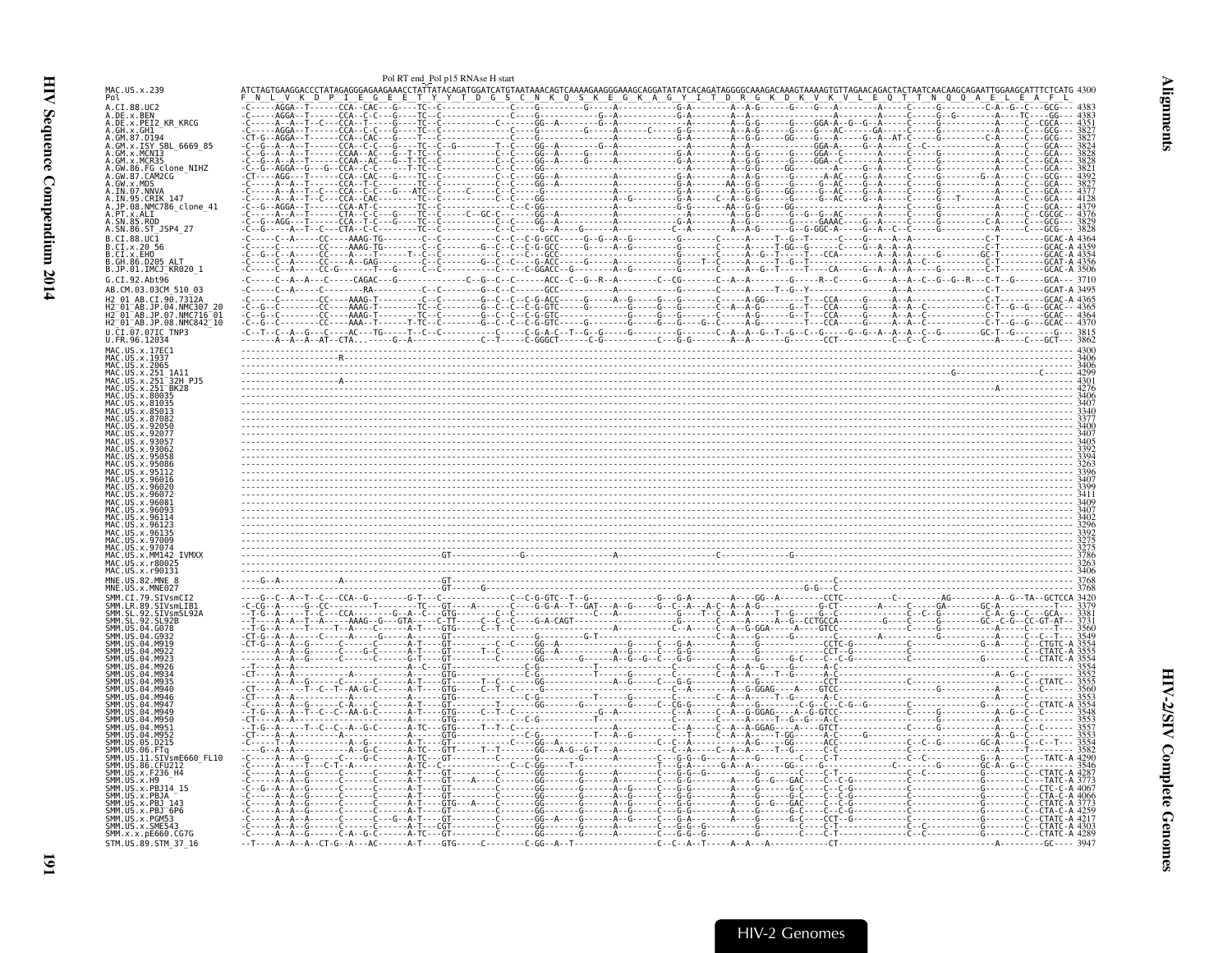| ×            |
|--------------|
| ۰.<br>٧<br>٦ |

| MAC.US.x.239<br>Pol                                                                             | IKKS<br>G I<br>GC.                   |      |
|-------------------------------------------------------------------------------------------------|--------------------------------------|------|
| A.CI.88.UC2<br>A.DE.x.BEN                                                                       |                                      |      |
| A.DE.x.PEI2 KR KRCG<br>A.GH.x.GH1                                                               | $C - G - - - C - - -$                |      |
| A.GM.87.D194<br>A.GM.x.ISY SBL 6669 85                                                          |                                      |      |
| A.GM.x.MCNI3                                                                                    |                                      |      |
| A.GM.x.MCR35<br>A.GW.86.FG clone_NIHZ<br>A.GW.87.CAM2CG<br>A.GW.x.MDS                           |                                      |      |
| A.IN.07.NNVA<br>A.IN.95.CRIK 147                                                                | . - - - - - GA - - C -               |      |
| A.JP.08.NMC786 clone 41                                                                         |                                      |      |
| A.PT.x.ALI<br>\.SN.85.ROD                                                                       |                                      |      |
| A.SN.86.ST JSP4 27                                                                              |                                      | 3998 |
| B.CI.88.UC1<br>B.CI.x.20 56                                                                     |                                      |      |
| B.CI.X.EHO                                                                                      |                                      |      |
| B.JP.01.IMCJ KR020 1<br>G.CI.92.Abt96                                                           |                                      |      |
| AB.CM.03.03CM 510 03                                                                            |                                      |      |
| AB.CI.90.7312A<br>04.NMC307<br>AB.JP                                                            |                                      |      |
| H2 <sup>-</sup> 01 <sup>-</sup> AB.JP.07<br>.NMC716 <sup>-</sup> 01<br>H2 01 AB.JP.08.NMC842 10 |                                      |      |
| U.CI.07.07IC TNP3<br>U.FR.96.12034                                                              |                                      |      |
| MAC.US.x.17EC1<br>MAC. US. x. 1937                                                              |                                      |      |
| MAC.US.x.2065                                                                                   |                                      |      |
| MAC.US.x.251<br>1A11<br>US.x.251<br>32H P.15                                                    |                                      |      |
| US.x.251<br>BK28                                                                                |                                      |      |
|                                                                                                 |                                      |      |
|                                                                                                 |                                      |      |
|                                                                                                 |                                      |      |
|                                                                                                 |                                      |      |
|                                                                                                 |                                      |      |
|                                                                                                 |                                      |      |
|                                                                                                 |                                      |      |
| arna:                                                                                           |                                      |      |
|                                                                                                 |                                      |      |
|                                                                                                 |                                      |      |
| <b>TVMXX</b><br>MAC.US.x.r800                                                                   |                                      |      |
| MAC.US.x.r90131                                                                                 |                                      |      |
| MNE.US.82.MNE 8<br>MNE.US.x.MNE027                                                              |                                      |      |
| SIVsmCI<br>SMM.LR.89<br><b>STVsmlTR</b>                                                         |                                      |      |
| -92<br>SIVsmSL92A                                                                               |                                      |      |
|                                                                                                 |                                      |      |
|                                                                                                 |                                      |      |
|                                                                                                 |                                      |      |
|                                                                                                 |                                      |      |
|                                                                                                 |                                      |      |
|                                                                                                 |                                      |      |
|                                                                                                 |                                      |      |
| D215                                                                                            |                                      |      |
|                                                                                                 |                                      |      |
| SIVsmE660 FL10<br>SMM.US.86.CFU212                                                              |                                      |      |
| SMM.US.x.F236 H4<br>SMM.US.x.H9                                                                 |                                      |      |
| SMM.US.x.PBJ14<br>x.PB14                                                                        | - - - TCAA -<br>- - - TCAA-          |      |
| $x$ PR1<br>SMM.US.x.PBJ <sup>-</sup> 6P6                                                        | <b>TCAA</b>                          |      |
| SMM.US.x.PGM53<br>SMM.US.x.SME543                                                               | 3.<br>$C - - - - - G - - - - TCAA -$ |      |
| SMM. x. x. pE660. CG7G<br>STM.US.89.STM 37 16                                                   | - - - T - -G - -A - - - -<br>$--CAG$ | 4117 |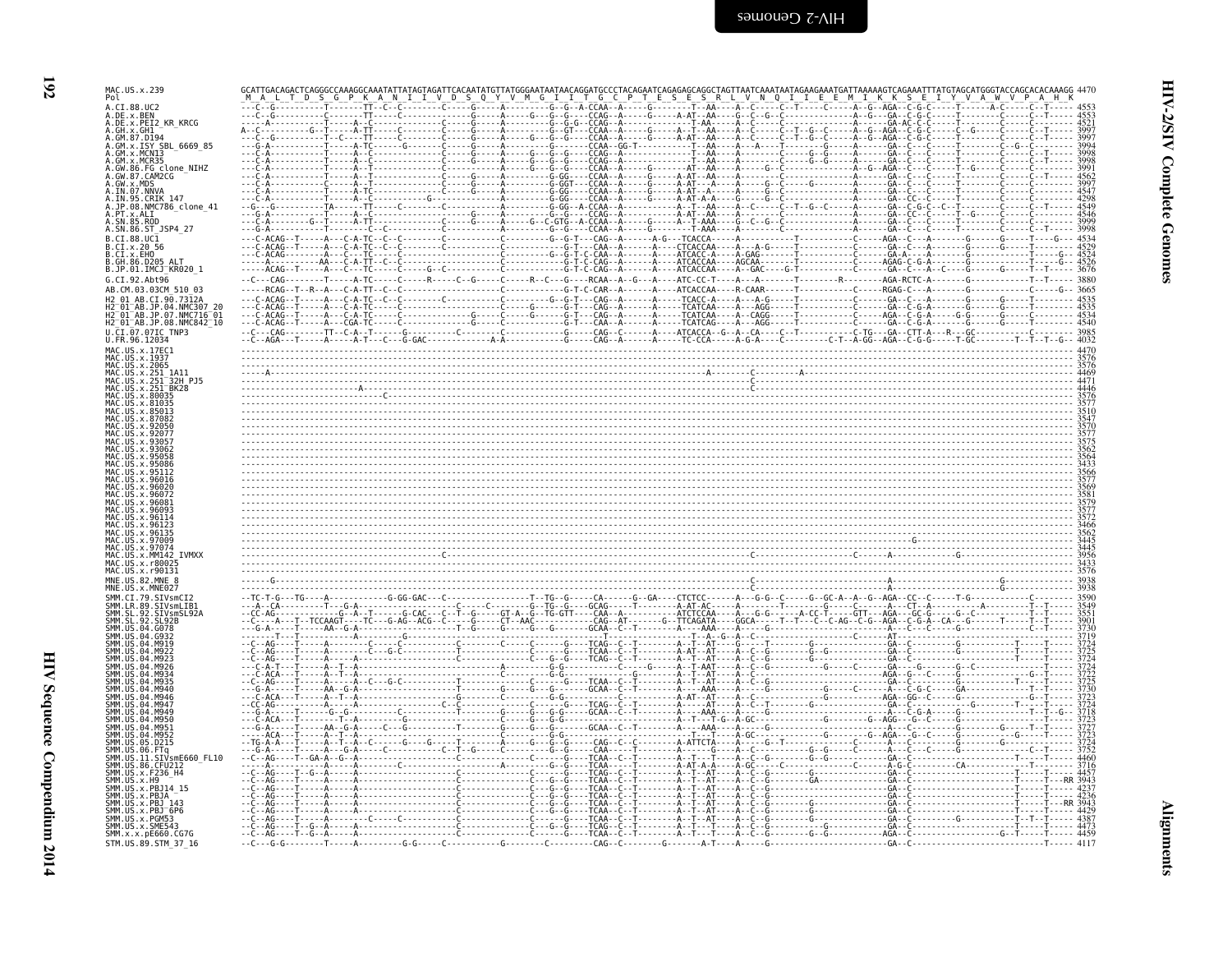<span id="page-34-0"></span>

|                                                                                | Pol RNAse H end Pol p31 Integrase start                                                                                         |  |
|--------------------------------------------------------------------------------|---------------------------------------------------------------------------------------------------------------------------------|--|
| MAC.US.x.239<br>Pol                                                            | TTAGTCAAGGGATTAGACAAGTTCTCTTCTTGGAAAAGATAGAGCCAGCAACAAGAACATGATAAATACCA<br>L V S 0 G I R 0 V L . F L E K I CE P A 0 E E H D K Y |  |
| A.CI.88.UC2<br>A.DE.X.BEN<br>A.DE.X.PEI2_KR_KRCG<br>A.GH.x.GH1                 |                                                                                                                                 |  |
| A.GM.87.D194<br>A.GM.x.ISY SBL 6669 85<br>GM.x.MCNI3                           |                                                                                                                                 |  |
| GM.x.MCR35<br>A.GW.86.FG clone_NIHZ<br>A.GW.87.CAM2CG                          |                                                                                                                                 |  |
| .JP.08.NMC786_clone_41                                                         |                                                                                                                                 |  |
| .PT.x.ALI<br>. SN . 85 . ROD<br>4.SN.86.ST JSP4 27                             |                                                                                                                                 |  |
| 3.CI.88.UC1<br>.CI.x.20.56<br>.CI.x.EHO<br>.GH.86.D205<br>B.JP.01.IMCJ KR020 1 |                                                                                                                                 |  |
| G.CI.92.Abt96<br>AB.CM.03.03CM 510 03                                          | $--- 4047$                                                                                                                      |  |
| CI.90.7312<br>$-01$ AB.JP.07.NMC716 $-01$<br>H2_01_AB.JP.08.NMC842_10          |                                                                                                                                 |  |
| J.CI.07.07IC TNP3<br>U.FR.96.12034<br>MAC.US.x.17EC1                           |                                                                                                                                 |  |
| MAC.US.x.1937<br>US.x.251 <sup>-</sup> 32H PJ5                                 |                                                                                                                                 |  |
| $251$ <sup>-BK28</sup>                                                         |                                                                                                                                 |  |
|                                                                                |                                                                                                                                 |  |
|                                                                                |                                                                                                                                 |  |
|                                                                                |                                                                                                                                 |  |
|                                                                                |                                                                                                                                 |  |
| IVMXX<br>r800                                                                  |                                                                                                                                 |  |
| MAC.US.x.r90131<br>. MNE                                                       |                                                                                                                                 |  |
|                                                                                |                                                                                                                                 |  |
|                                                                                |                                                                                                                                 |  |
|                                                                                |                                                                                                                                 |  |
|                                                                                |                                                                                                                                 |  |
|                                                                                |                                                                                                                                 |  |
|                                                                                |                                                                                                                                 |  |
| SIVsmE660 FL10                                                                 |                                                                                                                                 |  |
| SMM LIIS<br>. x . PB.J                                                         |                                                                                                                                 |  |
| M. US. x. PBJ 6P6<br>MM.US.x.PGM53<br>SMM.US.x.SME543                          |                                                                                                                                 |  |
| SMM.x.x.pE660.CG7G<br>STM.US.89.STM 37 16                                      | ---T-----C-----G-----GC-A--C-----G-----CA----A--GC----A--A-AG--A---- 4284<br>$-G - A - - - - - - G - - C - - A -$               |  |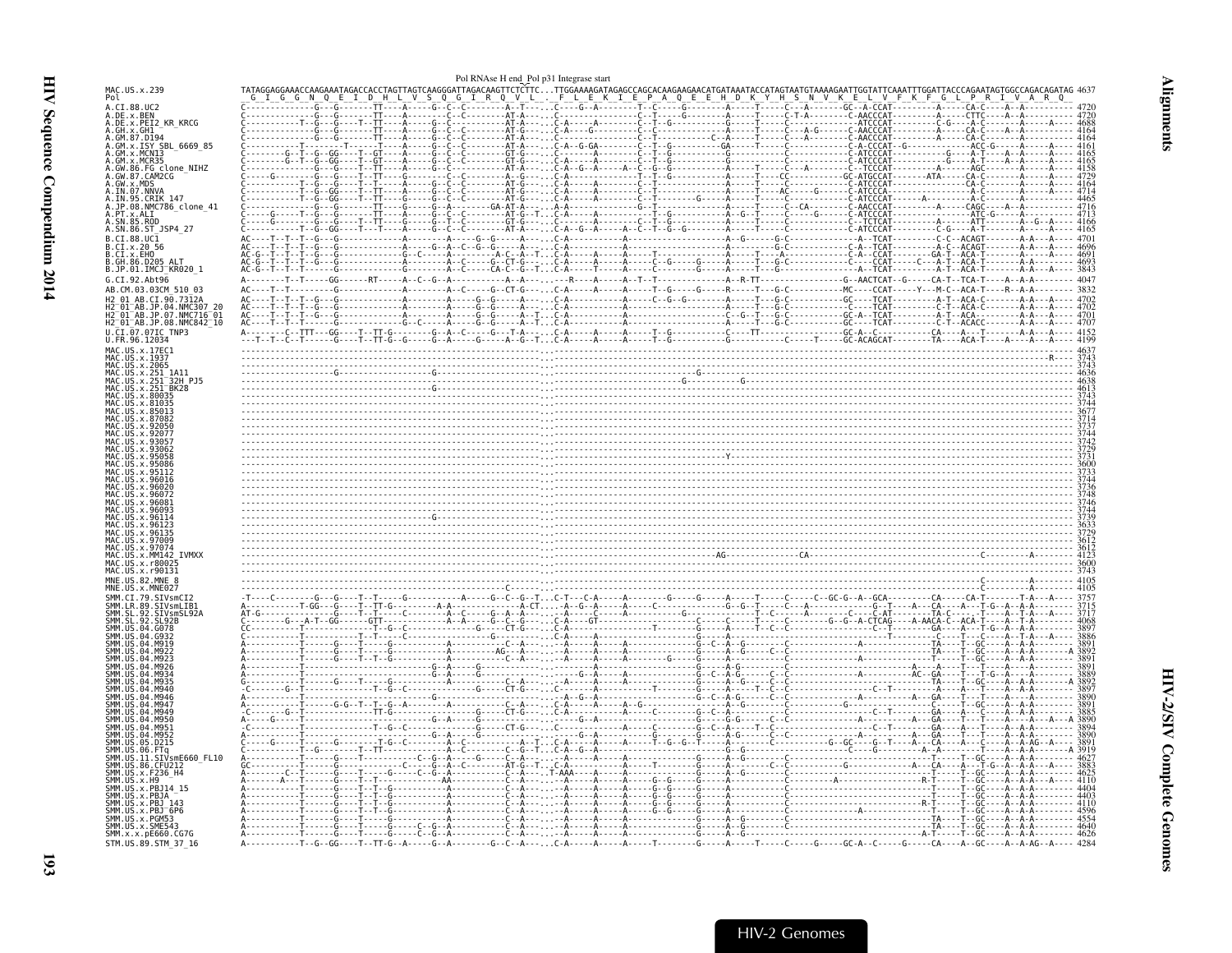$194$ 

| MAC.US.x.239                                                             |                                      |                                                                                                                            |  |
|--------------------------------------------------------------------------|--------------------------------------|----------------------------------------------------------------------------------------------------------------------------|--|
| Pol<br>A.CI.88.UC2                                                       |                                      |                                                                                                                            |  |
| A.DE.x.BEN<br>A.DE.x.PEI2_KR_KRCG                                        |                                      |                                                                                                                            |  |
| A.GH.X.GHI<br>A.GM.87.D194                                               |                                      |                                                                                                                            |  |
| A.GM.x.ISY SBL 6669 85<br>A.GM.x.MCNI3                                   |                                      |                                                                                                                            |  |
| A.GM.x.MCR35<br>A.GW.86.FG clone NIHZ                                    |                                      |                                                                                                                            |  |
| A.GW.87.CAM2CG                                                           |                                      |                                                                                                                            |  |
| A.GW.x.MDS<br>A.IN.07.NNVA                                               |                                      |                                                                                                                            |  |
| .JP.08.NMC786 clone 41<br>A.PT.x.ALI                                     |                                      |                                                                                                                            |  |
| A.SN.85.ROD<br>A.SN.86.ST_JSP4_27                                        |                                      |                                                                                                                            |  |
| B.CI.88.UC1                                                              |                                      |                                                                                                                            |  |
| B.CI.X.20 56<br>B.CI.X.EHO                                               |                                      |                                                                                                                            |  |
| B. GH. 86. D205 ALT<br>B.JP.01.IMCJ_KR020_1                              |                                      |                                                                                                                            |  |
| G.CI.92.Ah <sub>t</sub> 96                                               |                                      |                                                                                                                            |  |
|                                                                          |                                      |                                                                                                                            |  |
| $\mathsf{\scriptstyle{-AB. JP.07.}}$ MMC716 $\mathsf{\scriptstyle{-01}}$ |                                      |                                                                                                                            |  |
| H2_01_AB.JP.08.NMC842_10<br>U.CI.07.07IC TNP3                            |                                      |                                                                                                                            |  |
| U.FR.96.12034                                                            |                                      |                                                                                                                            |  |
| MAC.US.x.17EC1<br>MAC.US.x.1937                                          |                                      |                                                                                                                            |  |
| LUS x 2065                                                               |                                      |                                                                                                                            |  |
| 32H PJ5                                                                  |                                      |                                                                                                                            |  |
|                                                                          |                                      |                                                                                                                            |  |
|                                                                          |                                      |                                                                                                                            |  |
|                                                                          |                                      |                                                                                                                            |  |
|                                                                          |                                      |                                                                                                                            |  |
|                                                                          |                                      |                                                                                                                            |  |
|                                                                          |                                      |                                                                                                                            |  |
|                                                                          |                                      |                                                                                                                            |  |
|                                                                          |                                      |                                                                                                                            |  |
|                                                                          |                                      | <u> 1999 - Andrej Standard Standard Standard Standard Standard Standard Standard Standard Standard Standard Standard S</u> |  |
|                                                                          |                                      |                                                                                                                            |  |
|                                                                          |                                      |                                                                                                                            |  |
| r8002<br>r90131                                                          |                                      |                                                                                                                            |  |
| MNF IIS 82 MNF                                                           |                                      |                                                                                                                            |  |
| MNF IIS x MNF027                                                         |                                      |                                                                                                                            |  |
| <b>STVsmlTR</b>                                                          |                                      |                                                                                                                            |  |
|                                                                          |                                      |                                                                                                                            |  |
|                                                                          |                                      |                                                                                                                            |  |
|                                                                          |                                      |                                                                                                                            |  |
|                                                                          |                                      |                                                                                                                            |  |
|                                                                          |                                      |                                                                                                                            |  |
|                                                                          |                                      |                                                                                                                            |  |
|                                                                          |                                      |                                                                                                                            |  |
|                                                                          |                                      |                                                                                                                            |  |
|                                                                          |                                      |                                                                                                                            |  |
| SIVsmE660 FL10                                                           |                                      |                                                                                                                            |  |
|                                                                          |                                      |                                                                                                                            |  |
|                                                                          |                                      |                                                                                                                            |  |
|                                                                          |                                      |                                                                                                                            |  |
| SMM.US.x.PBJT6P6                                                         |                                      |                                                                                                                            |  |
| SMM. US. x. SME543<br>SMM. x. x. pE660. CG7G                             |                                      |                                                                                                                            |  |
| STM.US.89.STM 37 16                                                      | $-G - T - A - - - C - G - C - C - C$ |                                                                                                                            |  |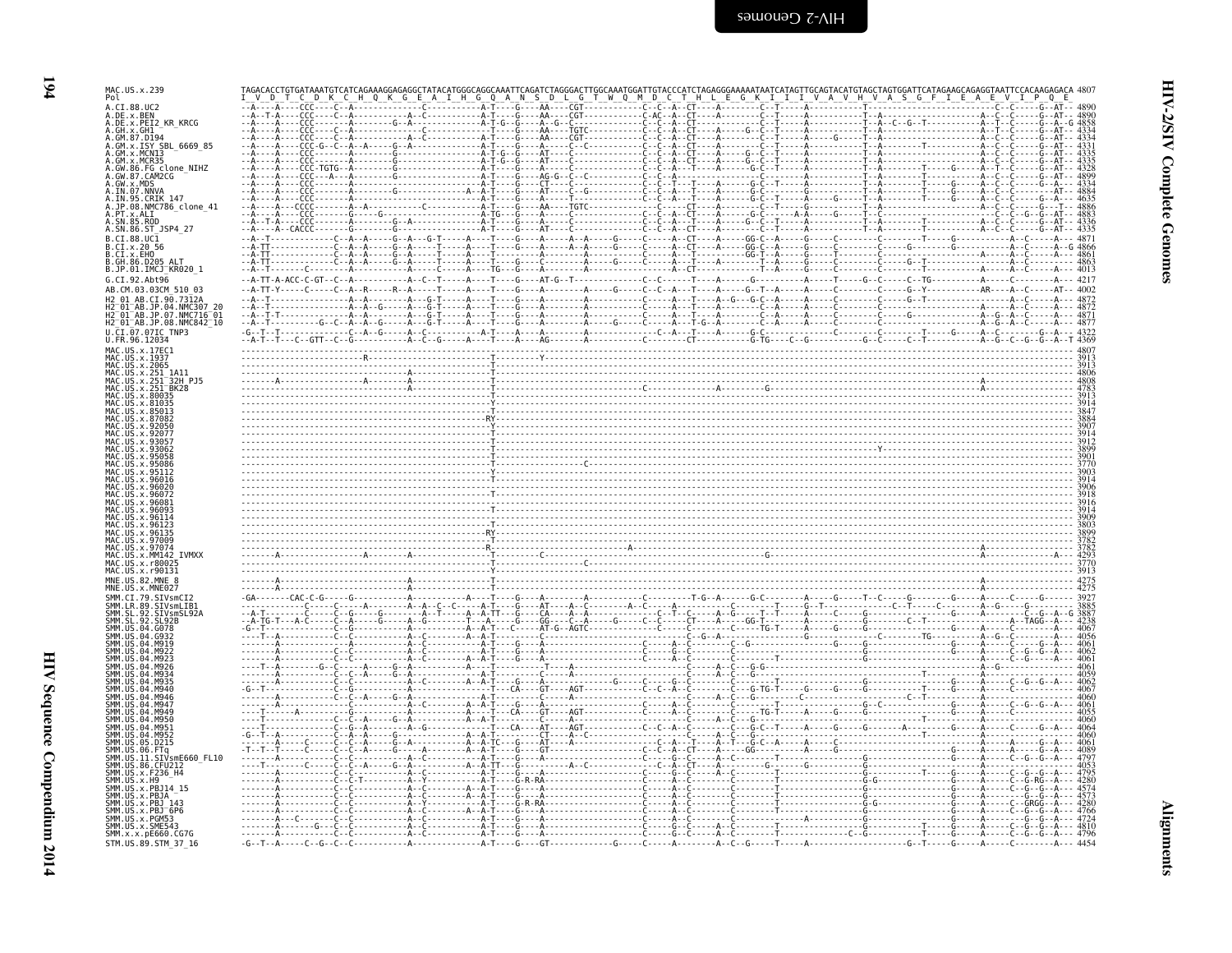| MAC.US.x.239<br>Pol                                                              |                                                                             |                                                                                                                                                                                                                                                                                                                                                                                                                                                                                       |  |                                                               |                                       |                                                  |
|----------------------------------------------------------------------------------|-----------------------------------------------------------------------------|---------------------------------------------------------------------------------------------------------------------------------------------------------------------------------------------------------------------------------------------------------------------------------------------------------------------------------------------------------------------------------------------------------------------------------------------------------------------------------------|--|---------------------------------------------------------------|---------------------------------------|--------------------------------------------------|
| A.CI.88.UC2                                                                      |                                                                             |                                                                                                                                                                                                                                                                                                                                                                                                                                                                                       |  |                                                               |                                       |                                                  |
| DE.x.BEN<br>DE.x.PEI2 KR KRCG                                                    |                                                                             |                                                                                                                                                                                                                                                                                                                                                                                                                                                                                       |  |                                                               |                                       |                                                  |
| .x.GH1                                                                           | ---С----СА-Т<br>---С----СА- <u>Т</u><br>---G--C--C--A-<br>. č - - - - c̀A - |                                                                                                                                                                                                                                                                                                                                                                                                                                                                                       |  |                                                               |                                       |                                                  |
| GM.x.ISY SBL 6669 85                                                             | $C - - - CA$                                                                |                                                                                                                                                                                                                                                                                                                                                                                                                                                                                       |  |                                                               |                                       |                                                  |
| GM.x.MCR35                                                                       |                                                                             |                                                                                                                                                                                                                                                                                                                                                                                                                                                                                       |  |                                                               |                                       |                                                  |
| GW.86.FG_clone_NIHZ<br>GW.87.CAM2CG                                              |                                                                             |                                                                                                                                                                                                                                                                                                                                                                                                                                                                                       |  |                                                               |                                       |                                                  |
| GW.x.MDS<br>IN.07.NNVA                                                           |                                                                             |                                                                                                                                                                                                                                                                                                                                                                                                                                                                                       |  |                                                               |                                       |                                                  |
| IN.95.CRIK 147                                                                   |                                                                             |                                                                                                                                                                                                                                                                                                                                                                                                                                                                                       |  |                                                               |                                       |                                                  |
| JP.08.NMC786_clone_41<br>PT.x.ALI                                                |                                                                             |                                                                                                                                                                                                                                                                                                                                                                                                                                                                                       |  |                                                               |                                       |                                                  |
| A.SN.86.ST JSP4 27                                                               |                                                                             |                                                                                                                                                                                                                                                                                                                                                                                                                                                                                       |  |                                                               |                                       |                                                  |
| $.CI.88.UC\bar{1}$                                                               |                                                                             |                                                                                                                                                                                                                                                                                                                                                                                                                                                                                       |  |                                                               |                                       |                                                  |
| CI.x.2056<br>CI.x.EHO                                                            |                                                                             |                                                                                                                                                                                                                                                                                                                                                                                                                                                                                       |  |                                                               |                                       |                                                  |
| .JP.01.IMCJ <sup>-</sup> KR020 1                                                 |                                                                             |                                                                                                                                                                                                                                                                                                                                                                                                                                                                                       |  |                                                               |                                       |                                                  |
| G.CI.92.Abt96                                                                    |                                                                             |                                                                                                                                                                                                                                                                                                                                                                                                                                                                                       |  |                                                               |                                       | $- - -$ C - -C - - - - - - - - - A - -G - - 4387 |
| AB.CM.03.03CM 510 03                                                             |                                                                             |                                                                                                                                                                                                                                                                                                                                                                                                                                                                                       |  |                                                               |                                       |                                                  |
| AB.CI.90.7312<br>$01$ AB.JP.04.                                                  |                                                                             |                                                                                                                                                                                                                                                                                                                                                                                                                                                                                       |  |                                                               |                                       |                                                  |
| H2-01-AB.JP.07.NMC716-01<br>H2-01-AB.JP.07.NMC716-01<br>H2-01-AB.JP.08.NMC842-10 |                                                                             |                                                                                                                                                                                                                                                                                                                                                                                                                                                                                       |  |                                                               |                                       |                                                  |
| U.CI.07.07IC TNP3                                                                |                                                                             |                                                                                                                                                                                                                                                                                                                                                                                                                                                                                       |  |                                                               |                                       |                                                  |
| U.FR.96.12034<br>MAC.US.x.17EC1                                                  |                                                                             |                                                                                                                                                                                                                                                                                                                                                                                                                                                                                       |  |                                                               |                                       |                                                  |
| MAC.US.x.1937                                                                    |                                                                             |                                                                                                                                                                                                                                                                                                                                                                                                                                                                                       |  |                                                               |                                       |                                                  |
| US.x.2065                                                                        |                                                                             |                                                                                                                                                                                                                                                                                                                                                                                                                                                                                       |  |                                                               |                                       |                                                  |
| 32H PJ5                                                                          |                                                                             |                                                                                                                                                                                                                                                                                                                                                                                                                                                                                       |  |                                                               |                                       |                                                  |
|                                                                                  |                                                                             |                                                                                                                                                                                                                                                                                                                                                                                                                                                                                       |  |                                                               |                                       |                                                  |
|                                                                                  |                                                                             |                                                                                                                                                                                                                                                                                                                                                                                                                                                                                       |  |                                                               |                                       |                                                  |
|                                                                                  |                                                                             |                                                                                                                                                                                                                                                                                                                                                                                                                                                                                       |  |                                                               |                                       |                                                  |
|                                                                                  |                                                                             |                                                                                                                                                                                                                                                                                                                                                                                                                                                                                       |  |                                                               |                                       |                                                  |
|                                                                                  |                                                                             |                                                                                                                                                                                                                                                                                                                                                                                                                                                                                       |  |                                                               |                                       |                                                  |
|                                                                                  |                                                                             |                                                                                                                                                                                                                                                                                                                                                                                                                                                                                       |  |                                                               |                                       |                                                  |
|                                                                                  |                                                                             |                                                                                                                                                                                                                                                                                                                                                                                                                                                                                       |  |                                                               |                                       |                                                  |
|                                                                                  |                                                                             |                                                                                                                                                                                                                                                                                                                                                                                                                                                                                       |  |                                                               |                                       |                                                  |
|                                                                                  |                                                                             |                                                                                                                                                                                                                                                                                                                                                                                                                                                                                       |  |                                                               |                                       |                                                  |
|                                                                                  |                                                                             |                                                                                                                                                                                                                                                                                                                                                                                                                                                                                       |  |                                                               |                                       |                                                  |
|                                                                                  |                                                                             |                                                                                                                                                                                                                                                                                                                                                                                                                                                                                       |  |                                                               |                                       |                                                  |
| <b>x 9700</b>                                                                    |                                                                             |                                                                                                                                                                                                                                                                                                                                                                                                                                                                                       |  |                                                               |                                       |                                                  |
| <b>TVMXX</b>                                                                     |                                                                             |                                                                                                                                                                                                                                                                                                                                                                                                                                                                                       |  |                                                               |                                       |                                                  |
| MAC US x r90131                                                                  |                                                                             |                                                                                                                                                                                                                                                                                                                                                                                                                                                                                       |  |                                                               |                                       |                                                  |
| MNF.IIS.82.MNF.8                                                                 |                                                                             |                                                                                                                                                                                                                                                                                                                                                                                                                                                                                       |  |                                                               |                                       |                                                  |
|                                                                                  |                                                                             |                                                                                                                                                                                                                                                                                                                                                                                                                                                                                       |  |                                                               |                                       |                                                  |
| /smLIB1                                                                          |                                                                             |                                                                                                                                                                                                                                                                                                                                                                                                                                                                                       |  |                                                               |                                       |                                                  |
|                                                                                  |                                                                             | $\begin{minipage}[t]{.000\textwidth} {\begin{minipage}[t]{0.000\textwidth} {\begin{minipage}[t]{0.000\textwidth} {\begin{minipage}[t]{0.000\textwidth} {\begin{minipage}[t]{0.000\textwidth} {\begin{minipage}[t]{0.000\textwidth} {\begin{minipage}[t]{0.000\textwidth} {\begin{minipage}[t]{0.000\textwidth} {\begin{minipage}[t]{0.000\textwidth} {\begin{minipage}[t]{0.000\textwidth} {\begin{minipage}[t]{0.000\textwidth} {\begin{minipage}[t]{0.000\textwidth} {\begin{minip$ |  |                                                               |                                       |                                                  |
|                                                                                  |                                                                             |                                                                                                                                                                                                                                                                                                                                                                                                                                                                                       |  |                                                               |                                       |                                                  |
|                                                                                  |                                                                             |                                                                                                                                                                                                                                                                                                                                                                                                                                                                                       |  |                                                               |                                       |                                                  |
|                                                                                  |                                                                             |                                                                                                                                                                                                                                                                                                                                                                                                                                                                                       |  |                                                               |                                       |                                                  |
|                                                                                  |                                                                             |                                                                                                                                                                                                                                                                                                                                                                                                                                                                                       |  |                                                               |                                       |                                                  |
|                                                                                  |                                                                             |                                                                                                                                                                                                                                                                                                                                                                                                                                                                                       |  |                                                               |                                       |                                                  |
|                                                                                  |                                                                             |                                                                                                                                                                                                                                                                                                                                                                                                                                                                                       |  |                                                               |                                       |                                                  |
| <b>MQ51</b>                                                                      |                                                                             |                                                                                                                                                                                                                                                                                                                                                                                                                                                                                       |  |                                                               |                                       |                                                  |
| M952                                                                             |                                                                             |                                                                                                                                                                                                                                                                                                                                                                                                                                                                                       |  |                                                               |                                       |                                                  |
| D215                                                                             |                                                                             |                                                                                                                                                                                                                                                                                                                                                                                                                                                                                       |  |                                                               |                                       |                                                  |
| LVsmE660_FL10                                                                    |                                                                             |                                                                                                                                                                                                                                                                                                                                                                                                                                                                                       |  |                                                               |                                       |                                                  |
|                                                                                  |                                                                             |                                                                                                                                                                                                                                                                                                                                                                                                                                                                                       |  |                                                               |                                       |                                                  |
|                                                                                  |                                                                             |                                                                                                                                                                                                                                                                                                                                                                                                                                                                                       |  |                                                               |                                       |                                                  |
|                                                                                  |                                                                             |                                                                                                                                                                                                                                                                                                                                                                                                                                                                                       |  |                                                               |                                       |                                                  |
|                                                                                  |                                                                             |                                                                                                                                                                                                                                                                                                                                                                                                                                                                                       |  |                                                               |                                       |                                                  |
| SMM.US.x.SME543                                                                  |                                                                             | $- - G C - A - T - - - - - - - - - - C -$                                                                                                                                                                                                                                                                                                                                                                                                                                             |  |                                                               |                                       |                                                  |
| SMM.x.x.pE660.CG7G                                                               | . G - - - - - - - - - - - G - - A -                                         |                                                                                                                                                                                                                                                                                                                                                                                                                                                                                       |  |                                                               | ----G--T--T------------C--A----- 4966 |                                                  |
| STM.US.89.STM 37 16                                                              | - - - - T - G - - - - - - - - G - - G - - A -                               |                                                                                                                                                                                                                                                                                                                                                                                                                                                                                       |  | - - - - - A - - C - - - - - - - - G - - A - - - - - A - - A - |                                       |                                                  |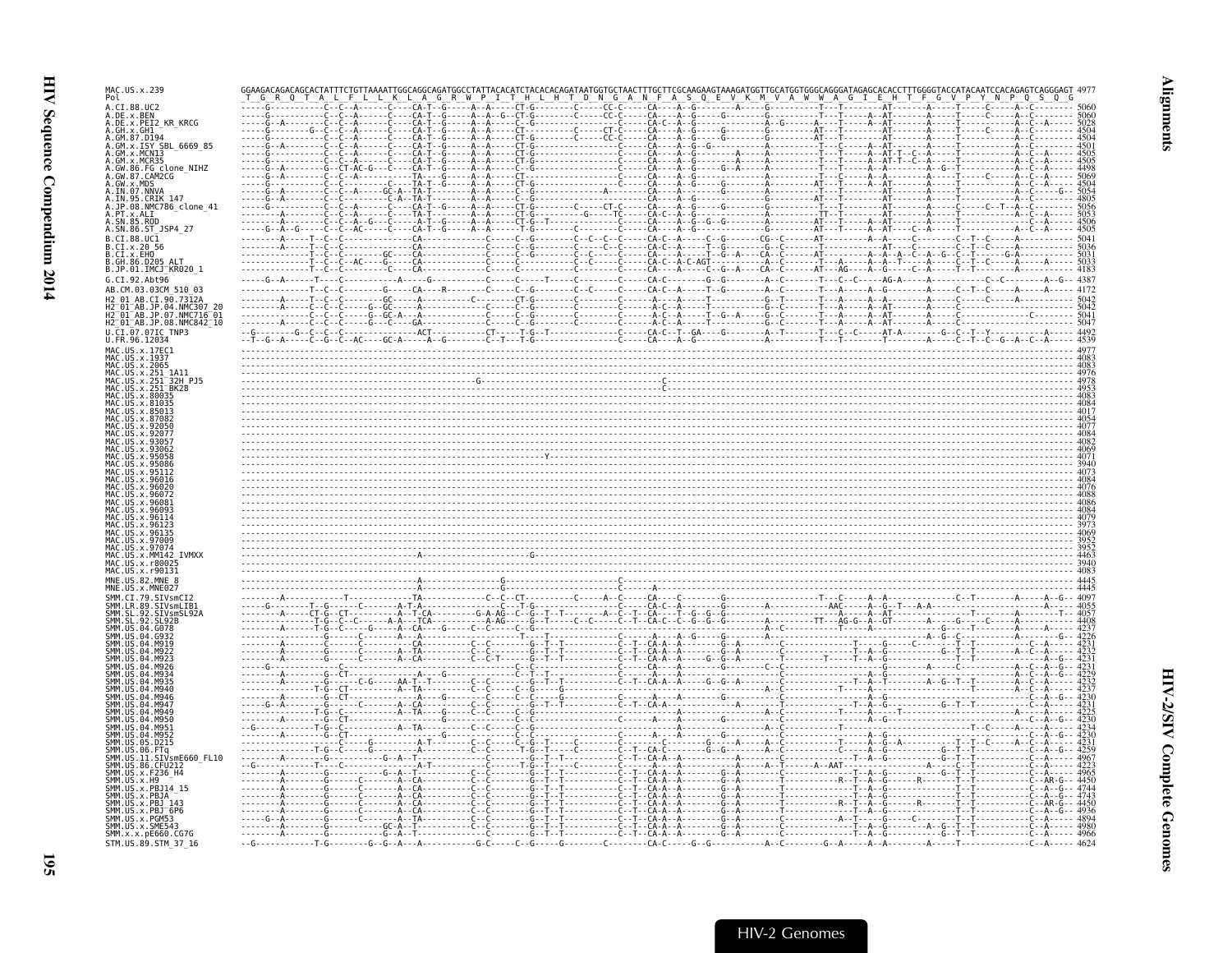| ×<br>I |  |
|--------|--|

| MAC.US.x.239<br>Pol                                                                     |      |
|-----------------------------------------------------------------------------------------|------|
| A.CI.88.UC2<br>A.DE.x.BEN                                                               |      |
| A.DE.x.PEI2 KR KRCG<br>A.GH.x.GH1                                                       |      |
| A.GM.87.D194<br>A.GM.x.ISY SBL 6669 85                                                  |      |
| A.GM.x.MCN13<br>A.GM.x.MCR35<br>A.GM.x.MCR35<br>A.GW.86.FG clone_NIHZ<br>A.GW.87.CAM2CG |      |
| A.GW.x.MDS<br>A.IN.07.NNVA<br>A.IN.07.NNVA<br>A.IN.95.CRIK 147                          |      |
| A.JP.08.NMC786_clone_41<br>A.JP.08.NMC786_clone_41                                      |      |
| A.SN.86.ST JSP4 27                                                                      |      |
| B.CI.88.UC1<br>B.CI.x.20 56<br>B.CI.x.EHO                                               |      |
| B.GH.86.D205 ALT<br>B.JP.01.IMCJ_KR020_1                                                | 4353 |
| G.CI.92.Abt96<br>AB.CM.03.03CM 510 03                                                   | 4557 |
| CI.90.7312A                                                                             |      |
| H2 <sup>-</sup> 01 <sup>-</sup> AB.JP.08.NMC842 <sup>-</sup> 10<br>U.CI.07.07IC TNP3    |      |
| U.FR.96.12034<br>MAC.US.x.17EC1                                                         |      |
| MAC.US.x.1937<br>. US . x . 2065<br>1A11                                                |      |
| 32H P15 <sup>-</sup><br>x.251                                                           |      |
|                                                                                         |      |
|                                                                                         |      |
|                                                                                         |      |
|                                                                                         |      |
|                                                                                         |      |
|                                                                                         |      |
|                                                                                         |      |
| <b>TVMXX</b>                                                                            |      |
| x r800<br>MAC.US.x.r90131                                                               |      |
| MNE.US.82.MNE                                                                           |      |
|                                                                                         |      |
| 04.G078                                                                                 |      |
|                                                                                         |      |
|                                                                                         |      |
|                                                                                         |      |
|                                                                                         |      |
|                                                                                         |      |
| D215                                                                                    |      |
| 11.SIVsmE660 FL10<br>SMM.US.x.F236 H4                                                   |      |
| SMM.US.x.H9                                                                             |      |
| SMM.US.x.PBJ <sup>-</sup> 6P6                                                           |      |
| SMM.US.x.PGM53<br>SMM. US. x. SME543<br>SMM. x. x. pE660. CG7G                          |      |
| STM.US.89.STM 37 16                                                                     |      |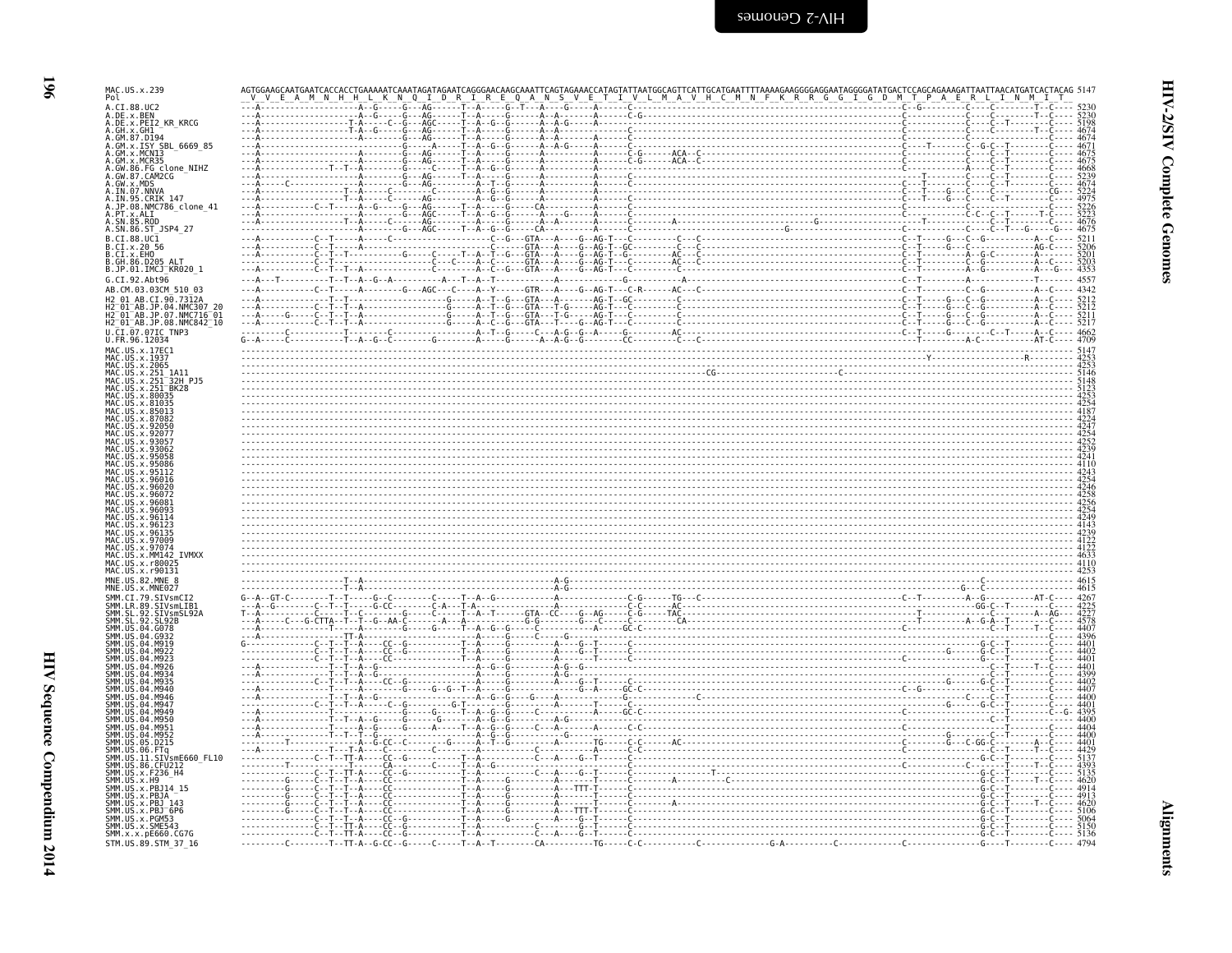| MAC.US.x.239<br>Pol                                                                                 |  |                                                         |  |  |  |  |
|-----------------------------------------------------------------------------------------------------|--|---------------------------------------------------------|--|--|--|--|
| A.CI.88.UC2                                                                                         |  |                                                         |  |  |  |  |
| A.DE.X.BEN<br>A.DE.X.PEI2_KR_KRCG                                                                   |  |                                                         |  |  |  |  |
|                                                                                                     |  |                                                         |  |  |  |  |
|                                                                                                     |  |                                                         |  |  |  |  |
| A. GH. x. GH1<br>A. GM. 87. D194<br>A. GM. x. ISY SBL_6669_85<br>A. GM. x. MCN13<br>A. GM. x. MCR35 |  |                                                         |  |  |  |  |
| A.GW.86.FG_clone_NIHZ<br>A.GW.87.CAM2CG                                                             |  |                                                         |  |  |  |  |
| A.GW.X.MDS<br>A.IN.07.NNVA                                                                          |  |                                                         |  |  |  |  |
| A.IN.95.CRIK 147                                                                                    |  |                                                         |  |  |  |  |
| A.JP.08.NMC786 clone 41<br>A.PT.X.ALI<br>A.SN.85.ROD                                                |  |                                                         |  |  |  |  |
| A.SN.86.ST JSP4 27                                                                                  |  |                                                         |  |  |  |  |
| B.CI.88.UC1                                                                                         |  |                                                         |  |  |  |  |
| B.CI.x.20 56<br>B.CI.x.EHO                                                                          |  |                                                         |  |  |  |  |
| B.GH.86.D205 ALT<br>B.JP.01.IMCJ KR020 1                                                            |  |                                                         |  |  |  |  |
| G.CI.92.Abt96                                                                                       |  |                                                         |  |  |  |  |
| AB.CM.03.03CM 510 03                                                                                |  |                                                         |  |  |  |  |
| H2 01 AB.CI.90.7312A                                                                                |  |                                                         |  |  |  |  |
| H2-01-AB.JP.04.NMC307-20<br>H2-01-AB.JP.07.NMC716-01<br>H2 01 AB.JP.08.NMC842 10                    |  |                                                         |  |  |  |  |
| U.CI.07.07IC TNP3                                                                                   |  |                                                         |  |  |  |  |
| U.FR.96.12034<br>MAC.US.x.17EC1                                                                     |  |                                                         |  |  |  |  |
| MAC.US.x.1937                                                                                       |  |                                                         |  |  |  |  |
| MAC<br>MAC<br>MAC<br>MAC<br>US.x.2065<br>US.x.251<br>1A11                                           |  |                                                         |  |  |  |  |
| 32H PJ5<br>$US \cdot x$<br>US.x.                                                                    |  |                                                         |  |  |  |  |
|                                                                                                     |  |                                                         |  |  |  |  |
| <b>IIS x 85013</b>                                                                                  |  |                                                         |  |  |  |  |
|                                                                                                     |  |                                                         |  |  |  |  |
|                                                                                                     |  |                                                         |  |  |  |  |
|                                                                                                     |  | $\frac{447}{440}$                                       |  |  |  |  |
|                                                                                                     |  |                                                         |  |  |  |  |
|                                                                                                     |  |                                                         |  |  |  |  |
|                                                                                                     |  |                                                         |  |  |  |  |
|                                                                                                     |  |                                                         |  |  |  |  |
|                                                                                                     |  |                                                         |  |  |  |  |
|                                                                                                     |  |                                                         |  |  |  |  |
|                                                                                                     |  |                                                         |  |  |  |  |
| <b>TVMXX</b>                                                                                        |  | $\begin{smallmatrix} 202 \ 420 \ 420 \end{smallmatrix}$ |  |  |  |  |
| MAC.US.x.r90131                                                                                     |  |                                                         |  |  |  |  |
| MNE.US.82.MNE                                                                                       |  |                                                         |  |  |  |  |
| MNE.US.x.MNE027<br>SMM.CI.79.SIVsmCI2                                                               |  |                                                         |  |  |  |  |
| .LR.89.SIVsmLIB1<br>.SL.92.SIVsmSL92A                                                               |  |                                                         |  |  |  |  |
| $\overline{92}$                                                                                     |  |                                                         |  |  |  |  |
|                                                                                                     |  |                                                         |  |  |  |  |
|                                                                                                     |  |                                                         |  |  |  |  |
|                                                                                                     |  |                                                         |  |  |  |  |
|                                                                                                     |  |                                                         |  |  |  |  |
|                                                                                                     |  |                                                         |  |  |  |  |
|                                                                                                     |  |                                                         |  |  |  |  |
|                                                                                                     |  |                                                         |  |  |  |  |
| SMM IIS<br>SMM IIS                                                                                  |  |                                                         |  |  |  |  |
| SMM IIS<br>M952<br>SMM.US<br>05<br>.D215                                                            |  |                                                         |  |  |  |  |
| SMM.US.06<br>SMM.US<br>SIVsmE660 FL10                                                               |  |                                                         |  |  |  |  |
| 11<br>SMM. US.86. CFU212                                                                            |  |                                                         |  |  |  |  |
| SMM. US. x. F236 H4<br>SMM.US.x.H9                                                                  |  |                                                         |  |  |  |  |
| SMM.US.x.PBJ14<br>SMM.US.x.PBJA                                                                     |  |                                                         |  |  |  |  |
| SMM.US.x.PBJ 143                                                                                    |  |                                                         |  |  |  |  |
| SMM.US.x.PBJ <sup>-</sup> 6P6<br>SMM.US.x.PGM53                                                     |  |                                                         |  |  |  |  |
| SMM.US.x.SME543<br>SMM.x.x.pE660.CG7G                                                               |  |                                                         |  |  |  |  |
| STM.US.89.STM 37 16                                                                                 |  |                                                         |  |  |  |  |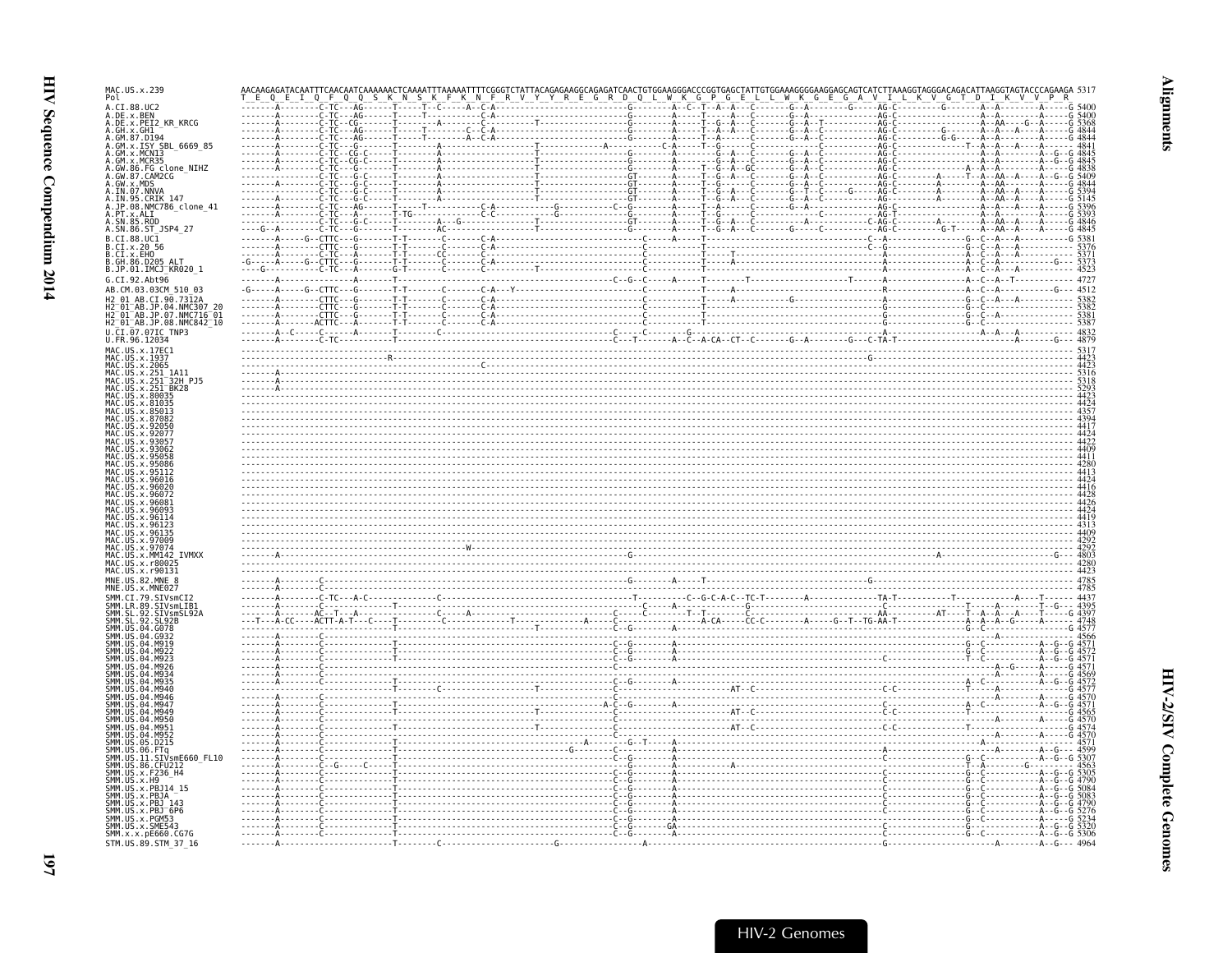<span id="page-39-0"></span>

|                                                                                                      | Pol, Gag-Pol, and p31 Integrase end<br>Vif start |                                             |
|------------------------------------------------------------------------------------------------------|--------------------------------------------------|---------------------------------------------|
| MAC.US.x.239                                                                                         |                                                  |                                             |
| /i f<br>A.CI.88.UC2                                                                                  |                                                  |                                             |
| .DE.x.BEN<br>.DE.x.PEI2 KR KRCG                                                                      |                                                  |                                             |
| GM.87.D194<br>GM.x.ISY SBL 6669_85                                                                   |                                                  |                                             |
| GM.x.MCN13<br>MCR35.<br>GW                                                                           |                                                  |                                             |
| 86.FG clone_NIHZ<br>87.CAM2CG                                                                        |                                                  |                                             |
| IN.07.NNVA<br><b>CRIK 147</b>                                                                        |                                                  |                                             |
| JP.08.NMC786_clone_41<br>SN.85.ROD                                                                   |                                                  |                                             |
| .SN.86.ST JSP4 27<br>.CI.88.UC1                                                                      |                                                  |                                             |
| CI.x.2056<br>.CI.x.EHO                                                                               |                                                  |                                             |
| .GH.86.D205 ALT<br>.JP.01.IMCJ_KR020_1                                                               |                                                  |                                             |
| .CI.92.Abt96<br>AB.CM.03.03CM 510 03                                                                 |                                                  |                                             |
| AB.CI.90.7312A                                                                                       |                                                  |                                             |
| H2-01-AB.JP.04.NMC307 20<br>H2-01-AB.JP.07.NMC716-01<br>H2_01_AB.JP.08.NMC842_10<br>.CI.07.07IC TNP3 |                                                  |                                             |
| FR.96.12034<br>MAC.US.x.17EC1                                                                        |                                                  |                                             |
| US.x.2065                                                                                            |                                                  |                                             |
| 251 32H PJ5                                                                                          |                                                  |                                             |
|                                                                                                      |                                                  |                                             |
|                                                                                                      |                                                  |                                             |
|                                                                                                      |                                                  |                                             |
|                                                                                                      |                                                  |                                             |
|                                                                                                      |                                                  |                                             |
|                                                                                                      |                                                  |                                             |
|                                                                                                      |                                                  |                                             |
|                                                                                                      |                                                  |                                             |
|                                                                                                      |                                                  |                                             |
| <b>TVMXX</b><br>MM142                                                                                |                                                  |                                             |
| MAC.US.x.r90131<br>MNF US 82 MNF 8                                                                   |                                                  |                                             |
|                                                                                                      |                                                  |                                             |
|                                                                                                      |                                                  |                                             |
|                                                                                                      |                                                  |                                             |
|                                                                                                      |                                                  |                                             |
|                                                                                                      |                                                  |                                             |
| <b>MOSE</b>                                                                                          |                                                  |                                             |
|                                                                                                      |                                                  |                                             |
|                                                                                                      |                                                  |                                             |
| M952<br>. D215                                                                                       |                                                  |                                             |
| .FTq<br>.SIVsmE660_FL10<br>US.86.CFU212                                                              |                                                  |                                             |
| US.x.F236 H4                                                                                         |                                                  |                                             |
| US.x.PBJ 143<br>US.x.PBJ 6P6                                                                         |                                                  |                                             |
| US.x.PGM53<br>MM.US.x.SME543                                                                         |                                                  |                                             |
| SMM.x.x.pE660.CG7G<br>STM.US.89.STM 37 16                                                            |                                                  | . C G . T C .<br>$-T-A-6-C-S-G-ABC-CA-5105$ |
|                                                                                                      |                                                  |                                             |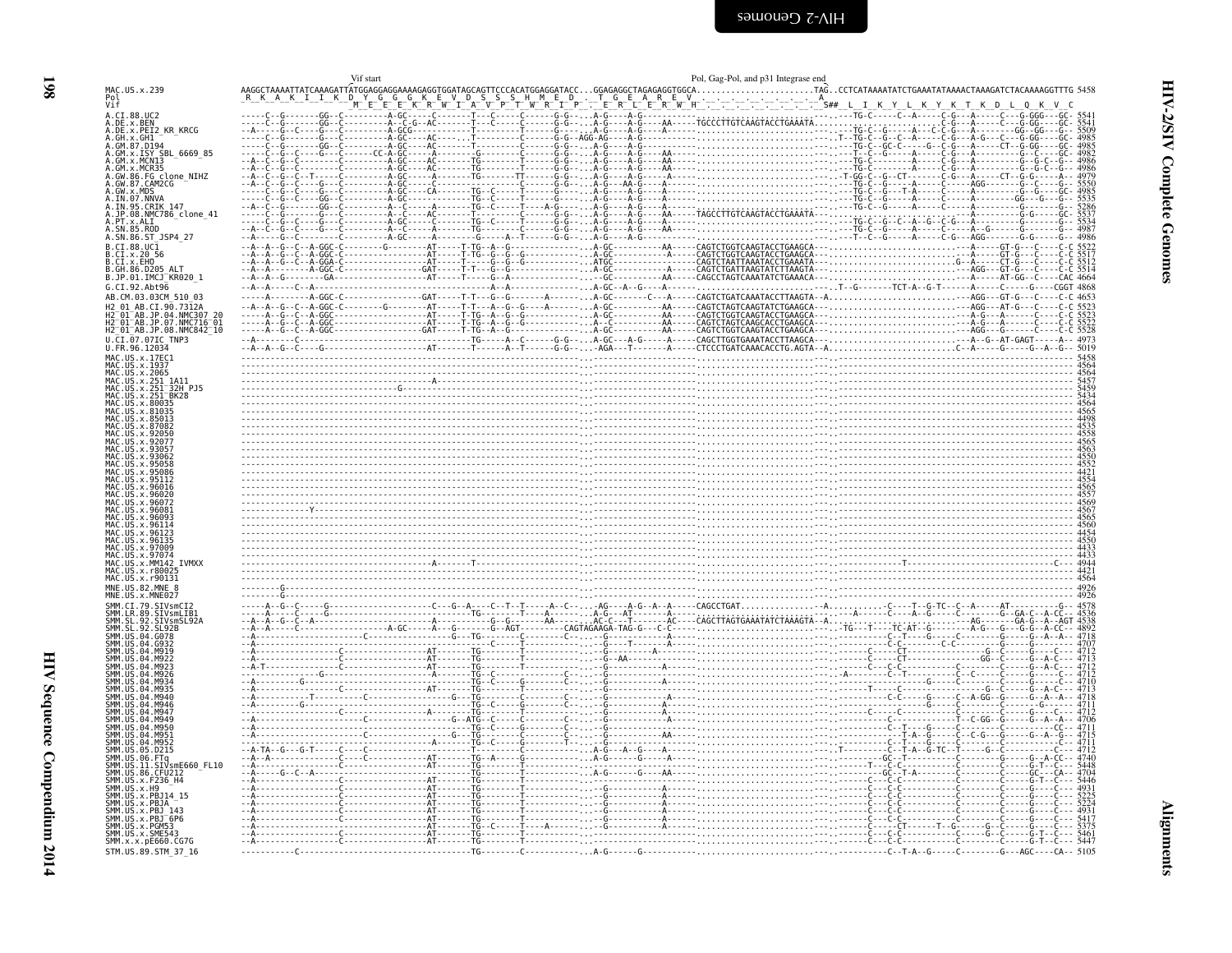| MAC.US.x.239<br>Vif                               |                                                                                                                                                                                                                                                                                                                                                                                                                                                                                                        |                                      |  |
|---------------------------------------------------|--------------------------------------------------------------------------------------------------------------------------------------------------------------------------------------------------------------------------------------------------------------------------------------------------------------------------------------------------------------------------------------------------------------------------------------------------------------------------------------------------------|--------------------------------------|--|
|                                                   |                                                                                                                                                                                                                                                                                                                                                                                                                                                                                                        |                                      |  |
| .DE.x.PEI2 KR KRCG                                |                                                                                                                                                                                                                                                                                                                                                                                                                                                                                                        |                                      |  |
|                                                   |                                                                                                                                                                                                                                                                                                                                                                                                                                                                                                        |                                      |  |
| ISY SBL 6669 85                                   |                                                                                                                                                                                                                                                                                                                                                                                                                                                                                                        |                                      |  |
| x.MCR35<br>.FG_clone_NIHZ                         |                                                                                                                                                                                                                                                                                                                                                                                                                                                                                                        |                                      |  |
| GW.87.CAM2CG<br>MDS                               |                                                                                                                                                                                                                                                                                                                                                                                                                                                                                                        |                                      |  |
| IN.07.NNVA<br>.IN.95.CRIK_147                     |                                                                                                                                                                                                                                                                                                                                                                                                                                                                                                        |                                      |  |
| JP.08.NMC786_clone_41                             |                                                                                                                                                                                                                                                                                                                                                                                                                                                                                                        |                                      |  |
|                                                   |                                                                                                                                                                                                                                                                                                                                                                                                                                                                                                        | -A- - - - - - TCCT - - - - - T - - - |  |
| SN.86.ST_JSP4_27                                  |                                                                                                                                                                                                                                                                                                                                                                                                                                                                                                        |                                      |  |
|                                                   |                                                                                                                                                                                                                                                                                                                                                                                                                                                                                                        |                                      |  |
| IMCJ <sup>-</sup> KR020 1                         |                                                                                                                                                                                                                                                                                                                                                                                                                                                                                                        |                                      |  |
|                                                   |                                                                                                                                                                                                                                                                                                                                                                                                                                                                                                        |                                      |  |
|                                                   |                                                                                                                                                                                                                                                                                                                                                                                                                                                                                                        |                                      |  |
|                                                   |                                                                                                                                                                                                                                                                                                                                                                                                                                                                                                        |                                      |  |
| JP.07.NMC716-01<br>$01^-$ AB.JP.08.NMC842 $^-$ 10 |                                                                                                                                                                                                                                                                                                                                                                                                                                                                                                        |                                      |  |
| FR.96.12034.                                      |                                                                                                                                                                                                                                                                                                                                                                                                                                                                                                        |                                      |  |
|                                                   |                                                                                                                                                                                                                                                                                                                                                                                                                                                                                                        |                                      |  |
|                                                   | $\frac{1}{1} \cdot \ldots \cdot \frac{1}{1} \cdot \ldots \cdot \frac{1}{1} \cdot \ldots \cdot \frac{1}{1} \cdot \ldots \cdot \frac{1}{1} \cdot \ldots \cdot \frac{1}{1} \cdot \ldots \cdot \frac{1}{1} \cdot \ldots \cdot \frac{1}{1} \cdot \ldots \cdot \frac{1}{1} \cdot \ldots \cdot \frac{1}{1} \cdot \ldots \cdot \frac{1}{1} \cdot \ldots \cdot \frac{1}{1} \cdot \ldots \cdot \frac{1}{1} \cdot \ldots \cdot \frac{1}{1} \cdot \ldots \cdot \frac{1}{1} \cdot \ldots \cdot \frac{1}{1} \cdot \$ |                                      |  |
| 32H P.15                                          |                                                                                                                                                                                                                                                                                                                                                                                                                                                                                                        |                                      |  |
|                                                   |                                                                                                                                                                                                                                                                                                                                                                                                                                                                                                        |                                      |  |
|                                                   |                                                                                                                                                                                                                                                                                                                                                                                                                                                                                                        |                                      |  |
|                                                   |                                                                                                                                                                                                                                                                                                                                                                                                                                                                                                        |                                      |  |
|                                                   |                                                                                                                                                                                                                                                                                                                                                                                                                                                                                                        |                                      |  |
|                                                   |                                                                                                                                                                                                                                                                                                                                                                                                                                                                                                        |                                      |  |
|                                                   |                                                                                                                                                                                                                                                                                                                                                                                                                                                                                                        |                                      |  |
|                                                   |                                                                                                                                                                                                                                                                                                                                                                                                                                                                                                        |                                      |  |
|                                                   |                                                                                                                                                                                                                                                                                                                                                                                                                                                                                                        |                                      |  |
|                                                   |                                                                                                                                                                                                                                                                                                                                                                                                                                                                                                        |                                      |  |
|                                                   |                                                                                                                                                                                                                                                                                                                                                                                                                                                                                                        |                                      |  |
|                                                   |                                                                                                                                                                                                                                                                                                                                                                                                                                                                                                        |                                      |  |
|                                                   |                                                                                                                                                                                                                                                                                                                                                                                                                                                                                                        |                                      |  |
|                                                   |                                                                                                                                                                                                                                                                                                                                                                                                                                                                                                        |                                      |  |
|                                                   |                                                                                                                                                                                                                                                                                                                                                                                                                                                                                                        |                                      |  |
|                                                   |                                                                                                                                                                                                                                                                                                                                                                                                                                                                                                        |                                      |  |
|                                                   |                                                                                                                                                                                                                                                                                                                                                                                                                                                                                                        |                                      |  |
|                                                   |                                                                                                                                                                                                                                                                                                                                                                                                                                                                                                        |                                      |  |
|                                                   |                                                                                                                                                                                                                                                                                                                                                                                                                                                                                                        |                                      |  |
|                                                   |                                                                                                                                                                                                                                                                                                                                                                                                                                                                                                        |                                      |  |
|                                                   |                                                                                                                                                                                                                                                                                                                                                                                                                                                                                                        |                                      |  |
|                                                   |                                                                                                                                                                                                                                                                                                                                                                                                                                                                                                        |                                      |  |
|                                                   |                                                                                                                                                                                                                                                                                                                                                                                                                                                                                                        |                                      |  |
|                                                   |                                                                                                                                                                                                                                                                                                                                                                                                                                                                                                        |                                      |  |
|                                                   |                                                                                                                                                                                                                                                                                                                                                                                                                                                                                                        |                                      |  |
|                                                   | $\begin{pmatrix} \mathbf{0} & \mathbf{0} & \mathbf{0} & \mathbf{0} & \mathbf{0} & \mathbf{0} & \mathbf{0} & \mathbf{0} & \mathbf{0} & \mathbf{0} & \mathbf{0} & \mathbf{0} & \mathbf{0} & \mathbf{0} & \mathbf{0} & \mathbf{0} & \mathbf{0} & \mathbf{0} & \mathbf{0} & \mathbf{0} & \mathbf{0} & \mathbf{0} & \mathbf{0} & \mathbf{0} & \mathbf{0} & \mathbf{0} & \mathbf{0} & \mathbf{0} & \mathbf{0} & \mathbf{0} & \mathbf{$                                                                       |                                      |  |
| mE660 FL10                                        |                                                                                                                                                                                                                                                                                                                                                                                                                                                                                                        |                                      |  |
|                                                   |                                                                                                                                                                                                                                                                                                                                                                                                                                                                                                        |                                      |  |
|                                                   |                                                                                                                                                                                                                                                                                                                                                                                                                                                                                                        |                                      |  |
|                                                   |                                                                                                                                                                                                                                                                                                                                                                                                                                                                                                        |                                      |  |
|                                                   |                                                                                                                                                                                                                                                                                                                                                                                                                                                                                                        |                                      |  |
|                                                   |                                                                                                                                                                                                                                                                                                                                                                                                                                                                                                        |                                      |  |
| SMM. x.x. pE660. CG7G<br>STM.US.89.STM 37 16      |                                                                                                                                                                                                                                                                                                                                                                                                                                                                                                        |                                      |  |

**Alignments** 

**661**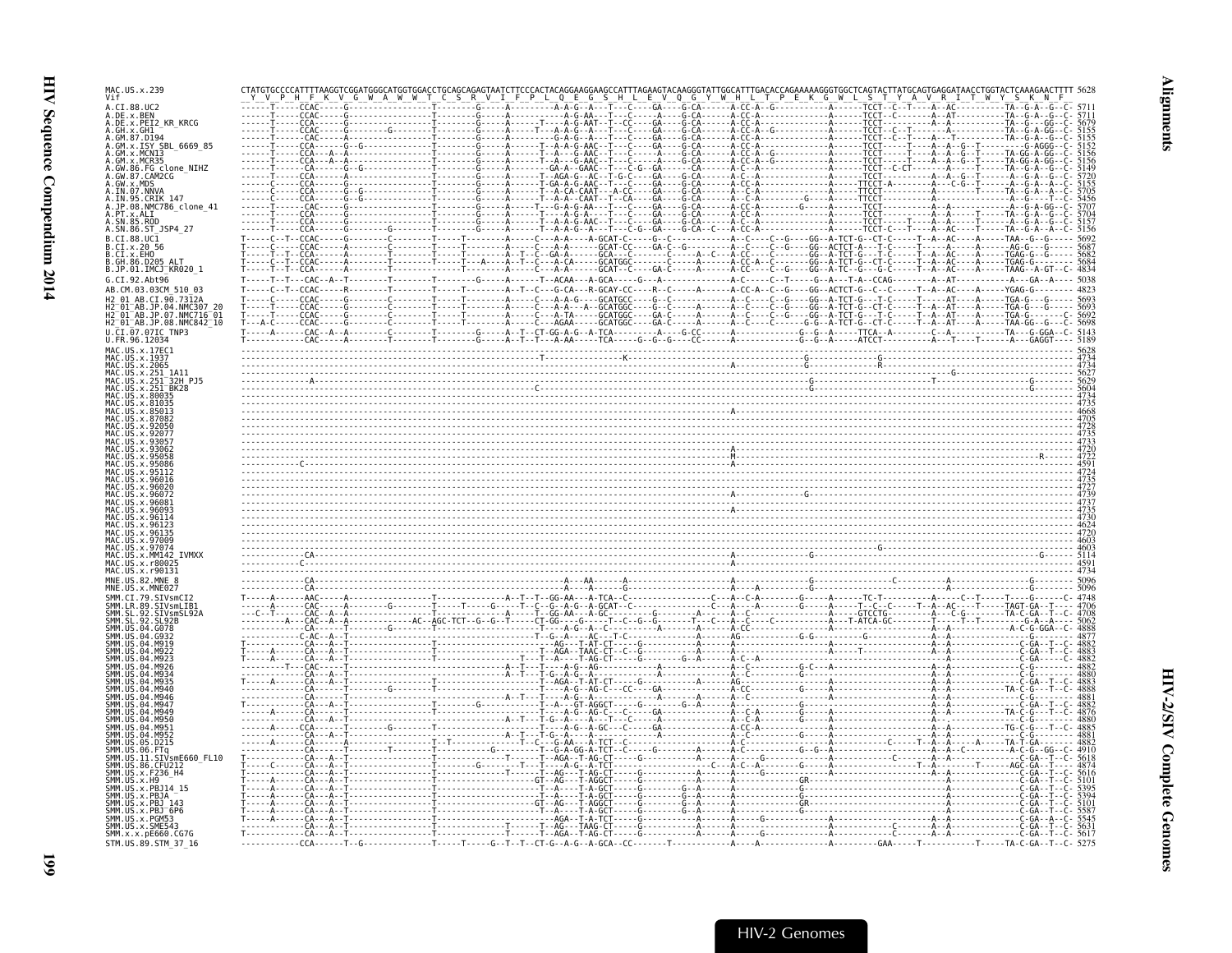| I            |
|--------------|
| ۰.<br>×<br>v |

| MAC.US.x.239<br>Vif                                                                                                                                                                                                                                     |                                                            |  |                                                                                                         |                                                                                                                                                                                                                                         |
|---------------------------------------------------------------------------------------------------------------------------------------------------------------------------------------------------------------------------------------------------------|------------------------------------------------------------|--|---------------------------------------------------------------------------------------------------------|-----------------------------------------------------------------------------------------------------------------------------------------------------------------------------------------------------------------------------------------|
| A.CI.88.UC2<br>A.DE.X.BEN<br>A.DE.X.PEI2_KR_KRCG<br>A.GH.X.GHI                                                                                                                                                                                          |                                                            |  | - C - - - - - - - AT - A - - - CCA - - - C - - -                                                        | $-GA - \overline{CT}A - \cdots - \overline{GTTA} - \overline{C}$                                                                                                                                                                        |
| A.GM.X.ISY SBL 6669 85<br>A.GM.X.HSY SBL_6069_85<br>A.GM.X.MCR35<br>A.GM.X.MCR35<br>A.GW.86.FG clone_NIHZ<br>A.GW.87.CAM2CG<br>A.JW.37.MDS<br>A.IN.95.CRIK 147<br>A.JP.98.NNC786_clone_41<br>A.JP.98.NNC786_clone_41<br>A. PT. x. ALI<br>A. SN. 85. ROD |                                                            |  | $---AT-AT--CCAG--C--$<br>- AT - AT - - CCAG - - C - - - - -<br>- - - - - - AT - AT - - CCAG - - C - - - | - - - - - - - - GTCA<br>- GA - C - - - - - - - - - GTCA<br>$-A$ - $CT$ - - - - - - - - G - $CA$ -<br>GAAC - - - - - - - - - G - CA -<br>.CCA----------AGTA---------TCA                                                                  |
| A.SN.86.ST_JSP4_27<br>B.CI.88.UC1<br>B.CI.x.20 56<br>B.CI.x.EHO<br>B.GH.86.D205 ALT<br>B.JP.01.IMCJ_KR020_1<br>G.CI.92.Abt96                                                                                                                            | $- - - - - - -$ TG-TGTG<br>- - - - - - - - - - TG - TGTG · |  |                                                                                                         |                                                                                                                                                                                                                                         |
| AB.CM.03.03CM 510 03<br>12 01 AB.CI.90.7312A<br>AB.JP.04.NMC307 20<br>$-01$ AB.JP.07.NMC716 $01$<br>H2 <sup>-01-AB.JP.08.NMC842<sup>-10</sup></sup><br>U.CI.07.07IC TNP3<br>U.FR.96.12034                                                               |                                                            |  |                                                                                                         |                                                                                                                                                                                                                                         |
| MAC.US.x.17EC1<br>MAC.US.x.1937<br>MAC.US.x.2065<br>MAC.US.x.251<br>US.x.251<br>_1A11<br>-32H_PJ5<br>-BK28<br>.US.x.251<br>US.x.251<br>US.x.80035<br>US X 81035                                                                                         |                                                            |  |                                                                                                         | $\frac{4904}{4004}$<br>- Exercise of the contract of the contract of the contract of the contract of the contract of the contract of<br>- Exercise of the contract of the contract of the contract of the contract of the contract of t |
| 93063<br>. x 950                                                                                                                                                                                                                                        |                                                            |  |                                                                                                         | $-4890$<br>$-4892$<br>4761<br>4894                                                                                                                                                                                                      |
| US.x.960                                                                                                                                                                                                                                                |                                                            |  |                                                                                                         | 4905<br>4897<br>4890                                                                                                                                                                                                                    |
| 97074<br>US.x.MM142 IVMXX<br>.US.x.r8002<br>MAC.US.x.r90131                                                                                                                                                                                             |                                                            |  |                                                                                                         | . 4773<br>. 5284                                                                                                                                                                                                                        |
| MNE.US.82.MNE 8<br>MNE.US.x.MNE027<br>SIVsmCI2<br>89.SIVsmLIB1<br>SL 92<br>SIVsmSL92A                                                                                                                                                                   |                                                            |  |                                                                                                         | 5266                                                                                                                                                                                                                                    |
|                                                                                                                                                                                                                                                         |                                                            |  |                                                                                                         |                                                                                                                                                                                                                                         |
| <b>SMM IIS</b><br>.D215<br>SMM, US<br>. 06<br>FTa<br>SMM. US<br>SIVsmE660_FL10<br>. 11.                                                                                                                                                                 |                                                            |  |                                                                                                         |                                                                                                                                                                                                                                         |
| SMM. US. 86. CEU212<br>ŠMM. UŠ. x. F236_H4<br>SMM.US.x.H9<br>SMM.US.x.PBJ14<br>SMM.US.x.PBJA<br>SMM.US.x.PBJ 143<br>SMM.US.x.PBJ <sup>-</sup> 6P6<br>SMM.US.x.PGM53                                                                                     |                                                            |  |                                                                                                         |                                                                                                                                                                                                                                         |
| SMM.US.x.SME543<br>SMM.x.x.pE660.CG7G<br>STM.US.89.STM 37 16                                                                                                                                                                                            |                                                            |  |                                                                                                         | TTT-A 5445                                                                                                                                                                                                                              |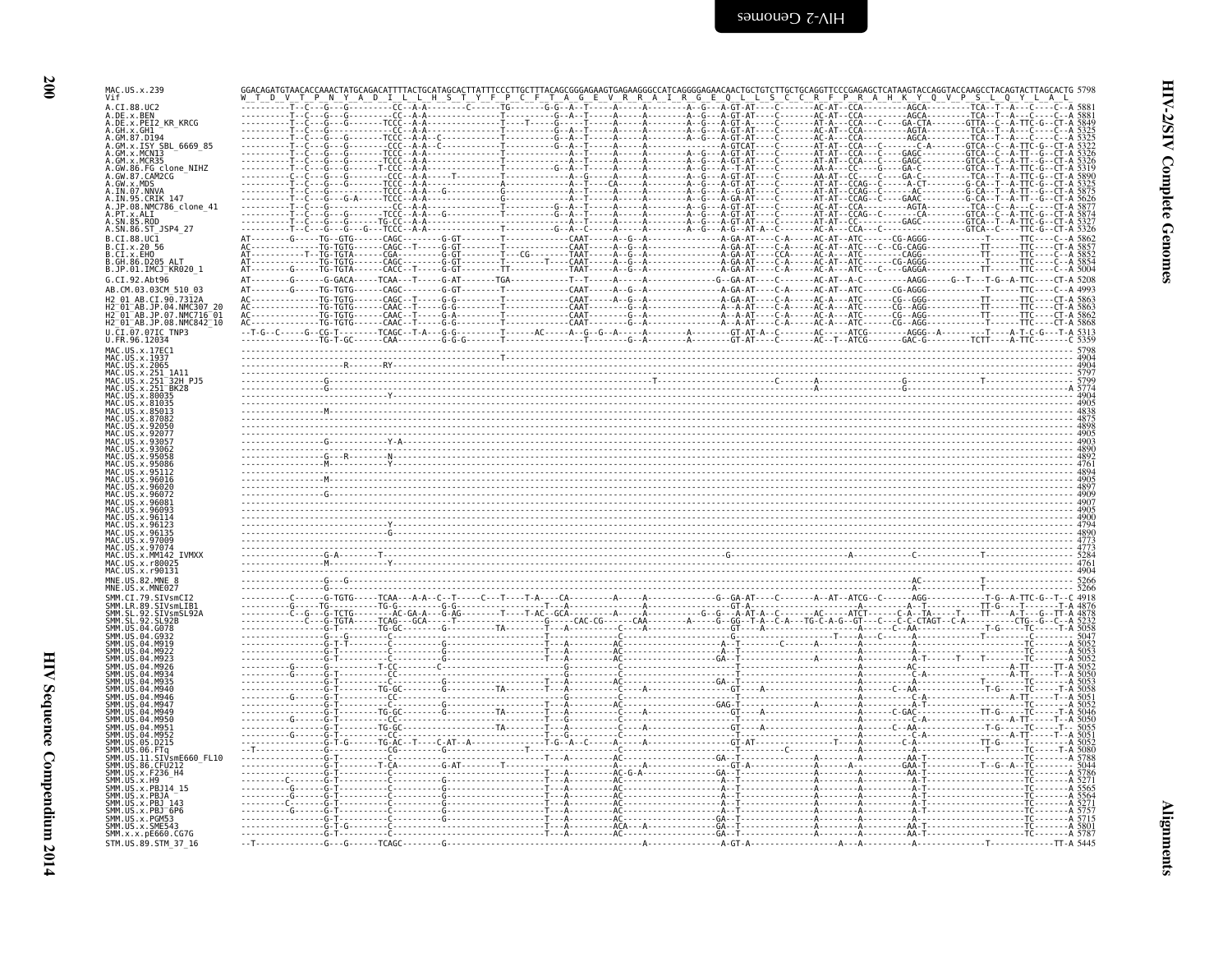|                                                                                                                                                        | Vpx start                                                                                                                                                                 |  |  |      |
|--------------------------------------------------------------------------------------------------------------------------------------------------------|---------------------------------------------------------------------------------------------------------------------------------------------------------------------------|--|--|------|
| MAC.US.x.239<br>Vpx<br>Vif                                                                                                                             | AAAGTAGTAAGCGATGTCAGA                                                                                                                                                     |  |  |      |
| A.CI.88.UC2<br>A.DE.x.BEN<br>A.DE.x.PEI2 KR KRCG<br>A.GH.X.GHI<br>A.GM.87.D194<br>A.GM.x.ISY SBL 6669 85                                               | D<br>$---GCAAC-AAATGAC$<br>- GCAAC - AAATG - C AGAC -<br>- GCAAC - AAATG - C AGAC - - - - - GCAAC - AAATGAC AGAC -<br>--- GCAAC - AAATG - C AGAC<br>- CAGC - AAATGAC AAAC |  |  | 6016 |
| A.GM.x.MCNI3<br>A.GM.x.MCR35<br>A.GW.86.FG clone_NIHZ<br>A.GW.87.CAM2CG<br>A.GW.87.CAM2CG<br>A.IN.07.NNVA<br>A.IN.95.CRIK_147                          |                                                                                                                                                                           |  |  |      |
| A.JP.08.NMC786 clone 41<br>A.PT.x.ALI<br>A.SN.86.ST JSP4 27                                                                                            |                                                                                                                                                                           |  |  |      |
| B.CI.88.UC1<br>B.CI.x.20 56<br>B.CI.X.EHO<br>B.GH.86.D205 ALT<br>B.JP.01.IMCJ KR020 1                                                                  |                                                                                                                                                                           |  |  |      |
| G.CI.92.Abt96<br>AB.CM.03.03CM 510 03<br>H2 01 AB.CI.90.7312A<br>H2 01 AB.JP.04.NMC307 20<br>H2 01 AB.JP.07.NMC716 01<br>H2 01 AB.JP.08.NMC842 10      |                                                                                                                                                                           |  |  |      |
| $U.\overline{C1}.\overline{07}.\overline{071C}$ TNP3<br>U.FR.96.12034                                                                                  |                                                                                                                                                                           |  |  |      |
| MAC US x 17FC1<br>MAC.US.x.1937<br>MAC.US.x.2065<br>.US.x.251<br>MAC.US.x.251-32H-PJ5<br>MAC.US.x.251-BK28<br>US.x.251 <sup>-</sup> BK28<br>US.x.80035 |                                                                                                                                                                           |  |  |      |
|                                                                                                                                                        |                                                                                                                                                                           |  |  |      |
| 9613                                                                                                                                                   |                                                                                                                                                                           |  |  |      |
| MM142<br>4AC.US.x.r8002<br>MNF US 82 MNF 8                                                                                                             |                                                                                                                                                                           |  |  |      |
| SMM.CI.79.SIVsmCI2                                                                                                                                     |                                                                                                                                                                           |  |  |      |
| SMM.LR.89.<br>SIVsmLIB1<br>SMM. SL. 92<br>SIVsmSL92A<br>-92<br>SI 92R                                                                                  |                                                                                                                                                                           |  |  |      |
|                                                                                                                                                        |                                                                                                                                                                           |  |  |      |
|                                                                                                                                                        |                                                                                                                                                                           |  |  |      |
| D215.<br>SMM.US.<br>SMM.US.11.SIVsmE660 FL10<br>SMM.US.86.CFU212                                                                                       |                                                                                                                                                                           |  |  |      |
| MM.US.x.F236 H4<br>SMM.US.x.H9<br>SMM.US.x.PBJ14 15<br>SMM.US.x.PBJA<br>SMM.US.x.PBJ <sup>-</sup> 6P6                                                  |                                                                                                                                                                           |  |  |      |
| SMM.US.x.PGM53<br>SMM.US.x.SME543<br>SMM. x. x. pE660. CG7G<br>STM.US.89.STM 37 16                                                                     |                                                                                                                                                                           |  |  |      |

<span id="page-42-0"></span>**Alignments**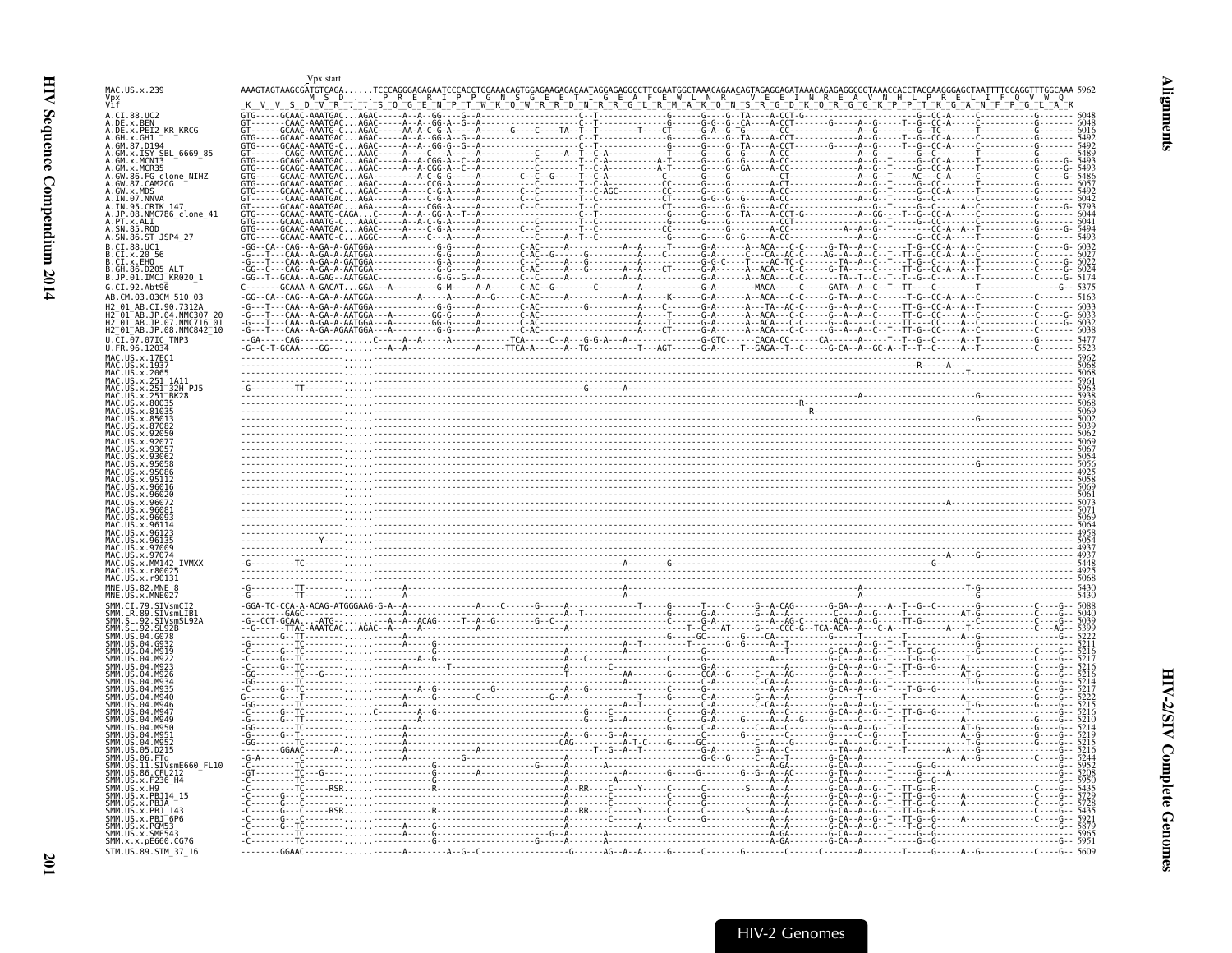<span id="page-43-0"></span>

| $H$ D##<br>A.CI.88.UC2<br>A.DE.x.BEN<br>A.DE.x.PEI2_KR_KRCG<br>5657<br>5657<br>A.GM.87.D194<br>A.GM.x.ISY_SBL_6669_85<br>$CA - - - G - - G -$<br>- CAC - -<br>A.GM.X.MCN13<br>A.GM.x.MCR35<br>----------- <sub>--</sub> ---------------------A<br>A.GW.86.FG clone_NIHZ<br>A.GW.x.MDS<br>A.IN.07.NNVA<br>A.IN.95.CRIK.147<br>5657<br>6207<br>---------- <sub>--</sub> -----------------G----†--CAC--<br>- CAC - -<br>$- - 6206$<br>5659<br>5658<br>.<br>$\frac{1}{2}$ 6197<br>B.CI.88.UC1<br>B.CI.x.EHO<br>B.GH.86.D205 ALT<br>B.JP.01.IMCJ_KR020_1<br>G.CI.92.Abt96<br>$-C - - - - - - - - - - - - - - - - - - - - - - - - - -$<br>$-CACC - G - T - G -$<br>H2-01-AB.JP.04.NMC307_20<br>H2-01-AB.JP.07.NMC716-01<br>H2 01 AB.JP.08.NMC842 10<br>6127<br>MAC.US.x.17EC1<br>MAC.US.x.2065<br>MAC.US.x.251<br>$6126$<br>$6128$<br>$6103$<br>.US.x.251_1A11<br>.US.x.251 <sup>-</sup> 32H PJ5<br>MAC. US. x. 251<br>US.x.251 BK28<br>US.x.80035<br>IIS x 9608'<br>;229<br>;123<br>;123<br>;102<br>;102<br>;613<br>x.97009<br><b>TVMXX</b><br>MAC.US.x.MM142<br>MAC.US.x.r90131<br>5595<br>x.MNE027<br>5253<br>5202<br>5201<br>SMM.CI.79.SIVsmCI2<br>.LR.89.SIVsmLIB1<br>SMM.SL<br>.92.SIVsmSL92A<br>.92 <sub>1</sub><br>SL92B<br>04<br>. G - - - - - - - - - - - - - A - -<br>-----T<br>04.M956<br>. A - - - - - - - - -<br>.05.0215<br>SMM.US.06.FTq<br>5409<br>6117<br>-------GA------CAC-------------------C-<br>SIVsmE660 FL10<br>SMM. US.86. CFU212<br>-----G-------CACT--G--T------C----C<br>-----GA------CAC------T------------C<br>SMM. US. x. F236_H4<br>SMM. US. x. H9<br>SMM. US. x. PBJ 143<br>-----GTC-----CACT----R------------<br>.<br>. G G G<br>SMM.US.x.PGM53<br>--------GAG-----CAC------------------<br>6044<br>. - - - - - - - - - - - - - - - ATG - - A - - - - - - GA - - - - - - CAC - - - - - - T - - - - - - - - - - C<br>SMM. x. x. pE660. CG7G<br>--- 6116 |                               | Vif end |         |
|-------------------------------------------------------------------------------------------------------------------------------------------------------------------------------------------------------------------------------------------------------------------------------------------------------------------------------------------------------------------------------------------------------------------------------------------------------------------------------------------------------------------------------------------------------------------------------------------------------------------------------------------------------------------------------------------------------------------------------------------------------------------------------------------------------------------------------------------------------------------------------------------------------------------------------------------------------------------------------------------------------------------------------------------------------------------------------------------------------------------------------------------------------------------------------------------------------------------------------------------------------------------------------------------------------------------------------------------------------------------------------------------------------------------------------------------------------------------------------------------------------------------------------------------------------------------------------------------------------------------------------------------------------------------------------------------------------------------------------------------------------------------------------------------------------------------------------------------------------------------------------------|-------------------------------|---------|---------|
|                                                                                                                                                                                                                                                                                                                                                                                                                                                                                                                                                                                                                                                                                                                                                                                                                                                                                                                                                                                                                                                                                                                                                                                                                                                                                                                                                                                                                                                                                                                                                                                                                                                                                                                                                                                                                                                                                     | MAC.US.x.239<br>Vpx<br>Vif    |         |         |
|                                                                                                                                                                                                                                                                                                                                                                                                                                                                                                                                                                                                                                                                                                                                                                                                                                                                                                                                                                                                                                                                                                                                                                                                                                                                                                                                                                                                                                                                                                                                                                                                                                                                                                                                                                                                                                                                                     |                               |         |         |
|                                                                                                                                                                                                                                                                                                                                                                                                                                                                                                                                                                                                                                                                                                                                                                                                                                                                                                                                                                                                                                                                                                                                                                                                                                                                                                                                                                                                                                                                                                                                                                                                                                                                                                                                                                                                                                                                                     |                               |         |         |
|                                                                                                                                                                                                                                                                                                                                                                                                                                                                                                                                                                                                                                                                                                                                                                                                                                                                                                                                                                                                                                                                                                                                                                                                                                                                                                                                                                                                                                                                                                                                                                                                                                                                                                                                                                                                                                                                                     | A.GH.x.GH1                    |         |         |
|                                                                                                                                                                                                                                                                                                                                                                                                                                                                                                                                                                                                                                                                                                                                                                                                                                                                                                                                                                                                                                                                                                                                                                                                                                                                                                                                                                                                                                                                                                                                                                                                                                                                                                                                                                                                                                                                                     |                               |         |         |
|                                                                                                                                                                                                                                                                                                                                                                                                                                                                                                                                                                                                                                                                                                                                                                                                                                                                                                                                                                                                                                                                                                                                                                                                                                                                                                                                                                                                                                                                                                                                                                                                                                                                                                                                                                                                                                                                                     |                               |         |         |
|                                                                                                                                                                                                                                                                                                                                                                                                                                                                                                                                                                                                                                                                                                                                                                                                                                                                                                                                                                                                                                                                                                                                                                                                                                                                                                                                                                                                                                                                                                                                                                                                                                                                                                                                                                                                                                                                                     | A.GW.87.CAM2CG                |         |         |
|                                                                                                                                                                                                                                                                                                                                                                                                                                                                                                                                                                                                                                                                                                                                                                                                                                                                                                                                                                                                                                                                                                                                                                                                                                                                                                                                                                                                                                                                                                                                                                                                                                                                                                                                                                                                                                                                                     |                               |         |         |
|                                                                                                                                                                                                                                                                                                                                                                                                                                                                                                                                                                                                                                                                                                                                                                                                                                                                                                                                                                                                                                                                                                                                                                                                                                                                                                                                                                                                                                                                                                                                                                                                                                                                                                                                                                                                                                                                                     |                               |         | 6209    |
|                                                                                                                                                                                                                                                                                                                                                                                                                                                                                                                                                                                                                                                                                                                                                                                                                                                                                                                                                                                                                                                                                                                                                                                                                                                                                                                                                                                                                                                                                                                                                                                                                                                                                                                                                                                                                                                                                     | A.SN.85.ROD                   |         |         |
|                                                                                                                                                                                                                                                                                                                                                                                                                                                                                                                                                                                                                                                                                                                                                                                                                                                                                                                                                                                                                                                                                                                                                                                                                                                                                                                                                                                                                                                                                                                                                                                                                                                                                                                                                                                                                                                                                     | A.SN.86.ST JSP4 27            |         |         |
|                                                                                                                                                                                                                                                                                                                                                                                                                                                                                                                                                                                                                                                                                                                                                                                                                                                                                                                                                                                                                                                                                                                                                                                                                                                                                                                                                                                                                                                                                                                                                                                                                                                                                                                                                                                                                                                                                     | B.CI.x.20 56                  |         |         |
|                                                                                                                                                                                                                                                                                                                                                                                                                                                                                                                                                                                                                                                                                                                                                                                                                                                                                                                                                                                                                                                                                                                                                                                                                                                                                                                                                                                                                                                                                                                                                                                                                                                                                                                                                                                                                                                                                     |                               |         |         |
|                                                                                                                                                                                                                                                                                                                                                                                                                                                                                                                                                                                                                                                                                                                                                                                                                                                                                                                                                                                                                                                                                                                                                                                                                                                                                                                                                                                                                                                                                                                                                                                                                                                                                                                                                                                                                                                                                     |                               |         |         |
|                                                                                                                                                                                                                                                                                                                                                                                                                                                                                                                                                                                                                                                                                                                                                                                                                                                                                                                                                                                                                                                                                                                                                                                                                                                                                                                                                                                                                                                                                                                                                                                                                                                                                                                                                                                                                                                                                     | AB.CM.03.03CM 510 03          |         | $-5328$ |
|                                                                                                                                                                                                                                                                                                                                                                                                                                                                                                                                                                                                                                                                                                                                                                                                                                                                                                                                                                                                                                                                                                                                                                                                                                                                                                                                                                                                                                                                                                                                                                                                                                                                                                                                                                                                                                                                                     | H2 01 AB.CI.90.7312A          |         | 6198    |
|                                                                                                                                                                                                                                                                                                                                                                                                                                                                                                                                                                                                                                                                                                                                                                                                                                                                                                                                                                                                                                                                                                                                                                                                                                                                                                                                                                                                                                                                                                                                                                                                                                                                                                                                                                                                                                                                                     |                               |         |         |
|                                                                                                                                                                                                                                                                                                                                                                                                                                                                                                                                                                                                                                                                                                                                                                                                                                                                                                                                                                                                                                                                                                                                                                                                                                                                                                                                                                                                                                                                                                                                                                                                                                                                                                                                                                                                                                                                                     | U.CI.07.07IC TNP3             |         |         |
|                                                                                                                                                                                                                                                                                                                                                                                                                                                                                                                                                                                                                                                                                                                                                                                                                                                                                                                                                                                                                                                                                                                                                                                                                                                                                                                                                                                                                                                                                                                                                                                                                                                                                                                                                                                                                                                                                     | U.FR.96.12034                 |         |         |
|                                                                                                                                                                                                                                                                                                                                                                                                                                                                                                                                                                                                                                                                                                                                                                                                                                                                                                                                                                                                                                                                                                                                                                                                                                                                                                                                                                                                                                                                                                                                                                                                                                                                                                                                                                                                                                                                                     | MAC.US.x.1937                 |         |         |
|                                                                                                                                                                                                                                                                                                                                                                                                                                                                                                                                                                                                                                                                                                                                                                                                                                                                                                                                                                                                                                                                                                                                                                                                                                                                                                                                                                                                                                                                                                                                                                                                                                                                                                                                                                                                                                                                                     |                               |         |         |
|                                                                                                                                                                                                                                                                                                                                                                                                                                                                                                                                                                                                                                                                                                                                                                                                                                                                                                                                                                                                                                                                                                                                                                                                                                                                                                                                                                                                                                                                                                                                                                                                                                                                                                                                                                                                                                                                                     |                               |         |         |
|                                                                                                                                                                                                                                                                                                                                                                                                                                                                                                                                                                                                                                                                                                                                                                                                                                                                                                                                                                                                                                                                                                                                                                                                                                                                                                                                                                                                                                                                                                                                                                                                                                                                                                                                                                                                                                                                                     |                               |         |         |
|                                                                                                                                                                                                                                                                                                                                                                                                                                                                                                                                                                                                                                                                                                                                                                                                                                                                                                                                                                                                                                                                                                                                                                                                                                                                                                                                                                                                                                                                                                                                                                                                                                                                                                                                                                                                                                                                                     |                               |         |         |
|                                                                                                                                                                                                                                                                                                                                                                                                                                                                                                                                                                                                                                                                                                                                                                                                                                                                                                                                                                                                                                                                                                                                                                                                                                                                                                                                                                                                                                                                                                                                                                                                                                                                                                                                                                                                                                                                                     |                               |         |         |
|                                                                                                                                                                                                                                                                                                                                                                                                                                                                                                                                                                                                                                                                                                                                                                                                                                                                                                                                                                                                                                                                                                                                                                                                                                                                                                                                                                                                                                                                                                                                                                                                                                                                                                                                                                                                                                                                                     |                               |         |         |
|                                                                                                                                                                                                                                                                                                                                                                                                                                                                                                                                                                                                                                                                                                                                                                                                                                                                                                                                                                                                                                                                                                                                                                                                                                                                                                                                                                                                                                                                                                                                                                                                                                                                                                                                                                                                                                                                                     |                               |         |         |
|                                                                                                                                                                                                                                                                                                                                                                                                                                                                                                                                                                                                                                                                                                                                                                                                                                                                                                                                                                                                                                                                                                                                                                                                                                                                                                                                                                                                                                                                                                                                                                                                                                                                                                                                                                                                                                                                                     |                               |         |         |
|                                                                                                                                                                                                                                                                                                                                                                                                                                                                                                                                                                                                                                                                                                                                                                                                                                                                                                                                                                                                                                                                                                                                                                                                                                                                                                                                                                                                                                                                                                                                                                                                                                                                                                                                                                                                                                                                                     |                               |         |         |
|                                                                                                                                                                                                                                                                                                                                                                                                                                                                                                                                                                                                                                                                                                                                                                                                                                                                                                                                                                                                                                                                                                                                                                                                                                                                                                                                                                                                                                                                                                                                                                                                                                                                                                                                                                                                                                                                                     |                               |         |         |
|                                                                                                                                                                                                                                                                                                                                                                                                                                                                                                                                                                                                                                                                                                                                                                                                                                                                                                                                                                                                                                                                                                                                                                                                                                                                                                                                                                                                                                                                                                                                                                                                                                                                                                                                                                                                                                                                                     |                               |         |         |
|                                                                                                                                                                                                                                                                                                                                                                                                                                                                                                                                                                                                                                                                                                                                                                                                                                                                                                                                                                                                                                                                                                                                                                                                                                                                                                                                                                                                                                                                                                                                                                                                                                                                                                                                                                                                                                                                                     |                               |         |         |
|                                                                                                                                                                                                                                                                                                                                                                                                                                                                                                                                                                                                                                                                                                                                                                                                                                                                                                                                                                                                                                                                                                                                                                                                                                                                                                                                                                                                                                                                                                                                                                                                                                                                                                                                                                                                                                                                                     |                               |         |         |
|                                                                                                                                                                                                                                                                                                                                                                                                                                                                                                                                                                                                                                                                                                                                                                                                                                                                                                                                                                                                                                                                                                                                                                                                                                                                                                                                                                                                                                                                                                                                                                                                                                                                                                                                                                                                                                                                                     |                               |         |         |
|                                                                                                                                                                                                                                                                                                                                                                                                                                                                                                                                                                                                                                                                                                                                                                                                                                                                                                                                                                                                                                                                                                                                                                                                                                                                                                                                                                                                                                                                                                                                                                                                                                                                                                                                                                                                                                                                                     | MAC US x r800                 |         |         |
|                                                                                                                                                                                                                                                                                                                                                                                                                                                                                                                                                                                                                                                                                                                                                                                                                                                                                                                                                                                                                                                                                                                                                                                                                                                                                                                                                                                                                                                                                                                                                                                                                                                                                                                                                                                                                                                                                     | $MNF$ . $115.82.$ $MNF$ $S$   |         |         |
|                                                                                                                                                                                                                                                                                                                                                                                                                                                                                                                                                                                                                                                                                                                                                                                                                                                                                                                                                                                                                                                                                                                                                                                                                                                                                                                                                                                                                                                                                                                                                                                                                                                                                                                                                                                                                                                                                     | MNE.US                        |         |         |
|                                                                                                                                                                                                                                                                                                                                                                                                                                                                                                                                                                                                                                                                                                                                                                                                                                                                                                                                                                                                                                                                                                                                                                                                                                                                                                                                                                                                                                                                                                                                                                                                                                                                                                                                                                                                                                                                                     |                               |         |         |
|                                                                                                                                                                                                                                                                                                                                                                                                                                                                                                                                                                                                                                                                                                                                                                                                                                                                                                                                                                                                                                                                                                                                                                                                                                                                                                                                                                                                                                                                                                                                                                                                                                                                                                                                                                                                                                                                                     | SMM. SL                       |         |         |
|                                                                                                                                                                                                                                                                                                                                                                                                                                                                                                                                                                                                                                                                                                                                                                                                                                                                                                                                                                                                                                                                                                                                                                                                                                                                                                                                                                                                                                                                                                                                                                                                                                                                                                                                                                                                                                                                                     |                               |         |         |
|                                                                                                                                                                                                                                                                                                                                                                                                                                                                                                                                                                                                                                                                                                                                                                                                                                                                                                                                                                                                                                                                                                                                                                                                                                                                                                                                                                                                                                                                                                                                                                                                                                                                                                                                                                                                                                                                                     | <b>SMM II</b>                 |         |         |
|                                                                                                                                                                                                                                                                                                                                                                                                                                                                                                                                                                                                                                                                                                                                                                                                                                                                                                                                                                                                                                                                                                                                                                                                                                                                                                                                                                                                                                                                                                                                                                                                                                                                                                                                                                                                                                                                                     |                               |         |         |
|                                                                                                                                                                                                                                                                                                                                                                                                                                                                                                                                                                                                                                                                                                                                                                                                                                                                                                                                                                                                                                                                                                                                                                                                                                                                                                                                                                                                                                                                                                                                                                                                                                                                                                                                                                                                                                                                                     |                               |         |         |
|                                                                                                                                                                                                                                                                                                                                                                                                                                                                                                                                                                                                                                                                                                                                                                                                                                                                                                                                                                                                                                                                                                                                                                                                                                                                                                                                                                                                                                                                                                                                                                                                                                                                                                                                                                                                                                                                                     |                               |         |         |
|                                                                                                                                                                                                                                                                                                                                                                                                                                                                                                                                                                                                                                                                                                                                                                                                                                                                                                                                                                                                                                                                                                                                                                                                                                                                                                                                                                                                                                                                                                                                                                                                                                                                                                                                                                                                                                                                                     | SMM IIS                       |         |         |
|                                                                                                                                                                                                                                                                                                                                                                                                                                                                                                                                                                                                                                                                                                                                                                                                                                                                                                                                                                                                                                                                                                                                                                                                                                                                                                                                                                                                                                                                                                                                                                                                                                                                                                                                                                                                                                                                                     | <b>SMM IIS</b>                |         |         |
|                                                                                                                                                                                                                                                                                                                                                                                                                                                                                                                                                                                                                                                                                                                                                                                                                                                                                                                                                                                                                                                                                                                                                                                                                                                                                                                                                                                                                                                                                                                                                                                                                                                                                                                                                                                                                                                                                     |                               |         |         |
|                                                                                                                                                                                                                                                                                                                                                                                                                                                                                                                                                                                                                                                                                                                                                                                                                                                                                                                                                                                                                                                                                                                                                                                                                                                                                                                                                                                                                                                                                                                                                                                                                                                                                                                                                                                                                                                                                     |                               |         |         |
|                                                                                                                                                                                                                                                                                                                                                                                                                                                                                                                                                                                                                                                                                                                                                                                                                                                                                                                                                                                                                                                                                                                                                                                                                                                                                                                                                                                                                                                                                                                                                                                                                                                                                                                                                                                                                                                                                     | SMM.US                        |         |         |
|                                                                                                                                                                                                                                                                                                                                                                                                                                                                                                                                                                                                                                                                                                                                                                                                                                                                                                                                                                                                                                                                                                                                                                                                                                                                                                                                                                                                                                                                                                                                                                                                                                                                                                                                                                                                                                                                                     |                               |         | 6115    |
|                                                                                                                                                                                                                                                                                                                                                                                                                                                                                                                                                                                                                                                                                                                                                                                                                                                                                                                                                                                                                                                                                                                                                                                                                                                                                                                                                                                                                                                                                                                                                                                                                                                                                                                                                                                                                                                                                     | SMM.US.x.PBJ14 15             |         |         |
|                                                                                                                                                                                                                                                                                                                                                                                                                                                                                                                                                                                                                                                                                                                                                                                                                                                                                                                                                                                                                                                                                                                                                                                                                                                                                                                                                                                                                                                                                                                                                                                                                                                                                                                                                                                                                                                                                     | SMM.US.x.PBJA                 |         |         |
|                                                                                                                                                                                                                                                                                                                                                                                                                                                                                                                                                                                                                                                                                                                                                                                                                                                                                                                                                                                                                                                                                                                                                                                                                                                                                                                                                                                                                                                                                                                                                                                                                                                                                                                                                                                                                                                                                     | SMM.US.x.PBJ <sup>-</sup> 6P6 |         |         |
|                                                                                                                                                                                                                                                                                                                                                                                                                                                                                                                                                                                                                                                                                                                                                                                                                                                                                                                                                                                                                                                                                                                                                                                                                                                                                                                                                                                                                                                                                                                                                                                                                                                                                                                                                                                                                                                                                     | SMM.US.x.SME543               |         | 6130    |
|                                                                                                                                                                                                                                                                                                                                                                                                                                                                                                                                                                                                                                                                                                                                                                                                                                                                                                                                                                                                                                                                                                                                                                                                                                                                                                                                                                                                                                                                                                                                                                                                                                                                                                                                                                                                                                                                                     | STM.US.89.STM 37 16           |         | 5774    |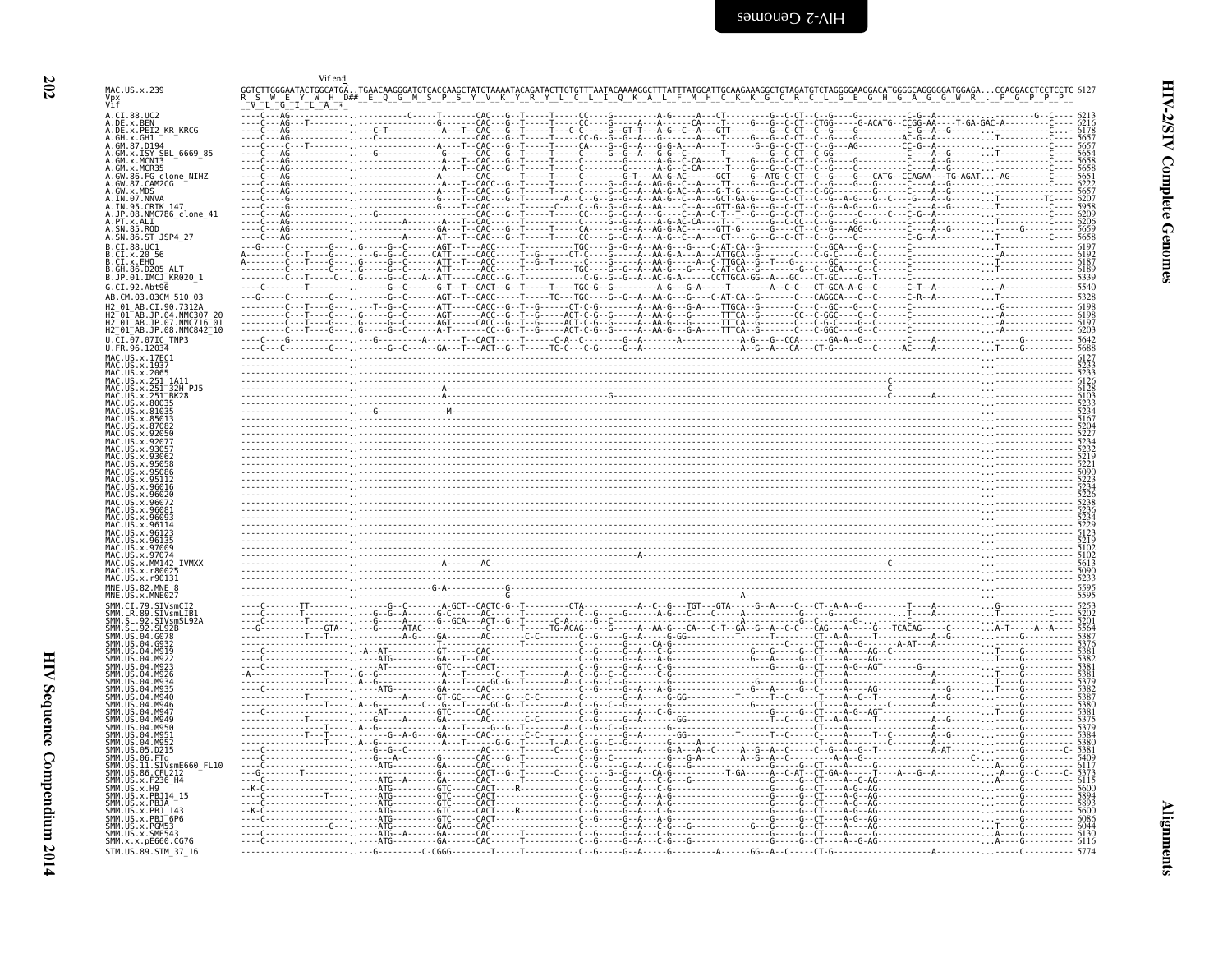<span id="page-44-0"></span>

|                                                                                                                                    | Vpx end                                | Vpr start                                                                                                                                |                                                               |                                                                                                                                         |                                                        |                     |  |
|------------------------------------------------------------------------------------------------------------------------------------|----------------------------------------|------------------------------------------------------------------------------------------------------------------------------------------|---------------------------------------------------------------|-----------------------------------------------------------------------------------------------------------------------------------------|--------------------------------------------------------|---------------------|--|
| MAC.US.x.239<br>Vpx<br>Vpr                                                                                                         | CTCCCCCTCCAGGACTAGCATAA.<br>-p<br>GL A |                                                                                                                                          |                                                               | .ATGGAAGAAAGACCTCCAGAAAATGAAGGACCACAAAGGGAACCATGGGATGAATGGGTAGTGGAGGTTCTGGAAGAACTGAAAGAAGCATTAAAACATTTTGATCCTCGCTTGCTAACTGCACTTGGT 6282 |                                                        |                     |  |
| A.CI.88.UC2                                                                                                                        |                                        | M E E R P P E N E G P Q R E P W D E                                                                                                      |                                                               | W V V                                                                                                                                   | E V<br>E E L                                           | K E E A L K H F D P |  |
| A.DE.x.BEN                                                                                                                         |                                        | TGACTGAAGCACCAAC - - - GTTT - - C-<br>. TGACTGAAGCACCA - C - - - GTTT -<br>. TGACTGAAGCACCAAC - - - GTTT - ·                             |                                                               |                                                                                                                                         |                                                        |                     |  |
| A.DE.X.PEI2_KR_KRCG<br>A.GH.x.GH1<br>A.GM.87.D194                                                                                  |                                        | TGACTGAAGCACCAAC - - - GTTT -                                                                                                            |                                                               |                                                                                                                                         |                                                        |                     |  |
| A.GM.x.ISY SBL 6669 85<br>A.GM.x.MCN13                                                                                             |                                        | TGACTGAAGCACCA-C---<br>- GTTT -                                                                                                          |                                                               |                                                                                                                                         |                                                        |                     |  |
| A.GM.x.MCR35<br>A.GM.x.MCR35<br>A.GW.86.FG_clone_NIHZ                                                                              |                                        | TGACTGAAGCACCAAC - - - GTTT -<br>TGACTGAAGCACCAAC----CTC--                                                                               |                                                               |                                                                                                                                         |                                                        |                     |  |
| A.GW.87.CAM2CG<br>A.GW.x.MDS<br>A.GW.x.MDS<br>A.IN.95.NNVA<br>A.JN.95.CRIK 147<br>A.JP.98.NMC786_clone_41<br>DT.98.NMC786_clone_41 | <b>TTGG-TT</b>                         | ATGACTGAAGCACCAAC - - - GCTT -                                                                                                           |                                                               |                                                                                                                                         |                                                        |                     |  |
|                                                                                                                                    |                                        | TGACTGAAGCACCAAC - - - GCTC -<br>TGACTGAAGCACCAAC - - - GTTT ·                                                                           |                                                               |                                                                                                                                         |                                                        |                     |  |
| A. PT. x. ALI<br>A. SN. 85. ROD                                                                                                    |                                        | TGACTGAAGCACC-ACAG--TTTCC--CGGCCGG----<br>TGGCTGAAGCACCAAC - - - GCTC - -                                                                |                                                               |                                                                                                                                         |                                                        |                     |  |
| A.SN.86.ST JSP4 27                                                                                                                 |                                        | TGACTGAAGCACCAAC - - - GTCT -                                                                                                            |                                                               |                                                                                                                                         |                                                        |                     |  |
| B.CI.88.UC1                                                                                                                        |                                        |                                                                                                                                          |                                                               |                                                                                                                                         |                                                        |                     |  |
| B.CI.x.20 56<br>B.CI.x.EHO<br>B.GH.86.D205_ALT<br>B.JP.01.IMCJ_KR020_1                                                             |                                        | - C - - - TGACAGAAGCAGCCCC - - -G - CT                                                                                                   | - - - - - - - - G - - - - - G - AC - - - - - - - - A - - G -  | . - - - - - - - A - - G -                                                                                                               | -------A---C--C------G---T-A--GC--------C---           |                     |  |
| G.CI.92.Abt96                                                                                                                      |                                        | $-$ G $\ldots \ldots \ldots$ ATGGCA - - -                                                                                                | $-TC - -C - - - - - G - - - G - CC - - C - - G - - A - - G -$ |                                                                                                                                         |                                                        |                     |  |
| AB.CM.03.03CM 510 03<br>H2 01<br>AB.CI.90.7312A                                                                                    |                                        | -C---TGGCAGAAGCARCCYC---R-TC-------G--C--GA-C--------A----AG-----A--GA-AR---G----A-C-----G---A-A--GC-------CY---<br>TGGCAGAAGCAGCCTC---G |                                                               |                                                                                                                                         |                                                        |                     |  |
| H2-01-AB.JP.04.NMC307_20<br>H2-01-AB.JP.07.NMC716-01                                                                               |                                        |                                                                                                                                          |                                                               |                                                                                                                                         |                                                        |                     |  |
| H2 01 AB.JP.08.NMC842 10<br>$U.\overline{C}I.\overline{0}7.07I$ C TNP3                                                             |                                        |                                                                                                                                          |                                                               |                                                                                                                                         |                                                        |                     |  |
| U.FR.96.12034                                                                                                                      |                                        |                                                                                                                                          |                                                               |                                                                                                                                         |                                                        |                     |  |
| MAC.US.x.17EC1<br>MAC.US.x.1937                                                                                                    |                                        |                                                                                                                                          |                                                               |                                                                                                                                         |                                                        |                     |  |
| .US.x.2065<br>MAC<br>MAC<br>.US.x.251_1A11                                                                                         |                                        |                                                                                                                                          |                                                               |                                                                                                                                         |                                                        |                     |  |
| . US.X.251-32H PJ5<br>.US.x.251-BK28<br>LUS X 80035                                                                                |                                        |                                                                                                                                          |                                                               |                                                                                                                                         |                                                        |                     |  |
| MAC.US.x.81035<br>US x 85013                                                                                                       |                                        |                                                                                                                                          |                                                               |                                                                                                                                         |                                                        |                     |  |
|                                                                                                                                    |                                        |                                                                                                                                          |                                                               |                                                                                                                                         |                                                        |                     |  |
| 9305                                                                                                                               |                                        |                                                                                                                                          |                                                               |                                                                                                                                         |                                                        |                     |  |
| 9306<br>US x 95058                                                                                                                 |                                        |                                                                                                                                          |                                                               |                                                                                                                                         |                                                        |                     |  |
| . IIS x 95112                                                                                                                      |                                        |                                                                                                                                          |                                                               |                                                                                                                                         |                                                        |                     |  |
|                                                                                                                                    |                                        |                                                                                                                                          |                                                               |                                                                                                                                         |                                                        |                     |  |
|                                                                                                                                    |                                        |                                                                                                                                          |                                                               |                                                                                                                                         |                                                        |                     |  |
| $US \times 96093$<br>. IIS x 96114                                                                                                 |                                        |                                                                                                                                          |                                                               |                                                                                                                                         |                                                        |                     |  |
| $115 \times 9612$<br>MAC US x 96135                                                                                                |                                        |                                                                                                                                          |                                                               |                                                                                                                                         |                                                        |                     |  |
| MAC.US.x.97009<br>MAC.US.x.<br>97074<br>MAC.US.x.MM14<br><b>TVMXX</b>                                                              |                                        |                                                                                                                                          |                                                               |                                                                                                                                         |                                                        |                     |  |
| MAC.US.x.r8002!<br>MAC.US.x.r90131                                                                                                 |                                        |                                                                                                                                          |                                                               |                                                                                                                                         |                                                        |                     |  |
| MNE.US.82.MNE 8                                                                                                                    |                                        |                                                                                                                                          |                                                               |                                                                                                                                         |                                                        |                     |  |
| MNE.US.x.MNE027<br>SMM.CI.79.<br>SIVsmCI2                                                                                          |                                        |                                                                                                                                          |                                                               |                                                                                                                                         |                                                        |                     |  |
| SMM IR 89<br>SIVsmLIB1<br>. SL. 92<br>SIVsmSL92A                                                                                   |                                        |                                                                                                                                          |                                                               |                                                                                                                                         |                                                        |                     |  |
| ŚMM<br>ŚL<br>92.<br>SL92B<br><b>SMM</b>                                                                                            |                                        |                                                                                                                                          |                                                               |                                                                                                                                         |                                                        |                     |  |
| SMM IIS<br>04<br>SMM.US                                                                                                            |                                        |                                                                                                                                          |                                                               |                                                                                                                                         |                                                        |                     |  |
|                                                                                                                                    |                                        |                                                                                                                                          |                                                               |                                                                                                                                         |                                                        |                     |  |
|                                                                                                                                    |                                        |                                                                                                                                          |                                                               |                                                                                                                                         |                                                        |                     |  |
| SMM                                                                                                                                |                                        |                                                                                                                                          |                                                               |                                                                                                                                         |                                                        |                     |  |
| SMM.US<br>SMM.US<br>M947<br>04<br>MQ49<br>- 64                                                                                     |                                        |                                                                                                                                          |                                                               |                                                                                                                                         |                                                        |                     |  |
| SMM.US.04.<br>M950<br>SMM.US<br>M951<br>AA                                                                                         |                                        |                                                                                                                                          |                                                               |                                                                                                                                         |                                                        |                     |  |
| SMM. US. 04.M952                                                                                                                   |                                        |                                                                                                                                          |                                                               |                                                                                                                                         |                                                        |                     |  |
| SMM.US.05.D215<br>SMM.US.06.FTq<br>SMM.US.06.FTq<br>SMM.US.11.SIVSmE660_FL10                                                       |                                        |                                                                                                                                          |                                                               | . G - - A - - - - - - - - - - - - - - - G - - - - - - - - - - - - A                                                                     |                                                        |                     |  |
| SMM.US.11.SIVsmE<br>SMM.US.86.CFU212<br>SMM.US.X.F236_H4<br>SMM.US.x.H9                                                            |                                        |                                                                                                                                          |                                                               |                                                                                                                                         |                                                        |                     |  |
| SMM.US.x.PBJ14_15                                                                                                                  |                                        |                                                                                                                                          |                                                               |                                                                                                                                         |                                                        |                     |  |
| SMM.US.x.PBJA<br>SMM.US.x.PBJ 143                                                                                                  |                                        |                                                                                                                                          |                                                               | --------------R--A--A--------G---AGA-                                                                                                   |                                                        | - հ-                |  |
| SMM.US.x.PBJ <sup>-6P6</sup><br>SMM.US.x.PGM53                                                                                     |                                        |                                                                                                                                          |                                                               |                                                                                                                                         |                                                        |                     |  |
| SMM.US.x.SME543<br>SMM.x.x.pE660.CG7G                                                                                              |                                        |                                                                                                                                          |                                                               |                                                                                                                                         | . - - - G - - - T - A - - - - - - - - - - - - CC - G - |                     |  |
| STM.US.89.STM 37 16                                                                                                                |                                        |                                                                                                                                          |                                                               |                                                                                                                                         |                                                        |                     |  |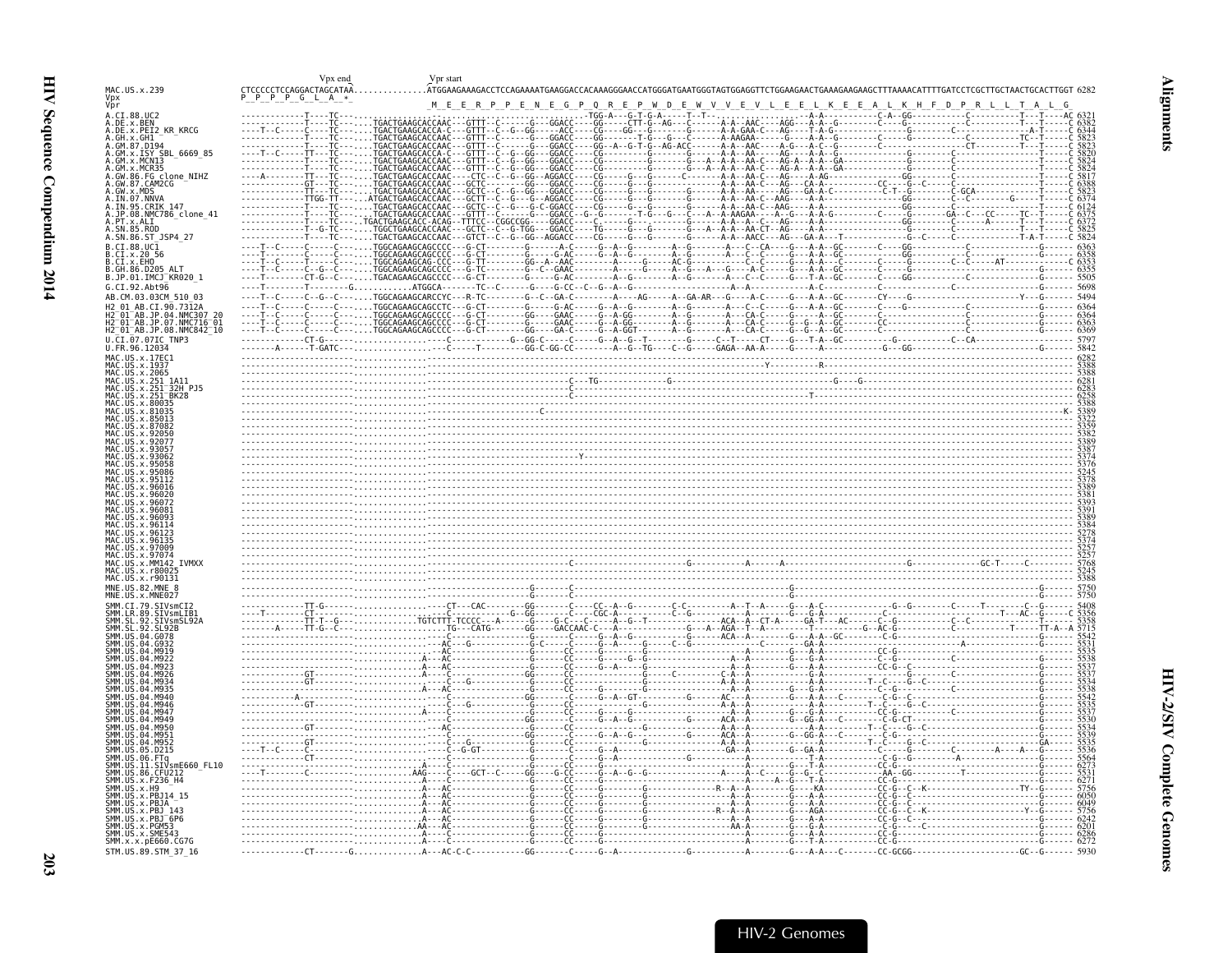<span id="page-45-0"></span>

|                                                                                            | Tat exon 1 start                                                                     |       |  |                                  |                                                |
|--------------------------------------------------------------------------------------------|--------------------------------------------------------------------------------------|-------|--|----------------------------------|------------------------------------------------|
| MAC.US.x.239                                                                               | AATCATATCTATAATAGACATGGAGACACCCTTGAGGGAGCAGGAGAACTCATTAGAATCCTCCAACGAGCGCTCTTCATGCAT |       |  |                                  |                                                |
| Vpr<br>Tat exon 1                                                                          |                                                                                      |       |  |                                  |                                                |
| A.CI.88.UC2<br>A.DE.x.BEN<br>A.DE.x.PEI2_KR_KRCG                                           | GC - - - - - - - - - - - - - - - - - -                                               |       |  |                                  |                                                |
| A.GH.X.GH1                                                                                 |                                                                                      |       |  | - - - - - T - - - - - - A - AA - |                                                |
| A.GM.x.ISY SBL 6669 85                                                                     |                                                                                      |       |  |                                  |                                                |
| A.GM.X.MCN13<br>A.GM.x.MCR35                                                               |                                                                                      |       |  |                                  |                                                |
| A.GW.86.FG_clone_NIHZ<br>A.GW.87.CAM2CG                                                    |                                                                                      |       |  |                                  |                                                |
| A.GW.x.MDS<br>A.IN.07.NNVA                                                                 |                                                                                      |       |  |                                  |                                                |
| A.IN.95.CRIK 147<br>A.JP.08.NMC786_clone_41                                                |                                                                                      |       |  |                                  |                                                |
| A.PT.x.ALI<br>A.SN.85.ROD                                                                  |                                                                                      |       |  |                                  |                                                |
| A.SN.86.ST JSP4 27<br>B.CI.88.UC1                                                          |                                                                                      |       |  |                                  |                                                |
| B.CI.x.20<br>B.CI.x.EHO                                                                    |                                                                                      |       |  |                                  |                                                |
| B.GH.86.D205<br>B.JP.01.IMCJ <sup>-</sup> KR020 1                                          |                                                                                      |       |  |                                  |                                                |
| G.CI.92.Abt96                                                                              |                                                                                      |       |  |                                  |                                                |
| AB.CM.03.03CM 510 03<br>2 01 AB.CI.90.7312A                                                |                                                                                      |       |  |                                  |                                                |
| H2 <sup>-</sup> 01 <sup>-</sup> AB.JP.04.NMC307                                            |                                                                                      |       |  |                                  |                                                |
| H2-01-AB.JP.07.NMC716-01<br>H2-01-AB.JP.08.NMC842-10                                       |                                                                                      |       |  |                                  |                                                |
| U.CI.07.07IC TNP3<br>U.FR.96.12034                                                         |                                                                                      |       |  |                                  |                                                |
| MAC.US.x.17EC1<br>MAC.US.x.1937                                                            |                                                                                      |       |  |                                  |                                                |
| MAC.US.x.2065                                                                              |                                                                                      |       |  |                                  |                                                |
| US.x.251_1A11.<br>. US. x. 251-32H PJ5<br>. US. x. 251-BK28                                |                                                                                      |       |  |                                  |                                                |
| MAC.US.x.80035                                                                             |                                                                                      |       |  |                                  |                                                |
| US.x.81035<br>US.x.8501                                                                    |                                                                                      |       |  |                                  |                                                |
|                                                                                            |                                                                                      |       |  |                                  |                                                |
| -9207                                                                                      |                                                                                      |       |  |                                  |                                                |
|                                                                                            |                                                                                      |       |  |                                  |                                                |
|                                                                                            |                                                                                      |       |  |                                  |                                                |
| 9602                                                                                       |                                                                                      |       |  |                                  |                                                |
| US x 9607<br>$IIS \times QGSP$                                                             |                                                                                      |       |  |                                  |                                                |
| US x 9609<br>$115 \times 96114$                                                            |                                                                                      |       |  |                                  |                                                |
|                                                                                            |                                                                                      |       |  |                                  | ,,,,,,<br>5554<br>5448<br>5544<br>5427<br>5427 |
| 97009                                                                                      |                                                                                      |       |  |                                  |                                                |
| <b>TVMXX</b><br>MAC IIS x MM142<br>.IIS.x.r800                                             |                                                                                      |       |  |                                  |                                                |
| MAC.US.x.r90131<br>MNE.US.82.MNE                                                           |                                                                                      |       |  |                                  | 5920                                           |
|                                                                                            |                                                                                      |       |  |                                  |                                                |
| SMM.CI.79.SIVsmCI2<br>SMM. LR. 89.                                                         |                                                                                      |       |  |                                  |                                                |
| .ŠĪVsmLĪB1<br>.SIVsmSL92A<br>SMM<br>SMM<br>SMM<br>$\frac{92}{92}$<br>. SL<br><b>SI 92R</b> |                                                                                      |       |  |                                  |                                                |
| SMM. US. 04. G078<br>SMM. US. 04.                                                          |                                                                                      |       |  |                                  |                                                |
| SMM IIS                                                                                    |                                                                                      |       |  |                                  |                                                |
| <b>SMM IIS</b>                                                                             |                                                                                      |       |  |                                  |                                                |
|                                                                                            |                                                                                      |       |  |                                  |                                                |
|                                                                                            |                                                                                      |       |  |                                  |                                                |
| <b>SMM IIS</b>                                                                             |                                                                                      |       |  |                                  |                                                |
| SMM US 04 M950<br>SMM IIS                                                                  |                                                                                      |       |  |                                  |                                                |
| <b>MQ51</b><br>MM IIS A4 MQ52                                                              |                                                                                      |       |  |                                  |                                                |
| SMM.US.05.D215<br>SMM. US. 06. FTq                                                         |                                                                                      |       |  |                                  |                                                |
| SMM.US.11<br>SIVsmE660 FL10<br>SMM. US.86. CFU212                                          |                                                                                      |       |  |                                  |                                                |
| SMM. US. x. F236 H4<br>SMM. US. x. H9                                                      |                                                                                      |       |  |                                  |                                                |
| SMM.US.x.PBJ14 15<br>SMM.US.x.PBJA                                                         |                                                                                      |       |  |                                  |                                                |
| SMM.US.x.PBJ 143<br>SMM.US.x.PBJ <sup>-</sup> 6P6                                          |                                                                                      |       |  |                                  |                                                |
| SMM.US.x.PGM53<br>SMM.US.x.SME543                                                          |                                                                                      |       |  |                                  |                                                |
| SMM. x. x. pE660. CG7G                                                                     |                                                                                      |       |  |                                  | 6442                                           |
| STM.US.89.STM 37 16                                                                        |                                                                                      | $-6-$ |  |                                  |                                                |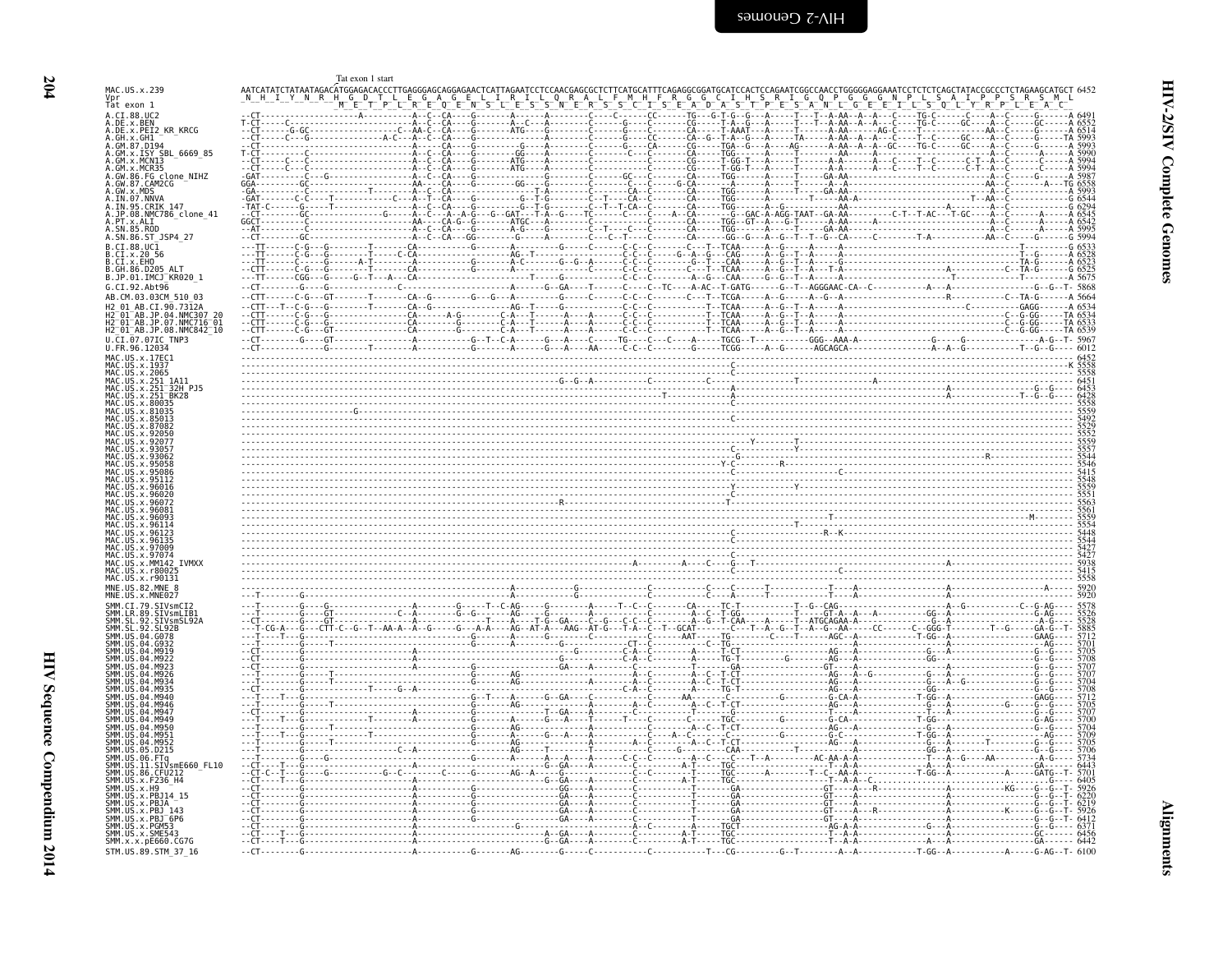|                                                                              | Vpr end   | Rev exon 1 start                                                                                                                                                                                                                                                                                                                                                                                                                      | Tat Revexon 1 end Tat Revindmonstant                       |
|------------------------------------------------------------------------------|-----------|---------------------------------------------------------------------------------------------------------------------------------------------------------------------------------------------------------------------------------------------------------------------------------------------------------------------------------------------------------------------------------------------------------------------------------------|------------------------------------------------------------|
| MAC.US.x.239<br>Vpr<br>Env                                                   |           | ATAACACATGCTATTGTAAAAAGTGTTGCTACCATTGCCAGTTTTGTTTTCTTAAAAAAGGCTTGGGGATATGTTATGAGCAATCACGAAAGAGAAGAAGAACACCTCGAAAAAGGCTAAGGCTAATACATCTTCTGCATCAAACAAGTAA.GTATGGGATGTCTTG 6616                                                                                                                                                                                                                                                          |                                                            |
|                                                                              |           |                                                                                                                                                                                                                                                                                                                                                                                                                                       | M G C L                                                    |
| Tat exon 1<br>Rev exon 1                                                     | Y N## T C | $S^-$                                                                                                                                                                                                                                                                                                                                                                                                                                 |                                                            |
| A.CI.88.UC2                                                                  |           | <u>L R L T H L<br/>A C C C GC </u>                                                                                                                                                                                                                                                                                                                                                                                                    |                                                            |
| A.DE.X.BEN<br>A.DE.X.PEI2 KR_KRCG                                            |           | G-C-GAC                                                                                                                                                                                                                                                                                                                                                                                                                               |                                                            |
|                                                                              |           | C-GAC<br>C-GAC<br>C-GAC<br>C-GAC                                                                                                                                                                                                                                                                                                                                                                                                      |                                                            |
| A.GM.87.D194<br>ISY SBL 6669 85                                              |           | . - - - - - - - - - - - - GC - - - - CA - T                                                                                                                                                                                                                                                                                                                                                                                           |                                                            |
| GM.x.MCN13                                                                   |           |                                                                                                                                                                                                                                                                                                                                                                                                                                       |                                                            |
| A.GM.X.MCR35                                                                 |           |                                                                                                                                                                                                                                                                                                                                                                                                                                       |                                                            |
| A.GW.86.FG_clone_NIHZ<br>GW.87.CAM2CG                                        |           |                                                                                                                                                                                                                                                                                                                                                                                                                                       |                                                            |
| A.GW.x.MDS<br>A.IN.07.NNVA<br>A.IN.95.CRIK 147                               |           |                                                                                                                                                                                                                                                                                                                                                                                                                                       |                                                            |
|                                                                              |           |                                                                                                                                                                                                                                                                                                                                                                                                                                       |                                                            |
| A.JP.08.NMC786 clone 41<br>. PT.x.ALI                                        |           |                                                                                                                                                                                                                                                                                                                                                                                                                                       |                                                            |
|                                                                              |           |                                                                                                                                                                                                                                                                                                                                                                                                                                       |                                                            |
| 4.SN.86.ST JSP4 27                                                           |           | $-G - C - T - T - T - T - G - G - G - G - G - G$                                                                                                                                                                                                                                                                                                                                                                                      |                                                            |
| B.CI.88.UC1<br>B.CI.x.20 56                                                  |           |                                                                                                                                                                                                                                                                                                                                                                                                                                       |                                                            |
| B.CI.X.EHO                                                                   |           |                                                                                                                                                                                                                                                                                                                                                                                                                                       |                                                            |
| B.GH.86.D205<br>B.JP.01.IMCJ <sup>-</sup> KR020 1                            |           |                                                                                                                                                                                                                                                                                                                                                                                                                                       |                                                            |
| G.CI.92.Abt96                                                                |           |                                                                                                                                                                                                                                                                                                                                                                                                                                       |                                                            |
| AB.CM.03.03CM 510 03                                                         |           |                                                                                                                                                                                                                                                                                                                                                                                                                                       |                                                            |
| AB.CI.90.7312A<br>42 A1<br>2 <sup>-</sup> 01 <sup>-</sup> AB.JP.04.NMC307 20 |           |                                                                                                                                                                                                                                                                                                                                                                                                                                       |                                                            |
| ? 01 AB.JP.07.NMC716 01                                                      |           |                                                                                                                                                                                                                                                                                                                                                                                                                                       |                                                            |
| 2_01_AB.JP.08.NMC842_10                                                      |           |                                                                                                                                                                                                                                                                                                                                                                                                                                       |                                                            |
| U.CI.07.07IC TNP3<br>U.FR.96.12034                                           |           |                                                                                                                                                                                                                                                                                                                                                                                                                                       |                                                            |
| MAC US x 17FC1                                                               |           |                                                                                                                                                                                                                                                                                                                                                                                                                                       |                                                            |
| MAC.US.x.2065                                                                |           |                                                                                                                                                                                                                                                                                                                                                                                                                                       |                                                            |
|                                                                              |           |                                                                                                                                                                                                                                                                                                                                                                                                                                       |                                                            |
| x.251 BK28                                                                   |           |                                                                                                                                                                                                                                                                                                                                                                                                                                       |                                                            |
|                                                                              |           |                                                                                                                                                                                                                                                                                                                                                                                                                                       |                                                            |
|                                                                              |           |                                                                                                                                                                                                                                                                                                                                                                                                                                       |                                                            |
|                                                                              |           |                                                                                                                                                                                                                                                                                                                                                                                                                                       |                                                            |
|                                                                              |           |                                                                                                                                                                                                                                                                                                                                                                                                                                       |                                                            |
|                                                                              |           |                                                                                                                                                                                                                                                                                                                                                                                                                                       |                                                            |
|                                                                              |           |                                                                                                                                                                                                                                                                                                                                                                                                                                       |                                                            |
|                                                                              |           |                                                                                                                                                                                                                                                                                                                                                                                                                                       |                                                            |
|                                                                              |           |                                                                                                                                                                                                                                                                                                                                                                                                                                       |                                                            |
|                                                                              |           |                                                                                                                                                                                                                                                                                                                                                                                                                                       |                                                            |
|                                                                              |           |                                                                                                                                                                                                                                                                                                                                                                                                                                       |                                                            |
|                                                                              |           |                                                                                                                                                                                                                                                                                                                                                                                                                                       |                                                            |
|                                                                              |           |                                                                                                                                                                                                                                                                                                                                                                                                                                       |                                                            |
|                                                                              |           |                                                                                                                                                                                                                                                                                                                                                                                                                                       |                                                            |
| <b>IVMXX</b>                                                                 |           |                                                                                                                                                                                                                                                                                                                                                                                                                                       |                                                            |
| MAC.US.x.r8002<br>MAC.US.x.r90131                                            |           |                                                                                                                                                                                                                                                                                                                                                                                                                                       |                                                            |
| MNE.US.82.MNE 8                                                              |           |                                                                                                                                                                                                                                                                                                                                                                                                                                       | $\frac{6084}{6084}$                                        |
|                                                                              |           |                                                                                                                                                                                                                                                                                                                                                                                                                                       |                                                            |
| SIVsmLIB1                                                                    |           |                                                                                                                                                                                                                                                                                                                                                                                                                                       | 5681                                                       |
| STVsmSL924                                                                   |           |                                                                                                                                                                                                                                                                                                                                                                                                                                       |                                                            |
|                                                                              |           |                                                                                                                                                                                                                                                                                                                                                                                                                                       |                                                            |
|                                                                              |           |                                                                                                                                                                                                                                                                                                                                                                                                                                       |                                                            |
|                                                                              |           | $\begin{array}{cccccccccccc} \textbf{0.01} & \textbf{0.02} & \textbf{0.03} & \textbf{0.04} & \textbf{0.05} & \textbf{0.06} & \textbf{0.07} & \textbf{0.07} & \textbf{0.08} & \textbf{0.09} & \textbf{0.09} & \textbf{0.09} & \textbf{0.09} & \textbf{0.09} & \textbf{0.09} & \textbf{0.09} & \textbf{0.09} & \textbf{0.09} & \textbf{0.09} & \textbf{0.09} & \textbf{0.09} & \$                                                       |                                                            |
|                                                                              |           |                                                                                                                                                                                                                                                                                                                                                                                                                                       |                                                            |
|                                                                              |           |                                                                                                                                                                                                                                                                                                                                                                                                                                       |                                                            |
|                                                                              |           |                                                                                                                                                                                                                                                                                                                                                                                                                                       |                                                            |
|                                                                              |           |                                                                                                                                                                                                                                                                                                                                                                                                                                       |                                                            |
|                                                                              |           |                                                                                                                                                                                                                                                                                                                                                                                                                                       |                                                            |
|                                                                              |           |                                                                                                                                                                                                                                                                                                                                                                                                                                       |                                                            |
|                                                                              |           |                                                                                                                                                                                                                                                                                                                                                                                                                                       |                                                            |
| D <sub>215</sub>                                                             |           |                                                                                                                                                                                                                                                                                                                                                                                                                                       | 869<br>865<br>3864<br>3868<br>5873<br>5895<br>5895<br>6601 |
| 06.FTq<br>SIVsmE660 FL10                                                     |           |                                                                                                                                                                                                                                                                                                                                                                                                                                       |                                                            |
| SMM.US.86.CFU212<br>SMM. US. x. F236 H4                                      |           |                                                                                                                                                                                                                                                                                                                                                                                                                                       |                                                            |
|                                                                              |           | $\begin{array}{cccccccc} \text{CGA} & \text{CGA} & \text{CGA} & \text{CGA} & \text{CGA} & \text{CGA} & \text{CGA} & \text{CGA} & \text{CGA} & \text{CGA} & \text{CGA} & \text{CGA} & \text{CGA} & \text{CGA} & \text{CGA} & \text{CGA} & \text{CGA} & \text{CGA} & \text{CGA} & \text{CGA} & \text{CGA} & \text{CGA} & \text{CGA} & \text{CGA} & \text{CGA} & \text{CGA} & \text{CGA} & \text{CGA} & \text{CGA} & \text{CGA} & \text$ |                                                            |
| SMM.US<br>x.PBJ14 15                                                         |           | .<br>.G - - - - - - - - - - - - - - G - - - A                                                                                                                                                                                                                                                                                                                                                                                         |                                                            |
|                                                                              |           |                                                                                                                                                                                                                                                                                                                                                                                                                                       |                                                            |
| $x.$ PBJ $-6P6$<br>1M.US.x.PGM53                                             |           | .                                                                                                                                                                                                                                                                                                                                                                                                                                     |                                                            |
| SMM.US.x.SME543<br>SMM.x.x.pE660.CG7G                                        |           | $- - A - - - A - - - - C - - CT - C$<br>.                                                                                                                                                                                                                                                                                                                                                                                             |                                                            |
| STM.US.89.STM 37 16                                                          |           | GT-AA--------------A--T--C--AT----<br>$C-G$ ------G---C------TC-T--A---ACC------<br>- AG - - - - T - - - C - - - - - A - - - - - - - - - T - - C - - - - -                                                                                                                                                                                                                                                                            |                                                            |

<span id="page-46-0"></span>**Alignments**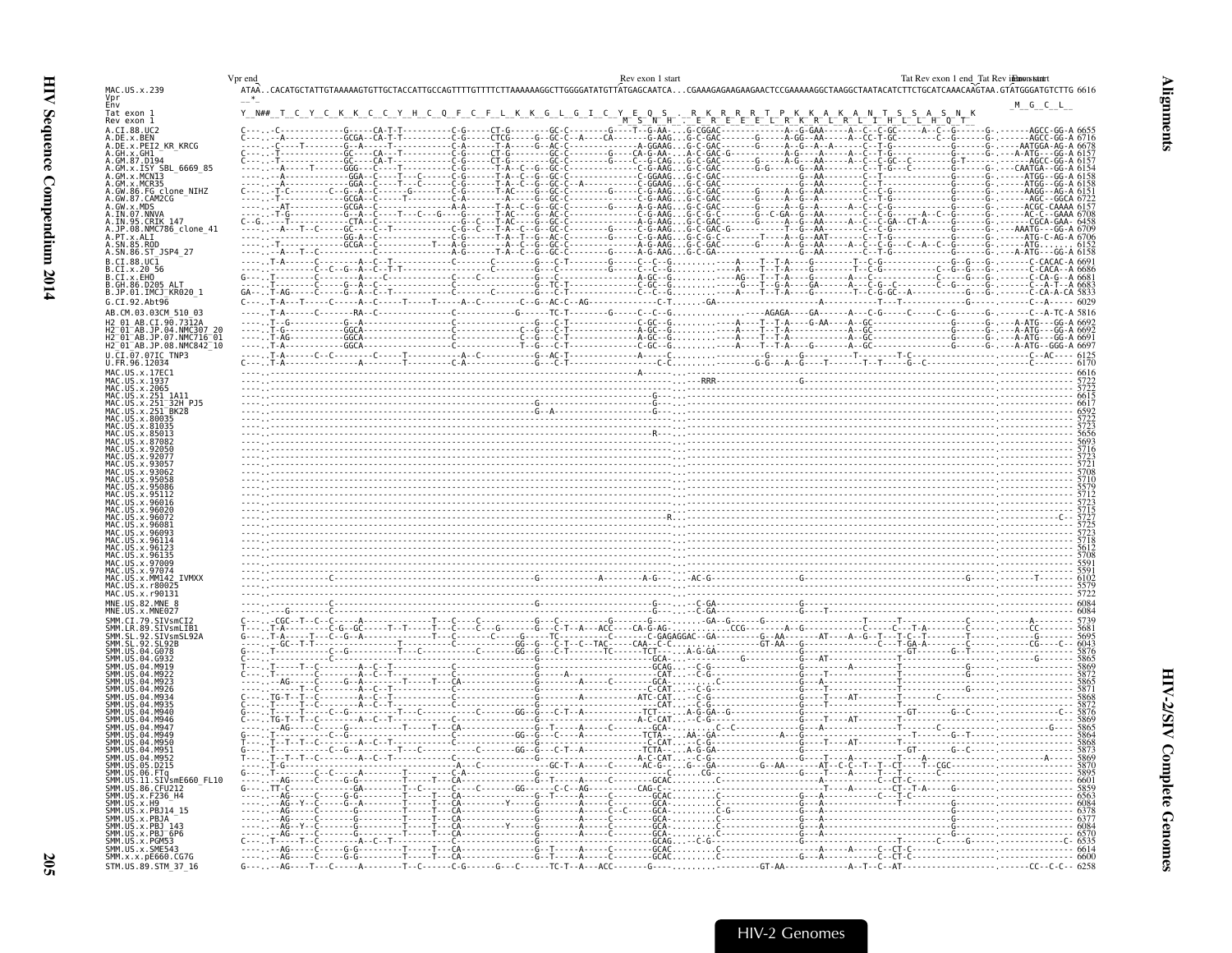|                                                                                  | Env signal peptide end | Env gp120 start |  |                                                                                                                                                                                                                                                                                                                                                                                                                                |
|----------------------------------------------------------------------------------|------------------------|-----------------|--|--------------------------------------------------------------------------------------------------------------------------------------------------------------------------------------------------------------------------------------------------------------------------------------------------------------------------------------------------------------------------------------------------------------------------------|
| MAC.US.x.239<br>Env<br>A.CI.88.UC2                                               |                        |                 |  | $\begin{bmatrix} \mathbf{G} \mathbf{M} & \mathbf{G} \mathbf{L} & \mathbf{L} & \mathbf{L} & \mathbf{L} & \mathbf{L} & \mathbf{L} & \mathbf{L} & \mathbf{L} & \mathbf{L} & \mathbf{L} & \mathbf{L} & \mathbf{L} & \mathbf{L} & \mathbf{L} & \mathbf{L} & \mathbf{L} & \mathbf{L} & \mathbf{L} & \mathbf{L} & \mathbf{L} & \mathbf{L} & \mathbf{L} & \mathbf{L} & \mathbf{L} & \mathbf{L} & \mathbf{L} & \mathbf{L} & \mathbf{L}$ |
| A.DE.x.BEN<br>A.DE.x.PEI2 KR KRCG                                                |                        |                 |  |                                                                                                                                                                                                                                                                                                                                                                                                                                |
| A.GH.x.GH1<br>A.GM.87.D194<br>A.GM.x.ISY SBL 6669 85                             |                        |                 |  |                                                                                                                                                                                                                                                                                                                                                                                                                                |
| A.GM.x.MCN13<br>A.GM.x.MCR35                                                     |                        |                 |  |                                                                                                                                                                                                                                                                                                                                                                                                                                |
| A.GW.86.FG clone NIHZ<br>A.GW.87.CAM2CG                                          |                        |                 |  |                                                                                                                                                                                                                                                                                                                                                                                                                                |
| IN.07.NNVA<br>4.IN.95.CRIK 147                                                   |                        |                 |  |                                                                                                                                                                                                                                                                                                                                                                                                                                |
| .JP.08.NMC786_clone_41<br>A.PT.x.ALI                                             |                        |                 |  |                                                                                                                                                                                                                                                                                                                                                                                                                                |
| . SN . 85 . ROD<br>A.SN.86.ST JSP4 27                                            |                        |                 |  |                                                                                                                                                                                                                                                                                                                                                                                                                                |
| R. CT. 88. HC1<br>B.CI.x.20 56<br>.CI.x.EHO                                      |                        |                 |  |                                                                                                                                                                                                                                                                                                                                                                                                                                |
| B.JP.01.IMCJ <sup>-</sup> KR020 1                                                |                        |                 |  |                                                                                                                                                                                                                                                                                                                                                                                                                                |
| G.CI.92.Abt96<br>AB.CM.03.03CM 510 03                                            |                        |                 |  |                                                                                                                                                                                                                                                                                                                                                                                                                                |
| AR CT 90.7312A                                                                   |                        |                 |  |                                                                                                                                                                                                                                                                                                                                                                                                                                |
| H2-01-AB.JP.04.NMC307-20<br>H2-01-AB.JP.07.NMC716-01<br>H2 01 AB.JP.08.NMC842 10 |                        |                 |  |                                                                                                                                                                                                                                                                                                                                                                                                                                |
| U.CI.07.07IC TNP3<br>U.FR.96.12034                                               |                        |                 |  |                                                                                                                                                                                                                                                                                                                                                                                                                                |
| MAC.US.x.17EC1<br>MAC.US.x.1937                                                  |                        |                 |  |                                                                                                                                                                                                                                                                                                                                                                                                                                |
| MAC.US.x.2065<br>MAC.US.x.251<br>32H P.15                                        |                        |                 |  |                                                                                                                                                                                                                                                                                                                                                                                                                                |
| .x.80035                                                                         |                        |                 |  |                                                                                                                                                                                                                                                                                                                                                                                                                                |
|                                                                                  |                        |                 |  |                                                                                                                                                                                                                                                                                                                                                                                                                                |
|                                                                                  |                        |                 |  |                                                                                                                                                                                                                                                                                                                                                                                                                                |
|                                                                                  |                        |                 |  |                                                                                                                                                                                                                                                                                                                                                                                                                                |
|                                                                                  |                        |                 |  |                                                                                                                                                                                                                                                                                                                                                                                                                                |
|                                                                                  |                        |                 |  |                                                                                                                                                                                                                                                                                                                                                                                                                                |
|                                                                                  |                        |                 |  |                                                                                                                                                                                                                                                                                                                                                                                                                                |
|                                                                                  |                        |                 |  |                                                                                                                                                                                                                                                                                                                                                                                                                                |
| 96135                                                                            |                        |                 |  |                                                                                                                                                                                                                                                                                                                                                                                                                                |
| 4AC US x r8002                                                                   |                        |                 |  |                                                                                                                                                                                                                                                                                                                                                                                                                                |
|                                                                                  |                        |                 |  |                                                                                                                                                                                                                                                                                                                                                                                                                                |
| STVsmCT:                                                                         |                        |                 |  |                                                                                                                                                                                                                                                                                                                                                                                                                                |
| SIVsmSL92A<br>92<br>SL 92B                                                       |                        |                 |  |                                                                                                                                                                                                                                                                                                                                                                                                                                |
|                                                                                  |                        |                 |  |                                                                                                                                                                                                                                                                                                                                                                                                                                |
|                                                                                  |                        |                 |  |                                                                                                                                                                                                                                                                                                                                                                                                                                |
|                                                                                  |                        |                 |  |                                                                                                                                                                                                                                                                                                                                                                                                                                |
|                                                                                  |                        |                 |  |                                                                                                                                                                                                                                                                                                                                                                                                                                |
|                                                                                  |                        |                 |  |                                                                                                                                                                                                                                                                                                                                                                                                                                |
|                                                                                  |                        |                 |  |                                                                                                                                                                                                                                                                                                                                                                                                                                |
| 05.D215                                                                          |                        |                 |  |                                                                                                                                                                                                                                                                                                                                                                                                                                |
|                                                                                  |                        |                 |  |                                                                                                                                                                                                                                                                                                                                                                                                                                |
| SMM.US.x.H9                                                                      |                        |                 |  |                                                                                                                                                                                                                                                                                                                                                                                                                                |
| MM.US.x.PBJ                                                                      |                        |                 |  |                                                                                                                                                                                                                                                                                                                                                                                                                                |
| SMM.US.x.PBJ <sup>-</sup> 6P6<br>SMM.US.x.PGM53                                  |                        |                 |  |                                                                                                                                                                                                                                                                                                                                                                                                                                |
| SMM.US.x.SME543                                                                  |                        |                 |  |                                                                                                                                                                                                                                                                                                                                                                                                                                |
| .FTq<br>.SIVsmE660 FL10<br>SMM.US.x.F236 H4<br>SMM IIS x PR114 15                |                        |                 |  |                                                                                                                                                                                                                                                                                                                                                                                                                                |

<span id="page-47-0"></span>**HIV-2/SIV Complete Genomes** 

206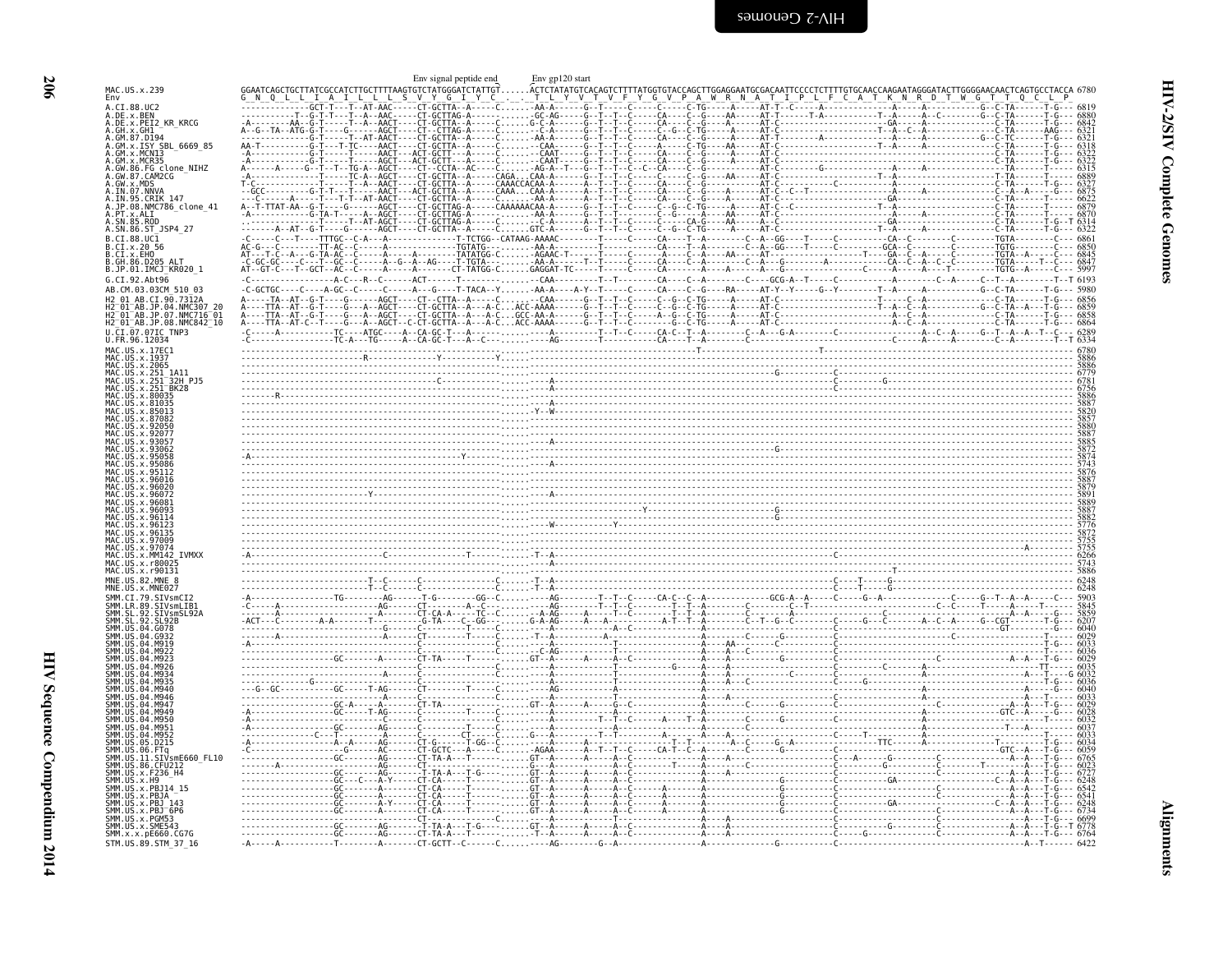<span id="page-48-0"></span>

|                                                                                   |  |  |                                                                                                                                                                                                                                                                                                                                                                                                                                     | V1 loop start |
|-----------------------------------------------------------------------------------|--|--|-------------------------------------------------------------------------------------------------------------------------------------------------------------------------------------------------------------------------------------------------------------------------------------------------------------------------------------------------------------------------------------------------------------------------------------|---------------|
| MAC.US.x.239<br>Env                                                               |  |  |                                                                                                                                                                                                                                                                                                                                                                                                                                     |               |
| A.CI.88.UC2<br>A.DE.x.BEN<br>A.DE.x.PEI2_KR_KRCG<br>A.GH.x.GH1 -                  |  |  | $\begin{bmatrix} \mathbf{a}_1 & \mathbf{a}_2 & \mathbf{a}_3 & \mathbf{a}_4 & \mathbf{a}_5 & \mathbf{a}_6 & \mathbf{a}_7 & \mathbf{a}_8 & \mathbf{a}_7 & \mathbf{a}_8 & \mathbf{a}_9 & \mathbf{a}_9 & \mathbf{a}_9 & \mathbf{a}_9 & \mathbf{a}_9 & \mathbf{a}_9 & \mathbf{a}_9 & \mathbf{a}_9 & \mathbf{a}_9 & \mathbf{a}_9 & \mathbf{a}_9 & \mathbf{a}_9 & \mathbf{a}_9 & \mathbf{a}_9 & \mathbf{a}_9 & \mathbf{a}_9 & \mathbf{a}_$ |               |
| A.GM.87.D194                                                                      |  |  |                                                                                                                                                                                                                                                                                                                                                                                                                                     |               |
| A.GM.x.ISY SBL 6669 85                                                            |  |  |                                                                                                                                                                                                                                                                                                                                                                                                                                     |               |
| GM.x.MCR35                                                                        |  |  |                                                                                                                                                                                                                                                                                                                                                                                                                                     |               |
| <br>A.GW.86.FG clone_NIHZ<br>A.GW.87.CAM2CG<br>A.GW.x.MDS                         |  |  |                                                                                                                                                                                                                                                                                                                                                                                                                                     |               |
| <br>A.IN.07.NNVA<br>A.IN.95.CRIK 147                                              |  |  |                                                                                                                                                                                                                                                                                                                                                                                                                                     |               |
| A.in.sp.cnin.a+<br>A.JP.08.NMC786_clone_41<br>A.PT.x.ALI                          |  |  |                                                                                                                                                                                                                                                                                                                                                                                                                                     |               |
| A.SN.86.ST JSP4 27                                                                |  |  |                                                                                                                                                                                                                                                                                                                                                                                                                                     |               |
| B.CI.88.UC1<br>B.CI.x.20 56                                                       |  |  |                                                                                                                                                                                                                                                                                                                                                                                                                                     |               |
| B.CI.x.EHO                                                                        |  |  |                                                                                                                                                                                                                                                                                                                                                                                                                                     |               |
| B.GH.86.D205 ALT<br>B.JP.01.IMCJ_KR020_1                                          |  |  |                                                                                                                                                                                                                                                                                                                                                                                                                                     |               |
| G.CI.92.Abt96<br>AB.CM.03.03CM 510 03                                             |  |  |                                                                                                                                                                                                                                                                                                                                                                                                                                     |               |
| CI.90.7312A<br>.04                                                                |  |  |                                                                                                                                                                                                                                                                                                                                                                                                                                     |               |
| . 07<br>NMC716<br>H2 <sup>-</sup> 01 <sup>-</sup> AB.JP.08.NMC842 <sup>-</sup> 10 |  |  |                                                                                                                                                                                                                                                                                                                                                                                                                                     |               |
| $0.CI.\overline{0}7.07IC$ TNP3<br>U.FR.96.12034                                   |  |  |                                                                                                                                                                                                                                                                                                                                                                                                                                     |               |
| MAC.US.x.17EC1                                                                    |  |  |                                                                                                                                                                                                                                                                                                                                                                                                                                     |               |
|                                                                                   |  |  |                                                                                                                                                                                                                                                                                                                                                                                                                                     |               |
|                                                                                   |  |  |                                                                                                                                                                                                                                                                                                                                                                                                                                     |               |
|                                                                                   |  |  |                                                                                                                                                                                                                                                                                                                                                                                                                                     |               |
|                                                                                   |  |  |                                                                                                                                                                                                                                                                                                                                                                                                                                     |               |
|                                                                                   |  |  |                                                                                                                                                                                                                                                                                                                                                                                                                                     |               |
|                                                                                   |  |  |                                                                                                                                                                                                                                                                                                                                                                                                                                     |               |
|                                                                                   |  |  |                                                                                                                                                                                                                                                                                                                                                                                                                                     |               |
|                                                                                   |  |  |                                                                                                                                                                                                                                                                                                                                                                                                                                     |               |
|                                                                                   |  |  |                                                                                                                                                                                                                                                                                                                                                                                                                                     |               |
|                                                                                   |  |  |                                                                                                                                                                                                                                                                                                                                                                                                                                     |               |
|                                                                                   |  |  |                                                                                                                                                                                                                                                                                                                                                                                                                                     |               |
|                                                                                   |  |  |                                                                                                                                                                                                                                                                                                                                                                                                                                     |               |
|                                                                                   |  |  |                                                                                                                                                                                                                                                                                                                                                                                                                                     |               |
|                                                                                   |  |  |                                                                                                                                                                                                                                                                                                                                                                                                                                     |               |
| MNE.US.82.MNE                                                                     |  |  |                                                                                                                                                                                                                                                                                                                                                                                                                                     |               |
| <b>STVsmlTR</b>                                                                   |  |  |                                                                                                                                                                                                                                                                                                                                                                                                                                     |               |
|                                                                                   |  |  |                                                                                                                                                                                                                                                                                                                                                                                                                                     |               |
|                                                                                   |  |  |                                                                                                                                                                                                                                                                                                                                                                                                                                     |               |
|                                                                                   |  |  |                                                                                                                                                                                                                                                                                                                                                                                                                                     |               |
|                                                                                   |  |  |                                                                                                                                                                                                                                                                                                                                                                                                                                     |               |
|                                                                                   |  |  |                                                                                                                                                                                                                                                                                                                                                                                                                                     |               |
|                                                                                   |  |  |                                                                                                                                                                                                                                                                                                                                                                                                                                     |               |
|                                                                                   |  |  |                                                                                                                                                                                                                                                                                                                                                                                                                                     |               |
|                                                                                   |  |  |                                                                                                                                                                                                                                                                                                                                                                                                                                     |               |
|                                                                                   |  |  |                                                                                                                                                                                                                                                                                                                                                                                                                                     |               |
| SIVsmE660 FL10<br>86.CFU212                                                       |  |  |                                                                                                                                                                                                                                                                                                                                                                                                                                     |               |
|                                                                                   |  |  |                                                                                                                                                                                                                                                                                                                                                                                                                                     |               |
|                                                                                   |  |  |                                                                                                                                                                                                                                                                                                                                                                                                                                     |               |
|                                                                                   |  |  |                                                                                                                                                                                                                                                                                                                                                                                                                                     |               |
| SMM.US.x.SME543                                                                   |  |  |                                                                                                                                                                                                                                                                                                                                                                                                                                     |               |
| SMM.x.x.pE660.CG7G<br>STM.US.89.STM 37 16                                         |  |  |                                                                                                                                                                                                                                                                                                                                                                                                                                     |               |
|                                                                                   |  |  |                                                                                                                                                                                                                                                                                                                                                                                                                                     |               |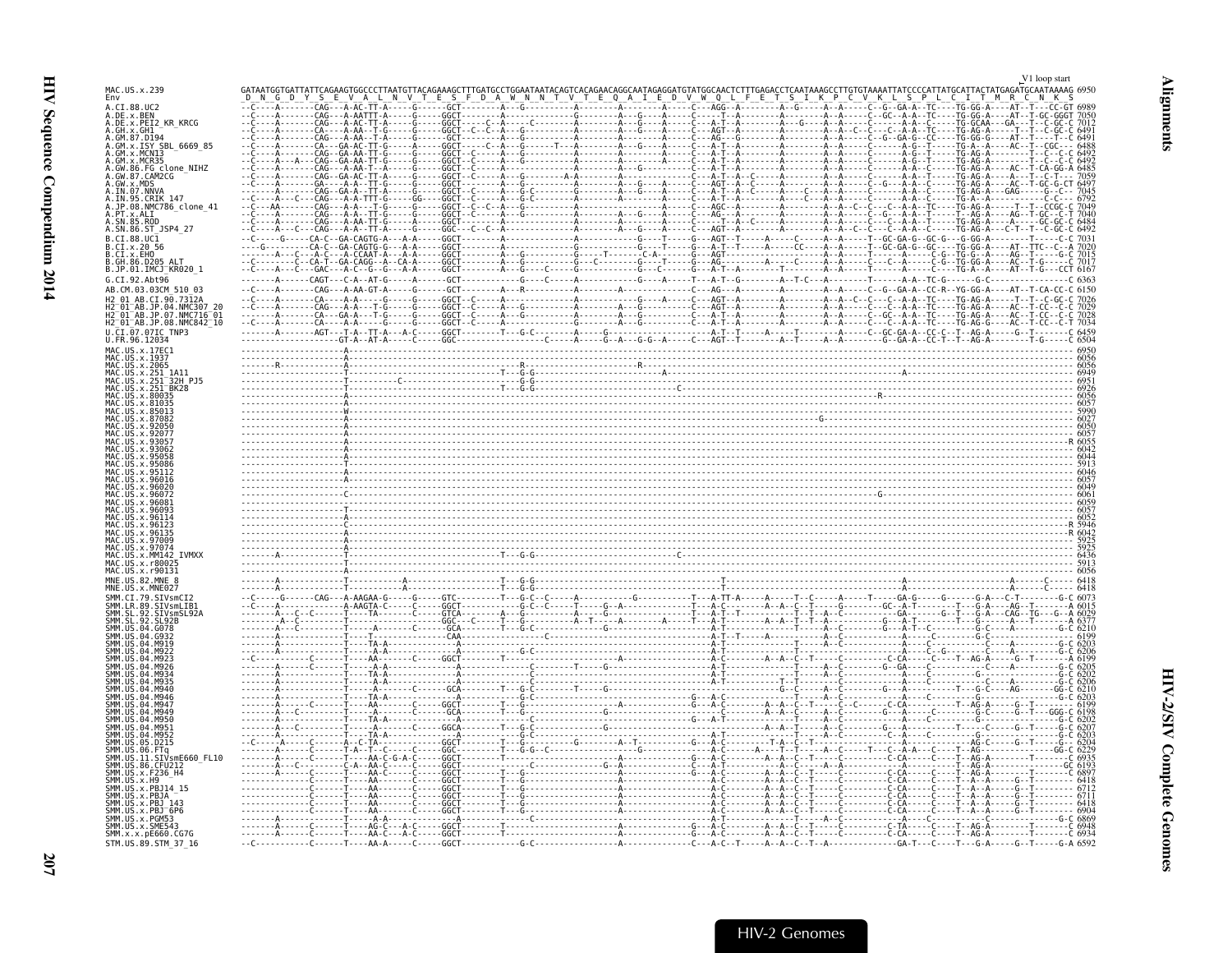| MAC.US.x.239<br>Env                                                              |  |
|----------------------------------------------------------------------------------|--|
| A.CI.88.UC2                                                                      |  |
| A.DE.x.BEN<br>A.DE.x.PEI2_KR_KRCG                                                |  |
| A.GH.X.GH1                                                                       |  |
| A.GM.87.D194<br>A.GM.x.ISY_SBL_6669_85                                           |  |
| A.GM.x.MCN13                                                                     |  |
| FG clone NIHZ.<br>87.CAM2CG                                                      |  |
|                                                                                  |  |
| 07.NNVA<br>A.IN<br>95.CRIK 147                                                   |  |
| A.JP.08.NMC786_clone_41<br>A.PT.x.ALI                                            |  |
| A.SN.85.ROD<br>A.SN.86.ST_JSP4_27                                                |  |
| B.CI.88.UC1                                                                      |  |
| B.CI.x.20 56<br>B.CI.x.EHO                                                       |  |
| B.GH.86.D205_ALI<br>B.JP.01.IMCJ_KR020_1                                         |  |
| G.CI.92.Abt96                                                                    |  |
| AB.CM.03.03CM 510 03                                                             |  |
| AB.CI.90.7312A                                                                   |  |
| H2-01-AB.JP.04.NMC307 20<br>H2-01-AB.JP.07.NMC716-01<br>H2-01-AB.JP.08.NMC842_10 |  |
| U.CI.07.07IC TNP3                                                                |  |
| U.FR.96.12034<br>MAC.US.x.17EC1                                                  |  |
| MAC.US.x.1937                                                                    |  |
|                                                                                  |  |
| IS.x.251                                                                         |  |
|                                                                                  |  |
|                                                                                  |  |
|                                                                                  |  |
|                                                                                  |  |
|                                                                                  |  |
|                                                                                  |  |
|                                                                                  |  |
|                                                                                  |  |
| 96081                                                                            |  |
|                                                                                  |  |
|                                                                                  |  |
| $x$ 97009<br>IS x 97074                                                          |  |
| IS x MM142 TVMXX                                                                 |  |
|                                                                                  |  |
| MNE.US.82.MNE 8                                                                  |  |
| SMM.CI.79.SIVsmCI2                                                               |  |
| 89 STVsmLTR1                                                                     |  |
|                                                                                  |  |
|                                                                                  |  |
|                                                                                  |  |
|                                                                                  |  |
|                                                                                  |  |
|                                                                                  |  |
| M947<br>MQ 4                                                                     |  |
| M956                                                                             |  |
|                                                                                  |  |
|                                                                                  |  |
| 11.SIVsmE660 FL10                                                                |  |
|                                                                                  |  |
| PBJ14 15                                                                         |  |
| x.PBJ_143                                                                        |  |
| x.PBJ <sup>-6P6</sup><br>x PGM53                                                 |  |
| x SMF543                                                                         |  |
| SMM.x.x.pE660.CG7G                                                               |  |

Alignments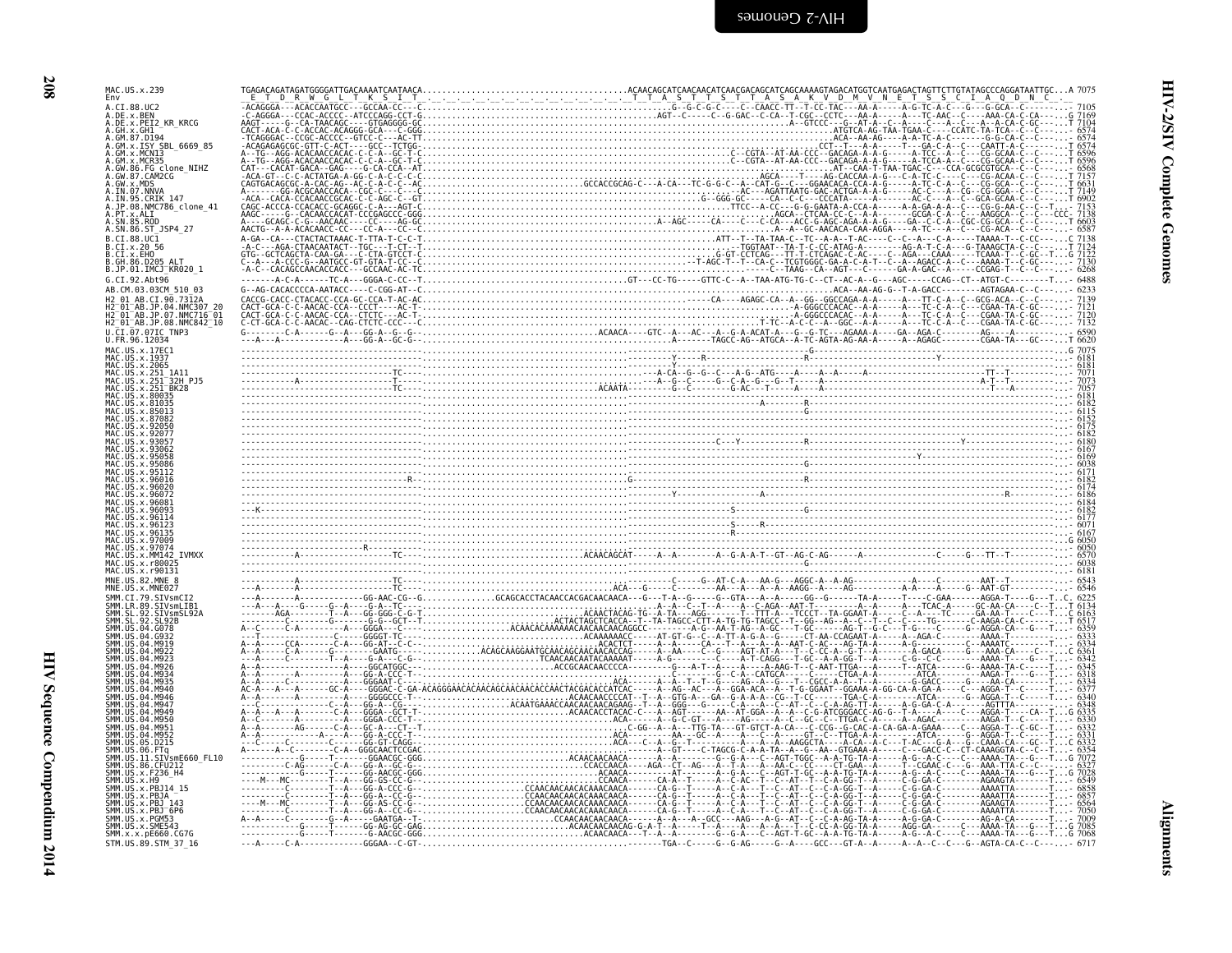<span id="page-50-0"></span>

|                                                                               | V1 loop end V2 loop start |  |
|-------------------------------------------------------------------------------|---------------------------|--|
| MAC.US.x.239<br>Env                                                           |                           |  |
| A. CT. 88. HC2<br>A.DE.x.BEN                                                  |                           |  |
| A.DE.X.PEI2 KR KRCG                                                           |                           |  |
| A.GM.x.ISY SBL 6669 85                                                        |                           |  |
| A.GM.x.MCNI3                                                                  |                           |  |
| MCR35<br>86.FG clone_NIHZ                                                     |                           |  |
| .GW.87.CAM2CG                                                                 |                           |  |
|                                                                               |                           |  |
| JP.08.NMC786 clone 41                                                         |                           |  |
| .SN.86.ST_JSP4 27                                                             |                           |  |
| B.CT.88.UC1<br>.CT x 20 56                                                    |                           |  |
| $CT \times FHD$<br>B.GH.86.D205 ALT                                           |                           |  |
| B.JP.01.IMCJ <sup>-</sup> KR020 1                                             |                           |  |
| G.CI.92.Abt96<br>03.03CM 510 03                                               |                           |  |
| CT.90.7312A                                                                   |                           |  |
| 04 NMC307 2<br>? <sup>−</sup> 01 <sup>−</sup> AB.JP.07.NMC716 <sup>−</sup> 01 |                           |  |
| 2_01_AB.JP.08.NMC842_10                                                       |                           |  |
|                                                                               |                           |  |
|                                                                               |                           |  |
|                                                                               |                           |  |
|                                                                               |                           |  |
|                                                                               |                           |  |
|                                                                               |                           |  |
|                                                                               |                           |  |
|                                                                               |                           |  |
|                                                                               |                           |  |
|                                                                               |                           |  |
|                                                                               |                           |  |
|                                                                               |                           |  |
|                                                                               |                           |  |
|                                                                               |                           |  |
| <b>TVMXX</b>                                                                  |                           |  |
|                                                                               |                           |  |
|                                                                               |                           |  |
|                                                                               |                           |  |
|                                                                               |                           |  |
|                                                                               |                           |  |
|                                                                               |                           |  |
|                                                                               |                           |  |
|                                                                               |                           |  |
|                                                                               |                           |  |
|                                                                               |                           |  |
|                                                                               |                           |  |
|                                                                               |                           |  |
|                                                                               |                           |  |
| SIVsmE660 FL10                                                                |                           |  |
|                                                                               |                           |  |
|                                                                               |                           |  |
|                                                                               |                           |  |
|                                                                               |                           |  |
|                                                                               |                           |  |
| SMM.x.x.pE660.CG7G<br>STM.US.89.STM_37_16                                     |                           |  |
|                                                                               |                           |  |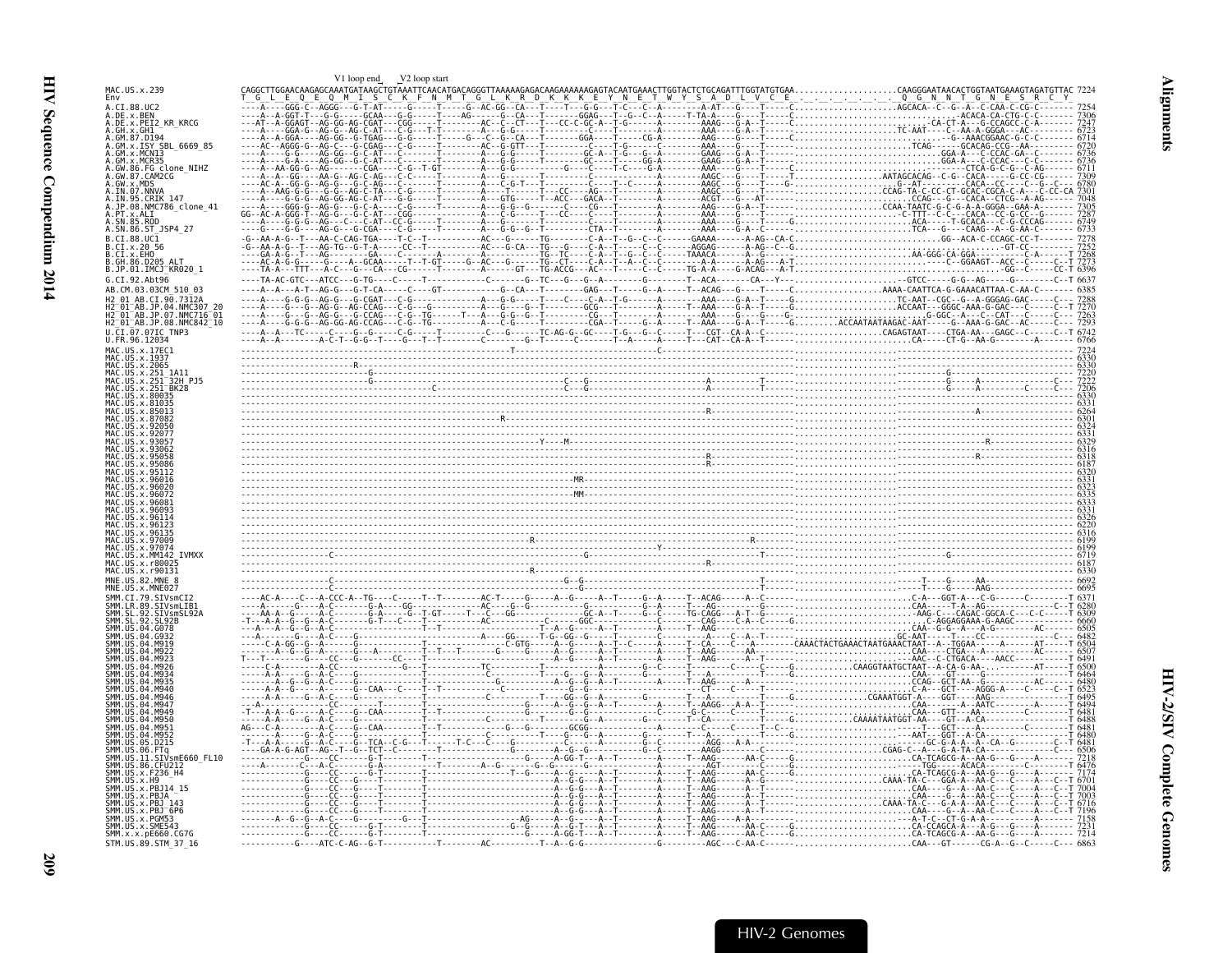<span id="page-51-0"></span>

|                                                                                                         | V2 loop end           |                                                                                                                                                                                                                                     |                                                         |                                                                    |       |
|---------------------------------------------------------------------------------------------------------|-----------------------|-------------------------------------------------------------------------------------------------------------------------------------------------------------------------------------------------------------------------------------|---------------------------------------------------------|--------------------------------------------------------------------|-------|
| MAC.US.x.239<br>Env                                                                                     | ATGAACCACTGTAACACTTCT |                                                                                                                                                                                                                                     |                                                         | Y S G F M                                                          |       |
| A.CI.88.UC2<br>A.DE.X.BEN<br>A.DE.X.PEI2 KR KRCG                                                        |                       |                                                                                                                                                                                                                                     | ------------G--G------A--C---------A--G--C-T---CC-AT-A- |                                                                    |       |
| A.GH.x.GH1                                                                                              |                       | . A - AG - A - . C - A - . G -                                                                                                                                                                                                      | - G - - G - - - - - A - - C - - - - - - -               | . T - - C - - - - - - - - - - - - - - - GA - - - C - - G - - - C - |       |
| A.GM.87.D194<br>A.GM.X.ISY SBL 6669 85                                                                  |                       |                                                                                                                                                                                                                                     |                                                         |                                                                    |       |
| A.GM.x.MCNI3                                                                                            |                       |                                                                                                                                                                                                                                     |                                                         |                                                                    |       |
| A.GM.x.MCR35<br>A.GW.86.FG clone_NIHZ<br>A.GW.86.FG clone_NIHZ<br>A.GW.x.MDS<br>A.IN.07.NNVA            |                       |                                                                                                                                                                                                                                     |                                                         |                                                                    |       |
|                                                                                                         |                       |                                                                                                                                                                                                                                     |                                                         |                                                                    |       |
| A.IN.95.CRIK 147<br>A.JP.08.NMC786_clone_41                                                             |                       |                                                                                                                                                                                                                                     |                                                         |                                                                    |       |
| A.PT.x.ALI<br>.SN.85.ROD                                                                                |                       |                                                                                                                                                                                                                                     |                                                         |                                                                    |       |
| A.SN.86.ST JSP4 27<br>B.CI.88.UC1                                                                       |                       |                                                                                                                                                                                                                                     |                                                         |                                                                    | -6903 |
| B.CI.x.20 56<br>B.CI.X.EHO                                                                              |                       |                                                                                                                                                                                                                                     |                                                         |                                                                    |       |
| B. GH. 86. D205 ALT<br>B.JP.01.IMCJ KR020 1                                                             |                       |                                                                                                                                                                                                                                     |                                                         |                                                                    |       |
| G.CI.92.Abt96<br>AB.CM.03.03CM 510 03                                                                   |                       |                                                                                                                                                                                                                                     |                                                         |                                                                    |       |
| H2 01 AB.CI.90.7312A                                                                                    |                       |                                                                                                                                                                                                                                     |                                                         |                                                                    |       |
| H2 <sup>-</sup> 01 <sup>-</sup> AB.JP.04.NMC307<br>H2-01-AB.JP.07.NMC716-01<br>H2-01-AB.JP.08.NMC842-10 |                       |                                                                                                                                                                                                                                     |                                                         |                                                                    |       |
| U.CI.07.07IC TNP3                                                                                       |                       |                                                                                                                                                                                                                                     |                                                         |                                                                    |       |
| U.FR.96.12034<br>MAC.US.x.17EC1                                                                         |                       |                                                                                                                                                                                                                                     |                                                         |                                                                    |       |
| MAC.US.x.1937<br>MAC.US.x.2065                                                                          |                       |                                                                                                                                                                                                                                     |                                                         |                                                                    |       |
| US.x.251 1A11.<br>US.x.251                                                                              |                       |                                                                                                                                                                                                                                     |                                                         |                                                                    |       |
| .US.x.251 <sup>-</sup> BK28<br>US.x.80035                                                               |                       |                                                                                                                                                                                                                                     |                                                         |                                                                    |       |
| <b>IIS x 81035</b>                                                                                      |                       |                                                                                                                                                                                                                                     |                                                         |                                                                    |       |
| IIS x 87082                                                                                             |                       |                                                                                                                                                                                                                                     |                                                         |                                                                    |       |
|                                                                                                         |                       | 030)<br>0300 - Canada Barat (1980) - Canada Barat (1980) - Canada Barat (1980) - Canada Barat (1980) - Canada Barat (1<br>0488 - Canada Barat (1980) - Canada Barat (1980) - Canada Barat (1980) - Canada Barat (1980) - Canada Bar |                                                         |                                                                    |       |
|                                                                                                         |                       |                                                                                                                                                                                                                                     |                                                         |                                                                    |       |
|                                                                                                         |                       |                                                                                                                                                                                                                                     |                                                         |                                                                    |       |
|                                                                                                         |                       |                                                                                                                                                                                                                                     |                                                         |                                                                    |       |
|                                                                                                         |                       |                                                                                                                                                                                                                                     |                                                         |                                                                    |       |
|                                                                                                         |                       |                                                                                                                                                                                                                                     |                                                         |                                                                    |       |
| .US.x.97009                                                                                             |                       |                                                                                                                                                                                                                                     |                                                         |                                                                    |       |
| US x 97074<br><b>TVMXX</b>                                                                              |                       |                                                                                                                                                                                                                                     |                                                         |                                                                    |       |
| MAC US Y r8003<br>MAC.US.x.r90131                                                                       |                       |                                                                                                                                                                                                                                     |                                                         |                                                                    |       |
| MNE.US.82.MNE                                                                                           |                       |                                                                                                                                                                                                                                     |                                                         |                                                                    |       |
|                                                                                                         |                       |                                                                                                                                                                                                                                     |                                                         |                                                                    |       |
| SMM SI                                                                                                  |                       |                                                                                                                                                                                                                                     |                                                         |                                                                    |       |
| .04.6078                                                                                                |                       |                                                                                                                                                                                                                                     |                                                         |                                                                    |       |
|                                                                                                         |                       |                                                                                                                                                                                                                                     |                                                         |                                                                    |       |
|                                                                                                         |                       |                                                                                                                                                                                                                                     |                                                         |                                                                    |       |
|                                                                                                         |                       |                                                                                                                                                                                                                                     |                                                         |                                                                    |       |
|                                                                                                         |                       |                                                                                                                                                                                                                                     |                                                         |                                                                    |       |
|                                                                                                         |                       |                                                                                                                                                                                                                                     |                                                         |                                                                    |       |
|                                                                                                         |                       |                                                                                                                                                                                                                                     |                                                         |                                                                    |       |
| 05.D215                                                                                                 |                       |                                                                                                                                                                                                                                     |                                                         |                                                                    |       |
| SIVsmE660 FL10                                                                                          |                       |                                                                                                                                                                                                                                     |                                                         |                                                                    |       |
| SMM.US.86.CFU212<br>SMM. US. x. F236_H4                                                                 |                       |                                                                                                                                                                                                                                     |                                                         |                                                                    |       |
| SMM.US.x.H9<br>.x.PB.114                                                                                |                       |                                                                                                                                                                                                                                     |                                                         |                                                                    |       |
| . <b>x</b> PR14<br>SMM.US.x.PBJ 143                                                                     |                       |                                                                                                                                                                                                                                     |                                                         |                                                                    |       |
| SMM.US.x.PBJ <sup>-</sup> 6P6<br>SMM.US.x.PGM53                                                         |                       |                                                                                                                                                                                                                                     |                                                         |                                                                    |       |
| SMM.US.x.SME543<br>SMM.x.x.pE660.CG7G                                                                   |                       |                                                                                                                                                                                                                                     |                                                         |                                                                    |       |
| STM.US.89.STM 37 16                                                                                     |                       |                                                                                                                                                                                                                                     |                                                         |                                                                    |       |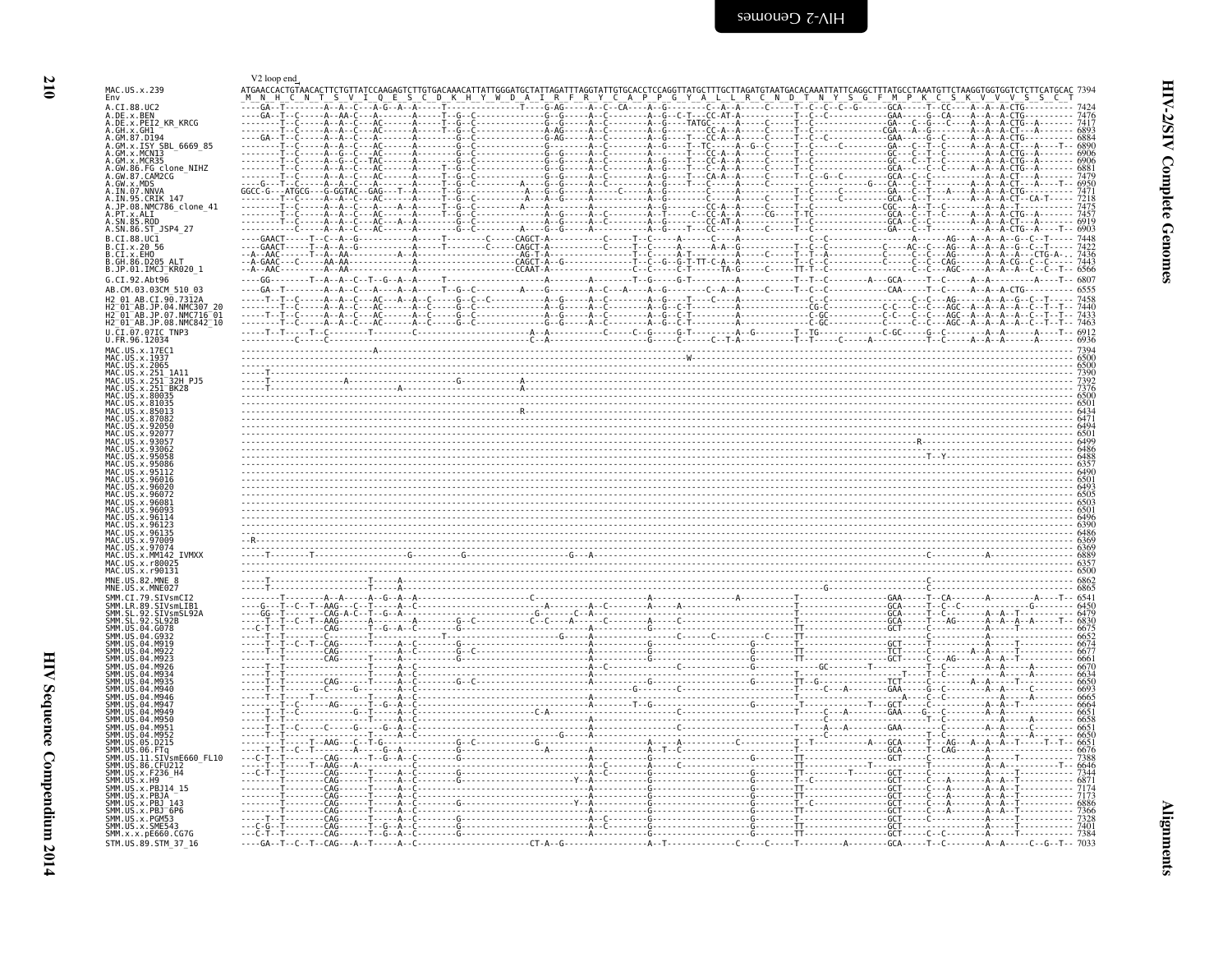<span id="page-52-0"></span>

|                                                                                |              |                                     |                                                                 |                                                | V <sub>3</sub> loop start                                                                         |
|--------------------------------------------------------------------------------|--------------|-------------------------------------|-----------------------------------------------------------------|------------------------------------------------|---------------------------------------------------------------------------------------------------|
| MAC.US.x.239<br>Env                                                            |              |                                     |                                                                 |                                                | TATAATCTAACAATGAAA <sup>T</sup> GTAGAAGACCAGGAAATAAGACAGTTT 7561<br>Y N L T M K C R R P G N K T V |
| A.CI.88.UC2<br>A.DE.x.BEN<br>A.DE.x.PEI2_KR_KRCG<br>A.GH.x.GH1_                |              |                                     |                                                                 |                                                |                                                                                                   |
|                                                                                |              |                                     |                                                                 |                                                | . ČGT - - - - AG - - - -<br>- С - <u>Т</u> - - - - AG - - G -                                     |
| GM.87.D194                                                                     |              |                                     |                                                                 |                                                |                                                                                                   |
| GM.x.ISY SBL 6669 85<br>GM.x.MCN13                                             |              |                                     |                                                                 |                                                |                                                                                                   |
| x.MCR35<br>86.FG_clone_NIHZ<br>GW                                              |              |                                     |                                                                 |                                                |                                                                                                   |
| 87.CAM2CG                                                                      |              |                                     |                                                                 |                                                |                                                                                                   |
| .GW.X.MDS<br>.IN.07.NNVA<br>.IN.07.NNVA<br>.JP.08.NMC786_clone_41<br>.PT.X.ALI |              |                                     |                                                                 |                                                |                                                                                                   |
|                                                                                |              |                                     |                                                                 |                                                |                                                                                                   |
| SN.85.ROD                                                                      |              |                                     |                                                                 |                                                |                                                                                                   |
| SN.86.ST_JSP4_27                                                               |              |                                     |                                                                 |                                                |                                                                                                   |
| CI.88.UC1<br>CI.x.2056                                                         |              |                                     |                                                                 |                                                |                                                                                                   |
| CI.x.EHO                                                                       |              | - - A - - G - - - - - G - - C - - G |                                                                 |                                                |                                                                                                   |
| .GH.86.D205 ALT<br>.JP.01.IMCJ_KR020_1                                         |              |                                     |                                                                 | ------CA--C------T-GT<br>-------AA-A--------G- |                                                                                                   |
| G.CI.92.Abt96                                                                  |              |                                     | . G - - A - - C - - - - - - - - - -                             |                                                | $-A - 6974$                                                                                       |
| AB.CM.03.03CM 510 03<br>AB.CI.90.7312A                                         |              |                                     |                                                                 |                                                |                                                                                                   |
| $01^{-}$ AB.JP.04.<br>NMC307 20                                                |              |                                     |                                                                 |                                                |                                                                                                   |
| H2_01_AB.JP.07.NMC716_01<br>H2_01_AB.JP.08.NMC842_10                           |              |                                     |                                                                 |                                                |                                                                                                   |
| $.07$ IC TNP3                                                                  |              |                                     |                                                                 |                                                |                                                                                                   |
| MAC.US.x.17EC1                                                                 |              |                                     |                                                                 |                                                |                                                                                                   |
| 1937                                                                           |              |                                     |                                                                 |                                                |                                                                                                   |
| 251_1A11<br>251 <sup>-</sup> 32H_PJ5                                           |              |                                     |                                                                 |                                                |                                                                                                   |
| BK28                                                                           |              |                                     |                                                                 |                                                |                                                                                                   |
|                                                                                |              |                                     |                                                                 |                                                |                                                                                                   |
|                                                                                |              |                                     |                                                                 |                                                |                                                                                                   |
|                                                                                |              |                                     |                                                                 |                                                |                                                                                                   |
|                                                                                |              |                                     |                                                                 |                                                |                                                                                                   |
|                                                                                |              |                                     |                                                                 |                                                |                                                                                                   |
|                                                                                |              |                                     |                                                                 |                                                |                                                                                                   |
|                                                                                |              |                                     |                                                                 |                                                |                                                                                                   |
|                                                                                |              |                                     |                                                                 |                                                |                                                                                                   |
|                                                                                |              |                                     |                                                                 |                                                |                                                                                                   |
|                                                                                |              |                                     |                                                                 |                                                |                                                                                                   |
|                                                                                |              |                                     |                                                                 |                                                |                                                                                                   |
|                                                                                |              |                                     |                                                                 |                                                |                                                                                                   |
| <b>IVMXX</b>                                                                   |              |                                     |                                                                 |                                                |                                                                                                   |
| 1AC.US.x.r90131<br>INF. US. 82. MNF                                            |              |                                     |                                                                 |                                                |                                                                                                   |
|                                                                                |              |                                     |                                                                 |                                                |                                                                                                   |
|                                                                                |              |                                     |                                                                 |                                                |                                                                                                   |
|                                                                                |              |                                     |                                                                 |                                                |                                                                                                   |
|                                                                                |              |                                     |                                                                 |                                                |                                                                                                   |
|                                                                                |              |                                     |                                                                 |                                                |                                                                                                   |
|                                                                                |              |                                     |                                                                 |                                                |                                                                                                   |
|                                                                                |              |                                     |                                                                 |                                                |                                                                                                   |
|                                                                                |              |                                     |                                                                 |                                                |                                                                                                   |
|                                                                                |              |                                     | C--A--T------------A--------<br>C--A--T-----------A-AGT---G---- |                                                |                                                                                                   |
|                                                                                |              |                                     | --------C-AAAGC------A<br>A-------------A                       |                                                |                                                                                                   |
| MQ5 <sup>-</sup>                                                               |              |                                     | $AG - - - - -$                                                  |                                                |                                                                                                   |
| M95                                                                            |              |                                     |                                                                 |                                                |                                                                                                   |
| .D215                                                                          |              |                                     |                                                                 |                                                |                                                                                                   |
| .<br>SIVsmE660 FL10<br>86. CFU212                                              |              |                                     | $AAAG--$                                                        |                                                |                                                                                                   |
| x.F236 H4                                                                      |              |                                     | - AA AG - .<br>- - A AGC .                                      |                                                |                                                                                                   |
|                                                                                |              |                                     |                                                                 |                                                |                                                                                                   |
|                                                                                |              |                                     |                                                                 |                                                |                                                                                                   |
| MM.<br>PBJ <sup>6P6</sup>                                                      |              |                                     |                                                                 |                                                |                                                                                                   |
| SMM.US.x.SME543<br>SMM.x.x.pE660.CG7G                                          |              |                                     |                                                                 |                                                |                                                                                                   |
| STM.US.89.STM 37 16                                                            | $T - - \ell$ |                                     |                                                                 |                                                |                                                                                                   |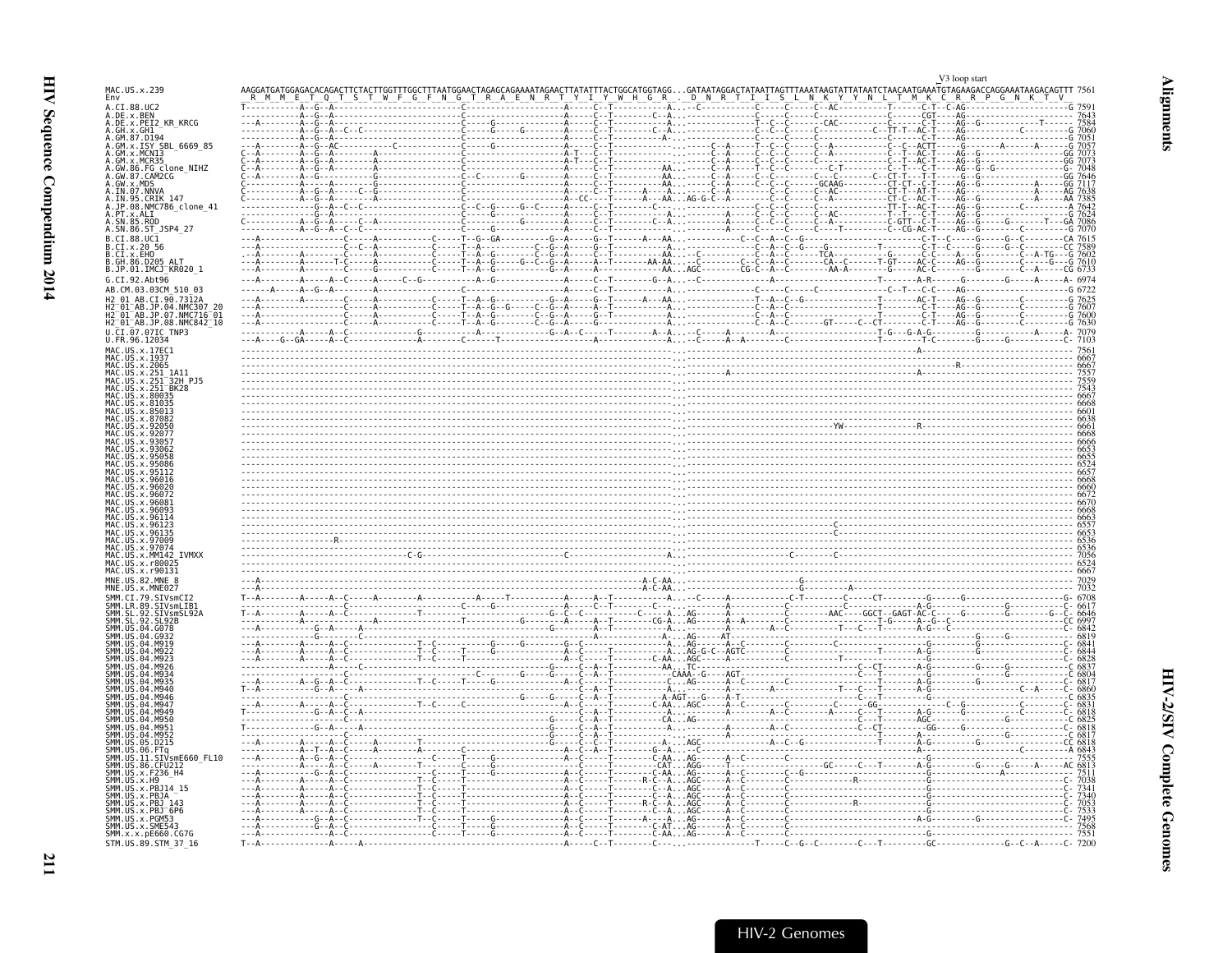| ٧  |
|----|
| ., |

<span id="page-53-0"></span>

|                                                                                                                                                                                                                                                                                                                                                                                                                                                                                               | V3 loop end                                                                                                                                                                                                                                                                                                                                                                            |  |
|-----------------------------------------------------------------------------------------------------------------------------------------------------------------------------------------------------------------------------------------------------------------------------------------------------------------------------------------------------------------------------------------------------------------------------------------------------------------------------------------------|----------------------------------------------------------------------------------------------------------------------------------------------------------------------------------------------------------------------------------------------------------------------------------------------------------------------------------------------------------------------------------------|--|
| Env                                                                                                                                                                                                                                                                                                                                                                                                                                                                                           |                                                                                                                                                                                                                                                                                                                                                                                        |  |
| MAC.US.x.239<br>A.CI.88.UC2<br>A.DE.x.BEN<br>A.DE.x.PEI2_KR_KRCG<br>A.GH.x.GH1<br>A.GM.87.D194<br>A.GM.x.ISY SBL 6669 85<br>A.GM.x.MCNI3<br>MCR35<br>A.GW.86.FG clone NIHZ<br>A.GW.87.CAM2CG<br>A.GW.x.MDS<br>A.IN.07.NNVA<br>A.IN.95.CRIK_147<br>A.JP.08.NMC786_clone_41<br>A.PT.x.ALI<br>. SN . 85 . ROD<br>A.SN.86.ST JSP4 27<br>B.CI.88.UC1<br>B.CI.x.20 56<br>B.CI.x.EHO<br>B. GH. 86, D205<br>B.JP.01.IMCJ KR020 1<br>G.CI.92.Aht96<br>AB.CM.03.03CM 510 03<br>CI.90.7312A<br>04.NMC307 | ATCAATGATAGGCCAAAGCAGGCATGGTGTTGGTTTGGAGGAAATGCAAGAGGATGCAATAAAAGAGGTGAACAGCAT<br>. . I N D R P K Q A W C W F G G K W K D A I K E V K Q T I<br>The Contract Contract Contract Contract Contract Contract Contract Contract Contract Contract Contract Contract Contract Contract Contract Contract Contract Contract Contract Contract Contract Contract Contract Contract C           |  |
| H2 <sup>-</sup> 01 <sup>-</sup> AB.JP.07.NMC716 <sup>-</sup> 01<br>H2 <sup>-</sup> 01 <sup>-</sup> AB.JP.08.NMC842 <sup>-</sup> 10<br>U.CI.07.07IC TNP3                                                                                                                                                                                                                                                                                                                                       |                                                                                                                                                                                                                                                                                                                                                                                        |  |
| U.FR.96.12034<br>MAC.US.x.17EC1<br>MAC.US.x.1937<br>MAC.US.x.2065<br>US.x.251 1A11<br>US.x.251 <sup>-</sup> BK28<br>.x.80035                                                                                                                                                                                                                                                                                                                                                                  |                                                                                                                                                                                                                                                                                                                                                                                        |  |
|                                                                                                                                                                                                                                                                                                                                                                                                                                                                                               | $R_1 = R_2 = \ldots R_{n-1} = \ldots R_{n-1} = \ldots R_{n-1} = \ldots R_{n-1} = \ldots R_{n-1} = \ldots R_{n-1} = \ldots R_{n-1} = \ldots R_{n-1} = \ldots R_{n-1} = \ldots R_{n-1} = \ldots R_{n-1} = \ldots R_{n-1} = \ldots R_{n-1} = \ldots R_{n-1} = \ldots R_{n-1} = \ldots R_{n-1} = \ldots R_{n-1} = \ldots R_{n-1} = \ldots R_{n-1} = \ldots R_{n-1} = \ldots R_{n-1} = \ld$ |  |
|                                                                                                                                                                                                                                                                                                                                                                                                                                                                                               | $\frac{1}{2000}$                                                                                                                                                                                                                                                                                                                                                                       |  |
| <b>TVMXX</b><br>MAC.US.x.r90131<br>MNE.US.82.MNE                                                                                                                                                                                                                                                                                                                                                                                                                                              |                                                                                                                                                                                                                                                                                                                                                                                        |  |
|                                                                                                                                                                                                                                                                                                                                                                                                                                                                                               |                                                                                                                                                                                                                                                                                                                                                                                        |  |
| SIVsmE660 FL10<br>. 86<br>SMM.US.x.SME54<br>SMM.x.x.pE660.CG7G<br>STM.US.89.STM_37_16                                                                                                                                                                                                                                                                                                                                                                                                         |                                                                                                                                                                                                                                                                                                                                                                                        |  |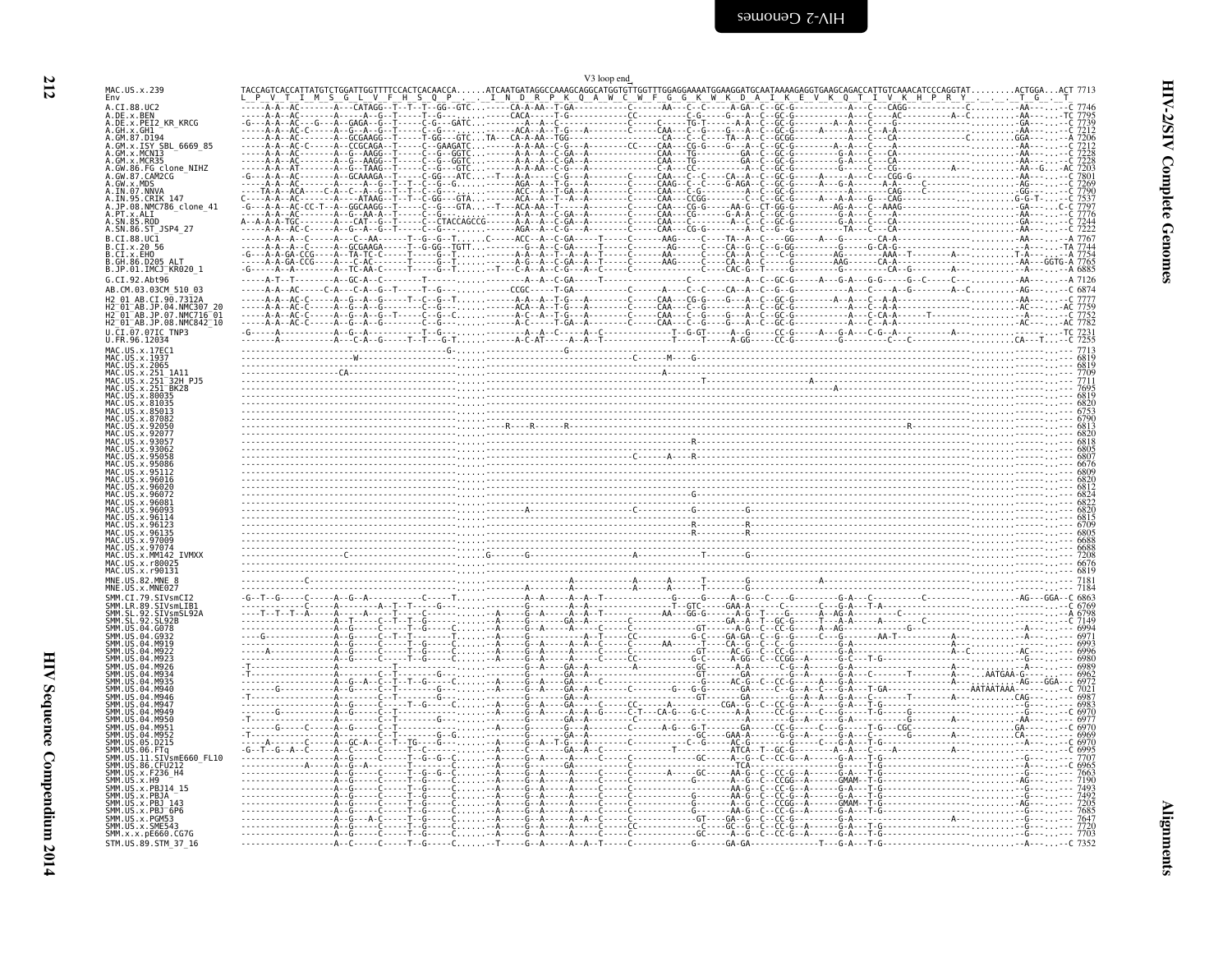|                                                                 |                                                                                                                                                             | V4 loop start                                                                                                                                                                                                                                                                                                                                                                                            |  |
|-----------------------------------------------------------------|-------------------------------------------------------------------------------------------------------------------------------------------------------------|----------------------------------------------------------------------------------------------------------------------------------------------------------------------------------------------------------------------------------------------------------------------------------------------------------------------------------------------------------------------------------------------------------|--|
| MAC.US.x.239<br>Env                                             |                                                                                                                                                             | CATGTGGACAAATTGCAGAGGAGAGTTCCTCTACTGTAAAATGAATTGGTTTCTAAATTGGGTAGAAGATAGGAATACAGCTAACCAGAA                                                                                                                                                                                                                                                                                                               |  |
| A.CI.88.UC2                                                     |                                                                                                                                                             |                                                                                                                                                                                                                                                                                                                                                                                                          |  |
| A.DE.x.BEN<br>A.DE.x.PEI2 KR KRCG<br>GH. x. GH1                 |                                                                                                                                                             |                                                                                                                                                                                                                                                                                                                                                                                                          |  |
| GM.87.D19<br>$GM.x.$ TSY<br>SBL 6669 85                         |                                                                                                                                                             |                                                                                                                                                                                                                                                                                                                                                                                                          |  |
| GM.x.MCN13<br>GM.x.MCR35                                        |                                                                                                                                                             |                                                                                                                                                                                                                                                                                                                                                                                                          |  |
| GW.86.FG_clone_NIHZ<br>GW.87.CAM2CG                             |                                                                                                                                                             |                                                                                                                                                                                                                                                                                                                                                                                                          |  |
| TN 07 NNVA                                                      |                                                                                                                                                             |                                                                                                                                                                                                                                                                                                                                                                                                          |  |
| IN.95.CRIK 147<br>JP.08.NMC786_clone_41                         |                                                                                                                                                             |                                                                                                                                                                                                                                                                                                                                                                                                          |  |
| PT.x.ALI                                                        |                                                                                                                                                             |                                                                                                                                                                                                                                                                                                                                                                                                          |  |
| SN.86.ST JSP4 27<br>B.CI.88.UC1                                 |                                                                                                                                                             |                                                                                                                                                                                                                                                                                                                                                                                                          |  |
| .CI.x.2056<br>B.CI.x.EHO                                        |                                                                                                                                                             |                                                                                                                                                                                                                                                                                                                                                                                                          |  |
| B.GH.86.D205<br>B.JP.01.IMCJ_KR020_1                            |                                                                                                                                                             |                                                                                                                                                                                                                                                                                                                                                                                                          |  |
| $G$ $CT$ $92$ $A$ ht $96$                                       |                                                                                                                                                             |                                                                                                                                                                                                                                                                                                                                                                                                          |  |
| AB.CM.03.03CM 510 03                                            |                                                                                                                                                             |                                                                                                                                                                                                                                                                                                                                                                                                          |  |
| H2 <sup>-</sup> 01 <sup>-</sup> AB.JP.07.NMC716 <sup>-</sup> 01 |                                                                                                                                                             |                                                                                                                                                                                                                                                                                                                                                                                                          |  |
| H2_01_AB.JP.08.NMC842_10<br>U.CI.07.07IC TNP3                   |                                                                                                                                                             |                                                                                                                                                                                                                                                                                                                                                                                                          |  |
| U.FR.96.12034<br>MAC.US.x.17EC1                                 |                                                                                                                                                             |                                                                                                                                                                                                                                                                                                                                                                                                          |  |
| MAC.US.x.1937<br>US.x.2065                                      |                                                                                                                                                             | $\begin{bmatrix} \frac{1}{2} & \frac{1}{2} & \frac{1}{2} & \frac{1}{2} & \frac{1}{2} & \frac{1}{2} & \frac{1}{2} & \frac{1}{2} & \frac{1}{2} & \frac{1}{2} & \frac{1}{2} & \frac{1}{2} & \frac{1}{2} & \frac{1}{2} & \frac{1}{2} & \frac{1}{2} & \frac{1}{2} & \frac{1}{2} & \frac{1}{2} & \frac{1}{2} & \frac{1}{2} & \frac{1}{2} & \frac{1}{2} & \frac{1}{2} & \frac{1}{2} & \frac{1}{2} & \frac{1}{2$ |  |
| US.x.251                                                        |                                                                                                                                                             |                                                                                                                                                                                                                                                                                                                                                                                                          |  |
|                                                                 |                                                                                                                                                             |                                                                                                                                                                                                                                                                                                                                                                                                          |  |
|                                                                 |                                                                                                                                                             |                                                                                                                                                                                                                                                                                                                                                                                                          |  |
|                                                                 |                                                                                                                                                             |                                                                                                                                                                                                                                                                                                                                                                                                          |  |
|                                                                 |                                                                                                                                                             |                                                                                                                                                                                                                                                                                                                                                                                                          |  |
|                                                                 |                                                                                                                                                             |                                                                                                                                                                                                                                                                                                                                                                                                          |  |
|                                                                 |                                                                                                                                                             |                                                                                                                                                                                                                                                                                                                                                                                                          |  |
|                                                                 |                                                                                                                                                             |                                                                                                                                                                                                                                                                                                                                                                                                          |  |
|                                                                 |                                                                                                                                                             |                                                                                                                                                                                                                                                                                                                                                                                                          |  |
|                                                                 |                                                                                                                                                             |                                                                                                                                                                                                                                                                                                                                                                                                          |  |
|                                                                 |                                                                                                                                                             |                                                                                                                                                                                                                                                                                                                                                                                                          |  |
|                                                                 |                                                                                                                                                             |                                                                                                                                                                                                                                                                                                                                                                                                          |  |
|                                                                 |                                                                                                                                                             |                                                                                                                                                                                                                                                                                                                                                                                                          |  |
| MAC.US.x.r90131<br>MNF. US. 82. MNF                             |                                                                                                                                                             |                                                                                                                                                                                                                                                                                                                                                                                                          |  |
| MM.CT.79.STVsmCT                                                |                                                                                                                                                             |                                                                                                                                                                                                                                                                                                                                                                                                          |  |
|                                                                 |                                                                                                                                                             |                                                                                                                                                                                                                                                                                                                                                                                                          |  |
|                                                                 |                                                                                                                                                             |                                                                                                                                                                                                                                                                                                                                                                                                          |  |
|                                                                 |                                                                                                                                                             |                                                                                                                                                                                                                                                                                                                                                                                                          |  |
|                                                                 |                                                                                                                                                             |                                                                                                                                                                                                                                                                                                                                                                                                          |  |
|                                                                 |                                                                                                                                                             |                                                                                                                                                                                                                                                                                                                                                                                                          |  |
|                                                                 |                                                                                                                                                             |                                                                                                                                                                                                                                                                                                                                                                                                          |  |
|                                                                 |                                                                                                                                                             |                                                                                                                                                                                                                                                                                                                                                                                                          |  |
|                                                                 |                                                                                                                                                             |                                                                                                                                                                                                                                                                                                                                                                                                          |  |
|                                                                 |                                                                                                                                                             |                                                                                                                                                                                                                                                                                                                                                                                                          |  |
| 05.D215                                                         |                                                                                                                                                             |                                                                                                                                                                                                                                                                                                                                                                                                          |  |
| 11.SIVsmE660 FL10                                               |                                                                                                                                                             |                                                                                                                                                                                                                                                                                                                                                                                                          |  |
| US.x.F236 H4                                                    |                                                                                                                                                             |                                                                                                                                                                                                                                                                                                                                                                                                          |  |
|                                                                 |                                                                                                                                                             |                                                                                                                                                                                                                                                                                                                                                                                                          |  |
| $x.PBJ-6P6$                                                     |                                                                                                                                                             |                                                                                                                                                                                                                                                                                                                                                                                                          |  |
| $x$ . PGM53<br>SMM.US.x.SME543                                  |                                                                                                                                                             |                                                                                                                                                                                                                                                                                                                                                                                                          |  |
| SMM.x.x.pE660.CG7G<br>STM.US.89.STM 37 16                       | $-1.1.6 - C - G - C$ A - $-1 - A - G$ GA - A $-1.6$ T - $-1.1 - C - C$ - $-1.1 - C - C$ - $-1.1 - C - C$ - $-1.1 - C - C$ - $-1.1 - C - C$ - $-1.1 - C - C$ |                                                                                                                                                                                                                                                                                                                                                                                                          |  |

<span id="page-54-0"></span>**Alignments**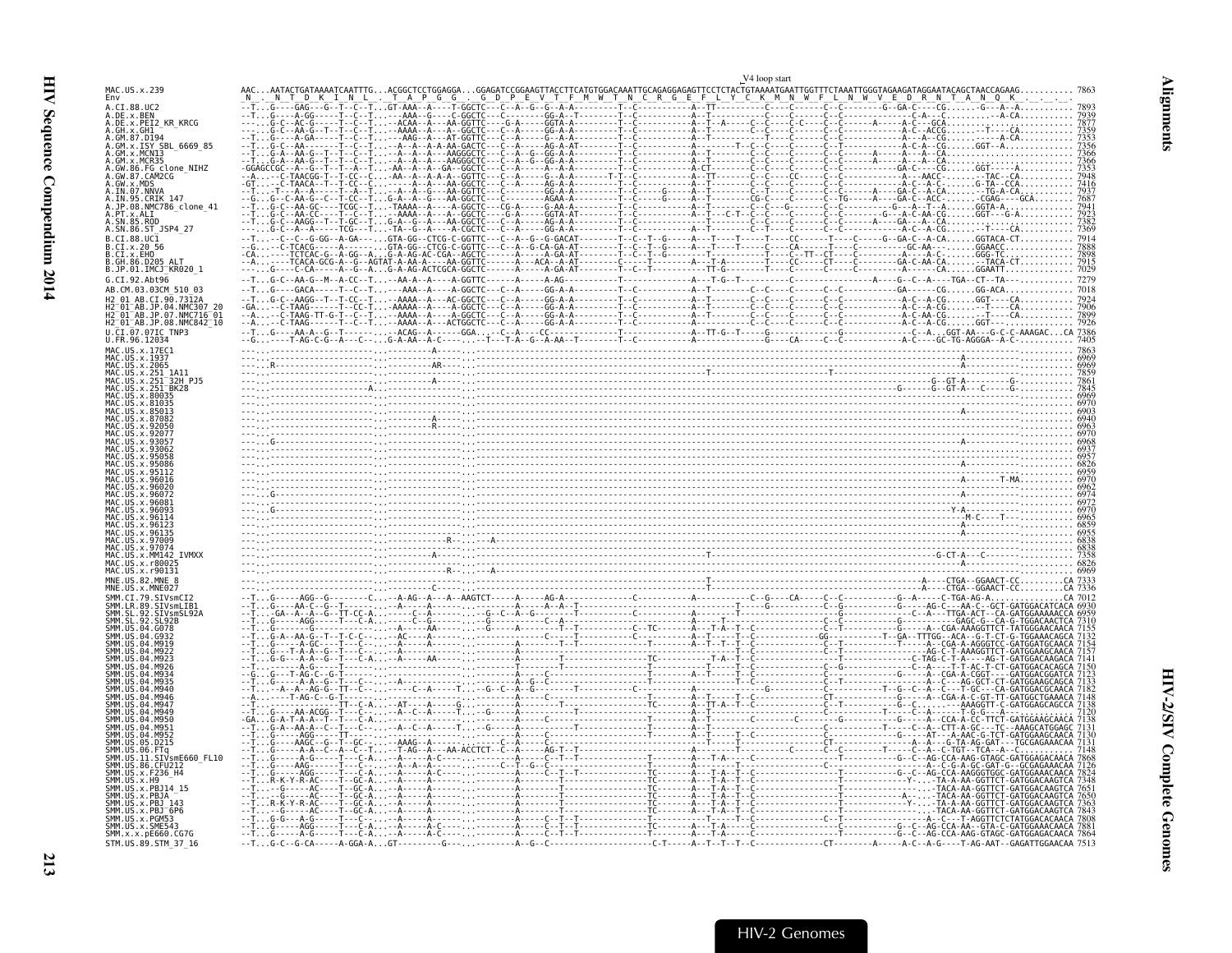<span id="page-55-0"></span>

|                                                                                                                     | V <sub>4</sub> loop end                                     |  | V5 start                |
|---------------------------------------------------------------------------------------------------------------------|-------------------------------------------------------------|--|-------------------------|
| MAC.US.x.239<br>Env                                                                                                 | CAAAGGAACAGCATAAAAGGAATTACGTGCCATGTCATATTAGACAAATAATCAACACT |  | TAGCAAACATAGATTGGATTGAT |
| A.CI.88.UC2                                                                                                         |                                                             |  |                         |
| A.DE.x.BEN<br>A.DE.x.PEI2_KR_KRCG<br>A.GH.x.GH1                                                                     |                                                             |  |                         |
| A.GM.87.D194<br>A.GM.x.ISY SBL 6669 85                                                                              |                                                             |  |                         |
| A.GM.x.MCN13<br>A.GM.x.MCR35                                                                                        |                                                             |  |                         |
| A.GW.86.FG clone NIHZ<br>A.GW.87.CAM2CG                                                                             |                                                             |  |                         |
| A.GW.x.MDS<br>A.IN.07.NNVA                                                                                          |                                                             |  |                         |
| A.IN.95.CRIK 147<br>4.JP.08.NMC786_clone_41                                                                         |                                                             |  |                         |
| .SN.85.ROD                                                                                                          |                                                             |  |                         |
| A.SN.86.ST_JSP4_27<br>B.CI.88.UC1                                                                                   |                                                             |  |                         |
| B.CI.x.20 56<br>B.CT.x.EHO                                                                                          |                                                             |  |                         |
| B.GH.86.D205 ALT<br>B.JP.01.IMCJ KR020 1                                                                            |                                                             |  |                         |
| G.CI.92.Abt96                                                                                                       |                                                             |  |                         |
| AB.CM.03.03CM 510 03<br>12 01 AB.CI.90.7312A                                                                        |                                                             |  |                         |
| 2 <sup>-</sup> 01 <sup>-</sup> AB.JP.04.NMC307 20<br>2 <sup>-</sup> 01 <sup>-</sup> AB.JP.07.NMC716 <sup>-</sup> 01 |                                                             |  |                         |
| H2 <sup>-</sup> 01 <sup>-</sup> AB.JP.08.NMC842 <sup>-</sup> 10<br>J.CI.07.07IC TNP3                                |                                                             |  |                         |
| U.FR.96.12034<br>MAC.US.x.17EC1                                                                                     |                                                             |  |                         |
| MAC.US.x.1937<br>MAC.US.x.2065                                                                                      |                                                             |  |                         |
| US.x.251<br>US.x.251                                                                                                |                                                             |  |                         |
|                                                                                                                     |                                                             |  |                         |
|                                                                                                                     |                                                             |  |                         |
|                                                                                                                     |                                                             |  |                         |
|                                                                                                                     |                                                             |  |                         |
|                                                                                                                     |                                                             |  |                         |
|                                                                                                                     |                                                             |  |                         |
|                                                                                                                     |                                                             |  |                         |
|                                                                                                                     |                                                             |  |                         |
|                                                                                                                     |                                                             |  |                         |
|                                                                                                                     |                                                             |  |                         |
|                                                                                                                     |                                                             |  |                         |
|                                                                                                                     |                                                             |  |                         |
| MNE.US.82.MNE 8                                                                                                     |                                                             |  |                         |
| SMM.CI.79.SIVsmCI2                                                                                                  |                                                             |  |                         |
| .LR.89.SIVsmLIB<br>SIVsmSL92A                                                                                       |                                                             |  |                         |
|                                                                                                                     |                                                             |  |                         |
|                                                                                                                     |                                                             |  |                         |
|                                                                                                                     |                                                             |  |                         |
|                                                                                                                     |                                                             |  |                         |
|                                                                                                                     |                                                             |  |                         |
|                                                                                                                     |                                                             |  |                         |
|                                                                                                                     |                                                             |  |                         |
|                                                                                                                     |                                                             |  |                         |
| SIVsmE660 FL10.                                                                                                     |                                                             |  |                         |
| SMM.US.x.F236 H4                                                                                                    |                                                             |  |                         |
| SMM.US.x.H9<br>MM IIS x PR114 15                                                                                    |                                                             |  |                         |
| SMM.US.x.PBJ 143<br>SMM.US.x.PBJ <sup>-</sup> 6P6                                                                   |                                                             |  |                         |
| MM.US.x.PGM53<br>SMM.US.x.SME543                                                                                    |                                                             |  |                         |
| SMM.x.x.pE660.CG7G                                                                                                  |                                                             |  |                         |
| STM.US.89.STM 37 16                                                                                                 |                                                             |  |                         |

**214**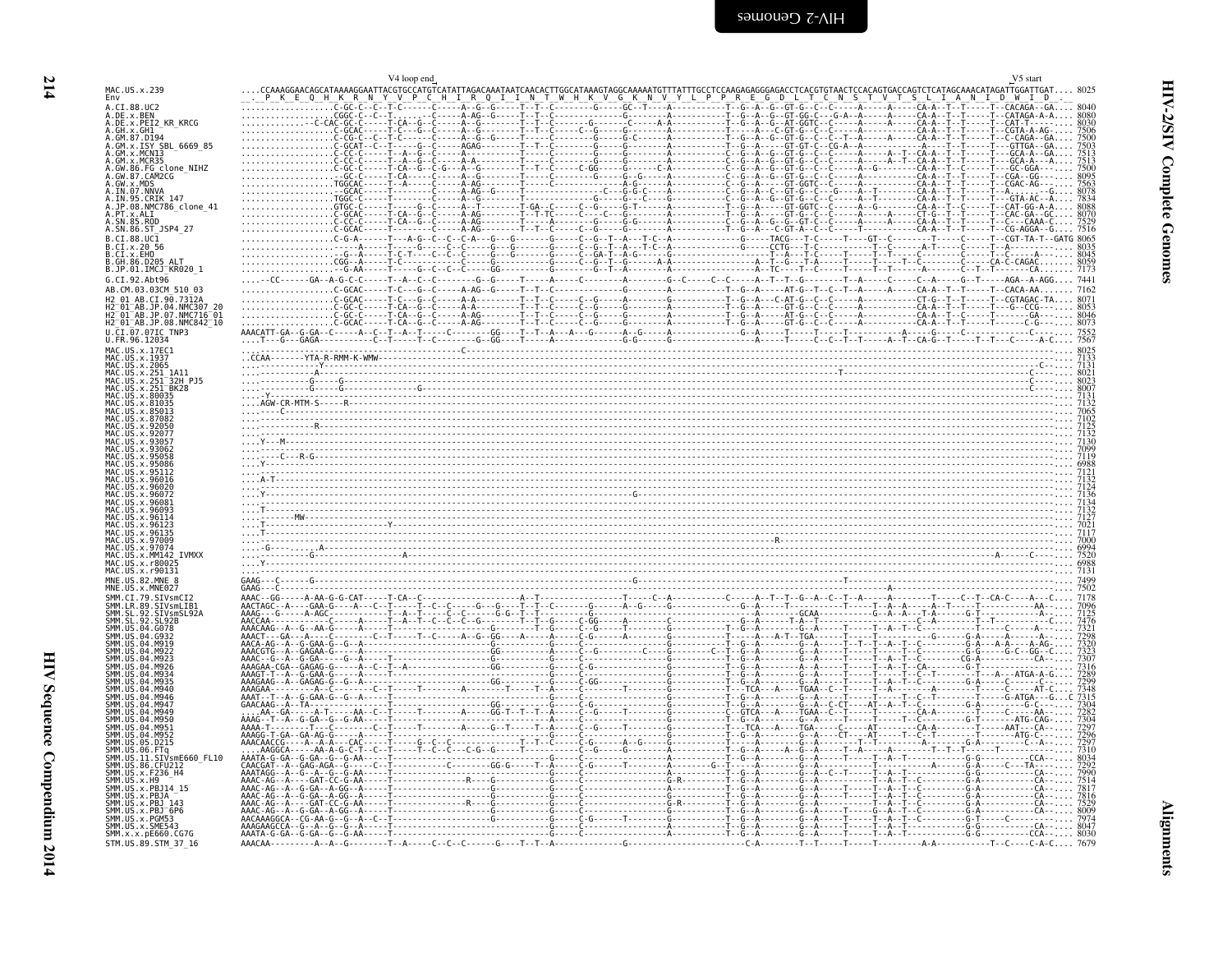<span id="page-56-0"></span>

|                                                                               | V5 end |  | Rev Responsive Element (RRE) start | Env gp120 end_Env gp41 start                                                                                                                                                                                                                                                                                                                                                                                                        |
|-------------------------------------------------------------------------------|--------|--|------------------------------------|-------------------------------------------------------------------------------------------------------------------------------------------------------------------------------------------------------------------------------------------------------------------------------------------------------------------------------------------------------------------------------------------------------------------------------------|
| MAC.US.x.239<br>Env                                                           |        |  |                                    | GGAAACCAAACTAATATCACCATGCAGAAGTGCAGAACTGTATCGATTGGAATTGGGAGATTATAAATTAGTAGAGATCACTCCAATTGGCTTGGCCCCCACAGATGTGAAGAGGTACACTACTGGTGGCACCTCAAQAAATAAAAGAGGGGTCTTT 818                                                                                                                                                                                                                                                                   |
| A.CI.88.UC2                                                                   |        |  | A P T D V K R Y T T                | $\ldots$ G<br>G T S R N K R G V                                                                                                                                                                                                                                                                                                                                                                                                     |
| A.DE.x.BEN                                                                    |        |  |                                    |                                                                                                                                                                                                                                                                                                                                                                                                                                     |
| A.DE.x.PEI2 KR KRCG<br>A.GH.x.GH1                                             |        |  |                                    |                                                                                                                                                                                                                                                                                                                                                                                                                                     |
| A.GM.87.D194<br>A.GM.x.ISY SBL 6669 85                                        |        |  |                                    |                                                                                                                                                                                                                                                                                                                                                                                                                                     |
| A.GM.x.MCN13                                                                  |        |  |                                    |                                                                                                                                                                                                                                                                                                                                                                                                                                     |
| A.GM.x.MCR35<br>A.GM.x.MCR35<br>A.GW.86.FG_clone_NIHZ                         |        |  |                                    |                                                                                                                                                                                                                                                                                                                                                                                                                                     |
| A.GW.87.CAM2CG                                                                |        |  |                                    |                                                                                                                                                                                                                                                                                                                                                                                                                                     |
| A.IN.07.NNVA                                                                  |        |  |                                    |                                                                                                                                                                                                                                                                                                                                                                                                                                     |
| A.IN.95.CRIK 147                                                              |        |  |                                    |                                                                                                                                                                                                                                                                                                                                                                                                                                     |
| A.JP.08.NMC786 clone 41<br>A.PT.x.ALI                                         |        |  |                                    |                                                                                                                                                                                                                                                                                                                                                                                                                                     |
| A.SN.85.ROD<br>A.SN.86.ST_JSP4_27                                             |        |  |                                    |                                                                                                                                                                                                                                                                                                                                                                                                                                     |
| B.CI.88.UC <sub>1</sub>                                                       |        |  |                                    |                                                                                                                                                                                                                                                                                                                                                                                                                                     |
| B.CI.x.20 56                                                                  |        |  |                                    |                                                                                                                                                                                                                                                                                                                                                                                                                                     |
| B.CI.x.EHO<br>B.GH.86.D205 ALT                                                |        |  |                                    |                                                                                                                                                                                                                                                                                                                                                                                                                                     |
| B.JP.01.IMCJ_KR020 1                                                          |        |  |                                    |                                                                                                                                                                                                                                                                                                                                                                                                                                     |
| G.CI.92.Abt96<br>AB.CM.03.03CM 510 03                                         |        |  |                                    | $\frac{1}{\frac{1}{2}\sqrt{1-\frac{1}{2}\sqrt{1-\frac{1}{2}\sqrt{1-\frac{1}{2}\sqrt{1-\frac{1}{2}\sqrt{1-\frac{1}{2}\sqrt{1-\frac{1}{2}\sqrt{1-\frac{1}{2}\sqrt{1-\frac{1}{2}\sqrt{1-\frac{1}{2}\sqrt{1-\frac{1}{2}\sqrt{1-\frac{1}{2}\sqrt{1-\frac{1}{2}\sqrt{1-\frac{1}{2}\sqrt{1-\frac{1}{2}\sqrt{1-\frac{1}{2}\sqrt{1-\frac{1}{2}\sqrt{1-\frac{1}{2}\sqrt{1-\frac{1}{2}\sqrt{1-\frac{1}{2}\sqrt{1-\frac{1}{2}\sqrt{1-\frac{1}{$ |
| H2 01 AB.CI.90.7312A                                                          |        |  |                                    |                                                                                                                                                                                                                                                                                                                                                                                                                                     |
| 2 <sup>-</sup> 01 <sup>-</sup> AB.JP.04.NMC307<br>$-01$ <sup>-</sup> AB.JP.07 |        |  |                                    |                                                                                                                                                                                                                                                                                                                                                                                                                                     |
| NMC716 01<br>H2 01 AB.JP.08.NMC842 10                                         |        |  |                                    |                                                                                                                                                                                                                                                                                                                                                                                                                                     |
| U.CI.07.07IC TNP3                                                             |        |  |                                    |                                                                                                                                                                                                                                                                                                                                                                                                                                     |
| U.FR.96.12034<br>MAC.US.x.17EC1                                               |        |  |                                    |                                                                                                                                                                                                                                                                                                                                                                                                                                     |
| MAC.US.x.1937                                                                 |        |  |                                    |                                                                                                                                                                                                                                                                                                                                                                                                                                     |
| MAC.US.x.2065<br>US.x.251                                                     |        |  |                                    |                                                                                                                                                                                                                                                                                                                                                                                                                                     |
| 32H PJ5<br>BK28                                                               |        |  |                                    |                                                                                                                                                                                                                                                                                                                                                                                                                                     |
| US.x.80035                                                                    |        |  |                                    |                                                                                                                                                                                                                                                                                                                                                                                                                                     |
|                                                                               |        |  |                                    |                                                                                                                                                                                                                                                                                                                                                                                                                                     |
|                                                                               |        |  |                                    |                                                                                                                                                                                                                                                                                                                                                                                                                                     |
|                                                                               |        |  |                                    |                                                                                                                                                                                                                                                                                                                                                                                                                                     |
|                                                                               |        |  |                                    |                                                                                                                                                                                                                                                                                                                                                                                                                                     |
|                                                                               |        |  |                                    |                                                                                                                                                                                                                                                                                                                                                                                                                                     |
|                                                                               |        |  |                                    |                                                                                                                                                                                                                                                                                                                                                                                                                                     |
|                                                                               |        |  |                                    |                                                                                                                                                                                                                                                                                                                                                                                                                                     |
| . x 960                                                                       |        |  |                                    |                                                                                                                                                                                                                                                                                                                                                                                                                                     |
|                                                                               |        |  |                                    |                                                                                                                                                                                                                                                                                                                                                                                                                                     |
|                                                                               |        |  |                                    |                                                                                                                                                                                                                                                                                                                                                                                                                                     |
|                                                                               |        |  |                                    |                                                                                                                                                                                                                                                                                                                                                                                                                                     |
|                                                                               |        |  |                                    | 7183<br>7279<br>7162<br>7156                                                                                                                                                                                                                                                                                                                                                                                                        |
| <b>TVMXX</b>                                                                  |        |  |                                    | $\frac{1}{160}$<br>$\frac{1}{212}$<br>$\frac{1}{160}$<br>$\frac{1}{160}$<br>$\frac{1}{160}$<br>$\frac{1}{160}$<br>$\frac{1}{160}$<br>$\frac{1}{160}$<br>$\frac{1}{160}$<br>$\frac{1}{160}$<br>$\frac{1}{160}$<br>$\frac{1}{160}$<br>$\frac{1}{160}$<br>$\frac{1}{160}$<br>$\frac{1}{160}$<br>$\frac{1}{160}$<br>$\frac{1}{160}$<br>                                                                                                 |
| $x.$ r800.<br>MAC.US.x.r90131                                                 |        |  |                                    |                                                                                                                                                                                                                                                                                                                                                                                                                                     |
| MNE.US.82.MNE                                                                 |        |  |                                    | 7661<br>7664                                                                                                                                                                                                                                                                                                                                                                                                                        |
| MNE.US.x.MNE027                                                               |        |  |                                    |                                                                                                                                                                                                                                                                                                                                                                                                                                     |
| STVsmCT2<br><b>STVsml TR'</b>                                                 |        |  |                                    |                                                                                                                                                                                                                                                                                                                                                                                                                                     |
| SIVsmSL92/                                                                    |        |  |                                    |                                                                                                                                                                                                                                                                                                                                                                                                                                     |
|                                                                               |        |  |                                    |                                                                                                                                                                                                                                                                                                                                                                                                                                     |
|                                                                               |        |  |                                    |                                                                                                                                                                                                                                                                                                                                                                                                                                     |
|                                                                               |        |  |                                    |                                                                                                                                                                                                                                                                                                                                                                                                                                     |
|                                                                               |        |  |                                    |                                                                                                                                                                                                                                                                                                                                                                                                                                     |
|                                                                               |        |  |                                    |                                                                                                                                                                                                                                                                                                                                                                                                                                     |
|                                                                               |        |  |                                    |                                                                                                                                                                                                                                                                                                                                                                                                                                     |
|                                                                               |        |  |                                    |                                                                                                                                                                                                                                                                                                                                                                                                                                     |
|                                                                               |        |  |                                    |                                                                                                                                                                                                                                                                                                                                                                                                                                     |
|                                                                               |        |  |                                    |                                                                                                                                                                                                                                                                                                                                                                                                                                     |
|                                                                               |        |  |                                    |                                                                                                                                                                                                                                                                                                                                                                                                                                     |
| SMM.US.<br>SMM.US                                                             |        |  |                                    |                                                                                                                                                                                                                                                                                                                                                                                                                                     |
| SIVsmE660_FL10<br>SMM.US.86.CFU212                                            |        |  |                                    |                                                                                                                                                                                                                                                                                                                                                                                                                                     |
| ŠMM. ŪŠ. x. F236_H4<br>SMM IIS x H9                                           |        |  |                                    |                                                                                                                                                                                                                                                                                                                                                                                                                                     |
|                                                                               |        |  |                                    |                                                                                                                                                                                                                                                                                                                                                                                                                                     |
| 1M. IIS. x. PR 1/<br>SMM IIS x PR1 14                                         |        |  |                                    |                                                                                                                                                                                                                                                                                                                                                                                                                                     |
| SMM.US.x.PBJ <sup>-</sup> 6P6                                                 |        |  |                                    |                                                                                                                                                                                                                                                                                                                                                                                                                                     |
| SMM.US.x.SME54                                                                |        |  |                                    |                                                                                                                                                                                                                                                                                                                                                                                                                                     |
| SMM.x.x.pE660.CG7G                                                            |        |  |                                    |                                                                                                                                                                                                                                                                                                                                                                                                                                     |
| STM.US.89.STM 37 16                                                           |        |  |                                    |                                                                                                                                                                                                                                                                                                                                                                                                                                     |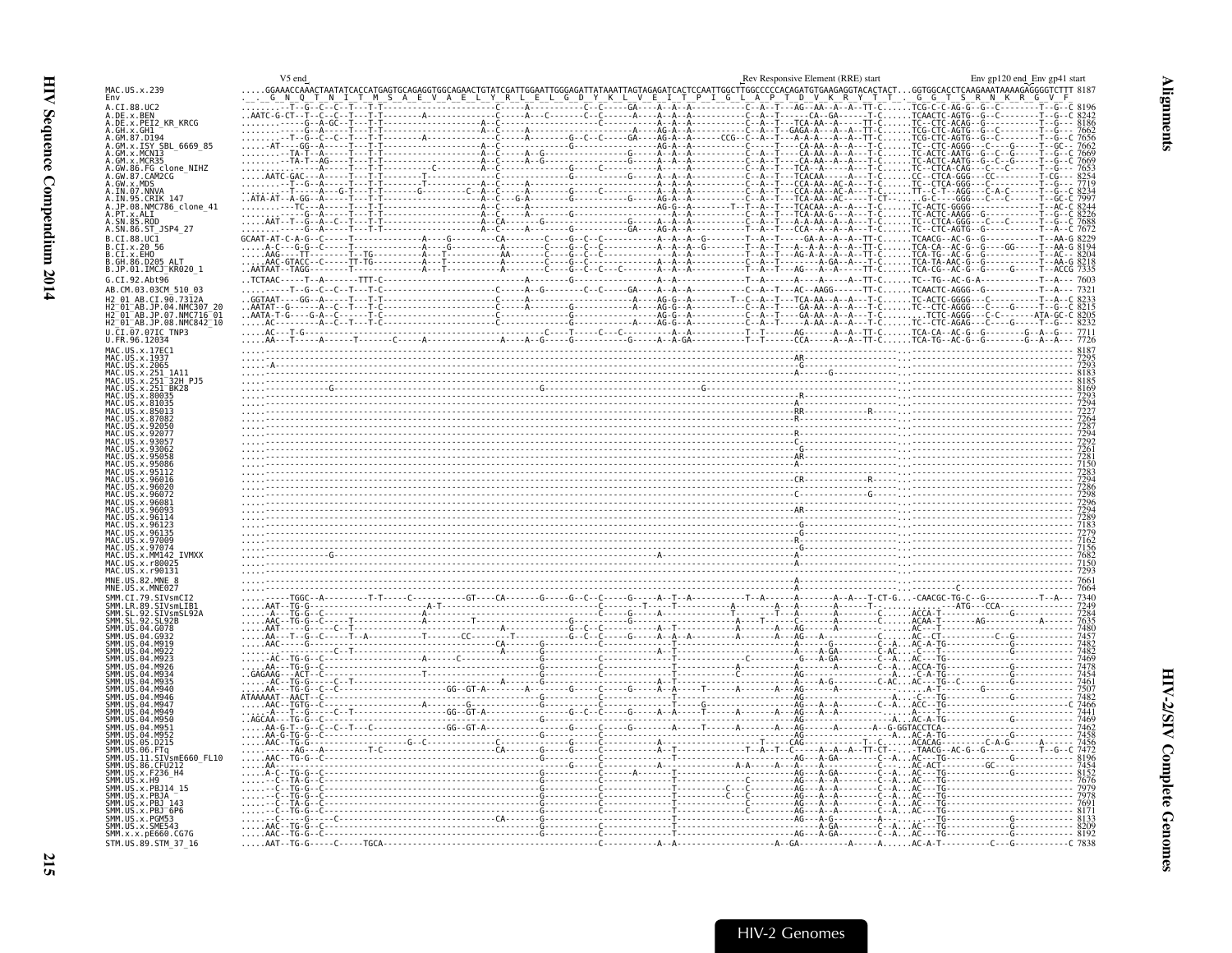HIV-2 Genomes

| MAC.US.x.239<br>Env                                                                                                                                                                                                                                                                                                                                                                                                       | L A<br>G                                                        | G<br><sub>S</sub> | S | TAGTGCAGCAACAGCAACAGCTGTTGGACGTGGTCAAGAGACAACAAGAATTGTTGCGACTGACCGTCTGGGG 835′<br>I__V__Q__Q__Q__Q__L__L__D__V__V__K__R__Q__Q__E__L__L__R__L__T__V__W__G |                                                                                                                                                                                                                                                                                                                                                                               |
|---------------------------------------------------------------------------------------------------------------------------------------------------------------------------------------------------------------------------------------------------------------------------------------------------------------------------------------------------------------------------------------------------------------------------|-----------------------------------------------------------------|-------------------|---|----------------------------------------------------------------------------------------------------------------------------------------------------------|-------------------------------------------------------------------------------------------------------------------------------------------------------------------------------------------------------------------------------------------------------------------------------------------------------------------------------------------------------------------------------|
| A.CI.88.UC2<br>A.DE.x.BEN<br>A.DE.x.PEI2_KR_KRCG                                                                                                                                                                                                                                                                                                                                                                          |                                                                 |                   |   |                                                                                                                                                          |                                                                                                                                                                                                                                                                                                                                                                               |
| A.GH.x.GH1<br>A.GM.87.D194                                                                                                                                                                                                                                                                                                                                                                                                |                                                                 |                   |   |                                                                                                                                                          |                                                                                                                                                                                                                                                                                                                                                                               |
| A .GM.87.D194<br>A.GM.x.ISY SBL 6669 85<br>A.GM.x.MCN13<br>A.GM.x.MCR35<br>A.GM.x.MCR35<br>A.GM.87.CAM2CG<br>A.GW.87.CAM2CG<br>A.GW.87.CAM2CG<br>A.IN.97.NNVA<br>A.JP.98.NMC786 clone 41<br>A.P.XALI<br>A.D.98.NMC786 clone 41<br>A.P.XALI                                                                                                                                                                                |                                                                 |                   |   |                                                                                                                                                          |                                                                                                                                                                                                                                                                                                                                                                               |
|                                                                                                                                                                                                                                                                                                                                                                                                                           |                                                                 |                   |   |                                                                                                                                                          |                                                                                                                                                                                                                                                                                                                                                                               |
|                                                                                                                                                                                                                                                                                                                                                                                                                           |                                                                 |                   |   |                                                                                                                                                          |                                                                                                                                                                                                                                                                                                                                                                               |
|                                                                                                                                                                                                                                                                                                                                                                                                                           |                                                                 |                   |   |                                                                                                                                                          |                                                                                                                                                                                                                                                                                                                                                                               |
| A. SN. 85. ROD<br>A.SN.86.ST_JSP4_27                                                                                                                                                                                                                                                                                                                                                                                      | - - - - - A - G - - A - - - - - AG -                            |                   |   |                                                                                                                                                          |                                                                                                                                                                                                                                                                                                                                                                               |
| B.CI.88.UC1<br>B.CI.X.20 56<br>B.CI.X.EHO<br>B.GH.86.D205                                                                                                                                                                                                                                                                                                                                                                 |                                                                 |                   |   |                                                                                                                                                          | $\cdots$ 8399                                                                                                                                                                                                                                                                                                                                                                 |
| B.JP.01.IMCJ KR020 1                                                                                                                                                                                                                                                                                                                                                                                                      |                                                                 |                   |   |                                                                                                                                                          |                                                                                                                                                                                                                                                                                                                                                                               |
| G.CI.92.Abt96<br>AB.CM.03.03CM 510 03                                                                                                                                                                                                                                                                                                                                                                                     |                                                                 |                   |   |                                                                                                                                                          |                                                                                                                                                                                                                                                                                                                                                                               |
| H2 01 AB.CI.90.7312A                                                                                                                                                                                                                                                                                                                                                                                                      | --------A-G--A-----GGT-                                         |                   |   |                                                                                                                                                          |                                                                                                                                                                                                                                                                                                                                                                               |
| H2-01-AB.JP.04.NMC307 20<br>H2-01-AB.JP.07.NMC716-01<br>H2-01-AB.JP.08.NMC842_10                                                                                                                                                                                                                                                                                                                                          | - - - - - - A - G - - A - - - - - AGT - - - - - - - - - - - A - |                   |   |                                                                                                                                                          |                                                                                                                                                                                                                                                                                                                                                                               |
| U.CI.07.07IC TNP3<br>U.FR.96.12034                                                                                                                                                                                                                                                                                                                                                                                        |                                                                 |                   |   |                                                                                                                                                          |                                                                                                                                                                                                                                                                                                                                                                               |
| MAC.US.x.17EC1                                                                                                                                                                                                                                                                                                                                                                                                            |                                                                 |                   |   |                                                                                                                                                          |                                                                                                                                                                                                                                                                                                                                                                               |
| MAC. US. x . 1937<br>MAC. US. x . 2065<br>MAC. US. x . 251 - 1411<br>MAC. US. x . 251 - 32H PJ5<br>MAC. US. x . 251 - BK28<br>MAC. US. x . 251 - BK28                                                                                                                                                                                                                                                                     |                                                                 |                   |   |                                                                                                                                                          |                                                                                                                                                                                                                                                                                                                                                                               |
| US.x.80035<br>MAC.US.x.81035                                                                                                                                                                                                                                                                                                                                                                                              |                                                                 |                   |   |                                                                                                                                                          |                                                                                                                                                                                                                                                                                                                                                                               |
| x.85013<br>MAC. US. x.87082                                                                                                                                                                                                                                                                                                                                                                                               |                                                                 |                   |   |                                                                                                                                                          |                                                                                                                                                                                                                                                                                                                                                                               |
| x.92050<br>x.92077                                                                                                                                                                                                                                                                                                                                                                                                        |                                                                 |                   |   |                                                                                                                                                          |                                                                                                                                                                                                                                                                                                                                                                               |
| 93057<br>93062<br>95058                                                                                                                                                                                                                                                                                                                                                                                                   |                                                                 |                   |   |                                                                                                                                                          |                                                                                                                                                                                                                                                                                                                                                                               |
| x.95086<br>95112                                                                                                                                                                                                                                                                                                                                                                                                          |                                                                 |                   |   |                                                                                                                                                          |                                                                                                                                                                                                                                                                                                                                                                               |
| x.96016<br>x.96020                                                                                                                                                                                                                                                                                                                                                                                                        |                                                                 |                   |   |                                                                                                                                                          |                                                                                                                                                                                                                                                                                                                                                                               |
| x.96072<br>x.96081<br>x.96093                                                                                                                                                                                                                                                                                                                                                                                             |                                                                 |                   |   |                                                                                                                                                          | $\begin{array}{r} \text{11.14}\ \text{12.2}\ \text{13.3}\ \text{14.4}\ \text{15.4}\ \text{16.4}\ \text{17.4}\ \text{18.4}\ \text{19.4}\ \text{19.4}\ \text{19.4}\ \text{19.4}\ \text{19.4}\ \text{19.4}\ \text{19.4}\ \text{19.4}\ \text{19.4}\ \text{19.4}\ \text{19.4}\ \text{19.4}\ \text{19.4}\ \text{19.4}\ \text{19.4}\ \text{19.4}\ \text{19.4}\ \text{19.4}\ \text{1$ |
| x.96114<br>x.96123                                                                                                                                                                                                                                                                                                                                                                                                        |                                                                 |                   |   |                                                                                                                                                          |                                                                                                                                                                                                                                                                                                                                                                               |
| US . x . 96135<br>US . x . 97009                                                                                                                                                                                                                                                                                                                                                                                          |                                                                 |                   |   |                                                                                                                                                          |                                                                                                                                                                                                                                                                                                                                                                               |
| MAC.US.x.97074<br>MAC.US.x.MM142_IVMXX<br>MAC.US.x.r80025                                                                                                                                                                                                                                                                                                                                                                 |                                                                 |                   |   |                                                                                                                                                          |                                                                                                                                                                                                                                                                                                                                                                               |
| MAC. US. x. r90131<br>MNE.US.82.MNE 8                                                                                                                                                                                                                                                                                                                                                                                     |                                                                 |                   |   |                                                                                                                                                          |                                                                                                                                                                                                                                                                                                                                                                               |
| MNE.US.x.MNE027                                                                                                                                                                                                                                                                                                                                                                                                           |                                                                 |                   |   |                                                                                                                                                          |                                                                                                                                                                                                                                                                                                                                                                               |
|                                                                                                                                                                                                                                                                                                                                                                                                                           |                                                                 |                   |   |                                                                                                                                                          |                                                                                                                                                                                                                                                                                                                                                                               |
|                                                                                                                                                                                                                                                                                                                                                                                                                           |                                                                 |                   |   |                                                                                                                                                          |                                                                                                                                                                                                                                                                                                                                                                               |
| G932                                                                                                                                                                                                                                                                                                                                                                                                                      |                                                                 |                   |   |                                                                                                                                                          |                                                                                                                                                                                                                                                                                                                                                                               |
| M919                                                                                                                                                                                                                                                                                                                                                                                                                      |                                                                 |                   |   |                                                                                                                                                          |                                                                                                                                                                                                                                                                                                                                                                               |
| M923.                                                                                                                                                                                                                                                                                                                                                                                                                     |                                                                 |                   |   |                                                                                                                                                          |                                                                                                                                                                                                                                                                                                                                                                               |
|                                                                                                                                                                                                                                                                                                                                                                                                                           |                                                                 |                   |   |                                                                                                                                                          |                                                                                                                                                                                                                                                                                                                                                                               |
|                                                                                                                                                                                                                                                                                                                                                                                                                           |                                                                 |                   |   |                                                                                                                                                          |                                                                                                                                                                                                                                                                                                                                                                               |
|                                                                                                                                                                                                                                                                                                                                                                                                                           |                                                                 |                   |   |                                                                                                                                                          |                                                                                                                                                                                                                                                                                                                                                                               |
|                                                                                                                                                                                                                                                                                                                                                                                                                           |                                                                 |                   |   |                                                                                                                                                          |                                                                                                                                                                                                                                                                                                                                                                               |
|                                                                                                                                                                                                                                                                                                                                                                                                                           |                                                                 |                   |   |                                                                                                                                                          |                                                                                                                                                                                                                                                                                                                                                                               |
| 04<br>04<br>04.M922<br>04.M926<br>04.M934<br>04.M935<br>04.M940<br>04 M947<br>04.M950                                                                                                                                                                                                                                                                                                                                     |                                                                 |                   |   |                                                                                                                                                          |                                                                                                                                                                                                                                                                                                                                                                               |
| 04.M946<br>04.M949<br>$.04.$ M951<br>.04.M952<br>.05.D215                                                                                                                                                                                                                                                                                                                                                                 |                                                                 |                   |   |                                                                                                                                                          |                                                                                                                                                                                                                                                                                                                                                                               |
| SMM.CI.79.SIVsmCI2<br>SMM.CR.89.SIVSMC12<br>SMM.ER.89.SIVSMLIB1<br>SMM.SL.92.SIVSMSL92A<br>SMM.SL.92.SL92B<br>US.04.G078<br>ÚŚ.<br>US.<br>IIS.<br><b>US</b><br><b>IIS</b><br><b>IIS</b><br>SMM.US<br>SMM.US.06.FTq<br>SMM.US.11.SIVsmE660_FL10<br>SMM.US.86.CTU212<br>SMM. US. x. F236_H4<br>SMM. US. x. F236_H4<br>US.x.PBJ14 15<br>US.x.PBJA<br>US.x.PBJ 143<br>SMM.US.x.PGM53<br>SMM.US.x.SME543<br>SMM.x.x.pE660.CG7G |                                                                 |                   |   |                                                                                                                                                          | $\begin{array}{r} -2.7677 \\ -2.7652 \\ -2.7636 \\ -2.7611 \\ -2.7630 \end{array}$                                                                                                                                                                                                                                                                                            |

HIV Sequence Compendium 2014

216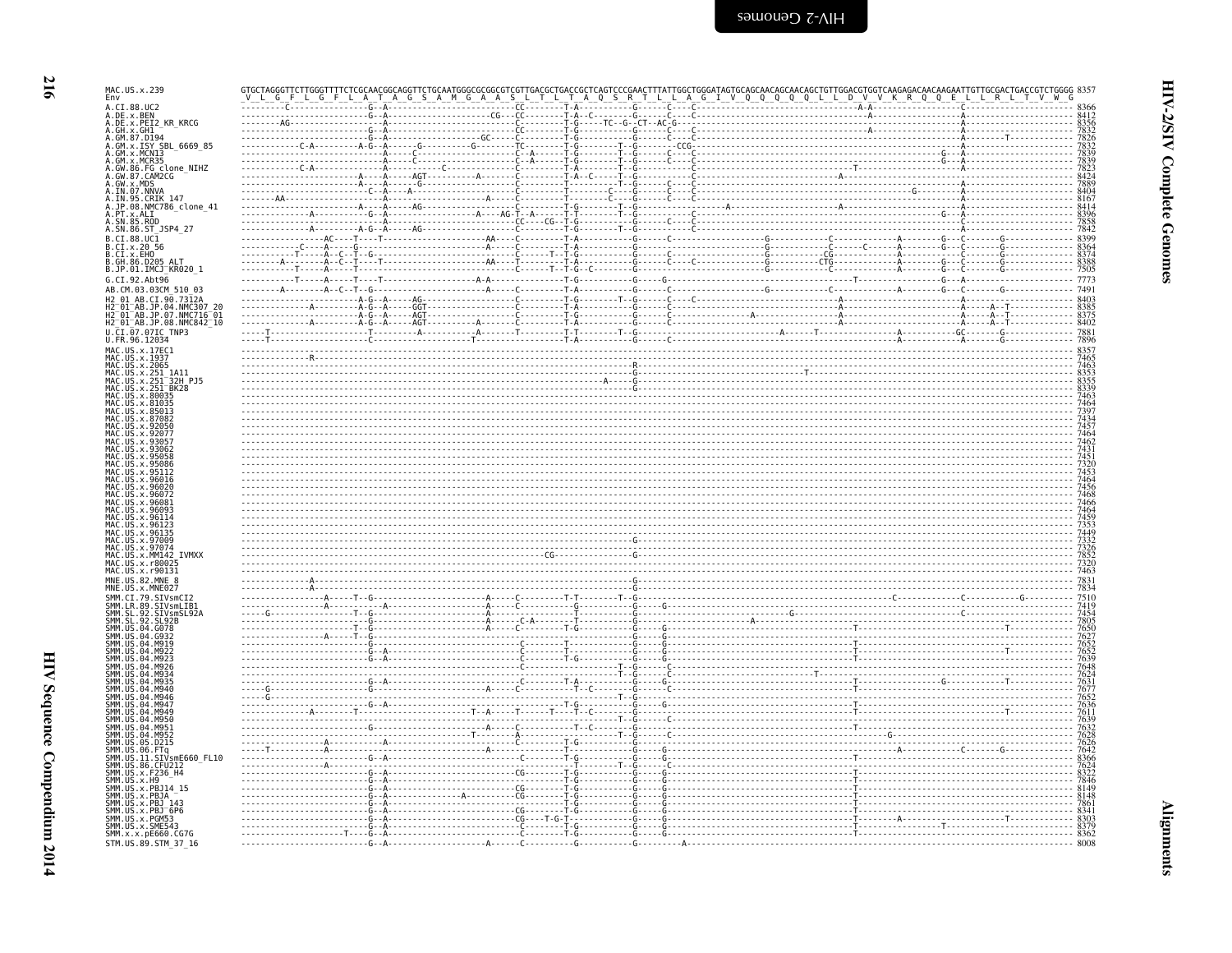<span id="page-58-0"></span>

|                                                                                    |              |  | RRE end     |
|------------------------------------------------------------------------------------|--------------|--|-------------|
| MAC.US.x.239<br>Env                                                                |              |  |             |
| .CI.88.UC2                                                                         |              |  | . GT- - - . |
| A.DE.x.BEN<br>A.DE.x.PEI2_KR_KRCG<br>. GH . x . GH1                                |              |  |             |
| GM.87.D194<br>.GM.x.ISY SBL 6669 85                                                |              |  |             |
|                                                                                    |              |  |             |
| FG_clone_NIHZ<br>GW.87.CAM2CG                                                      |              |  |             |
| GW.x.MDS<br>IN.07.NNVA                                                             |              |  |             |
| IN.95.CRIK 147<br>.JP.08.NMC786_clone_41<br>.PT.x.ALI                              |              |  |             |
|                                                                                    |              |  |             |
| A.SN.86.ST JSP4 27<br>CI.88.UC1                                                    |              |  |             |
| CI. x. 20<br>CI.x.EHO                                                              |              |  |             |
| GH.86.D205.<br>.JP.01.IMCJ <sup>-</sup> KR020 1                                    |              |  |             |
| G.CI.92.Abt96                                                                      |              |  |             |
| AB.CM.03.03CM 510 03<br>90.73124                                                   |              |  |             |
| $01^-$ AB.JP                                                                       |              |  |             |
| H2 <sup>-</sup> 01 <sup>-</sup> AB.JP.08.NMC842 <sup>-</sup> 10<br>CI.07.07IC TNP3 |              |  |             |
|                                                                                    |              |  |             |
| MAC.US.x.17EC1                                                                     |              |  |             |
|                                                                                    |              |  |             |
|                                                                                    |              |  |             |
|                                                                                    |              |  |             |
|                                                                                    |              |  |             |
|                                                                                    |              |  |             |
|                                                                                    |              |  |             |
|                                                                                    |              |  |             |
|                                                                                    |              |  |             |
|                                                                                    |              |  |             |
|                                                                                    |              |  |             |
|                                                                                    |              |  |             |
|                                                                                    |              |  |             |
|                                                                                    |              |  |             |
|                                                                                    |              |  |             |
|                                                                                    |              |  |             |
|                                                                                    |              |  |             |
|                                                                                    |              |  |             |
|                                                                                    |              |  |             |
|                                                                                    |              |  |             |
|                                                                                    |              |  |             |
|                                                                                    |              |  |             |
|                                                                                    |              |  |             |
|                                                                                    |              |  |             |
|                                                                                    |              |  |             |
|                                                                                    |              |  |             |
| smE660 FL10                                                                        |              |  |             |
|                                                                                    |              |  |             |
|                                                                                    |              |  |             |
|                                                                                    |              |  |             |
|                                                                                    | . <b>A T</b> |  |             |
| SMM.x.x.pE660.CG7G                                                                 | . <b>A T</b> |  |             |
| STM.US.89.STM 37 16                                                                |              |  |             |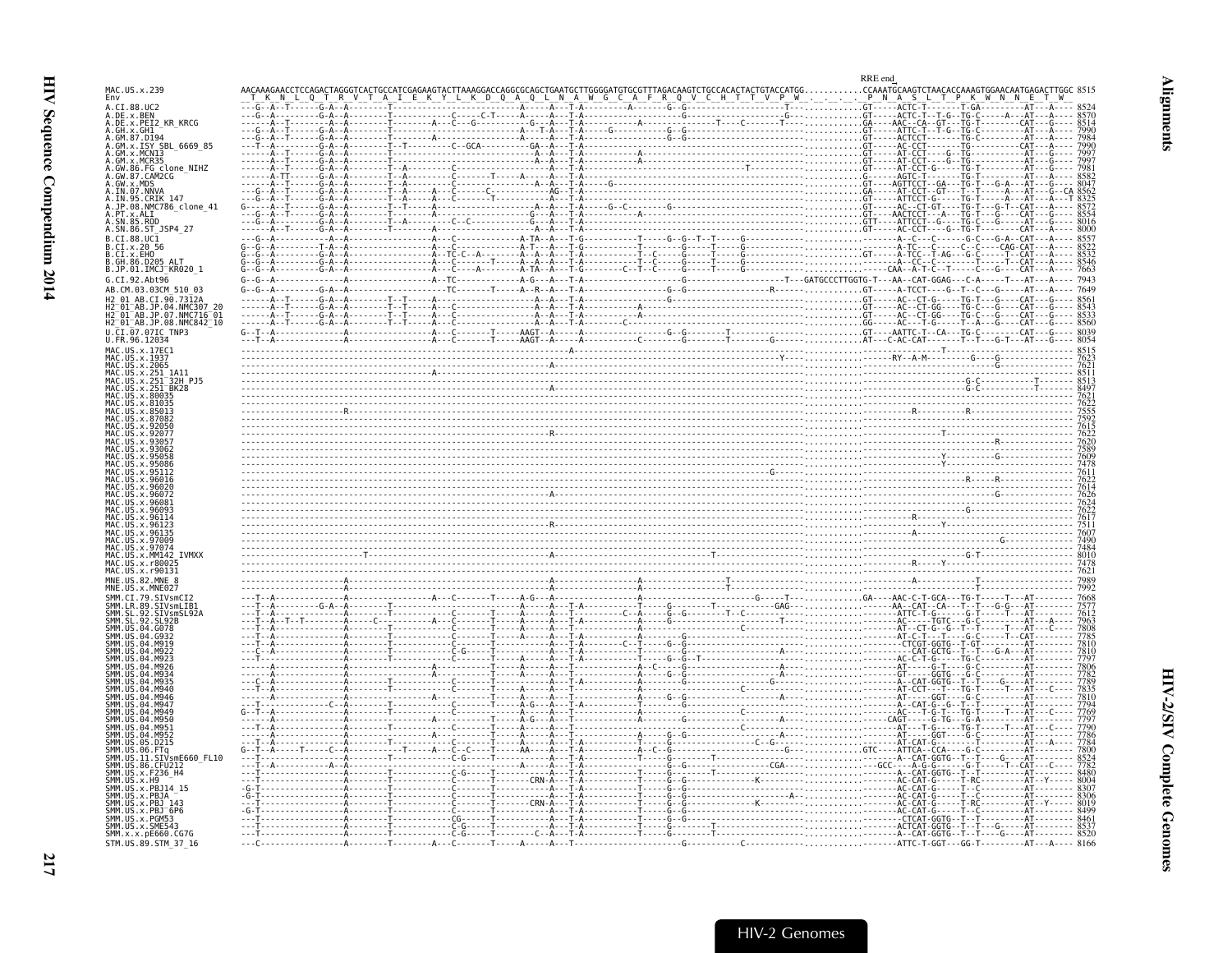HIV Sequence Compendium 2014

STM.US.89.STM\_37\_16

| MAC.US.x.239<br>Env                                  |                                                                     |                                                                                         |                                                                                                                                                                                                                                                                                                                                                                                                                                  |        |
|------------------------------------------------------|---------------------------------------------------------------------|-----------------------------------------------------------------------------------------|----------------------------------------------------------------------------------------------------------------------------------------------------------------------------------------------------------------------------------------------------------------------------------------------------------------------------------------------------------------------------------------------------------------------------------|--------|
|                                                      |                                                                     |                                                                                         |                                                                                                                                                                                                                                                                                                                                                                                                                                  |        |
| A.DE.x.BEN<br>A.DE.x.PEI2_KR_KRCG                    |                                                                     |                                                                                         |                                                                                                                                                                                                                                                                                                                                                                                                                                  |        |
| GM.87.D194<br>SY SBL 6669 85                         |                                                                     |                                                                                         |                                                                                                                                                                                                                                                                                                                                                                                                                                  |        |
| GM.x.MCN13                                           |                                                                     |                                                                                         |                                                                                                                                                                                                                                                                                                                                                                                                                                  |        |
| FG clone NIHZ<br>.CAM2CG<br>GW.x.MDS                 |                                                                     |                                                                                         |                                                                                                                                                                                                                                                                                                                                                                                                                                  |        |
| .IN.07.NNVA<br>IN.95.CRIK 147                        |                                                                     |                                                                                         |                                                                                                                                                                                                                                                                                                                                                                                                                                  |        |
| .JP.08.NMC786 clone 41<br>PT.x.ALI                   |                                                                     |                                                                                         |                                                                                                                                                                                                                                                                                                                                                                                                                                  |        |
| A.SN.86.ST_JSP4_27                                   |                                                                     |                                                                                         |                                                                                                                                                                                                                                                                                                                                                                                                                                  |        |
| $.CI.88.UC\bar{1}$<br>B.CI.x.20 56                   |                                                                     |                                                                                         |                                                                                                                                                                                                                                                                                                                                                                                                                                  |        |
| B.CI.x.EHO<br>B.GH.<br>86.D205 ALT                   |                                                                     |                                                                                         |                                                                                                                                                                                                                                                                                                                                                                                                                                  |        |
| B.JP.01.IMCJ_KR020_1<br>G.CI.92.Abt96                |                                                                     |                                                                                         |                                                                                                                                                                                                                                                                                                                                                                                                                                  |        |
| AB.CM.03.03CM 510 03<br>01 AB CT 90 73124            |                                                                     |                                                                                         |                                                                                                                                                                                                                                                                                                                                                                                                                                  |        |
| H2_01_AB.JP.04.NMC307_20<br>H2_01_AB.JP.07.NMC716_01 |                                                                     |                                                                                         |                                                                                                                                                                                                                                                                                                                                                                                                                                  |        |
| H2_01_AB.JP.08.NMC842_10<br>U.CI.07.07IC TNP3        |                                                                     |                                                                                         |                                                                                                                                                                                                                                                                                                                                                                                                                                  |        |
| U.FR.96.12034                                        |                                                                     |                                                                                         |                                                                                                                                                                                                                                                                                                                                                                                                                                  |        |
| MAC.US.x.17EC1<br>MAC.US.x.1937                      |                                                                     |                                                                                         |                                                                                                                                                                                                                                                                                                                                                                                                                                  |        |
| MAC.US.x.2065<br>32H P.15                            |                                                                     |                                                                                         |                                                                                                                                                                                                                                                                                                                                                                                                                                  |        |
| <b>BK28</b><br>US x 80035                            |                                                                     |                                                                                         |                                                                                                                                                                                                                                                                                                                                                                                                                                  |        |
| 85013                                                |                                                                     |                                                                                         |                                                                                                                                                                                                                                                                                                                                                                                                                                  |        |
|                                                      |                                                                     |                                                                                         |                                                                                                                                                                                                                                                                                                                                                                                                                                  |        |
|                                                      |                                                                     |                                                                                         |                                                                                                                                                                                                                                                                                                                                                                                                                                  |        |
|                                                      |                                                                     |                                                                                         |                                                                                                                                                                                                                                                                                                                                                                                                                                  |        |
|                                                      |                                                                     |                                                                                         |                                                                                                                                                                                                                                                                                                                                                                                                                                  |        |
|                                                      |                                                                     |                                                                                         |                                                                                                                                                                                                                                                                                                                                                                                                                                  |        |
|                                                      |                                                                     |                                                                                         |                                                                                                                                                                                                                                                                                                                                                                                                                                  |        |
|                                                      |                                                                     |                                                                                         |                                                                                                                                                                                                                                                                                                                                                                                                                                  |        |
| 9707                                                 |                                                                     |                                                                                         |                                                                                                                                                                                                                                                                                                                                                                                                                                  |        |
| <b>TVMXX</b>                                         |                                                                     |                                                                                         |                                                                                                                                                                                                                                                                                                                                                                                                                                  |        |
|                                                      |                                                                     |                                                                                         |                                                                                                                                                                                                                                                                                                                                                                                                                                  |        |
|                                                      |                                                                     |                                                                                         |                                                                                                                                                                                                                                                                                                                                                                                                                                  |        |
| SIVsmLIB1<br>-92                                     |                                                                     |                                                                                         |                                                                                                                                                                                                                                                                                                                                                                                                                                  |        |
| . SL<br>.SIVsmSL92A<br><b>Q</b><br>.G078             |                                                                     |                                                                                         |                                                                                                                                                                                                                                                                                                                                                                                                                                  |        |
| <b>MQ10</b>                                          |                                                                     |                                                                                         |                                                                                                                                                                                                                                                                                                                                                                                                                                  |        |
|                                                      |                                                                     |                                                                                         |                                                                                                                                                                                                                                                                                                                                                                                                                                  |        |
|                                                      |                                                                     |                                                                                         |                                                                                                                                                                                                                                                                                                                                                                                                                                  |        |
|                                                      |                                                                     |                                                                                         |                                                                                                                                                                                                                                                                                                                                                                                                                                  |        |
|                                                      |                                                                     |                                                                                         |                                                                                                                                                                                                                                                                                                                                                                                                                                  |        |
|                                                      |                                                                     |                                                                                         |                                                                                                                                                                                                                                                                                                                                                                                                                                  |        |
| .D215                                                | - - - - AA - - Č -<br>- - - - - AA - Č -                            | - CTTGT - AT - - - - A -<br>- - - - T - - G - - - - - - -<br>- - CAAA - G - - - - - A - |                                                                                                                                                                                                                                                                                                                                                                                                                                  |        |
| SIVsmE660 FL10                                       |                                                                     |                                                                                         | $\begin{bmatrix} \textbf{1} & \textbf{1} & \textbf{1} & \textbf{1} & \textbf{1} & \textbf{1} & \textbf{1} & \textbf{1} & \textbf{1} & \textbf{1} & \textbf{1} & \textbf{1} & \textbf{1} & \textbf{1} & \textbf{1} & \textbf{1} & \textbf{1} & \textbf{1} & \textbf{1} & \textbf{1} & \textbf{1} & \textbf{1} & \textbf{1} & \textbf{1} & \textbf{1} & \textbf{1} & \textbf{1} & \textbf{1} & \textbf{1} & \textbf{1} & \textbf{$ |        |
|                                                      |                                                                     |                                                                                         |                                                                                                                                                                                                                                                                                                                                                                                                                                  |        |
|                                                      |                                                                     |                                                                                         |                                                                                                                                                                                                                                                                                                                                                                                                                                  |        |
| $x.PBJ^-6P6$                                         |                                                                     |                                                                                         |                                                                                                                                                                                                                                                                                                                                                                                                                                  | т 8669 |
| SMM.US.x.RMB53<br>SMM.US.x.SME543<br>SMM.x.x.pE660.C | $-AA - C - - - - - - GA - C - A - G$<br>- - - - - - - - - - AG- - - |                                                                                         |                                                                                                                                                                                                                                                                                                                                                                                                                                  |        |
| .x.x.pE660.CG70                                      |                                                                     |                                                                                         |                                                                                                                                                                                                                                                                                                                                                                                                                                  |        |

 $\texttt{-G--A--...} \texttt{-G--...} \texttt{-G--C--...} \texttt{-G--A--C--...} \texttt{C.A--C--...} \texttt{-G--...} \texttt{-G--...} \texttt{-G--...} \texttt{-G--...} \texttt{-G--...} \texttt{-G--...} \texttt{-G--...} \texttt{-G--...} \texttt{-G--...} \texttt{-G--...} \texttt{-G--...} \texttt{-G--...} \texttt{-G--...} \texttt{-G--...} \texttt{-G--...} \texttt{-G--...} \texttt{-G--...} \texttt{-G--...} \texttt{-G--...} \texttt{-G--...} \texttt{-G--...} \$ 

218

**HIV-2/SIV Complete Genomes**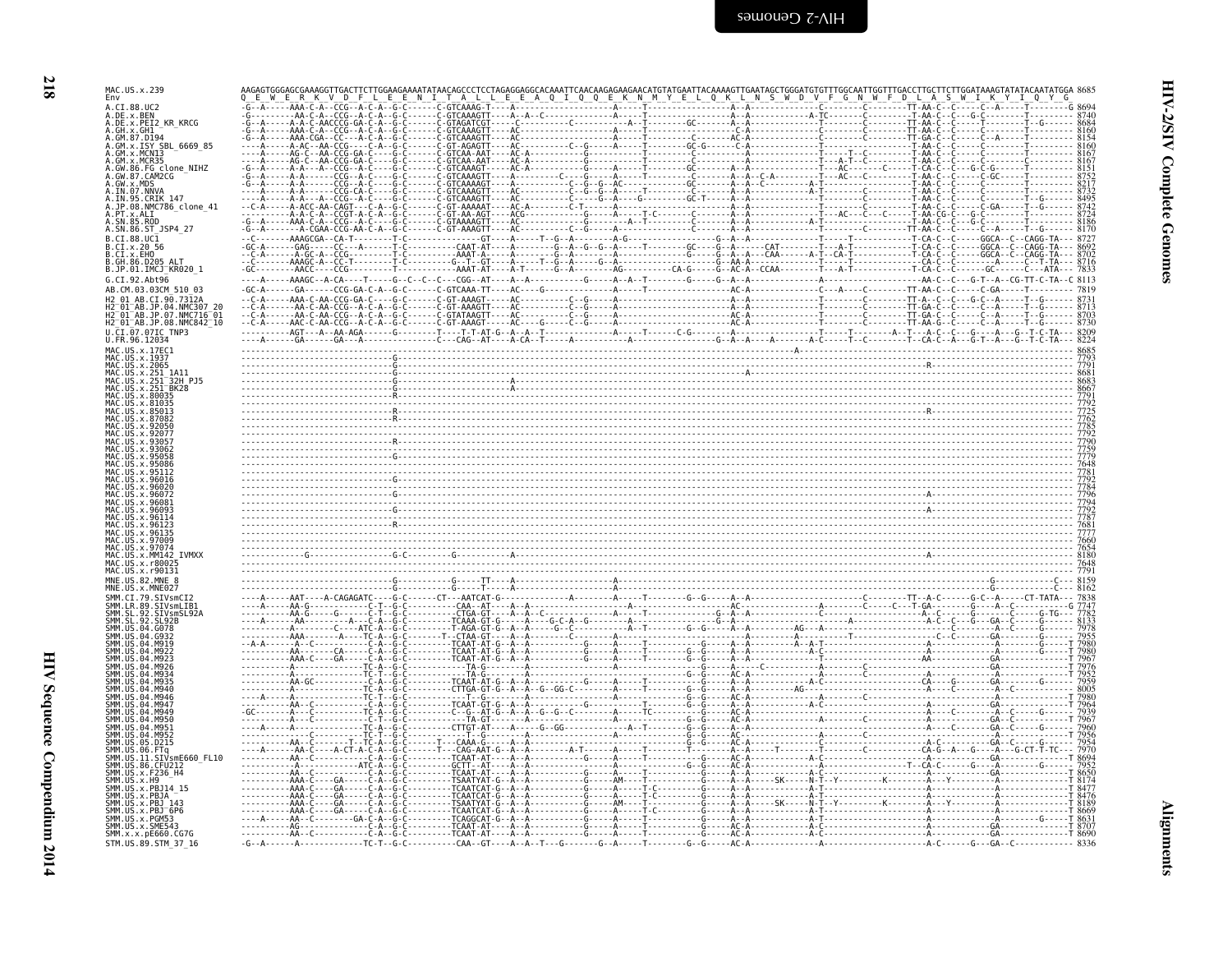<span id="page-60-0"></span>

|                                                                  | Tat Rev intron end Tat Rev exon 2 start            |
|------------------------------------------------------------------|----------------------------------------------------|
| MAC.US.x.239                                                     |                                                    |
| Env<br>Tat exon 2<br>Rev exon 2                                  | $P^ G^ T^ A^ N^ Q^ R^-$                            |
| A.CI.88.UC2                                                      | $-$ A - - - GG - - - AC - - - - AA - C - - - - G - |
| A.DE.x.BEN<br>A.DE.x.PEI2_KR_KRCG                                |                                                    |
| A.GH.x.GH1<br>A.GM.87.D194                                       |                                                    |
| A.GM.x.ISY SBL 6669 85<br>A.GM.x.MCN13                           |                                                    |
| A.GM.x.MCR35                                                     |                                                    |
| 86.FG clone NIHZ                                                 |                                                    |
| A.GW.87.CAM2CG<br>A.GW.x.MDS<br>A.IN.07.NNVA<br>A.IN.95.CRIK_147 |                                                    |
| A.JP.08.NMC786 clone 41                                          |                                                    |
| A.PT.x.ALI                                                       |                                                    |
| 4.SN.85.ROD<br>A.SN.86.ST JSP4 27                                |                                                    |
| B.CI.88.UC1                                                      |                                                    |
| B.CI.X.20 56<br>B.CI.X.EHO                                       |                                                    |
| B.GH.86.D205 ALT<br>B.JP.01.IMCJ_KR020_1                         |                                                    |
| G.CI.92.Abt96                                                    |                                                    |
| AB.CM.03.03CM 510 03<br>AB.CI.90.7312A                           |                                                    |
| I2 <sup>-</sup> 01 <sup>-</sup> AB.JP.04.NMC307 20               |                                                    |
| H2-01-AB.JP.07.NMC716-01<br>H2-01-AB.JP.08.NMC842_10             |                                                    |
| U.CI.07.07IC_TNP3<br>U.FR.96.12034                               |                                                    |
| MAC.US.x.17EC1                                                   |                                                    |
| MAC.US.x.2065                                                    |                                                    |
| AC.US.x.251                                                      |                                                    |
| US x 80035                                                       |                                                    |
|                                                                  |                                                    |
|                                                                  |                                                    |
|                                                                  |                                                    |
|                                                                  |                                                    |
|                                                                  |                                                    |
|                                                                  |                                                    |
|                                                                  |                                                    |
|                                                                  |                                                    |
|                                                                  |                                                    |
|                                                                  |                                                    |
|                                                                  |                                                    |
|                                                                  |                                                    |
| MAC.US.x.r90131                                                  |                                                    |
|                                                                  |                                                    |
|                                                                  |                                                    |
| . 92<br>SIVsmSL92A                                               |                                                    |
| SMM. SL<br>SMM. SL<br>$-92$                                      |                                                    |
|                                                                  |                                                    |
|                                                                  |                                                    |
|                                                                  |                                                    |
|                                                                  |                                                    |
|                                                                  |                                                    |
|                                                                  |                                                    |
|                                                                  |                                                    |
|                                                                  |                                                    |
|                                                                  |                                                    |
| SMM.US.11.SIVsmE660 FL10                                         |                                                    |
| SMM.US.x.F236 H4                                                 |                                                    |
| SMM.US.x.H9<br>x PR114 15                                        |                                                    |
| SMM.US.x.PBJ                                                     |                                                    |
| MM.US.x.PGM53                                                    |                                                    |
| SMM.US.x.SME543                                                  |                                                    |
| SMM.x.x.pE660.CG7G<br>STM.US.89.STM 37 16                        |                                                    |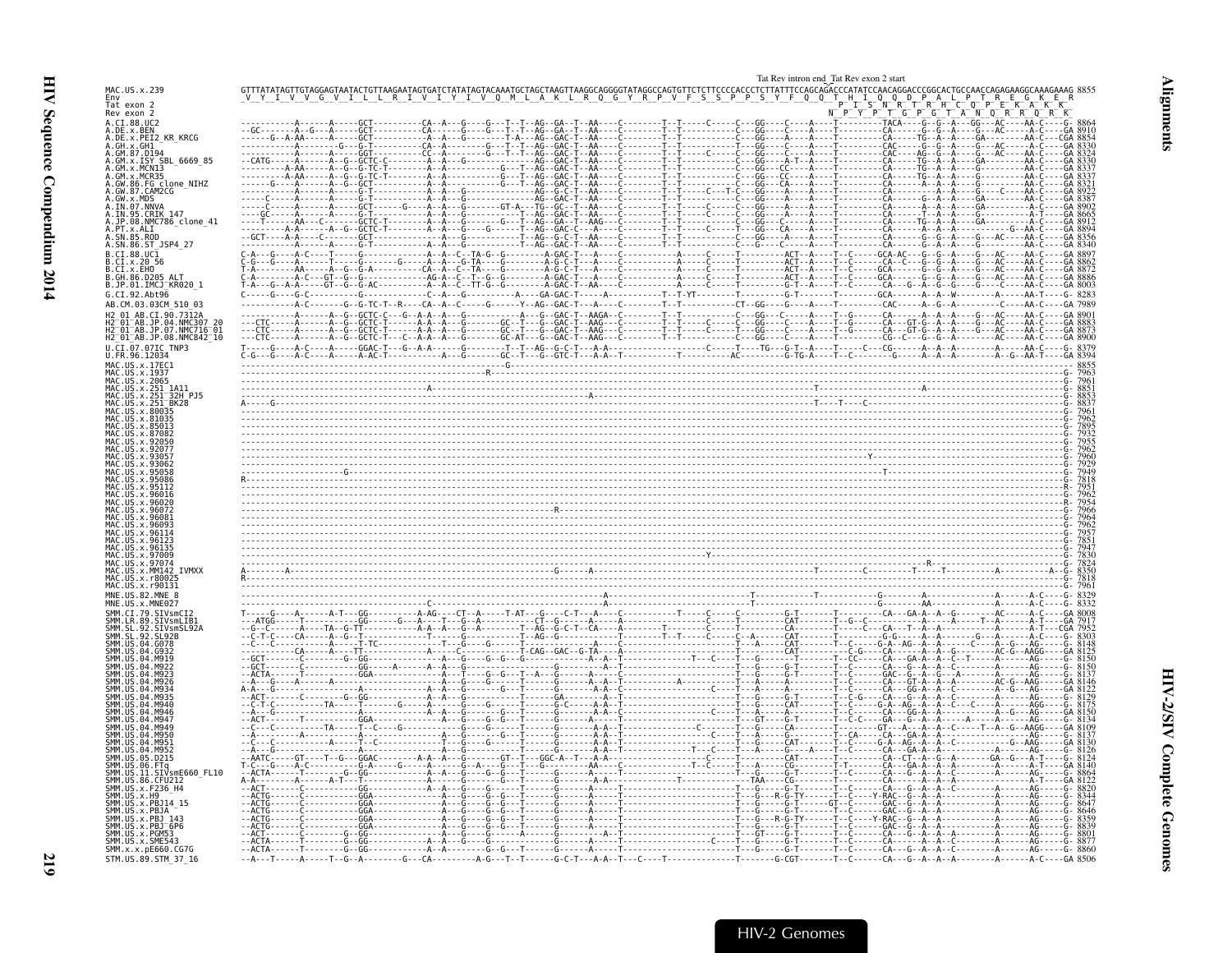**Alignments** 

<span id="page-61-0"></span>

| MAC.US.x.239<br>T W L F S N C R T L L S R V Y Q I L<br>Env<br>Tat exon 2<br>Rev exon 2<br>Q N L<br>S<br>N<br>A.CI.88.UC2<br>A.DE.x.BEN<br>A.DE.x.PEI2 KR KRCG<br>. T - - - - - - - GA - - - A - - - -<br>$C - GAGC$<br>A.GH.x.GH1<br>A.GM.x.ISY SBL 6669 85<br>.GM.x.MCNI3<br>.GM.x.MCR35<br>- A - - A - - T - - - - - - G - A - - - A - - - - - C - - GA - C - C - - T - - C<br>- A - - A - - T - - - - - - GGA - - - A - - - - - C - - GA - C - C - - C - - - -<br>.GW.86.FG_clone_NIHZ<br>.GW.87.CAM2CG<br>IN.07.NNVA<br><b>CRTK 147</b><br>.JP.08.NMC786_clone_41<br>.PT.x.ALI<br>- - - - - - - - - - - G - - CT - -<br>.SN.85.ROD<br>A.SN.86.ST JSP4 27<br>B.CI.88.UC1<br>B.CI.x.20 56<br>B.CI.x.EHO<br>B.GH.86.D205 ALT<br>B.JP.01.IMCJ_KR020 1<br>G.CI.92.Abt96<br>AB.CM.03.03CM 510 03<br>H2 01 AB.CI.90.7312A<br>AB.JP.04.NMC307<br>$2^-01^-$ AB.JP<br>$.07.$ NMC716 $^-$ 01<br>H2 <sup>-</sup> 01 <sup>-</sup> AB.JP.08.NMC842 <sup>-</sup> 10<br>U.CI.07.07IC TNP3<br>U.FR.96.12034<br>MAC.US.x.17EC1<br>1AC.US.x.1937<br>US.x.2065<br>US.x.251 1A1<br>US.x.251<br><sup>-</sup> 32H PJ5<br>$US. x. 251$ $BK28$<br>MAC.US.x.r90131<br>MNE.US.82.MNE 8<br>SIVsmSL92A<br>SIVsmE660 FL10<br>-11<br>SMM.US.86.CFU212 |                     |  |
|----------------------------------------------------------------------------------------------------------------------------------------------------------------------------------------------------------------------------------------------------------------------------------------------------------------------------------------------------------------------------------------------------------------------------------------------------------------------------------------------------------------------------------------------------------------------------------------------------------------------------------------------------------------------------------------------------------------------------------------------------------------------------------------------------------------------------------------------------------------------------------------------------------------------------------------------------------------------------------------------------------------------------------------------------------------------------------------------------------------------------------------------------------------------------------------------------------------------------|---------------------|--|
|                                                                                                                                                                                                                                                                                                                                                                                                                                                                                                                                                                                                                                                                                                                                                                                                                                                                                                                                                                                                                                                                                                                                                                                                                            |                     |  |
|                                                                                                                                                                                                                                                                                                                                                                                                                                                                                                                                                                                                                                                                                                                                                                                                                                                                                                                                                                                                                                                                                                                                                                                                                            |                     |  |
|                                                                                                                                                                                                                                                                                                                                                                                                                                                                                                                                                                                                                                                                                                                                                                                                                                                                                                                                                                                                                                                                                                                                                                                                                            |                     |  |
|                                                                                                                                                                                                                                                                                                                                                                                                                                                                                                                                                                                                                                                                                                                                                                                                                                                                                                                                                                                                                                                                                                                                                                                                                            |                     |  |
|                                                                                                                                                                                                                                                                                                                                                                                                                                                                                                                                                                                                                                                                                                                                                                                                                                                                                                                                                                                                                                                                                                                                                                                                                            |                     |  |
|                                                                                                                                                                                                                                                                                                                                                                                                                                                                                                                                                                                                                                                                                                                                                                                                                                                                                                                                                                                                                                                                                                                                                                                                                            |                     |  |
|                                                                                                                                                                                                                                                                                                                                                                                                                                                                                                                                                                                                                                                                                                                                                                                                                                                                                                                                                                                                                                                                                                                                                                                                                            |                     |  |
|                                                                                                                                                                                                                                                                                                                                                                                                                                                                                                                                                                                                                                                                                                                                                                                                                                                                                                                                                                                                                                                                                                                                                                                                                            |                     |  |
|                                                                                                                                                                                                                                                                                                                                                                                                                                                                                                                                                                                                                                                                                                                                                                                                                                                                                                                                                                                                                                                                                                                                                                                                                            |                     |  |
|                                                                                                                                                                                                                                                                                                                                                                                                                                                                                                                                                                                                                                                                                                                                                                                                                                                                                                                                                                                                                                                                                                                                                                                                                            |                     |  |
|                                                                                                                                                                                                                                                                                                                                                                                                                                                                                                                                                                                                                                                                                                                                                                                                                                                                                                                                                                                                                                                                                                                                                                                                                            |                     |  |
|                                                                                                                                                                                                                                                                                                                                                                                                                                                                                                                                                                                                                                                                                                                                                                                                                                                                                                                                                                                                                                                                                                                                                                                                                            |                     |  |
|                                                                                                                                                                                                                                                                                                                                                                                                                                                                                                                                                                                                                                                                                                                                                                                                                                                                                                                                                                                                                                                                                                                                                                                                                            |                     |  |
|                                                                                                                                                                                                                                                                                                                                                                                                                                                                                                                                                                                                                                                                                                                                                                                                                                                                                                                                                                                                                                                                                                                                                                                                                            |                     |  |
|                                                                                                                                                                                                                                                                                                                                                                                                                                                                                                                                                                                                                                                                                                                                                                                                                                                                                                                                                                                                                                                                                                                                                                                                                            |                     |  |
|                                                                                                                                                                                                                                                                                                                                                                                                                                                                                                                                                                                                                                                                                                                                                                                                                                                                                                                                                                                                                                                                                                                                                                                                                            |                     |  |
|                                                                                                                                                                                                                                                                                                                                                                                                                                                                                                                                                                                                                                                                                                                                                                                                                                                                                                                                                                                                                                                                                                                                                                                                                            |                     |  |
|                                                                                                                                                                                                                                                                                                                                                                                                                                                                                                                                                                                                                                                                                                                                                                                                                                                                                                                                                                                                                                                                                                                                                                                                                            |                     |  |
|                                                                                                                                                                                                                                                                                                                                                                                                                                                                                                                                                                                                                                                                                                                                                                                                                                                                                                                                                                                                                                                                                                                                                                                                                            |                     |  |
|                                                                                                                                                                                                                                                                                                                                                                                                                                                                                                                                                                                                                                                                                                                                                                                                                                                                                                                                                                                                                                                                                                                                                                                                                            |                     |  |
|                                                                                                                                                                                                                                                                                                                                                                                                                                                                                                                                                                                                                                                                                                                                                                                                                                                                                                                                                                                                                                                                                                                                                                                                                            |                     |  |
|                                                                                                                                                                                                                                                                                                                                                                                                                                                                                                                                                                                                                                                                                                                                                                                                                                                                                                                                                                                                                                                                                                                                                                                                                            |                     |  |
|                                                                                                                                                                                                                                                                                                                                                                                                                                                                                                                                                                                                                                                                                                                                                                                                                                                                                                                                                                                                                                                                                                                                                                                                                            |                     |  |
|                                                                                                                                                                                                                                                                                                                                                                                                                                                                                                                                                                                                                                                                                                                                                                                                                                                                                                                                                                                                                                                                                                                                                                                                                            |                     |  |
|                                                                                                                                                                                                                                                                                                                                                                                                                                                                                                                                                                                                                                                                                                                                                                                                                                                                                                                                                                                                                                                                                                                                                                                                                            |                     |  |
|                                                                                                                                                                                                                                                                                                                                                                                                                                                                                                                                                                                                                                                                                                                                                                                                                                                                                                                                                                                                                                                                                                                                                                                                                            |                     |  |
|                                                                                                                                                                                                                                                                                                                                                                                                                                                                                                                                                                                                                                                                                                                                                                                                                                                                                                                                                                                                                                                                                                                                                                                                                            |                     |  |
|                                                                                                                                                                                                                                                                                                                                                                                                                                                                                                                                                                                                                                                                                                                                                                                                                                                                                                                                                                                                                                                                                                                                                                                                                            |                     |  |
|                                                                                                                                                                                                                                                                                                                                                                                                                                                                                                                                                                                                                                                                                                                                                                                                                                                                                                                                                                                                                                                                                                                                                                                                                            |                     |  |
|                                                                                                                                                                                                                                                                                                                                                                                                                                                                                                                                                                                                                                                                                                                                                                                                                                                                                                                                                                                                                                                                                                                                                                                                                            |                     |  |
|                                                                                                                                                                                                                                                                                                                                                                                                                                                                                                                                                                                                                                                                                                                                                                                                                                                                                                                                                                                                                                                                                                                                                                                                                            |                     |  |
|                                                                                                                                                                                                                                                                                                                                                                                                                                                                                                                                                                                                                                                                                                                                                                                                                                                                                                                                                                                                                                                                                                                                                                                                                            |                     |  |
|                                                                                                                                                                                                                                                                                                                                                                                                                                                                                                                                                                                                                                                                                                                                                                                                                                                                                                                                                                                                                                                                                                                                                                                                                            |                     |  |
|                                                                                                                                                                                                                                                                                                                                                                                                                                                                                                                                                                                                                                                                                                                                                                                                                                                                                                                                                                                                                                                                                                                                                                                                                            |                     |  |
|                                                                                                                                                                                                                                                                                                                                                                                                                                                                                                                                                                                                                                                                                                                                                                                                                                                                                                                                                                                                                                                                                                                                                                                                                            |                     |  |
|                                                                                                                                                                                                                                                                                                                                                                                                                                                                                                                                                                                                                                                                                                                                                                                                                                                                                                                                                                                                                                                                                                                                                                                                                            |                     |  |
|                                                                                                                                                                                                                                                                                                                                                                                                                                                                                                                                                                                                                                                                                                                                                                                                                                                                                                                                                                                                                                                                                                                                                                                                                            |                     |  |
|                                                                                                                                                                                                                                                                                                                                                                                                                                                                                                                                                                                                                                                                                                                                                                                                                                                                                                                                                                                                                                                                                                                                                                                                                            |                     |  |
|                                                                                                                                                                                                                                                                                                                                                                                                                                                                                                                                                                                                                                                                                                                                                                                                                                                                                                                                                                                                                                                                                                                                                                                                                            |                     |  |
|                                                                                                                                                                                                                                                                                                                                                                                                                                                                                                                                                                                                                                                                                                                                                                                                                                                                                                                                                                                                                                                                                                                                                                                                                            |                     |  |
|                                                                                                                                                                                                                                                                                                                                                                                                                                                                                                                                                                                                                                                                                                                                                                                                                                                                                                                                                                                                                                                                                                                                                                                                                            |                     |  |
|                                                                                                                                                                                                                                                                                                                                                                                                                                                                                                                                                                                                                                                                                                                                                                                                                                                                                                                                                                                                                                                                                                                                                                                                                            |                     |  |
|                                                                                                                                                                                                                                                                                                                                                                                                                                                                                                                                                                                                                                                                                                                                                                                                                                                                                                                                                                                                                                                                                                                                                                                                                            |                     |  |
|                                                                                                                                                                                                                                                                                                                                                                                                                                                                                                                                                                                                                                                                                                                                                                                                                                                                                                                                                                                                                                                                                                                                                                                                                            |                     |  |
|                                                                                                                                                                                                                                                                                                                                                                                                                                                                                                                                                                                                                                                                                                                                                                                                                                                                                                                                                                                                                                                                                                                                                                                                                            |                     |  |
|                                                                                                                                                                                                                                                                                                                                                                                                                                                                                                                                                                                                                                                                                                                                                                                                                                                                                                                                                                                                                                                                                                                                                                                                                            |                     |  |
|                                                                                                                                                                                                                                                                                                                                                                                                                                                                                                                                                                                                                                                                                                                                                                                                                                                                                                                                                                                                                                                                                                                                                                                                                            |                     |  |
|                                                                                                                                                                                                                                                                                                                                                                                                                                                                                                                                                                                                                                                                                                                                                                                                                                                                                                                                                                                                                                                                                                                                                                                                                            |                     |  |
|                                                                                                                                                                                                                                                                                                                                                                                                                                                                                                                                                                                                                                                                                                                                                                                                                                                                                                                                                                                                                                                                                                                                                                                                                            | SMM.US.x.F236 H4    |  |
| JS.x.H9<br>US.x.PBJ14 15                                                                                                                                                                                                                                                                                                                                                                                                                                                                                                                                                                                                                                                                                                                                                                                                                                                                                                                                                                                                                                                                                                                                                                                                   |                     |  |
| SMM IIS<br>.x.PBJA<br>. x . PB.1                                                                                                                                                                                                                                                                                                                                                                                                                                                                                                                                                                                                                                                                                                                                                                                                                                                                                                                                                                                                                                                                                                                                                                                           |                     |  |
| MM.US.x.PBJ 6P6<br>SMM.US.x.PGM53                                                                                                                                                                                                                                                                                                                                                                                                                                                                                                                                                                                                                                                                                                                                                                                                                                                                                                                                                                                                                                                                                                                                                                                          |                     |  |
| SMM.US.x.SME543<br>SMM.x.x.pE660.CG7G                                                                                                                                                                                                                                                                                                                                                                                                                                                                                                                                                                                                                                                                                                                                                                                                                                                                                                                                                                                                                                                                                                                                                                                      |                     |  |
|                                                                                                                                                                                                                                                                                                                                                                                                                                                                                                                                                                                                                                                                                                                                                                                                                                                                                                                                                                                                                                                                                                                                                                                                                            | STM.US.89.STM_37_16 |  |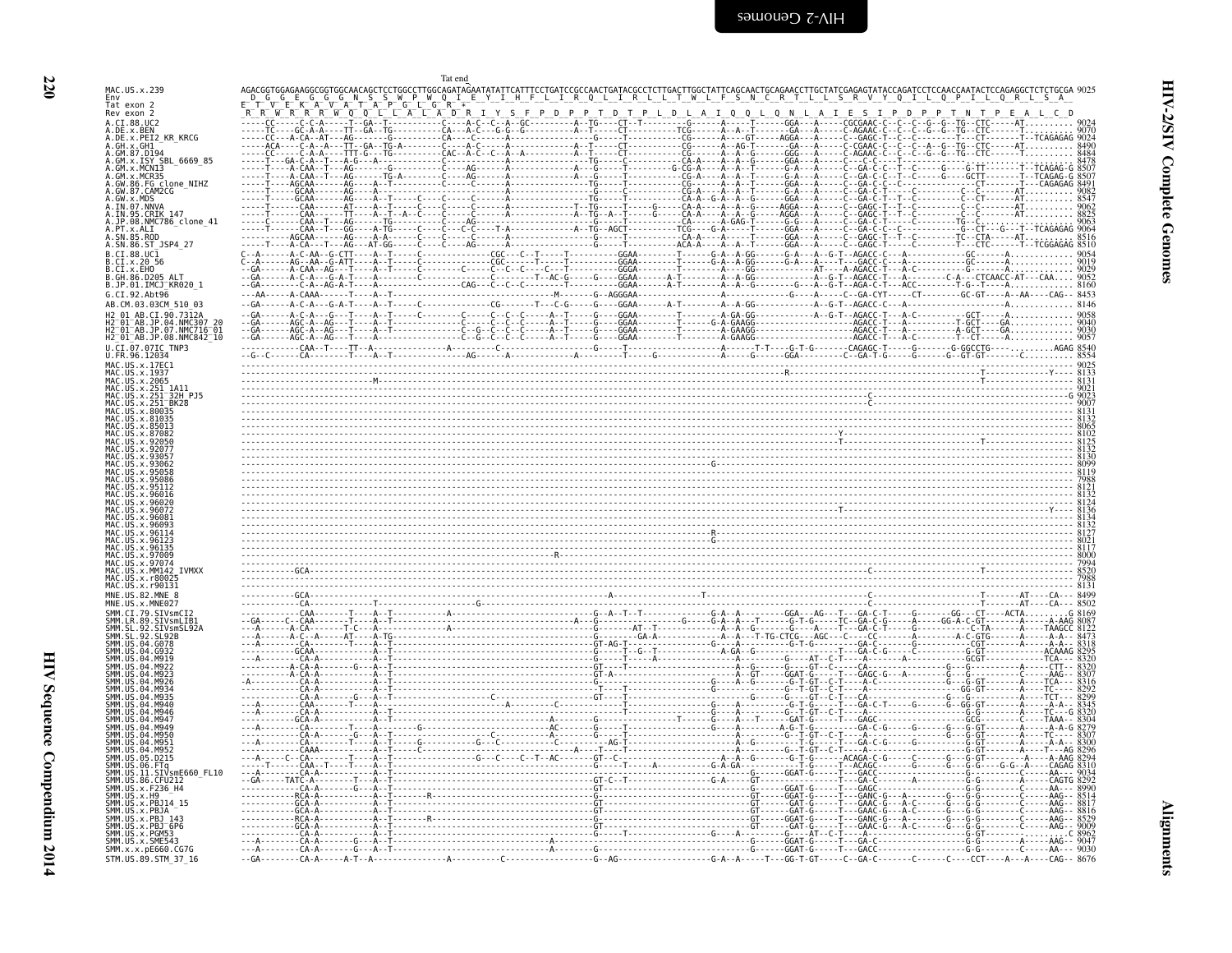<span id="page-62-0"></span>

| Env<br>Nef<br>Rev exon 2<br>$\varsigma$<br>A.CI.88.UC2<br>.x.PEI2 KR KRCG<br>.x.ISY SBL 6669 85<br>B6.FG clone NIHZ<br>x.MDS<br>95.CRIK 147<br>08.NMC786_clone_41<br>.86.ST_JSP4 27<br>.CT.88.UC1<br>IMCJ KR020 1<br>JP.08.NMC842_10<br>TVsmF660 FL10<br>SMM.x.x.pE660.CG7G<br>STM.US.89.STM 37 16 |              |  |
|----------------------------------------------------------------------------------------------------------------------------------------------------------------------------------------------------------------------------------------------------------------------------------------------------|--------------|--|
|                                                                                                                                                                                                                                                                                                    | MAC.US.x.239 |  |
|                                                                                                                                                                                                                                                                                                    |              |  |
|                                                                                                                                                                                                                                                                                                    |              |  |
|                                                                                                                                                                                                                                                                                                    |              |  |
|                                                                                                                                                                                                                                                                                                    |              |  |
|                                                                                                                                                                                                                                                                                                    |              |  |
|                                                                                                                                                                                                                                                                                                    |              |  |
|                                                                                                                                                                                                                                                                                                    |              |  |
|                                                                                                                                                                                                                                                                                                    |              |  |
|                                                                                                                                                                                                                                                                                                    |              |  |
|                                                                                                                                                                                                                                                                                                    |              |  |
|                                                                                                                                                                                                                                                                                                    |              |  |
|                                                                                                                                                                                                                                                                                                    |              |  |
|                                                                                                                                                                                                                                                                                                    |              |  |
|                                                                                                                                                                                                                                                                                                    |              |  |
|                                                                                                                                                                                                                                                                                                    |              |  |
|                                                                                                                                                                                                                                                                                                    |              |  |
|                                                                                                                                                                                                                                                                                                    |              |  |
|                                                                                                                                                                                                                                                                                                    |              |  |
|                                                                                                                                                                                                                                                                                                    |              |  |
|                                                                                                                                                                                                                                                                                                    |              |  |
|                                                                                                                                                                                                                                                                                                    |              |  |
|                                                                                                                                                                                                                                                                                                    |              |  |
|                                                                                                                                                                                                                                                                                                    |              |  |
|                                                                                                                                                                                                                                                                                                    |              |  |
|                                                                                                                                                                                                                                                                                                    |              |  |
|                                                                                                                                                                                                                                                                                                    |              |  |
|                                                                                                                                                                                                                                                                                                    |              |  |
|                                                                                                                                                                                                                                                                                                    |              |  |
|                                                                                                                                                                                                                                                                                                    |              |  |
|                                                                                                                                                                                                                                                                                                    |              |  |
|                                                                                                                                                                                                                                                                                                    |              |  |
|                                                                                                                                                                                                                                                                                                    |              |  |
|                                                                                                                                                                                                                                                                                                    |              |  |
|                                                                                                                                                                                                                                                                                                    |              |  |
|                                                                                                                                                                                                                                                                                                    |              |  |
|                                                                                                                                                                                                                                                                                                    |              |  |
|                                                                                                                                                                                                                                                                                                    |              |  |
|                                                                                                                                                                                                                                                                                                    |              |  |
|                                                                                                                                                                                                                                                                                                    |              |  |
|                                                                                                                                                                                                                                                                                                    |              |  |
|                                                                                                                                                                                                                                                                                                    |              |  |
|                                                                                                                                                                                                                                                                                                    |              |  |
|                                                                                                                                                                                                                                                                                                    |              |  |
|                                                                                                                                                                                                                                                                                                    |              |  |
|                                                                                                                                                                                                                                                                                                    |              |  |
|                                                                                                                                                                                                                                                                                                    |              |  |
|                                                                                                                                                                                                                                                                                                    |              |  |
|                                                                                                                                                                                                                                                                                                    |              |  |
|                                                                                                                                                                                                                                                                                                    |              |  |
|                                                                                                                                                                                                                                                                                                    |              |  |
|                                                                                                                                                                                                                                                                                                    |              |  |
|                                                                                                                                                                                                                                                                                                    |              |  |
|                                                                                                                                                                                                                                                                                                    |              |  |
|                                                                                                                                                                                                                                                                                                    |              |  |
|                                                                                                                                                                                                                                                                                                    |              |  |
|                                                                                                                                                                                                                                                                                                    |              |  |
|                                                                                                                                                                                                                                                                                                    |              |  |
|                                                                                                                                                                                                                                                                                                    |              |  |
|                                                                                                                                                                                                                                                                                                    |              |  |
|                                                                                                                                                                                                                                                                                                    |              |  |
|                                                                                                                                                                                                                                                                                                    |              |  |
|                                                                                                                                                                                                                                                                                                    |              |  |
|                                                                                                                                                                                                                                                                                                    |              |  |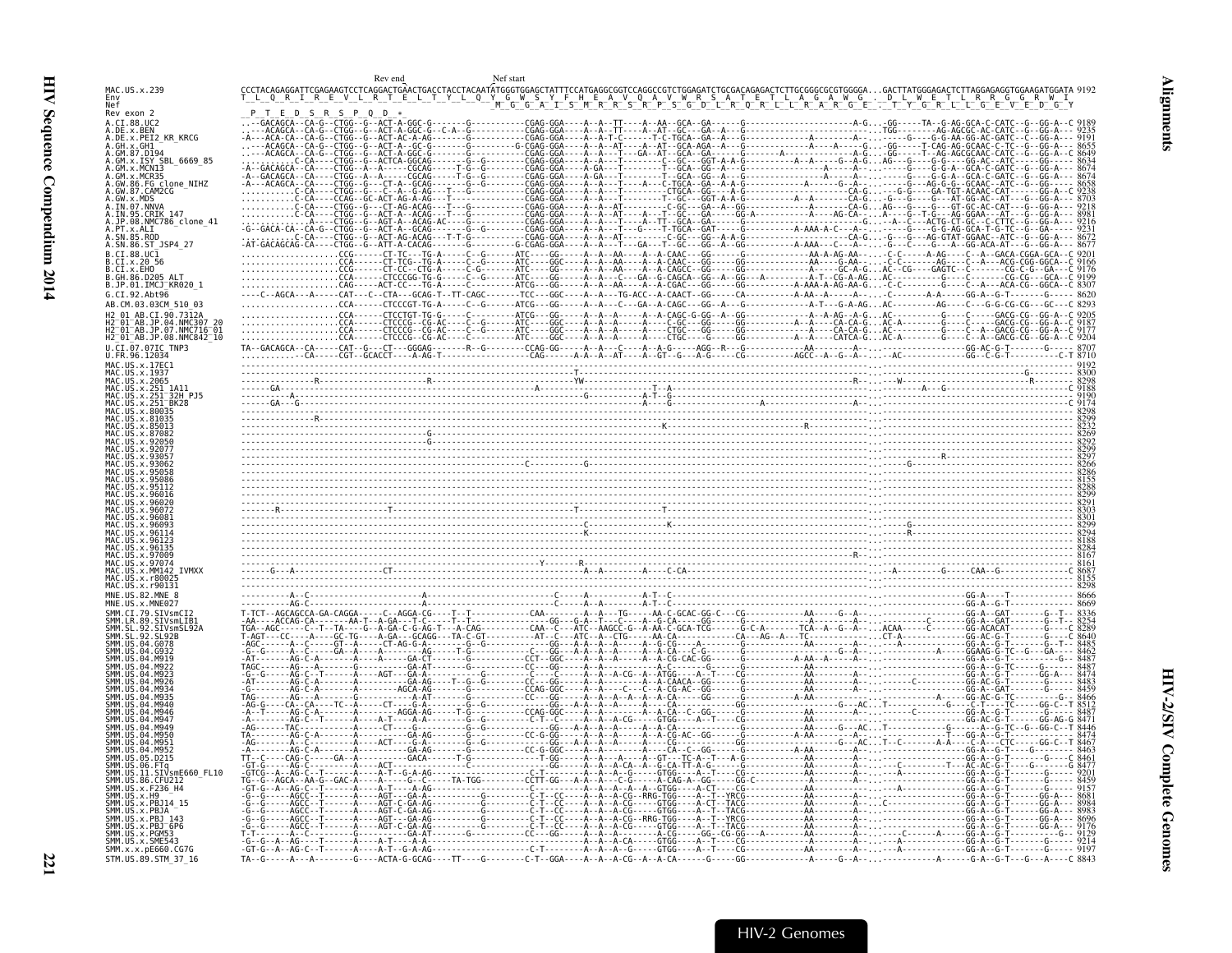<span id="page-63-0"></span>

|                                                                                                         | Env gp41, gp160 end     |                                 |                                                                                                                                                                                                                                     |  |
|---------------------------------------------------------------------------------------------------------|-------------------------|---------------------------------|-------------------------------------------------------------------------------------------------------------------------------------------------------------------------------------------------------------------------------------|--|
| MAC.US.x.239                                                                                            |                         |                                 |                                                                                                                                                                                                                                     |  |
| Nef                                                                                                     |                         | $E##$ <sub>-6</sub> ----0-K-Y-N |                                                                                                                                                                                                                                     |  |
| A.CI.88.UC2<br>A.DE.x.BEN                                                                               |                         |                                 |                                                                                                                                                                                                                                     |  |
| A.DE.X.PEI2 KR KRCG<br>A.GH.x.GH1                                                                       |                         |                                 |                                                                                                                                                                                                                                     |  |
| A.GM.87.D194<br>A.GM.x.ISY SBL 6669 85                                                                  |                         |                                 |                                                                                                                                                                                                                                     |  |
| MCN13                                                                                                   |                         |                                 |                                                                                                                                                                                                                                     |  |
| A.GM.x.MCR35<br>A.GW.86.FG clone_NIHZ<br>A.GW.87.CAM2CG                                                 |                         |                                 |                                                                                                                                                                                                                                     |  |
|                                                                                                         |                         |                                 |                                                                                                                                                                                                                                     |  |
| .IN.07.NNVA<br>A.IN.95.CRIK 147                                                                         |                         |                                 |                                                                                                                                                                                                                                     |  |
| A.JP.08.NMC786 clone 41                                                                                 |                         |                                 |                                                                                                                                                                                                                                     |  |
|                                                                                                         |                         |                                 |                                                                                                                                                                                                                                     |  |
| A.SN.86.ST JSP4 27<br>B.CI.88.UC1                                                                       |                         |                                 |                                                                                                                                                                                                                                     |  |
| B.CI.X.20 56                                                                                            |                         |                                 |                                                                                                                                                                                                                                     |  |
| B.CT.x.EHO<br>B.GH.86.D205 ALT                                                                          |                         |                                 |                                                                                                                                                                                                                                     |  |
| B.JP.01.IMCJ KR020 1<br>G.CI.92.Abt96                                                                   |                         |                                 |                                                                                                                                                                                                                                     |  |
| AB.CM.03.03CM 510 03                                                                                    |                         |                                 |                                                                                                                                                                                                                                     |  |
| 12 01 AB.CI.90.7312A                                                                                    |                         |                                 |                                                                                                                                                                                                                                     |  |
| 2 <sup>-</sup> 01 <sup>-</sup> AB.JP.04.NMC307-20<br>2-01-AB.JP.07.NMC716-01<br>2-01-AB.JP.07.NMC716-01 |                         |                                 |                                                                                                                                                                                                                                     |  |
| H2 <sup>-</sup> 01 <sup>-</sup> AB.JP.08.NMC842 <sup>-</sup> 10<br>J.CI.07.07IC TNP3                    |                         |                                 |                                                                                                                                                                                                                                     |  |
| U.FR.96.12034                                                                                           |                         |                                 | 198 - 198 - 198 - 198 - 198 - 198 - 198 - 198 - 198 - 198 - 198 - 198 - 198 - 198 - 198 - 198 - 198 - 198 - 19<br>198 - 198 - 198 - 198 - 198 - 198 - 198 - 198 - 198 - 198 - 198 - 198 - 198 - 198 - 198 - 198 - 198 - 198 - 1<br> |  |
|                                                                                                         |                         |                                 |                                                                                                                                                                                                                                     |  |
| US.x.2065                                                                                               |                         |                                 |                                                                                                                                                                                                                                     |  |
| .251 <sup>-</sup> 32H PJ5                                                                               |                         |                                 |                                                                                                                                                                                                                                     |  |
| "BK28<br>.x.251                                                                                         |                         |                                 |                                                                                                                                                                                                                                     |  |
|                                                                                                         |                         |                                 |                                                                                                                                                                                                                                     |  |
|                                                                                                         |                         |                                 |                                                                                                                                                                                                                                     |  |
|                                                                                                         |                         |                                 |                                                                                                                                                                                                                                     |  |
|                                                                                                         |                         |                                 |                                                                                                                                                                                                                                     |  |
|                                                                                                         |                         |                                 |                                                                                                                                                                                                                                     |  |
|                                                                                                         |                         |                                 |                                                                                                                                                                                                                                     |  |
|                                                                                                         |                         |                                 |                                                                                                                                                                                                                                     |  |
|                                                                                                         |                         |                                 |                                                                                                                                                                                                                                     |  |
|                                                                                                         |                         |                                 |                                                                                                                                                                                                                                     |  |
|                                                                                                         |                         |                                 |                                                                                                                                                                                                                                     |  |
| y Q700C                                                                                                 |                         |                                 |                                                                                                                                                                                                                                     |  |
| x MM142 TVMXX                                                                                           |                         |                                 |                                                                                                                                                                                                                                     |  |
|                                                                                                         |                         |                                 |                                                                                                                                                                                                                                     |  |
| MNF. US. 82. MNF. 8                                                                                     |                         |                                 |                                                                                                                                                                                                                                     |  |
| STVsmCT2                                                                                                |                         |                                 |                                                                                                                                                                                                                                     |  |
| SIVsmLIB1<br>IR 89.<br>SIVsmSL92A                                                                       |                         |                                 |                                                                                                                                                                                                                                     |  |
| -92.<br>SL 92B                                                                                          |                         |                                 |                                                                                                                                                                                                                                     |  |
|                                                                                                         |                         |                                 |                                                                                                                                                                                                                                     |  |
|                                                                                                         |                         |                                 |                                                                                                                                                                                                                                     |  |
|                                                                                                         |                         |                                 |                                                                                                                                                                                                                                     |  |
|                                                                                                         |                         |                                 |                                                                                                                                                                                                                                     |  |
|                                                                                                         |                         |                                 |                                                                                                                                                                                                                                     |  |
|                                                                                                         |                         |                                 |                                                                                                                                                                                                                                     |  |
|                                                                                                         |                         |                                 |                                                                                                                                                                                                                                     |  |
|                                                                                                         |                         |                                 |                                                                                                                                                                                                                                     |  |
| .05.D215<br>SMM LIIS                                                                                    |                         |                                 |                                                                                                                                                                                                                                     |  |
| SIVsmE660 FL10<br>11<br>86. CFU212                                                                      |                         |                                 |                                                                                                                                                                                                                                     |  |
| SMM.US.x.F236 H4                                                                                        |                         |                                 |                                                                                                                                                                                                                                     |  |
|                                                                                                         |                         |                                 |                                                                                                                                                                                                                                     |  |
| <b>SMM IIS</b><br>$x$ . PB.                                                                             |                         |                                 |                                                                                                                                                                                                                                     |  |
| $.x.PBJ-6P6$<br>.x.PGM53                                                                                |                         |                                 |                                                                                                                                                                                                                                     |  |
| MM.US.x.SME543<br>SMM.x.x.pE660.CG7G                                                                    |                         |                                 |                                                                                                                                                                                                                                     |  |
| STM.US.89.STM 37 16                                                                                     | $GGG - C - - - - A - -$ |                                 | --CCT----G---T---G-A--T--A-T--------C--T----A------G--A-C---A--C-CT--GC---A---T---C-G-----C---------G-                                                                                                                              |  |

**Alignments** 

222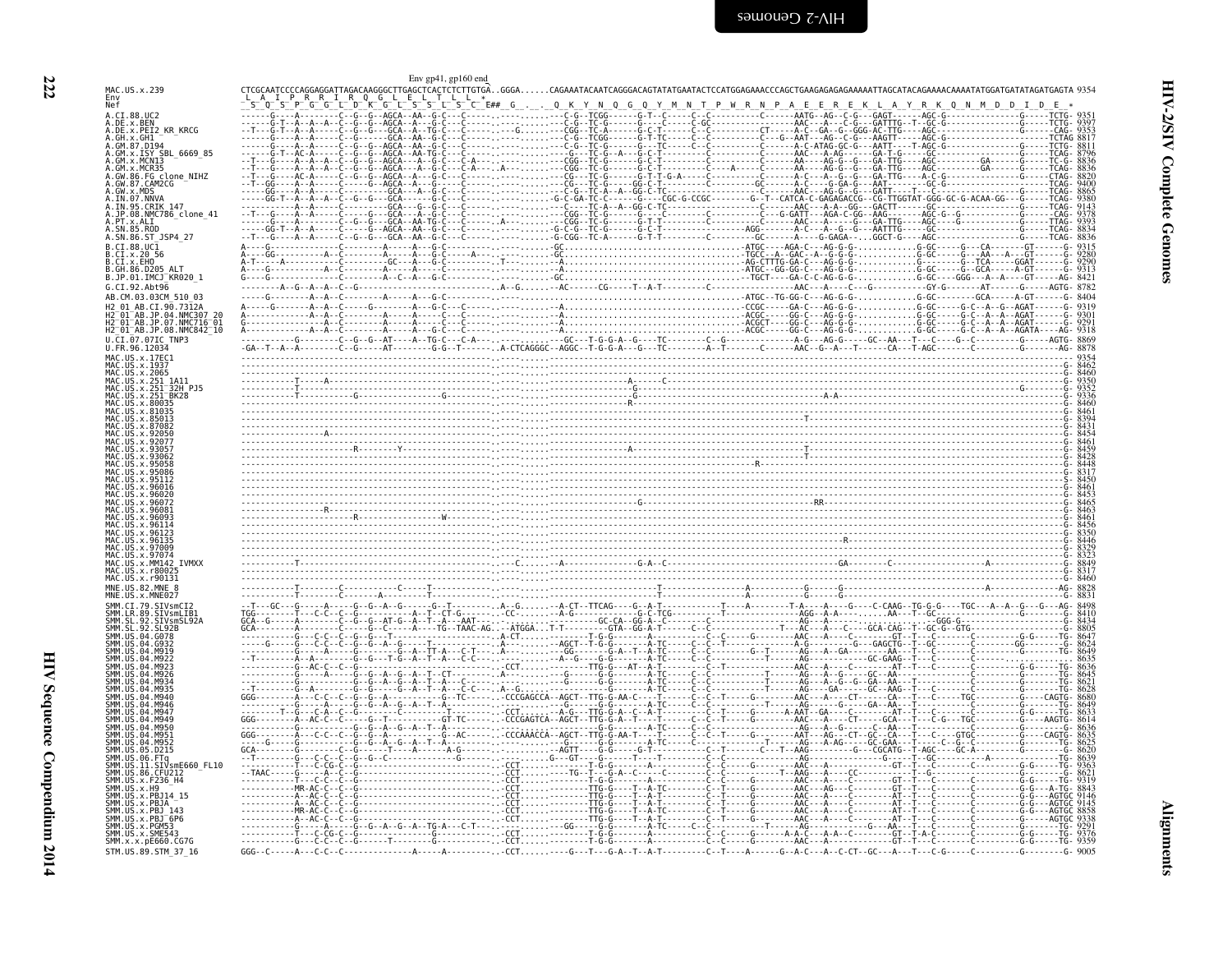<span id="page-64-0"></span>

|                                                                | Premature stop in SMM239                                                                            | 3' LTR U3 start |                                                                                   |
|----------------------------------------------------------------|-----------------------------------------------------------------------------------------------------|-----------------|-----------------------------------------------------------------------------------|
| MAC.US.x.239<br>Nef                                            | AGATGATGACTTGGTAGGGGTA                                                                              |                 | TATAAAAGAAAAGGGGGGACTGGAAGGGATTTATTACAGTGCAAGAAGACATAGAATCTTAGACATATACTTAGAAA 951 |
| A.CI.88.UC2<br>A.DE.x.BEN                                      |                                                                                                     |                 |                                                                                   |
| A.DE.x.PEI2_KR_KRCG                                            | .<br>ТА-----А-- С-АА----А--ТС-Т--Т<br>Т--------- С-А--G--А--ТС-Т--Т<br>Т-------- С-А--G--А--ТС-Т--Т |                 |                                                                                   |
|                                                                |                                                                                                     |                 |                                                                                   |
| GM.x.MCN13                                                     |                                                                                                     |                 |                                                                                   |
| FG clone NIHZ                                                  |                                                                                                     |                 |                                                                                   |
|                                                                |                                                                                                     |                 |                                                                                   |
| CRIK 147.<br>JP.08.NMC786_clone_41                             |                                                                                                     |                 |                                                                                   |
|                                                                |                                                                                                     |                 |                                                                                   |
| SN.86.ST_JSP4_27<br>CI.88.UC1                                  |                                                                                                     |                 |                                                                                   |
|                                                                |                                                                                                     |                 |                                                                                   |
| JP.01.IMCJ KR020 1                                             |                                                                                                     |                 |                                                                                   |
| AB.CM.03.03CM 510 03                                           |                                                                                                     |                 |                                                                                   |
| AR CT 90.73124                                                 |                                                                                                     |                 |                                                                                   |
| NMC307<br>i2-01-AB.JP.07.NMC716-01<br>i2-01-AB.JP.08.NMC842-10 |                                                                                                     |                 |                                                                                   |
|                                                                |                                                                                                     |                 |                                                                                   |
| U.FR.96.12034<br>MAC.US.x.17EC1                                |                                                                                                     |                 |                                                                                   |
|                                                                |                                                                                                     |                 |                                                                                   |
|                                                                |                                                                                                     |                 |                                                                                   |
|                                                                |                                                                                                     |                 |                                                                                   |
|                                                                |                                                                                                     |                 |                                                                                   |
|                                                                |                                                                                                     |                 |                                                                                   |
|                                                                |                                                                                                     |                 |                                                                                   |
|                                                                |                                                                                                     |                 |                                                                                   |
|                                                                |                                                                                                     |                 |                                                                                   |
|                                                                |                                                                                                     |                 |                                                                                   |
|                                                                |                                                                                                     |                 |                                                                                   |
|                                                                |                                                                                                     |                 |                                                                                   |
|                                                                |                                                                                                     |                 |                                                                                   |
|                                                                |                                                                                                     |                 |                                                                                   |
|                                                                |                                                                                                     |                 |                                                                                   |
|                                                                |                                                                                                     |                 |                                                                                   |
|                                                                |                                                                                                     |                 |                                                                                   |
|                                                                |                                                                                                     |                 |                                                                                   |
|                                                                |                                                                                                     |                 |                                                                                   |
|                                                                |                                                                                                     |                 |                                                                                   |
|                                                                |                                                                                                     |                 |                                                                                   |
|                                                                |                                                                                                     |                 |                                                                                   |
|                                                                |                                                                                                     |                 |                                                                                   |
|                                                                |                                                                                                     |                 |                                                                                   |
|                                                                |                                                                                                     |                 |                                                                                   |
|                                                                |                                                                                                     |                 |                                                                                   |
| SIVsmE660 FL10                                                 |                                                                                                     |                 |                                                                                   |
|                                                                |                                                                                                     |                 |                                                                                   |
|                                                                |                                                                                                     |                 |                                                                                   |
|                                                                |                                                                                                     |                 |                                                                                   |
|                                                                |                                                                                                     |                 |                                                                                   |
| SMM.x.x.pE660.CG7G<br>STM.US.89.STM 37 16                      |                                                                                                     |                 |                                                                                   |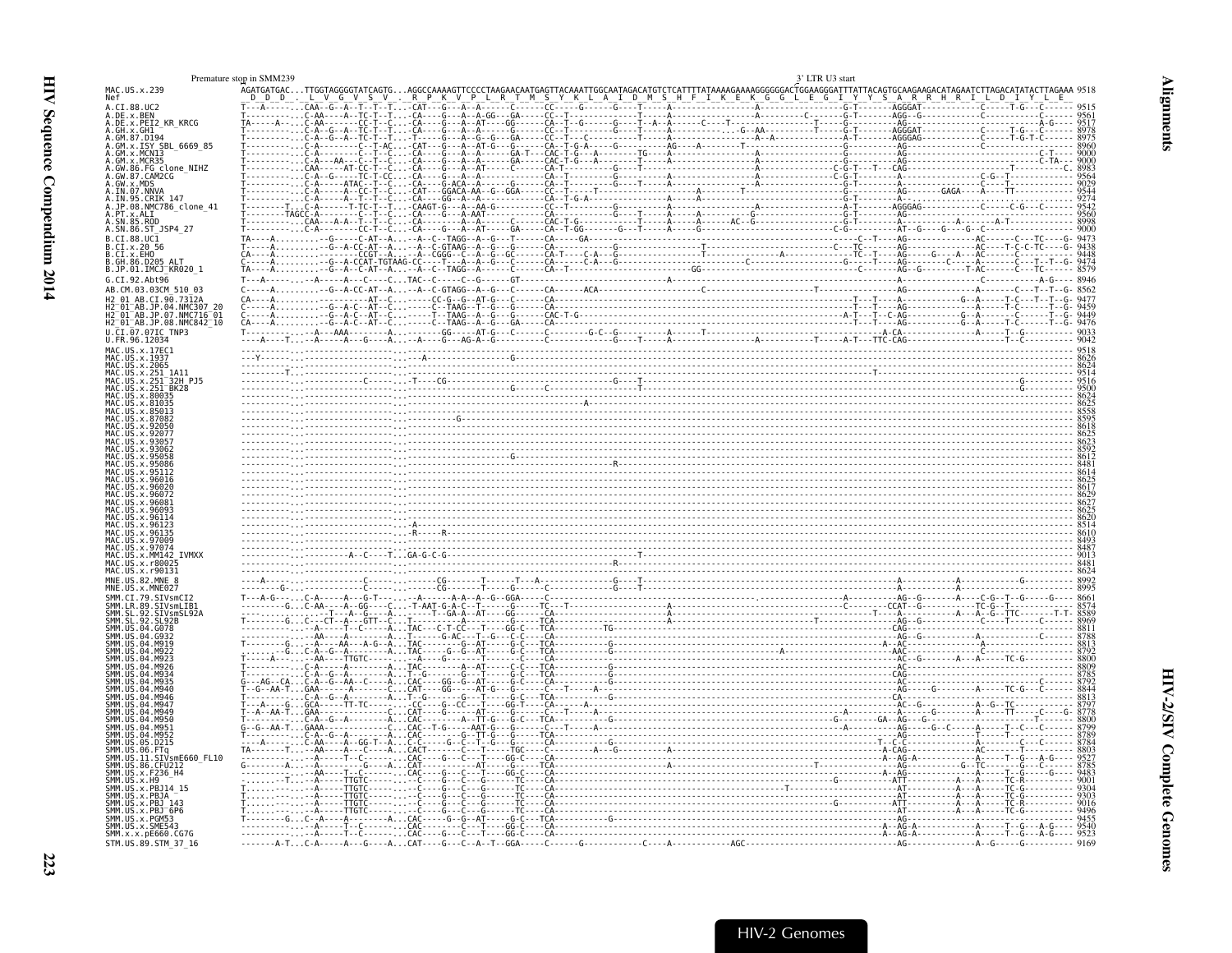**224** 

| MAC.US.x.239<br>Nef                                                                         |  |                                                                                                                                                                                                                                                                                                                                                                                                                                                           |  |
|---------------------------------------------------------------------------------------------|--|-----------------------------------------------------------------------------------------------------------------------------------------------------------------------------------------------------------------------------------------------------------------------------------------------------------------------------------------------------------------------------------------------------------------------------------------------------------|--|
| A.CI.88.UC2<br>A.DE.x.BEN                                                                   |  |                                                                                                                                                                                                                                                                                                                                                                                                                                                           |  |
| A.DE.x.PEI2 KR KRCG<br>A.GH.x.GH1                                                           |  |                                                                                                                                                                                                                                                                                                                                                                                                                                                           |  |
| A.GM.x.ISY SBL 6669 85                                                                      |  |                                                                                                                                                                                                                                                                                                                                                                                                                                                           |  |
| A.GM.x.MCNI3<br>A.GM.x.MCR35                                                                |  |                                                                                                                                                                                                                                                                                                                                                                                                                                                           |  |
| A.GW.86.FG_clone_NIHZ<br>A.GW.87.CAM2CG                                                     |  |                                                                                                                                                                                                                                                                                                                                                                                                                                                           |  |
| A.GW.x.MDS                                                                                  |  |                                                                                                                                                                                                                                                                                                                                                                                                                                                           |  |
| JP.08.NMC786 clone 41                                                                       |  |                                                                                                                                                                                                                                                                                                                                                                                                                                                           |  |
| A.PT.x.ALI<br>SN.85.ROD                                                                     |  |                                                                                                                                                                                                                                                                                                                                                                                                                                                           |  |
| A.SN.86.ST JSP4 27                                                                          |  |                                                                                                                                                                                                                                                                                                                                                                                                                                                           |  |
| B.CI.88.UC1<br>B.CI.x.20 56                                                                 |  |                                                                                                                                                                                                                                                                                                                                                                                                                                                           |  |
| B.CI.X.EHO<br>B.GH.86.D205                                                                  |  |                                                                                                                                                                                                                                                                                                                                                                                                                                                           |  |
| B.JP.01.IMCJ KR020 1<br>G.CI.92.Abt96                                                       |  |                                                                                                                                                                                                                                                                                                                                                                                                                                                           |  |
| AB.CM.03.03CM 510 03                                                                        |  |                                                                                                                                                                                                                                                                                                                                                                                                                                                           |  |
| 12 01 AB.CI.90.7312A<br>01 AB.JP.04.NMC307":                                                |  |                                                                                                                                                                                                                                                                                                                                                                                                                                                           |  |
| 12 01 AB.JP.07.NMC716 01<br>H2 <sup>-</sup> 01 <sup>-</sup> AB.JP.08.NMC842 <sup>-</sup> 10 |  |                                                                                                                                                                                                                                                                                                                                                                                                                                                           |  |
| U.CI.07.07IC TNP3<br>U.FR.96.12034                                                          |  |                                                                                                                                                                                                                                                                                                                                                                                                                                                           |  |
| MAC.US.x.17EC1                                                                              |  | $\frac{1}{1} \cdot \frac{1}{1} \cdot \frac{1}{1} \cdot \frac{1}{1} \cdot \frac{1}{1} \cdot \frac{1}{1} \cdot \frac{1}{1} \cdot \frac{1}{1} \cdot \frac{1}{1} \cdot \frac{1}{1} \cdot \frac{1}{1} \cdot \frac{1}{1} \cdot \frac{1}{1} \cdot \frac{1}{1} \cdot \frac{1}{1} \cdot \frac{1}{1} \cdot \frac{1}{1} \cdot \frac{1}{1} \cdot \frac{1}{1} \cdot \frac{1}{1} \cdot \frac{1}{1} \cdot \frac{1}{1} \cdot \frac{1}{1} \cdot \frac{1}{1} \cdot \frac{1$ |  |
| MAC.US.x.1937<br>MAC.US.x.2065                                                              |  |                                                                                                                                                                                                                                                                                                                                                                                                                                                           |  |
| MAC. US. x. 251<br>MAC.US.x.251 32H PJ5                                                     |  |                                                                                                                                                                                                                                                                                                                                                                                                                                                           |  |
|                                                                                             |  |                                                                                                                                                                                                                                                                                                                                                                                                                                                           |  |
|                                                                                             |  |                                                                                                                                                                                                                                                                                                                                                                                                                                                           |  |
|                                                                                             |  |                                                                                                                                                                                                                                                                                                                                                                                                                                                           |  |
|                                                                                             |  |                                                                                                                                                                                                                                                                                                                                                                                                                                                           |  |
|                                                                                             |  |                                                                                                                                                                                                                                                                                                                                                                                                                                                           |  |
|                                                                                             |  |                                                                                                                                                                                                                                                                                                                                                                                                                                                           |  |
|                                                                                             |  |                                                                                                                                                                                                                                                                                                                                                                                                                                                           |  |
|                                                                                             |  |                                                                                                                                                                                                                                                                                                                                                                                                                                                           |  |
|                                                                                             |  |                                                                                                                                                                                                                                                                                                                                                                                                                                                           |  |
|                                                                                             |  |                                                                                                                                                                                                                                                                                                                                                                                                                                                           |  |
|                                                                                             |  |                                                                                                                                                                                                                                                                                                                                                                                                                                                           |  |
|                                                                                             |  |                                                                                                                                                                                                                                                                                                                                                                                                                                                           |  |
| MNE.US.82.MNE 8                                                                             |  |                                                                                                                                                                                                                                                                                                                                                                                                                                                           |  |
|                                                                                             |  |                                                                                                                                                                                                                                                                                                                                                                                                                                                           |  |
| CT.79.STVsmCT2<br>SIVsmLIB.                                                                 |  |                                                                                                                                                                                                                                                                                                                                                                                                                                                           |  |
|                                                                                             |  |                                                                                                                                                                                                                                                                                                                                                                                                                                                           |  |
|                                                                                             |  |                                                                                                                                                                                                                                                                                                                                                                                                                                                           |  |
|                                                                                             |  |                                                                                                                                                                                                                                                                                                                                                                                                                                                           |  |
|                                                                                             |  |                                                                                                                                                                                                                                                                                                                                                                                                                                                           |  |
|                                                                                             |  |                                                                                                                                                                                                                                                                                                                                                                                                                                                           |  |
|                                                                                             |  |                                                                                                                                                                                                                                                                                                                                                                                                                                                           |  |
|                                                                                             |  |                                                                                                                                                                                                                                                                                                                                                                                                                                                           |  |
|                                                                                             |  |                                                                                                                                                                                                                                                                                                                                                                                                                                                           |  |
|                                                                                             |  |                                                                                                                                                                                                                                                                                                                                                                                                                                                           |  |
| SIVsmE660 FL10                                                                              |  |                                                                                                                                                                                                                                                                                                                                                                                                                                                           |  |
|                                                                                             |  |                                                                                                                                                                                                                                                                                                                                                                                                                                                           |  |
|                                                                                             |  |                                                                                                                                                                                                                                                                                                                                                                                                                                                           |  |
|                                                                                             |  |                                                                                                                                                                                                                                                                                                                                                                                                                                                           |  |
| $US \times P B J^-6 P6$<br>US. x. PGM53                                                     |  |                                                                                                                                                                                                                                                                                                                                                                                                                                                           |  |
| SMM. US. x. SME543<br>SMM. x. x. pE660. CG7G                                                |  | $A_1. A_2. A_3. A_4. A_5. A_7. A_8. A_9. A_9. A_1. A_2. A_1. A_2. A_3. A_4. A_1. A_2. A_3. A_4. A_1. A_2. A_2. A_3. A_4. A_5. A_6. A_7. A_8. A_9. A_1. A_2. A_3. A_4. A_5. A_7. A_8. A_9. A_1. A_2. A_2. A_3. A_4. A_5. A_1. A_2. A_3. A_4. A_5. A_1. A_2. A_2. A_3. A_4. A_5. A_1.$                                                                                                                                                                      |  |
| STM.US.89.STM 37 16                                                                         |  |                                                                                                                                                                                                                                                                                                                                                                                                                                                           |  |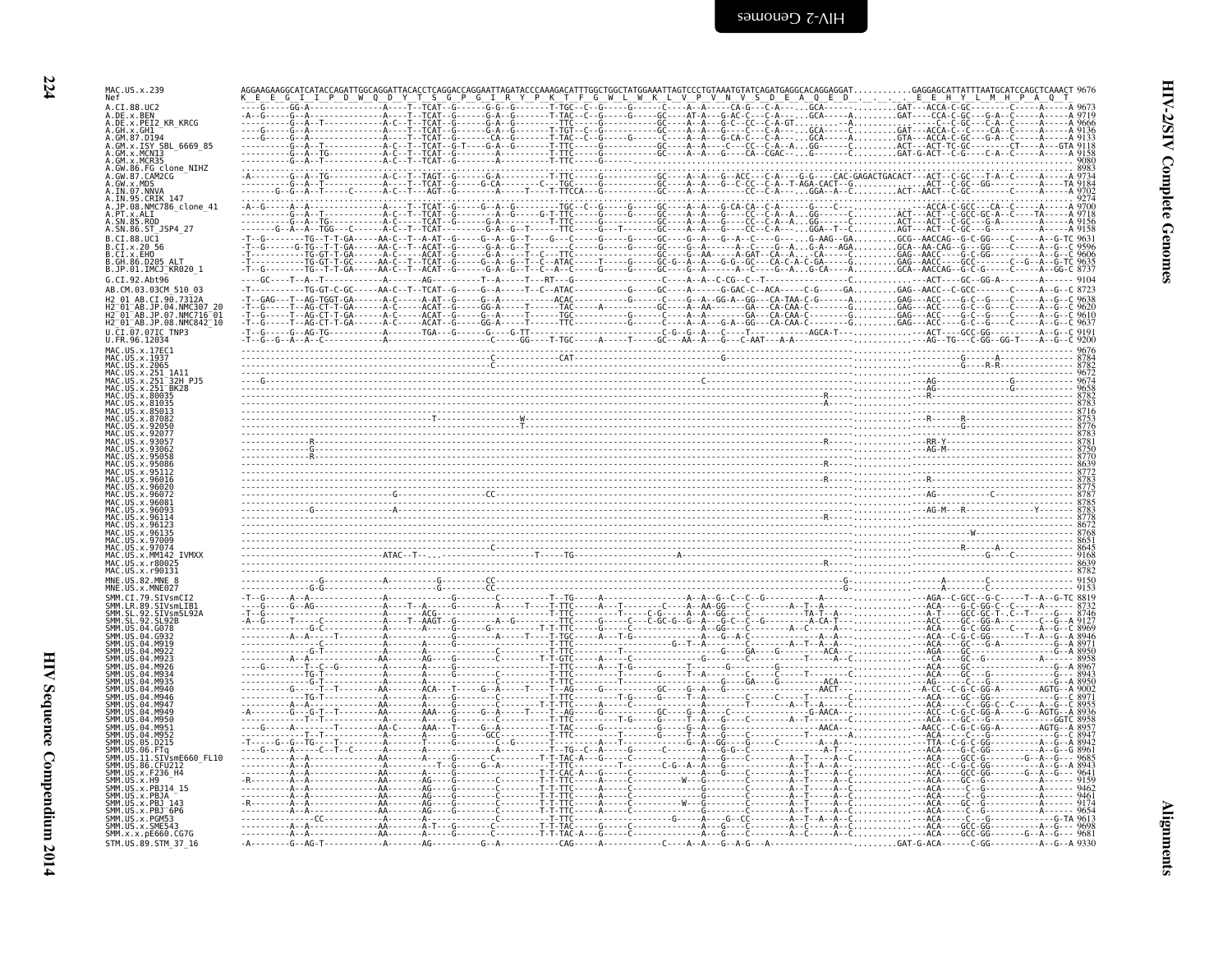<span id="page-66-0"></span>

|                                                                                                                                   | TCF-1 alpha binding |  |
|-----------------------------------------------------------------------------------------------------------------------------------|---------------------|--|
| MAC.US.x.239<br>Nef                                                                                                               |                     |  |
| A.CI.88.UC2                                                                                                                       |                     |  |
| A.DE.x.BEN<br>A.DE.x.PEI2 KR KRCG                                                                                                 |                     |  |
| A.GM.87.D194<br>A.GM.x.ISY SBL 6669 85                                                                                            |                     |  |
| A.GM.x.MCNI3<br>$.GM$ , $x$ , $MCR35$                                                                                             |                     |  |
| A.GW.86.FG clone NIHZ<br>A.GW.87.CAM2CG                                                                                           |                     |  |
| A.GW.x.MDS                                                                                                                        |                     |  |
| A.IN.95.CRIK 147<br>A.JP.08.NMC786_clone_41                                                                                       |                     |  |
| .PT.x.ALI<br>A.SN.85.ROD                                                                                                          |                     |  |
| A.SN.86.ST_JSP4_27                                                                                                                |                     |  |
| B.CI.88.UC <sub>1</sub><br>B.CI.x.20 56                                                                                           |                     |  |
| B.CI.X.EHO<br>B.GH.86.D205 ALT                                                                                                    |                     |  |
| B.JP.01.IMCJ_KR020_1<br>G.CI.92.Abt96                                                                                             |                     |  |
| AB.CM.03.03CM 510 03                                                                                                              |                     |  |
| H2 01 AB.CI.90.7312A<br>2 <sup>-</sup> 01 <sup>-</sup> AB.JP.04.NMC307 20                                                         |                     |  |
| H2 <sup>-</sup> 01 <sup>-</sup> AB.JP.07.NMC716 <sup>-</sup> 01<br>H2 <sup>-</sup> 01 <sup>-</sup> AB.JP.08.NMC842 <sup>-10</sup> |                     |  |
| U.CI.07.07IC TNP3<br>U.FR.96.12034                                                                                                |                     |  |
| MAC.US.x.17EC1<br>MAC.US.x.1937                                                                                                   |                     |  |
| MAC.US.x.2065<br>MAC.US.x.251 1A11                                                                                                |                     |  |
| US.x.251                                                                                                                          |                     |  |
|                                                                                                                                   |                     |  |
|                                                                                                                                   |                     |  |
|                                                                                                                                   |                     |  |
|                                                                                                                                   |                     |  |
|                                                                                                                                   |                     |  |
|                                                                                                                                   |                     |  |
|                                                                                                                                   |                     |  |
|                                                                                                                                   |                     |  |
|                                                                                                                                   |                     |  |
|                                                                                                                                   |                     |  |
|                                                                                                                                   |                     |  |
|                                                                                                                                   |                     |  |
| MNE.US.82.MNE 8                                                                                                                   |                     |  |
| SMM.CI.79.SIVsmCI                                                                                                                 |                     |  |
| .SIVsmLIB1<br>SIVsmSL92A                                                                                                          |                     |  |
|                                                                                                                                   |                     |  |
|                                                                                                                                   |                     |  |
|                                                                                                                                   |                     |  |
|                                                                                                                                   |                     |  |
|                                                                                                                                   |                     |  |
|                                                                                                                                   |                     |  |
|                                                                                                                                   |                     |  |
|                                                                                                                                   |                     |  |
| .SIVsmE660_FL10                                                                                                                   |                     |  |
| SMM. US.86.<br>SMM.US.x.F236 H4                                                                                                   |                     |  |
| SMM. US. x. H9<br>SMM IIS x PR114 15                                                                                              |                     |  |
| SMM.US.x.PBJ 143                                                                                                                  |                     |  |
| SMM.US.x.PBJ <sup>-</sup> 6P6<br>SMM.US.x.PGM53                                                                                   |                     |  |
| SMM.US.x.SME543<br>SMM. x. x. pE660. CG7G                                                                                         |                     |  |
| STM.US.89.STM 37 16                                                                                                               |                     |  |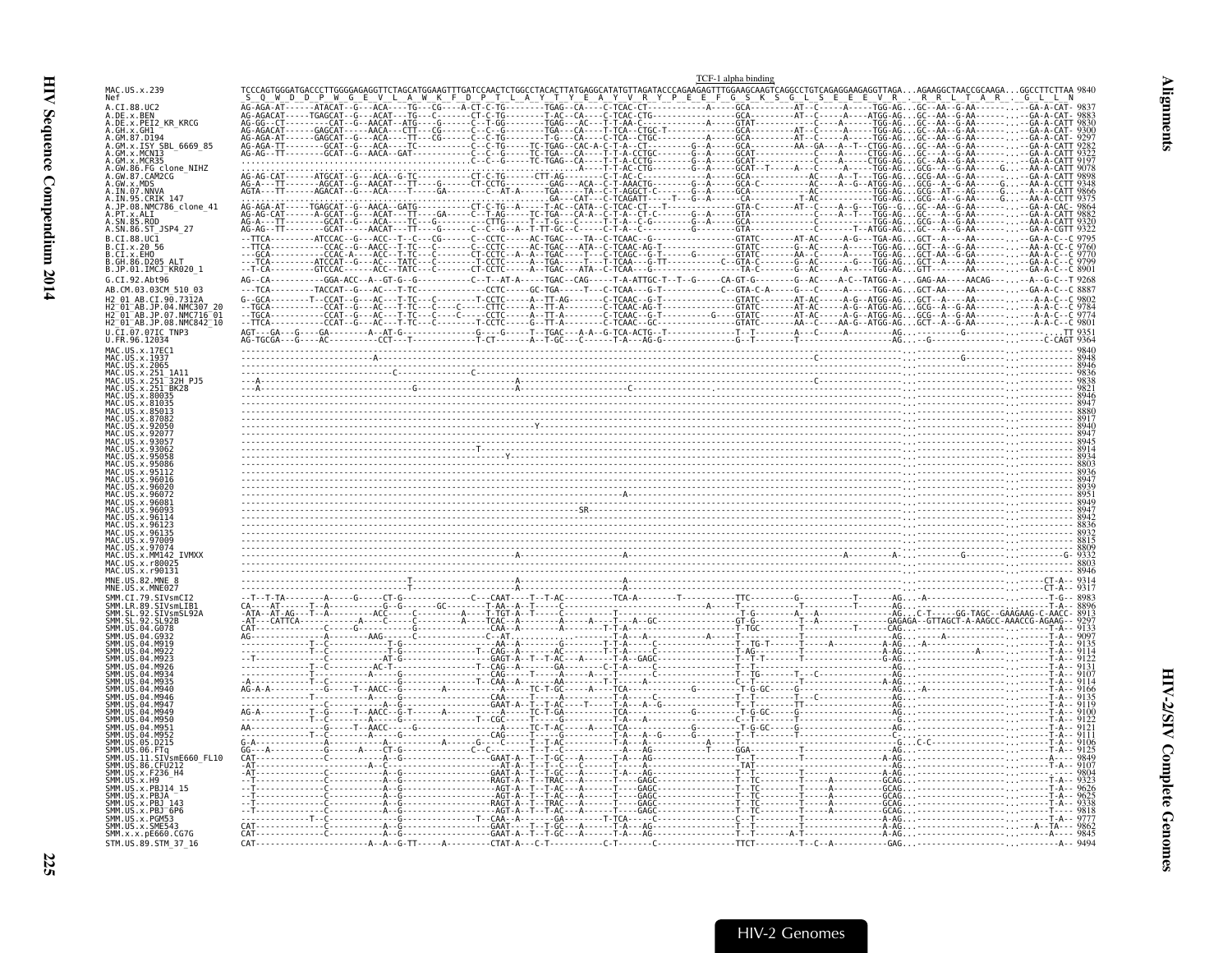| 7 |                                                                                                                                                                                                                                         |
|---|-----------------------------------------------------------------------------------------------------------------------------------------------------------------------------------------------------------------------------------------|
|   | M<br>N<br>A<br>A<br>A<br>A<br>A<br>A<br>Ä<br>A<br>Ä<br>A<br>A<br>Ä<br>A<br>A<br>A<br>A<br>A<br>B<br>B<br>B<br>B<br>B<br>G<br>Al<br>H.<br>H.<br>H.<br>U<br>Ú<br>M<br>M<br>M<br>M,<br>M<br>M<br>M<br>M<br>M<br>M<br>M<br>M<br>M<br>M<br>M |
|   | M                                                                                                                                                                                                                                       |

<span id="page-67-0"></span>

|                                                                                                                                                 | Nef end                                                              | $NF-K-B-H$<br>$NF-K-B-I$                                                                                                                                                                                                                                                                                                                                                                                                                                                                                                                                                                                    |
|-------------------------------------------------------------------------------------------------------------------------------------------------|----------------------------------------------------------------------|-------------------------------------------------------------------------------------------------------------------------------------------------------------------------------------------------------------------------------------------------------------------------------------------------------------------------------------------------------------------------------------------------------------------------------------------------------------------------------------------------------------------------------------------------------------------------------------------------------------|
| MAC.US.x.239<br><b>Nef</b>                                                                                                                      | CATGGCTGACAAGAAGGAAACTCGCTGA<br>A D K K E T R *                      | AACAGCAGGGACTTTCCACAAGGGG.ATGTTACGGGGAGGTACTGGGGAGGCAGCCGGTCGGGAACGCCC.ACTTT 9941.                                                                                                                                                                                                                                                                                                                                                                                                                                                                                                                          |
| A.CI.88.UC2<br>A.DE.x.BEN                                                                                                                       | $-$ GT $.\,\dots\,\dots\,\dots\,\dots\,\dots\,\dots\,\mathsf{GAA-A}$ | $\begin{bmatrix} \mathbf{r}_{11} & \mathbf{r}_{22} & \mathbf{r}_{33} & \mathbf{r}_{44} & \mathbf{r}_{45} & \mathbf{r}_{46} & \mathbf{r}_{47} & \mathbf{r}_{48} & \mathbf{r}_{49} & \mathbf{r}_{40} & \mathbf{r}_{41} & \mathbf{r}_{42} & \mathbf{r}_{43} & \mathbf{r}_{44} & \mathbf{r}_{45} & \mathbf{r}_{46} & \mathbf{r}_{47} & \mathbf{r}_{48} & \mathbf{r}_{49} & \mathbf{r}_{49} & \mathbf{r}_{40} & \mathbf{$                                                                                                                                                                                        |
| A.DE.x.PEI2 KR KRCG                                                                                                                             |                                                                      |                                                                                                                                                                                                                                                                                                                                                                                                                                                                                                                                                                                                             |
| A.GH.x.GH1 -<br>A.GM.87.D194<br>A.GM.x.ISY SBL 6669 85                                                                                          |                                                                      |                                                                                                                                                                                                                                                                                                                                                                                                                                                                                                                                                                                                             |
| A.GM.X.MCN13                                                                                                                                    |                                                                      |                                                                                                                                                                                                                                                                                                                                                                                                                                                                                                                                                                                                             |
| A.GM.x.MCR35<br>A.GW.86.FG clone_NIHZ<br>A.GW.87.CAM2CG                                                                                         |                                                                      |                                                                                                                                                                                                                                                                                                                                                                                                                                                                                                                                                                                                             |
|                                                                                                                                                 |                                                                      |                                                                                                                                                                                                                                                                                                                                                                                                                                                                                                                                                                                                             |
| A.GW.87.CAM2CG<br>A.GW.x.MDS<br>A.IN.07.NNVA<br>A.IN.95.CRIK 147<br>A.PT.x.ALI<br>A.SN.85.RQD<br>A.SN.85.RQD                                    |                                                                      |                                                                                                                                                                                                                                                                                                                                                                                                                                                                                                                                                                                                             |
|                                                                                                                                                 |                                                                      |                                                                                                                                                                                                                                                                                                                                                                                                                                                                                                                                                                                                             |
| A.SN.86.ST_JSP4_27                                                                                                                              |                                                                      |                                                                                                                                                                                                                                                                                                                                                                                                                                                                                                                                                                                                             |
| B.CI.88.UC1                                                                                                                                     |                                                                      |                                                                                                                                                                                                                                                                                                                                                                                                                                                                                                                                                                                                             |
| B.CI.x.20 56<br>B.CI.x.EHO                                                                                                                      |                                                                      |                                                                                                                                                                                                                                                                                                                                                                                                                                                                                                                                                                                                             |
| B.GH.86.D205 ALT<br>B.JP.01.IMCJ_KR020_1                                                                                                        |                                                                      |                                                                                                                                                                                                                                                                                                                                                                                                                                                                                                                                                                                                             |
| G.CI.92.Abt96                                                                                                                                   |                                                                      |                                                                                                                                                                                                                                                                                                                                                                                                                                                                                                                                                                                                             |
| AB.CM.03.03CM 510 03<br>AB.CI.90.7312A                                                                                                          |                                                                      |                                                                                                                                                                                                                                                                                                                                                                                                                                                                                                                                                                                                             |
| $2^-01^-$ AB.JP.04.NMC307<br>01 AB.JP.07.NMC716 01                                                                                              |                                                                      |                                                                                                                                                                                                                                                                                                                                                                                                                                                                                                                                                                                                             |
| H2 <sup>-</sup> 01 <sup>-</sup> AB.JP.08.NMC842 <sup>-</sup> 10                                                                                 |                                                                      |                                                                                                                                                                                                                                                                                                                                                                                                                                                                                                                                                                                                             |
| U.CI.07.07IC TNP3<br>U.FR.96.12034                                                                                                              |                                                                      | $\begin{bmatrix} \mathbf{a}_1 & \mathbf{a}_2 & \mathbf{a}_3 & \mathbf{a}_4 & \mathbf{a}_5 & \mathbf{a}_6 & \mathbf{a}_7 & \mathbf{a}_8 & \mathbf{a}_7 & \mathbf{a}_8 & \mathbf{a}_9 & \mathbf{a}_9 & \mathbf{a}_9 & \mathbf{a}_9 & \mathbf{a}_9 & \mathbf{a}_9 & \mathbf{a}_9 & \mathbf{a}_9 & \mathbf{a}_9 & \mathbf{a}_9 & \mathbf{a}_9 & \mathbf{a}_9 & \mathbf{a}_9 & \mathbf{a}_9 & \mathbf{a}_9 & \mathbf{a}_9 & \mathbf{a}_$                                                                                                                                                                         |
| MAC.US.x.17EC1                                                                                                                                  |                                                                      |                                                                                                                                                                                                                                                                                                                                                                                                                                                                                                                                                                                                             |
| MAC.US.x.1937<br>MAC.US.x.1937                                                                                                                  |                                                                      |                                                                                                                                                                                                                                                                                                                                                                                                                                                                                                                                                                                                             |
| MAC.US.x.251_1A11<br>MAC.US.x.251_1A11<br>MAC.US.x.251_32H<br>MAC.US.x.251_BK28<br>32H PJ5                                                      |                                                                      |                                                                                                                                                                                                                                                                                                                                                                                                                                                                                                                                                                                                             |
| .US.x.80035                                                                                                                                     |                                                                      |                                                                                                                                                                                                                                                                                                                                                                                                                                                                                                                                                                                                             |
| US.x.81035<br>US.x.85013                                                                                                                        |                                                                      |                                                                                                                                                                                                                                                                                                                                                                                                                                                                                                                                                                                                             |
|                                                                                                                                                 |                                                                      |                                                                                                                                                                                                                                                                                                                                                                                                                                                                                                                                                                                                             |
| US. x.930                                                                                                                                       |                                                                      |                                                                                                                                                                                                                                                                                                                                                                                                                                                                                                                                                                                                             |
|                                                                                                                                                 |                                                                      |                                                                                                                                                                                                                                                                                                                                                                                                                                                                                                                                                                                                             |
|                                                                                                                                                 |                                                                      |                                                                                                                                                                                                                                                                                                                                                                                                                                                                                                                                                                                                             |
| .US.x.96016                                                                                                                                     |                                                                      |                                                                                                                                                                                                                                                                                                                                                                                                                                                                                                                                                                                                             |
| . U.S. x . 96026<br>MAC.US.x.96072                                                                                                              |                                                                      |                                                                                                                                                                                                                                                                                                                                                                                                                                                                                                                                                                                                             |
| MAC. US. x. 96081                                                                                                                               |                                                                      |                                                                                                                                                                                                                                                                                                                                                                                                                                                                                                                                                                                                             |
|                                                                                                                                                 |                                                                      |                                                                                                                                                                                                                                                                                                                                                                                                                                                                                                                                                                                                             |
| US.x.97009                                                                                                                                      |                                                                      |                                                                                                                                                                                                                                                                                                                                                                                                                                                                                                                                                                                                             |
| MAC.US.x.97074<br>MAC.US.x.MM142<br><b>TVMXX</b>                                                                                                |                                                                      |                                                                                                                                                                                                                                                                                                                                                                                                                                                                                                                                                                                                             |
| MAC.US.x.r80025<br>MAC. US. x. r90131                                                                                                           |                                                                      |                                                                                                                                                                                                                                                                                                                                                                                                                                                                                                                                                                                                             |
| MNE.US.82.MNE 8                                                                                                                                 |                                                                      |                                                                                                                                                                                                                                                                                                                                                                                                                                                                                                                                                                                                             |
| MNE.US.x.MNE027<br>SMM.CI.79.SIVsmCI2                                                                                                           |                                                                      |                                                                                                                                                                                                                                                                                                                                                                                                                                                                                                                                                                                                             |
| SIVsmLIB                                                                                                                                        |                                                                      |                                                                                                                                                                                                                                                                                                                                                                                                                                                                                                                                                                                                             |
| SMM. LR. 89. STVsml<br>SMM. SL. 92. STVsml<br>SMM. SL. 92. SL92B<br>SMM. US. 04. G078<br>SIVsmSL92A                                             |                                                                      |                                                                                                                                                                                                                                                                                                                                                                                                                                                                                                                                                                                                             |
|                                                                                                                                                 |                                                                      | $A \cdot A \cdot B \cdot C \cdot C \cdot C \cdot C \cdot A \cdot C \cdot A \cdot C \cdot C \cdot A \cdot C \cdot A \cdot C \cdot A \cdot C \cdot A \cdot C \cdot A \cdot C \cdot A \cdot C \cdot A \cdot C \cdot A \cdot C \cdot A \cdot C \cdot A \cdot C \cdot A \cdot C \cdot A \cdot C \cdot A \cdot C \cdot A \cdot C \cdot A \cdot C \cdot A \cdot C \cdot A \cdot C \cdot A \cdot C \cdot A \cdot C \cdot A \cdot C \cdot A \cdot C \cdot A \cdot C \cdot A \cdot C \cdot A \cdot C \cdot A \cdot C \cdot A \cdot C \cdot A \cdot C \cdot A \cdot C \cdot A \cdot C \cdot A \cdot C \cdot A \cdot C$ |
|                                                                                                                                                 |                                                                      |                                                                                                                                                                                                                                                                                                                                                                                                                                                                                                                                                                                                             |
|                                                                                                                                                 |                                                                      |                                                                                                                                                                                                                                                                                                                                                                                                                                                                                                                                                                                                             |
|                                                                                                                                                 |                                                                      |                                                                                                                                                                                                                                                                                                                                                                                                                                                                                                                                                                                                             |
|                                                                                                                                                 |                                                                      |                                                                                                                                                                                                                                                                                                                                                                                                                                                                                                                                                                                                             |
|                                                                                                                                                 |                                                                      |                                                                                                                                                                                                                                                                                                                                                                                                                                                                                                                                                                                                             |
|                                                                                                                                                 |                                                                      |                                                                                                                                                                                                                                                                                                                                                                                                                                                                                                                                                                                                             |
|                                                                                                                                                 |                                                                      |                                                                                                                                                                                                                                                                                                                                                                                                                                                                                                                                                                                                             |
| 05.D215<br>SMM. US. 06. FTG<br>SMM. US. 06. FTG<br>SMM. US. 11. SIVsmE660_FL10<br>SMM. US. 86. CPU212<br>SMM. US. x. F236_H4<br>SMM. US. x. F43 |                                                                      |                                                                                                                                                                                                                                                                                                                                                                                                                                                                                                                                                                                                             |
|                                                                                                                                                 |                                                                      |                                                                                                                                                                                                                                                                                                                                                                                                                                                                                                                                                                                                             |
|                                                                                                                                                 |                                                                      |                                                                                                                                                                                                                                                                                                                                                                                                                                                                                                                                                                                                             |
| SMM.US.x.PBJ14 15<br>SMM.US.x.PBJA                                                                                                              |                                                                      |                                                                                                                                                                                                                                                                                                                                                                                                                                                                                                                                                                                                             |
| SMM.US.x.PBJ<br>SMM.US.x.PBJ <sup>-</sup> 6P6                                                                                                   |                                                                      |                                                                                                                                                                                                                                                                                                                                                                                                                                                                                                                                                                                                             |
| SMM.US.x.PGM53<br>SMM.US.x.SME543                                                                                                               |                                                                      |                                                                                                                                                                                                                                                                                                                                                                                                                                                                                                                                                                                                             |
| SMM. x. x. pE660. CG7G                                                                                                                          |                                                                      |                                                                                                                                                                                                                                                                                                                                                                                                                                                                                                                                                                                                             |
| STM.US.89.STM 37 16                                                                                                                             |                                                                      | --------AG-A-CTG-TG.----------.TT--A 9595                                                                                                                                                                                                                                                                                                                                                                                                                                                                                                                                                                   |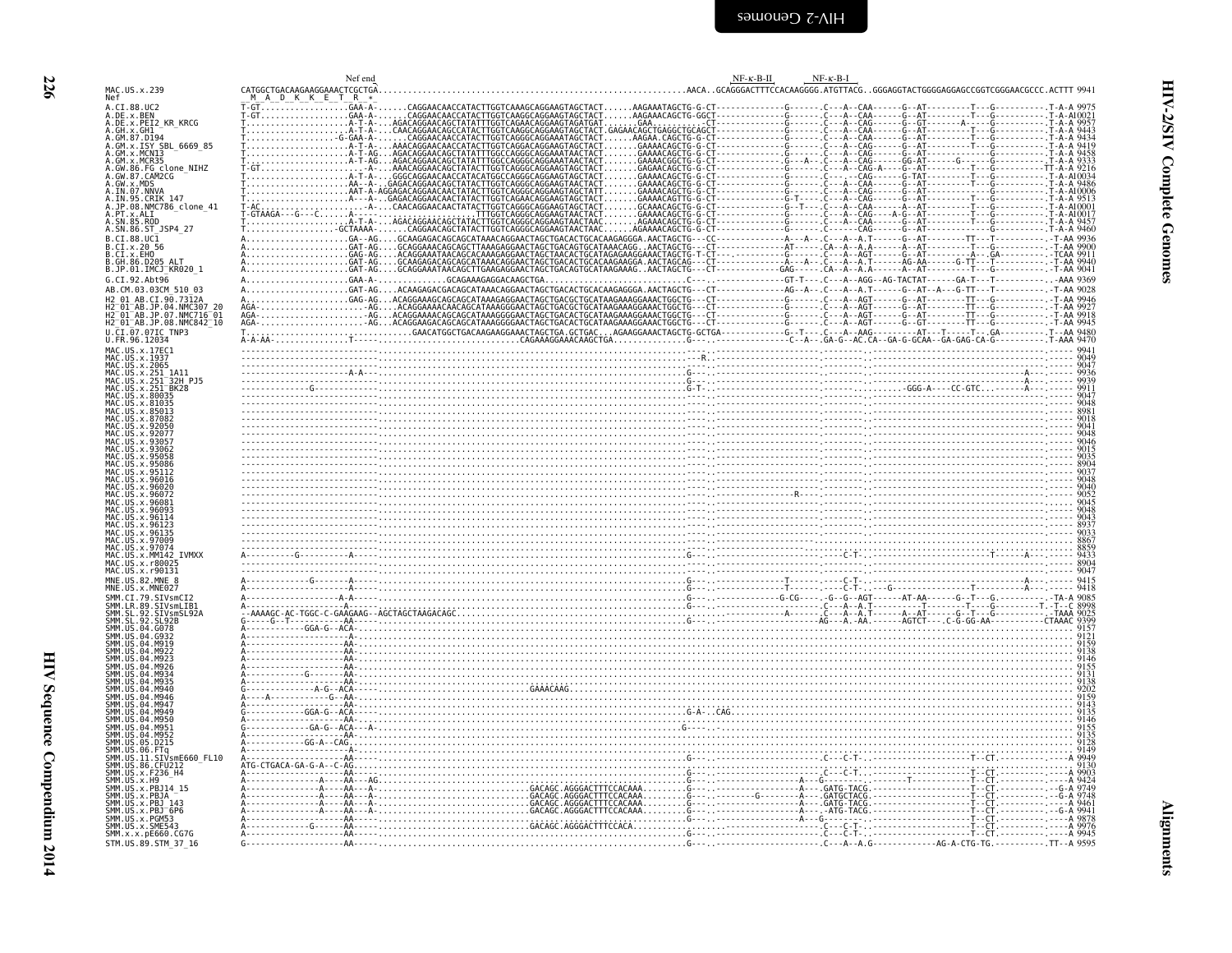<span id="page-68-0"></span>

|                                                                                              | TAR element start<br>3' LTR U3 end <sup>3</sup> LTR repeat start                                                                                                                                                                                                                                                                                             | TAR element end                                                                                                                                                                                                                |  |
|----------------------------------------------------------------------------------------------|--------------------------------------------------------------------------------------------------------------------------------------------------------------------------------------------------------------------------------------------------------------------------------------------------------------------------------------------------------------|--------------------------------------------------------------------------------------------------------------------------------------------------------------------------------------------------------------------------------|--|
| MAC.US.x.239                                                                                 |                                                                                                                                                                                                                                                                                                                                                              |                                                                                                                                                                                                                                |  |
| A.CI.88.UC2<br>DE.x.BEN                                                                      |                                                                                                                                                                                                                                                                                                                                                              |                                                                                                                                                                                                                                |  |
| .DE.x.PEI2 KR KRCG                                                                           |                                                                                                                                                                                                                                                                                                                                                              |                                                                                                                                                                                                                                |  |
| A. GH. X. GH1 - MA - MACO<br>A. GM. 87. D194<br>A. GM. X. ISY SBL 6669 85<br>A. GM. X. MCN13 |                                                                                                                                                                                                                                                                                                                                                              |                                                                                                                                                                                                                                |  |
|                                                                                              |                                                                                                                                                                                                                                                                                                                                                              |                                                                                                                                                                                                                                |  |
|                                                                                              |                                                                                                                                                                                                                                                                                                                                                              |                                                                                                                                                                                                                                |  |
| .GM.X.MCR35<br>.GM.X.MCR35<br>.GW.86.FG clone_NIHZ<br>.GW.87.CAM2CG                          |                                                                                                                                                                                                                                                                                                                                                              |                                                                                                                                                                                                                                |  |
| GW.x.MDS                                                                                     |                                                                                                                                                                                                                                                                                                                                                              |                                                                                                                                                                                                                                |  |
| .IN.07.NNVA<br>.IN.95.CRIK 147<br>.IN.95.CRIK 147<br>.PT.x.ALI<br>.PT.x.ALI<br>.SN.85.ROD    |                                                                                                                                                                                                                                                                                                                                                              |                                                                                                                                                                                                                                |  |
|                                                                                              |                                                                                                                                                                                                                                                                                                                                                              |                                                                                                                                                                                                                                |  |
|                                                                                              |                                                                                                                                                                                                                                                                                                                                                              |                                                                                                                                                                                                                                |  |
| A.SN.86.ST JSP4 27                                                                           |                                                                                                                                                                                                                                                                                                                                                              |                                                                                                                                                                                                                                |  |
| $B.CI.88.UC\bar{1}$                                                                          |                                                                                                                                                                                                                                                                                                                                                              |                                                                                                                                                                                                                                |  |
| .CI.x.20 56                                                                                  |                                                                                                                                                                                                                                                                                                                                                              |                                                                                                                                                                                                                                |  |
| B.CI.x.EHO<br>B.GH.86.D205 ALT<br>B.JP.01.IMCJ_KR020_1                                       |                                                                                                                                                                                                                                                                                                                                                              |                                                                                                                                                                                                                                |  |
|                                                                                              |                                                                                                                                                                                                                                                                                                                                                              |                                                                                                                                                                                                                                |  |
| G.CI.92.Abt96                                                                                |                                                                                                                                                                                                                                                                                                                                                              |                                                                                                                                                                                                                                |  |
| AB.CM.03.03CM 510 03                                                                         |                                                                                                                                                                                                                                                                                                                                                              |                                                                                                                                                                                                                                |  |
| CI.90.7312A                                                                                  |                                                                                                                                                                                                                                                                                                                                                              |                                                                                                                                                                                                                                |  |
| 01 AB.JP.04.NMC307 20<br>01 AB.JP.07.NMC716 01                                               |                                                                                                                                                                                                                                                                                                                                                              |                                                                                                                                                                                                                                |  |
| H2 <sup>-</sup> 01 <sup>-</sup> AB.JP.08.NMC842 <sup>-</sup> 10                              |                                                                                                                                                                                                                                                                                                                                                              |                                                                                                                                                                                                                                |  |
| U.CI.07.07IC TNP3<br>U.FR.96.12034                                                           |                                                                                                                                                                                                                                                                                                                                                              |                                                                                                                                                                                                                                |  |
| MAC.US.x.17EC1                                                                               |                                                                                                                                                                                                                                                                                                                                                              |                                                                                                                                                                                                                                |  |
| US.x.1937                                                                                    |                                                                                                                                                                                                                                                                                                                                                              |                                                                                                                                                                                                                                |  |
| US.x.2065                                                                                    | $\frac{\text{1000}}{\text{0000}}$                                                                                                                                                                                                                                                                                                                            |                                                                                                                                                                                                                                |  |
|                                                                                              |                                                                                                                                                                                                                                                                                                                                                              |                                                                                                                                                                                                                                |  |
| US.x.80035                                                                                   |                                                                                                                                                                                                                                                                                                                                                              |                                                                                                                                                                                                                                |  |
| $115 \times 81035$                                                                           |                                                                                                                                                                                                                                                                                                                                                              |                                                                                                                                                                                                                                |  |
|                                                                                              |                                                                                                                                                                                                                                                                                                                                                              |                                                                                                                                                                                                                                |  |
|                                                                                              |                                                                                                                                                                                                                                                                                                                                                              |                                                                                                                                                                                                                                |  |
|                                                                                              |                                                                                                                                                                                                                                                                                                                                                              |                                                                                                                                                                                                                                |  |
|                                                                                              |                                                                                                                                                                                                                                                                                                                                                              | $\frac{1}{2}$ . We consider the contract of $\frac{1}{2}$ . We consider the contract of $\frac{1}{2}$ . We consider the contract of $\frac{1}{2}$ .                                                                            |  |
|                                                                                              |                                                                                                                                                                                                                                                                                                                                                              | 600 - 1000 - 1000 - 1000 - 1000 - 1000 - 1000 - 1000 - 1000 - 1000 - 1000 - 1000 - 1000 - 1000 - 1000 - 1000 - 1000 - 1000 - 1000 - 1000 - 1000 - 1000 - 1000 - 1000 - 1000 - 1000 - 1000 - 1000 - 1000 - 1000 - 1000 - 1000 - |  |
|                                                                                              |                                                                                                                                                                                                                                                                                                                                                              |                                                                                                                                                                                                                                |  |
|                                                                                              |                                                                                                                                                                                                                                                                                                                                                              |                                                                                                                                                                                                                                |  |
|                                                                                              |                                                                                                                                                                                                                                                                                                                                                              |                                                                                                                                                                                                                                |  |
|                                                                                              |                                                                                                                                                                                                                                                                                                                                                              |                                                                                                                                                                                                                                |  |
|                                                                                              |                                                                                                                                                                                                                                                                                                                                                              |                                                                                                                                                                                                                                |  |
| x.96123                                                                                      |                                                                                                                                                                                                                                                                                                                                                              |                                                                                                                                                                                                                                |  |
| $115 \times 96135$<br><b>IIS x 97009</b>                                                     |                                                                                                                                                                                                                                                                                                                                                              |                                                                                                                                                                                                                                |  |
|                                                                                              |                                                                                                                                                                                                                                                                                                                                                              |                                                                                                                                                                                                                                |  |
| <b>TVMXX</b><br>US.x.MM142<br>MAC.US.x.r800                                                  |                                                                                                                                                                                                                                                                                                                                                              |                                                                                                                                                                                                                                |  |
| MAC.US.x.r90131                                                                              |                                                                                                                                                                                                                                                                                                                                                              | $\begin{minipage}{0.99\textwidth} \begin{tabular}{ c c c } \hline 0.9999 & 0.9999 & 0.9999 \\ 0.9999 & 0.9999 & 0.9999 \\ 0.9999 & 0.9999 & 0.9999 \\ 0.9999 & 0.9999 & 0.9999 \\ \hline \end{tabular} \end{minipage}$         |  |
| MNE.US.82.MNE 8                                                                              |                                                                                                                                                                                                                                                                                                                                                              |                                                                                                                                                                                                                                |  |
| MNE.US.x.MNE027                                                                              |                                                                                                                                                                                                                                                                                                                                                              |                                                                                                                                                                                                                                |  |
| STVsmLTB1                                                                                    |                                                                                                                                                                                                                                                                                                                                                              |                                                                                                                                                                                                                                |  |
| SIVsmSL92A                                                                                   |                                                                                                                                                                                                                                                                                                                                                              |                                                                                                                                                                                                                                |  |
| 04.G078                                                                                      |                                                                                                                                                                                                                                                                                                                                                              |                                                                                                                                                                                                                                |  |
|                                                                                              |                                                                                                                                                                                                                                                                                                                                                              |                                                                                                                                                                                                                                |  |
|                                                                                              |                                                                                                                                                                                                                                                                                                                                                              |                                                                                                                                                                                                                                |  |
|                                                                                              |                                                                                                                                                                                                                                                                                                                                                              |                                                                                                                                                                                                                                |  |
|                                                                                              |                                                                                                                                                                                                                                                                                                                                                              |                                                                                                                                                                                                                                |  |
|                                                                                              |                                                                                                                                                                                                                                                                                                                                                              |                                                                                                                                                                                                                                |  |
|                                                                                              |                                                                                                                                                                                                                                                                                                                                                              |                                                                                                                                                                                                                                |  |
|                                                                                              |                                                                                                                                                                                                                                                                                                                                                              |                                                                                                                                                                                                                                |  |
| M956                                                                                         |                                                                                                                                                                                                                                                                                                                                                              |                                                                                                                                                                                                                                |  |
|                                                                                              |                                                                                                                                                                                                                                                                                                                                                              |                                                                                                                                                                                                                                |  |
| M952<br>D215                                                                                 |                                                                                                                                                                                                                                                                                                                                                              | <u> 1990 - Paris Alexander al III de la contrada de la contrada de la contrada de la contrada de la contrada de l</u>                                                                                                          |  |
|                                                                                              |                                                                                                                                                                                                                                                                                                                                                              |                                                                                                                                                                                                                                |  |
| SIVsmE660 FL10                                                                               |                                                                                                                                                                                                                                                                                                                                                              |                                                                                                                                                                                                                                |  |
| US.86.CFU212                                                                                 |                                                                                                                                                                                                                                                                                                                                                              |                                                                                                                                                                                                                                |  |
|                                                                                              |                                                                                                                                                                                                                                                                                                                                                              |                                                                                                                                                                                                                                |  |
| SMM.US.x.PBJ14 15<br>ŠMM.                                                                    |                                                                                                                                                                                                                                                                                                                                                              |                                                                                                                                                                                                                                |  |
| ;MM.US.x.PBJA --<br>MM.US.x.PBJ 143<br>MM.US.x.PBJ 6P6                                       |                                                                                                                                                                                                                                                                                                                                                              |                                                                                                                                                                                                                                |  |
| MM.US.x.PGM53                                                                                |                                                                                                                                                                                                                                                                                                                                                              |                                                                                                                                                                                                                                |  |
| SMM.US.x.SME543                                                                              | $T - T$<br>$T - T$<br>$T - T$<br>$T - T$<br>$T - T$<br>$T - T$<br>$T - T$<br>$T - T$<br>$T - T$<br>$T - T$<br>$T - T$<br>$T - T$<br>$T - T$<br>$T - T$<br>$T - T$<br>$T - T$<br>$T - T$<br>$T - T$<br>$T - T$<br>$T - T$<br>$T - T$<br>$T - T$<br>$T - T$<br>$T - T$<br>$T - T$<br>$T - T$<br>$T - T$<br>$T - T$<br>$T - T$<br>$T - T$<br>$T - T$<br>$T - T$ |                                                                                                                                                                                                                                |  |
| SMM.x.x.pE660.CG7G                                                                           |                                                                                                                                                                                                                                                                                                                                                              |                                                                                                                                                                                                                                |  |
| STM.US.89.STM 37 16                                                                          |                                                                                                                                                                                                                                                                                                                                                              |                                                                                                                                                                                                                                |  |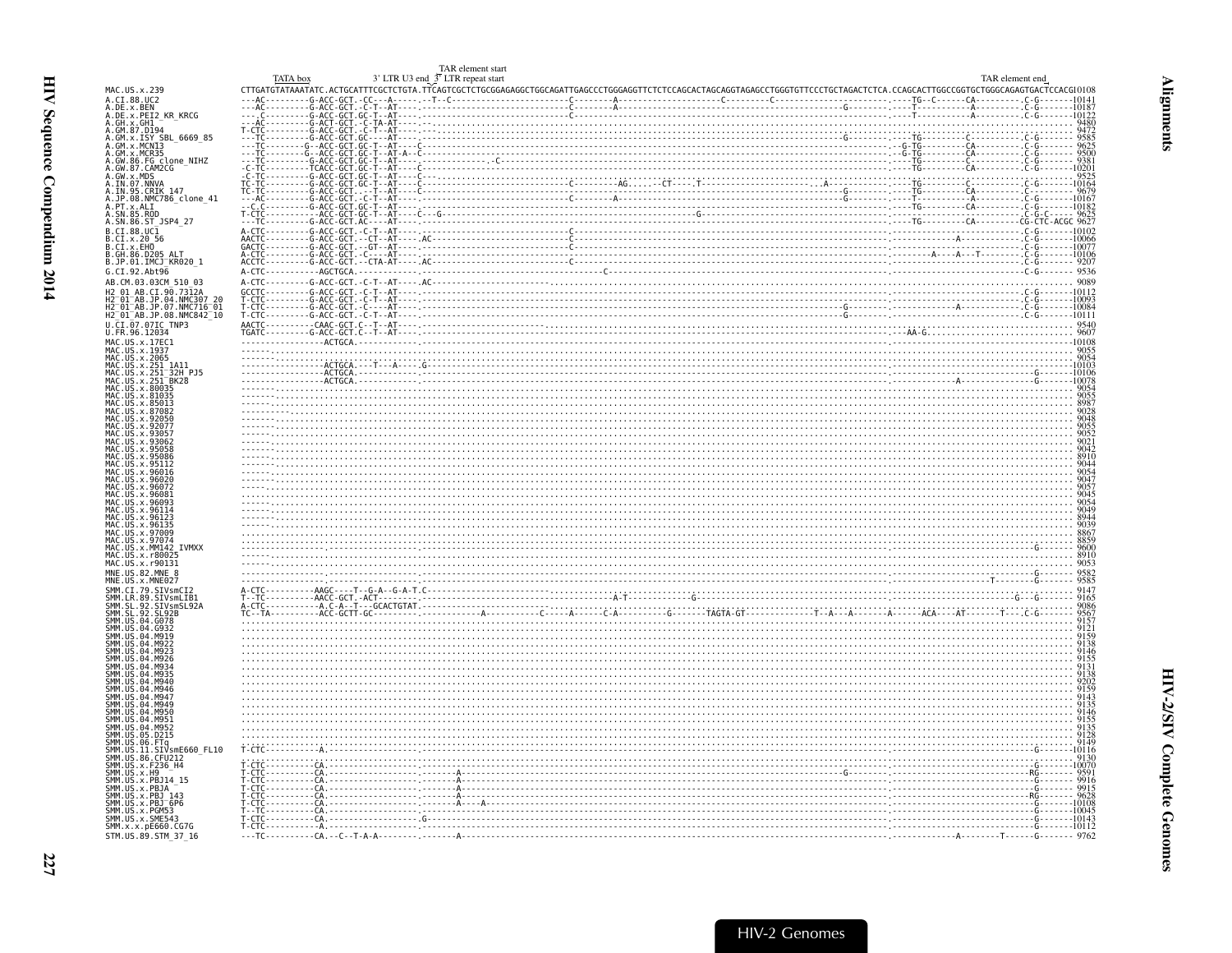<span id="page-69-0"></span>

| MAC.US.x.239<br>A.CI.88.UC2                                                                                                                                                                                                                          |  |  |                                                                                                                                                                                                                                                                                                                                                                  |
|------------------------------------------------------------------------------------------------------------------------------------------------------------------------------------------------------------------------------------------------------|--|--|------------------------------------------------------------------------------------------------------------------------------------------------------------------------------------------------------------------------------------------------------------------------------------------------------------------------------------------------------------------|
| A.DE.X.BEN<br>A.DE.X.PEI2_KR_KRCG                                                                                                                                                                                                                    |  |  |                                                                                                                                                                                                                                                                                                                                                                  |
| A.GH.x.GHI-<br>A.GM.87.D194                                                                                                                                                                                                                          |  |  |                                                                                                                                                                                                                                                                                                                                                                  |
| A.GM.x.ISY SBL 6669 85                                                                                                                                                                                                                               |  |  |                                                                                                                                                                                                                                                                                                                                                                  |
| A. GM. x. JISY SBL 6669 85<br>A. GM. x. JINCNI3<br>A. GM. x. MCR35<br>A. GM. 86, CADRES<br>A. GM. 86, CADRES<br>A. GM. 87, CAMDS<br>A. GM. 87, CANDS<br>A. IN. 97. NKN<br>A. IN. 98. NMC786 clone 41<br>A. FI. x. ALI<br>A. SN. 85. ROD<br>A. SN. 85 |  |  |                                                                                                                                                                                                                                                                                                                                                                  |
|                                                                                                                                                                                                                                                      |  |  |                                                                                                                                                                                                                                                                                                                                                                  |
|                                                                                                                                                                                                                                                      |  |  |                                                                                                                                                                                                                                                                                                                                                                  |
|                                                                                                                                                                                                                                                      |  |  |                                                                                                                                                                                                                                                                                                                                                                  |
|                                                                                                                                                                                                                                                      |  |  |                                                                                                                                                                                                                                                                                                                                                                  |
|                                                                                                                                                                                                                                                      |  |  |                                                                                                                                                                                                                                                                                                                                                                  |
|                                                                                                                                                                                                                                                      |  |  |                                                                                                                                                                                                                                                                                                                                                                  |
|                                                                                                                                                                                                                                                      |  |  |                                                                                                                                                                                                                                                                                                                                                                  |
| B.CI.88.UC1                                                                                                                                                                                                                                          |  |  |                                                                                                                                                                                                                                                                                                                                                                  |
| B.CI.x.20 56<br>B.CI.x.20 56<br>B.CI.x.EHO<br>B.GH.86.D205_ALT<br>B.JP.01.IMCJ_KR020_1                                                                                                                                                               |  |  |                                                                                                                                                                                                                                                                                                                                                                  |
|                                                                                                                                                                                                                                                      |  |  |                                                                                                                                                                                                                                                                                                                                                                  |
|                                                                                                                                                                                                                                                      |  |  |                                                                                                                                                                                                                                                                                                                                                                  |
| G.CI.92.Abt96                                                                                                                                                                                                                                        |  |  |                                                                                                                                                                                                                                                                                                                                                                  |
| AB.CM.03.03CM 510 03                                                                                                                                                                                                                                 |  |  |                                                                                                                                                                                                                                                                                                                                                                  |
| AB.CI.90.7312A                                                                                                                                                                                                                                       |  |  |                                                                                                                                                                                                                                                                                                                                                                  |
| -AB.JP.04.NMC307-20<br>-AB.JP.07.NMC716-01                                                                                                                                                                                                           |  |  |                                                                                                                                                                                                                                                                                                                                                                  |
| H2_01_AB.JP.08.NMC842_10                                                                                                                                                                                                                             |  |  |                                                                                                                                                                                                                                                                                                                                                                  |
| U.CI.07.07IC_TNP3<br>U.FR.96.12034                                                                                                                                                                                                                   |  |  |                                                                                                                                                                                                                                                                                                                                                                  |
|                                                                                                                                                                                                                                                      |  |  |                                                                                                                                                                                                                                                                                                                                                                  |
| MAC.US.x.17EC1<br>MAC.US.x.1937                                                                                                                                                                                                                      |  |  |                                                                                                                                                                                                                                                                                                                                                                  |
| MAC.US.x.2065<br>MAC.US.x.251<br>US.x.251<br>1A11                                                                                                                                                                                                    |  |  |                                                                                                                                                                                                                                                                                                                                                                  |
| MAC.US.x.251<br>MAC.US.x.251<br>32H PJ5                                                                                                                                                                                                              |  |  |                                                                                                                                                                                                                                                                                                                                                                  |
| $-BK28$                                                                                                                                                                                                                                              |  |  |                                                                                                                                                                                                                                                                                                                                                                  |
| .US.x.80035<br>US.x.810                                                                                                                                                                                                                              |  |  |                                                                                                                                                                                                                                                                                                                                                                  |
|                                                                                                                                                                                                                                                      |  |  |                                                                                                                                                                                                                                                                                                                                                                  |
|                                                                                                                                                                                                                                                      |  |  |                                                                                                                                                                                                                                                                                                                                                                  |
| 92077                                                                                                                                                                                                                                                |  |  |                                                                                                                                                                                                                                                                                                                                                                  |
| y QRAF                                                                                                                                                                                                                                               |  |  |                                                                                                                                                                                                                                                                                                                                                                  |
|                                                                                                                                                                                                                                                      |  |  |                                                                                                                                                                                                                                                                                                                                                                  |
|                                                                                                                                                                                                                                                      |  |  |                                                                                                                                                                                                                                                                                                                                                                  |
| MAC.US.x.96016                                                                                                                                                                                                                                       |  |  |                                                                                                                                                                                                                                                                                                                                                                  |
| 96020                                                                                                                                                                                                                                                |  |  |                                                                                                                                                                                                                                                                                                                                                                  |
| MAC.US.x.960                                                                                                                                                                                                                                         |  |  |                                                                                                                                                                                                                                                                                                                                                                  |
|                                                                                                                                                                                                                                                      |  |  |                                                                                                                                                                                                                                                                                                                                                                  |
| . U.S. x . 9611                                                                                                                                                                                                                                      |  |  |                                                                                                                                                                                                                                                                                                                                                                  |
| US.x.96123<br>. US . x . 96135                                                                                                                                                                                                                       |  |  |                                                                                                                                                                                                                                                                                                                                                                  |
| US.x.97009                                                                                                                                                                                                                                           |  |  |                                                                                                                                                                                                                                                                                                                                                                  |
| . U.S. x . 97074<br>MAC.US.x.MM142                                                                                                                                                                                                                   |  |  |                                                                                                                                                                                                                                                                                                                                                                  |
| IVMXX<br>MAC.US.x.r80025                                                                                                                                                                                                                             |  |  |                                                                                                                                                                                                                                                                                                                                                                  |
| MAC.US.x.r90131                                                                                                                                                                                                                                      |  |  |                                                                                                                                                                                                                                                                                                                                                                  |
| MNE.US.82.MNE                                                                                                                                                                                                                                        |  |  |                                                                                                                                                                                                                                                                                                                                                                  |
| MNE.US.x.MNE027                                                                                                                                                                                                                                      |  |  |                                                                                                                                                                                                                                                                                                                                                                  |
| SIVsmCI2<br>SIVsmLIB1                                                                                                                                                                                                                                |  |  |                                                                                                                                                                                                                                                                                                                                                                  |
|                                                                                                                                                                                                                                                      |  |  |                                                                                                                                                                                                                                                                                                                                                                  |
| SL92B                                                                                                                                                                                                                                                |  |  |                                                                                                                                                                                                                                                                                                                                                                  |
| .G078                                                                                                                                                                                                                                                |  |  |                                                                                                                                                                                                                                                                                                                                                                  |
|                                                                                                                                                                                                                                                      |  |  |                                                                                                                                                                                                                                                                                                                                                                  |
|                                                                                                                                                                                                                                                      |  |  |                                                                                                                                                                                                                                                                                                                                                                  |
|                                                                                                                                                                                                                                                      |  |  |                                                                                                                                                                                                                                                                                                                                                                  |
|                                                                                                                                                                                                                                                      |  |  |                                                                                                                                                                                                                                                                                                                                                                  |
|                                                                                                                                                                                                                                                      |  |  |                                                                                                                                                                                                                                                                                                                                                                  |
|                                                                                                                                                                                                                                                      |  |  |                                                                                                                                                                                                                                                                                                                                                                  |
| модо                                                                                                                                                                                                                                                 |  |  |                                                                                                                                                                                                                                                                                                                                                                  |
| <b>MQ56</b>                                                                                                                                                                                                                                          |  |  |                                                                                                                                                                                                                                                                                                                                                                  |
|                                                                                                                                                                                                                                                      |  |  |                                                                                                                                                                                                                                                                                                                                                                  |
| D215                                                                                                                                                                                                                                                 |  |  |                                                                                                                                                                                                                                                                                                                                                                  |
|                                                                                                                                                                                                                                                      |  |  |                                                                                                                                                                                                                                                                                                                                                                  |
| SMM. US. 09. D215<br>SMM. US. 06. FTq<br>SMM. US. 11. STVS<br>SMM. US. 36. CFU212<br>SMM. US. 36. CFU212<br>SMM. US. x. F236<br>MM. US. x. PB114<br>SMM. US. x. PB114<br>SMM. US. x. PB114                                                           |  |  | $\begin{bmatrix} 2128 & 2128 & 2128 & 2128 & 2128 & 2128 & 2128 & 2128 & 2128 & 2128 & 2128 & 2128 & 2128 & 2128 & 2128 & 2128 & 2128 & 2128 & 2128 & 2128 & 2128 & 2128 & 2128 & 2128 & 2128 & 2128 & 2128 & 2128 & 2128 & 2128 & 2128 & 2128 & 2128 & 2128 & 2128 & 212$                                                                                       |
|                                                                                                                                                                                                                                                      |  |  |                                                                                                                                                                                                                                                                                                                                                                  |
|                                                                                                                                                                                                                                                      |  |  |                                                                                                                                                                                                                                                                                                                                                                  |
|                                                                                                                                                                                                                                                      |  |  |                                                                                                                                                                                                                                                                                                                                                                  |
| SMM. US. x. PBJ 143<br>SMM. US. x. PBJ 6P6                                                                                                                                                                                                           |  |  | $\mathbf{A}$<br>$\mathbf{A}$<br>$\mathbf{A}$<br>$\mathbf{A}$<br>$\mathbf{A}$<br>$\mathbf{A}$<br>$\mathbf{A}$<br>$\mathbf{A}$<br>$\mathbf{A}$<br>$\mathbf{A}$<br>$\mathbf{A}$<br>$\mathbf{A}$<br>$\mathbf{A}$<br>$\mathbf{A}$<br>$\mathbf{A}$<br>$\mathbf{A}$<br>$\mathbf{A}$<br>$\mathbf{A}$<br>$\mathbf{A}$<br>$\mathbf{A}$<br>$\mathbf{A}$<br>$\mathbf{A}$<br> |
|                                                                                                                                                                                                                                                      |  |  |                                                                                                                                                                                                                                                                                                                                                                  |
| SPIN. US. x. PGM53<br>SMM. US. x. SME543<br>SMM. X. x. pE669. CG7G                                                                                                                                                                                   |  |  |                                                                                                                                                                                                                                                                                                                                                                  |
|                                                                                                                                                                                                                                                      |  |  |                                                                                                                                                                                                                                                                                                                                                                  |